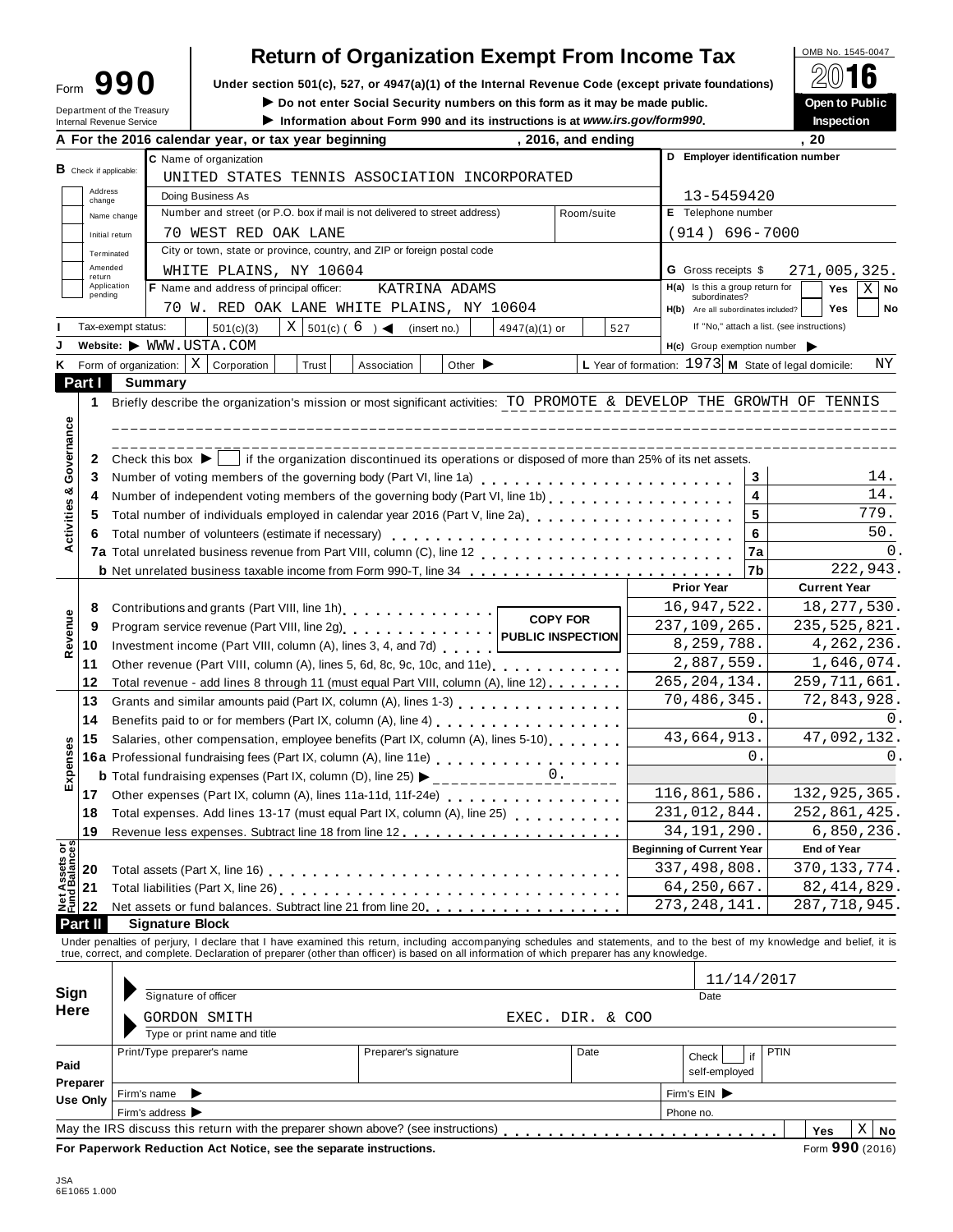|  |  |  |  | UNITED STATES TENNIS ASSOCIATION INCORPORATED | 13-5459420 |
|--|--|--|--|-----------------------------------------------|------------|
|--|--|--|--|-----------------------------------------------|------------|

|            | Form 990 (2016)                                                                                                                                                                                                                                                                                                                                 | Page 2               |
|------------|-------------------------------------------------------------------------------------------------------------------------------------------------------------------------------------------------------------------------------------------------------------------------------------------------------------------------------------------------|----------------------|
|            | Part III<br><b>Statement of Program Service Accomplishments</b>                                                                                                                                                                                                                                                                                 |                      |
|            |                                                                                                                                                                                                                                                                                                                                                 |                      |
|            | 1 Briefly describe the organization's mission:<br>ATTACHMENT 1                                                                                                                                                                                                                                                                                  |                      |
|            |                                                                                                                                                                                                                                                                                                                                                 |                      |
|            |                                                                                                                                                                                                                                                                                                                                                 |                      |
|            |                                                                                                                                                                                                                                                                                                                                                 |                      |
|            | 2 Did the organization undertake any significant program services during the year which were not listed on the                                                                                                                                                                                                                                  |                      |
|            | Yes                                                                                                                                                                                                                                                                                                                                             | $\vert$ X $\vert$ No |
|            | If "Yes," describe these new services on Schedule O.                                                                                                                                                                                                                                                                                            |                      |
| 3          | Did the organization cease conducting, or make significant changes in how it conducts, any program                                                                                                                                                                                                                                              |                      |
|            | Yes                                                                                                                                                                                                                                                                                                                                             | $\vert$ X $\vert$ No |
|            | If "Yes," describe these changes on Schedule O.                                                                                                                                                                                                                                                                                                 |                      |
| 4          | Describe the organization's program service accomplishments for each of its three largest program services, as measured by<br>expenses. Section $501(c)(3)$ and $501(c)(4)$ organizations are required to report the amount of grants and allocations to others,<br>the total expenses, and revenue, if any, for each program service reported. |                      |
|            |                                                                                                                                                                                                                                                                                                                                                 |                      |
|            | including grants of \$ ) (Revenue \$<br>4a (Code:<br>) (Expenses \$                                                                                                                                                                                                                                                                             |                      |
|            | US OPEN - SEE SCHEDULE O                                                                                                                                                                                                                                                                                                                        |                      |
|            |                                                                                                                                                                                                                                                                                                                                                 |                      |
|            |                                                                                                                                                                                                                                                                                                                                                 |                      |
|            |                                                                                                                                                                                                                                                                                                                                                 |                      |
|            |                                                                                                                                                                                                                                                                                                                                                 |                      |
|            |                                                                                                                                                                                                                                                                                                                                                 |                      |
|            |                                                                                                                                                                                                                                                                                                                                                 |                      |
|            |                                                                                                                                                                                                                                                                                                                                                 |                      |
|            |                                                                                                                                                                                                                                                                                                                                                 |                      |
|            |                                                                                                                                                                                                                                                                                                                                                 |                      |
|            |                                                                                                                                                                                                                                                                                                                                                 |                      |
|            |                                                                                                                                                                                                                                                                                                                                                 |                      |
|            | including grants of \$ (Revenue \$)<br>) (Expenses \$<br>4b (Code:<br>COMMUNITY TENNIS DIVISION - SEE SCHEDULE O                                                                                                                                                                                                                                |                      |
|            |                                                                                                                                                                                                                                                                                                                                                 |                      |
|            |                                                                                                                                                                                                                                                                                                                                                 |                      |
|            |                                                                                                                                                                                                                                                                                                                                                 |                      |
|            |                                                                                                                                                                                                                                                                                                                                                 |                      |
|            |                                                                                                                                                                                                                                                                                                                                                 |                      |
|            |                                                                                                                                                                                                                                                                                                                                                 |                      |
|            |                                                                                                                                                                                                                                                                                                                                                 |                      |
|            |                                                                                                                                                                                                                                                                                                                                                 |                      |
|            |                                                                                                                                                                                                                                                                                                                                                 |                      |
|            |                                                                                                                                                                                                                                                                                                                                                 |                      |
|            |                                                                                                                                                                                                                                                                                                                                                 |                      |
|            | ) (Expenses \$<br>including grants of \$<br>4c (Code:<br>) (Revenue \$                                                                                                                                                                                                                                                                          |                      |
|            | PROFESSIONAL TENNIS DIVISION - SEE SCHEDULE O                                                                                                                                                                                                                                                                                                   |                      |
|            |                                                                                                                                                                                                                                                                                                                                                 |                      |
|            |                                                                                                                                                                                                                                                                                                                                                 |                      |
|            |                                                                                                                                                                                                                                                                                                                                                 |                      |
|            |                                                                                                                                                                                                                                                                                                                                                 |                      |
|            |                                                                                                                                                                                                                                                                                                                                                 |                      |
|            |                                                                                                                                                                                                                                                                                                                                                 |                      |
|            |                                                                                                                                                                                                                                                                                                                                                 |                      |
|            |                                                                                                                                                                                                                                                                                                                                                 |                      |
|            |                                                                                                                                                                                                                                                                                                                                                 |                      |
|            |                                                                                                                                                                                                                                                                                                                                                 |                      |
|            |                                                                                                                                                                                                                                                                                                                                                 |                      |
|            | 4d Other program services (Describe in Schedule O.)                                                                                                                                                                                                                                                                                             |                      |
|            | (Expenses \$<br>including grants of \$<br>) (Revenue \$                                                                                                                                                                                                                                                                                         |                      |
|            | 4e Total program service expenses                                                                                                                                                                                                                                                                                                               |                      |
|            |                                                                                                                                                                                                                                                                                                                                                 |                      |
| <b>JSA</b> | Form 990 (2016)<br>6E1020 1.000                                                                                                                                                                                                                                                                                                                 |                      |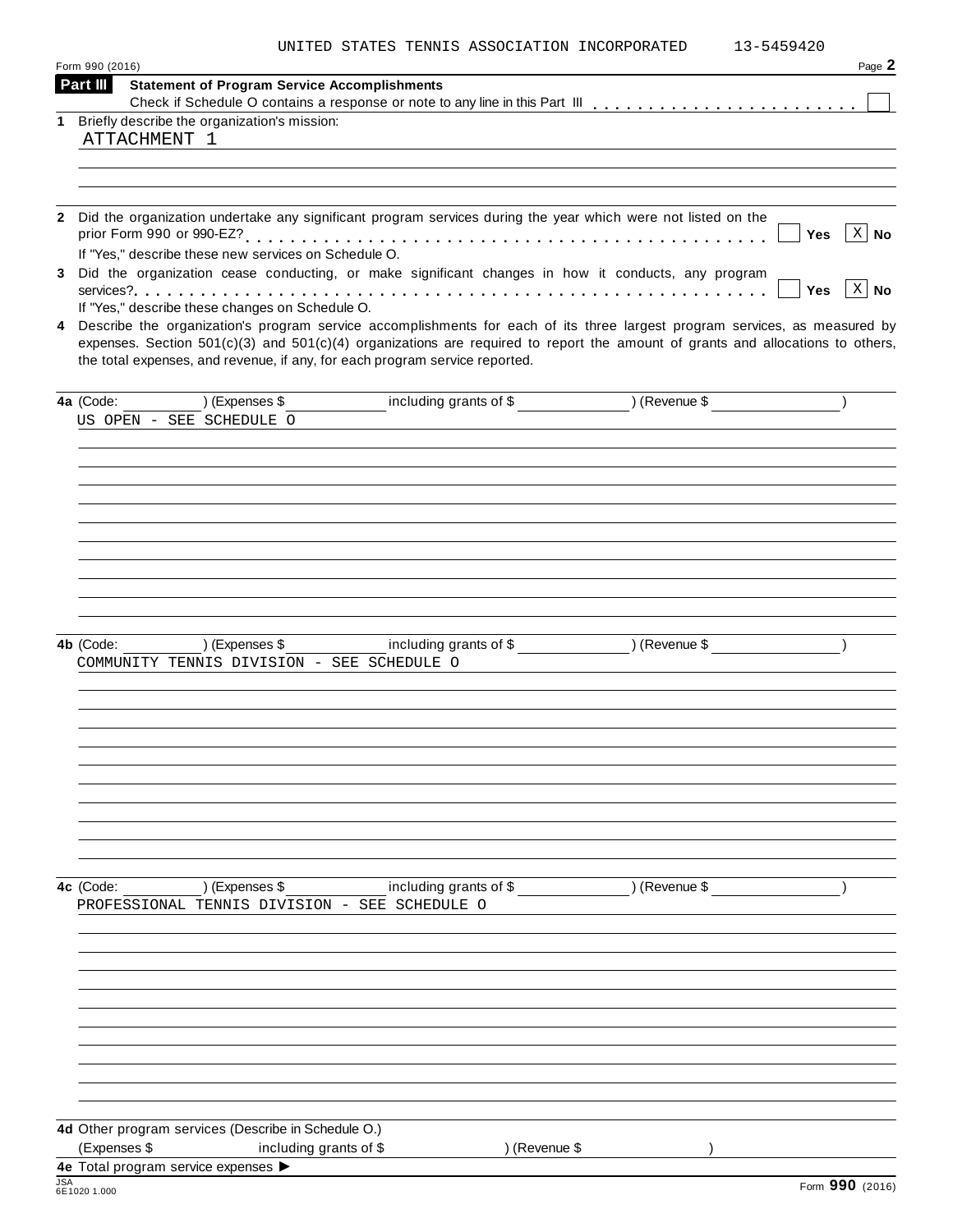UNITED STATES TENNIS ASSOCIATION INCORPORATED 13-5459420

|         | Form 990 (2016)                                                                                                                                                                                                                                                                                                                                                                               |                 |             | Page 3      |
|---------|-----------------------------------------------------------------------------------------------------------------------------------------------------------------------------------------------------------------------------------------------------------------------------------------------------------------------------------------------------------------------------------------------|-----------------|-------------|-------------|
| Part IV | <b>Checklist of Required Schedules</b>                                                                                                                                                                                                                                                                                                                                                        |                 |             |             |
|         |                                                                                                                                                                                                                                                                                                                                                                                               |                 | Yes         | No          |
| 1       | Is the organization described in section $501(c)(3)$ or $4947(a)(1)$ (other than a private foundation)? If "Yes,"                                                                                                                                                                                                                                                                             | $\mathbf{1}$    |             | X           |
| 2       | Is the organization required to complete Schedule B, Schedule of Contributors (see instructions)?.                                                                                                                                                                                                                                                                                            | $\mathbf{2}$    | $\mathbf X$ |             |
| 3       | Did the organization engage in direct or indirect political campaign activities on behalf of or in opposition to                                                                                                                                                                                                                                                                              |                 |             |             |
|         | candidates for public office? If "Yes," complete Schedule C, Part I.                                                                                                                                                                                                                                                                                                                          | 3               |             | X           |
| 4       | Section 501(c)(3) organizations. Did the organization engage in lobbying activities, or have a section 501(h)                                                                                                                                                                                                                                                                                 |                 |             |             |
|         |                                                                                                                                                                                                                                                                                                                                                                                               | 4               |             |             |
| 5       | Is the organization a section $501(c)(4)$ , $501(c)(5)$ , or $501(c)(6)$ organization that receives membership dues,                                                                                                                                                                                                                                                                          |                 |             |             |
|         | assessments, or similar amounts as defined in Revenue Procedure 98-19? If "Yes," complete Schedule C,                                                                                                                                                                                                                                                                                         |                 |             |             |
|         |                                                                                                                                                                                                                                                                                                                                                                                               | 5               | Χ           |             |
| 6       | Did the organization maintain any donor advised funds or any similar funds or accounts for which donors                                                                                                                                                                                                                                                                                       |                 |             |             |
|         | have the right to provide advice on the distribution or investment of amounts in such funds or accounts? If                                                                                                                                                                                                                                                                                   |                 |             |             |
|         | "Yes," complete Schedule D, Part $l_1, \ldots, l_k, \ldots, l_k, \ldots, l_k, \ldots, l_k, \ldots, l_k, \ldots, l_k, \ldots, l_k, \ldots, l_k, \ldots, l_k, \ldots, l_k, \ldots, l_k, \ldots, l_k, \ldots, l_k, \ldots, l_k, \ldots, l_k, \ldots, l_k, \ldots, l_k, \ldots, l_k, \ldots, l_k, \ldots, l_k, \ldots, l_k, \ldots, l_k, \ldots, l_k, \ldots, l_k, \ldots, l_k, \ldots, l_k, \ld$ | 6               |             | Χ           |
| 7       | Did the organization receive or hold a conservation easement, including easements to preserve open space,                                                                                                                                                                                                                                                                                     |                 |             |             |
|         | the environment, historic land areas, or historic structures? If "Yes," complete Schedule D, Part II.                                                                                                                                                                                                                                                                                         | $\overline{7}$  |             | X           |
| 8       | Did the organization maintain collections of works of art, historical treasures, or other similar assets? If "Yes,"                                                                                                                                                                                                                                                                           |                 |             |             |
|         |                                                                                                                                                                                                                                                                                                                                                                                               | 8               |             | X           |
| 9       | Did the organization report an amount in Part X, line 21, for escrow or custodial account liability, serve as a                                                                                                                                                                                                                                                                               |                 |             |             |
|         | custodian for amounts not listed in Part X; or provide credit counseling, debt management, credit repair, or                                                                                                                                                                                                                                                                                  |                 |             |             |
|         |                                                                                                                                                                                                                                                                                                                                                                                               | 9               |             | Χ           |
| 10      | Did the organization, directly or through a related organization, hold assets in temporarily restricted                                                                                                                                                                                                                                                                                       |                 |             |             |
|         | endowments, permanent endowments, or quasi-endowments? If "Yes," complete Schedule D, Part V.                                                                                                                                                                                                                                                                                                 | 10              |             | Χ           |
| 11      | If the organization's answer to any of the following questions is "Yes," then complete Schedule D, Parts VI,                                                                                                                                                                                                                                                                                  |                 |             |             |
|         | VII, VIII, IX, or X as applicable.                                                                                                                                                                                                                                                                                                                                                            |                 |             |             |
|         | a Did the organization report an amount for land, buildings, and equipment in Part X, line 10? If "Yes,"                                                                                                                                                                                                                                                                                      |                 |             |             |
|         |                                                                                                                                                                                                                                                                                                                                                                                               | 11a             | Χ           |             |
|         | <b>b</b> Did the organization report an amount for investments-other securities in Part X, line 12 that is 5% or more                                                                                                                                                                                                                                                                         |                 |             |             |
|         |                                                                                                                                                                                                                                                                                                                                                                                               | 11 <sub>b</sub> | Χ           |             |
|         | c Did the organization report an amount for investments-program related in Part X, line 13 that is 5% or more                                                                                                                                                                                                                                                                                 |                 |             |             |
|         |                                                                                                                                                                                                                                                                                                                                                                                               | 11c             |             | X           |
|         | d Did the organization report an amount for other assets in Part X, line 15 that is 5% or more of its total assets                                                                                                                                                                                                                                                                            |                 |             |             |
|         | reported in Part X, line 16? If "Yes," complete Schedule D, Part IX.                                                                                                                                                                                                                                                                                                                          | 11d             |             | X           |
|         | e Did the organization report an amount for other liabilities in Part X, line 25? If "Yes," complete Schedule D, Part X                                                                                                                                                                                                                                                                       | 11e             | $\mathbf X$ |             |
|         | f Did the organization's separate or consolidated financial statements for the tax year include a footnote that addresses                                                                                                                                                                                                                                                                     |                 |             |             |
|         | the organization's liability for uncertain tax positions under FIN 48 (ASC 740)? If "Yes," complete Schedule D, Part X                                                                                                                                                                                                                                                                        | 11f             | $\mathbf X$ |             |
|         | 12a Did the organization obtain separate, independent audited financial statements for the tax year? If "Yes," complete                                                                                                                                                                                                                                                                       |                 |             |             |
|         |                                                                                                                                                                                                                                                                                                                                                                                               | 12a             |             | Χ           |
|         | <b>b</b> Was the organization included in consolidated, independent audited financial statements for the tax year? If                                                                                                                                                                                                                                                                         |                 |             |             |
|         | "Yes," and if the organization answered "No" to line 12a, then completing Schedule D, Parts XI and XII is optional "                                                                                                                                                                                                                                                                          | 12 <sub>b</sub> | Χ           |             |
| 13      | Is the organization a school described in section $170(b)(1)(A)(ii)?$ If "Yes," complete Schedule E.                                                                                                                                                                                                                                                                                          | 13              |             | $\mathbf X$ |
|         | 14a Did the organization maintain an office, employees, or agents outside of the United States?.                                                                                                                                                                                                                                                                                              | 14a             |             | Χ           |
|         | <b>b</b> Did the organization have aggregate revenues or expenses of more than \$10,000 from grantmaking,                                                                                                                                                                                                                                                                                     |                 |             |             |
|         | fundraising, business, investment, and program service activities outside the United States, or aggregate                                                                                                                                                                                                                                                                                     |                 |             |             |
|         | foreign investments valued at \$100,000 or more? If "Yes," complete Schedule F, Parts I and IV                                                                                                                                                                                                                                                                                                | 14 <sub>b</sub> |             | Χ           |
| 15      | Did the organization report on Part IX, column (A), line 3, more than \$5,000 of grants or other assistance to or                                                                                                                                                                                                                                                                             |                 |             |             |
|         |                                                                                                                                                                                                                                                                                                                                                                                               | 15              |             | Χ           |
| 16      | Did the organization report on Part IX, column (A), line 3, more than \$5,000 of aggregate grants or other                                                                                                                                                                                                                                                                                    |                 |             |             |
|         | assistance to or for foreign individuals? If "Yes," complete Schedule F, Parts III and IV                                                                                                                                                                                                                                                                                                     | 16              |             | Χ           |
| 17      | Did the organization report a total of more than \$15,000 of expenses for professional fundraising services on                                                                                                                                                                                                                                                                                |                 |             |             |
|         | Part IX, column (A), lines 6 and 11e? If "Yes," complete Schedule G, Part I (see instructions)                                                                                                                                                                                                                                                                                                | 17              |             | Χ           |
| 18      | Did the organization report more than \$15,000 total of fundraising event gross income and contributions on                                                                                                                                                                                                                                                                                   |                 |             |             |
|         |                                                                                                                                                                                                                                                                                                                                                                                               | 18              |             | Χ           |
| 19      | Did the organization report more than \$15,000 of gross income from gaming activities on Part VIII, line 9a?                                                                                                                                                                                                                                                                                  |                 |             |             |
|         |                                                                                                                                                                                                                                                                                                                                                                                               | 19              |             | Χ           |

Form **990** (2016)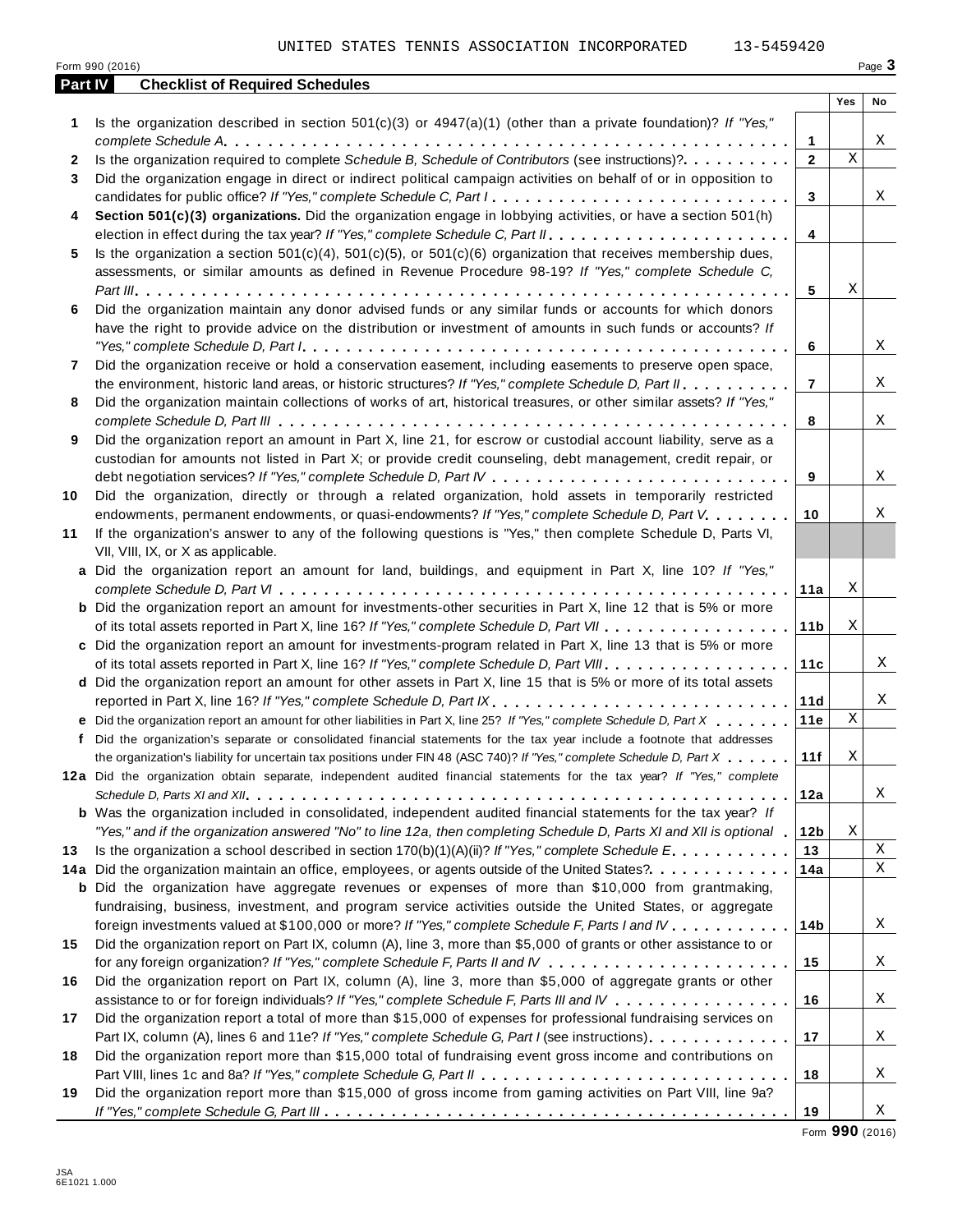Form <sup>990</sup> (2016) Page **4**

| Yes<br>No<br>X<br>20a<br>Did the organization operate one or more hospital facilities? If "Yes," complete Schedule H.<br>20 a<br>20 <sub>b</sub><br>If "Yes" to line 20a, did the organization attach a copy of its audited financial statements to this return?<br>b<br>Did the organization report more than \$5,000 of grants or other assistance to any domestic organization or<br>21<br>Χ<br>21<br>domestic government on Part IX, column (A), line 1? If "Yes," complete Schedule I, Parts I and II.<br>Did the organization report more than \$5,000 of grants or other assistance to or for domestic individuals on<br>22<br>Χ<br>22<br>Did the organization answer "Yes" to Part VII, Section A, line 3, 4, or 5 about compensation of the<br>23<br>organization's current and former officers, directors, trustees, key employees, and highest compensated<br>Χ<br>23<br>Did the organization have a tax-exempt bond issue with an outstanding principal amount of more than<br>24 a<br>\$100,000 as of the last day of the year, that was issued after December 31, 2002? If "Yes," answer lines 24b<br>24a<br>Χ<br>24b<br>Did the organization invest any proceeds of tax-exempt bonds beyond a temporary period exception?<br>b<br>Did the organization maintain an escrow account other than a refunding escrow at any time during the year<br>c<br>24c<br>24d<br>Did the organization act as an "on behalf of" issuer for bonds outstanding at any time during the year?<br>d<br>Section 501(c)(3), 501(c)(4), and 501(c)(29) organizations. Did the organization engage in an excess benefit<br>25 a<br>25a<br>transaction with a disqualified person during the year? If "Yes," complete Schedule L, Part I<br>Is the organization aware that it engaged in an excess benefit transaction with a disqualified person in a prior<br>b<br>year, and that the transaction has not been reported on any of the organization's prior Forms 990 or 990-EZ?<br>25 <sub>b</sub><br>Did the organization report any amount on Part X, line 5, 6, or 22 for receivables from or payables to any<br>26<br>current or former officers, directors, trustees, key employees, highest compensated employees, or<br>Χ<br>26<br>Did the organization provide a grant or other assistance to an officer, director, trustee, key employee,<br>27<br>substantial contributor or employee thereof, a grant selection committee member, or to a 35% controlled<br>Χ<br>27<br>entity or family member of any of these persons? If "Yes," complete Schedule L, Part III.<br>Was the organization a party to a business transaction with one of the following parties (see Schedule L,<br>28<br>Part IV instructions for applicable filing thresholds, conditions, and exceptions):<br>Χ<br>28a<br>A current or former officer, director, trustee, or key employee? If "Yes," complete Schedule L, Part IV<br>a<br>A family member of a current or former officer, director, trustee, or key employee? If "Yes," complete<br>b<br>X<br>28b<br>An entity of which a current or former officer, director, trustee, or key employee (or a family member thereof)<br>c<br>Χ<br>was an officer, director, trustee, or direct or indirect owner? If "Yes," complete Schedule L, Part IV.<br>28c<br>X<br>Did the organization receive more than \$25,000 in non-cash contributions? If "Yes," complete Schedule M<br>29<br>29<br>Did the organization receive contributions of art, historical treasures, or other similar assets, or qualified<br>30<br>X<br>30<br>Did the organization liquidate, terminate, or dissolve and cease operations? If "Yes," complete Schedule N,<br>31<br>X<br>31<br>Did the organization sell, exchange, dispose of, or transfer more than 25% of its net assets? If "Yes,"<br>32<br>X<br>32<br>Did the organization own 100% of an entity disregarded as separate from the organization under Regulations<br>33<br>33<br>Χ<br>sections 301.7701-2 and 301.7701-3? If "Yes," complete Schedule R, Part $l_1, \ldots, l_l, l_l, \ldots, l_l, l_l, \ldots, l_l, l_l$<br>Was the organization related to any tax-exempt or taxable entity? If "Yes," complete Schedule R, Part II, III,<br>34<br>Χ<br>34<br>$\mathbf X$<br>Did the organization have a controlled entity within the meaning of section $512(b)(13)? \ldots \ldots \ldots \ldots$<br>35a<br>35 a<br>If "Yes" to line 35a, did the organization receive any payment from or engage in any transaction with a<br>b<br>35 <sub>b</sub><br>controlled entity within the meaning of section 512(b)(13)? If "Yes," complete Schedule R, Part V, line 2<br>Section 501(c)(3) organizations. Did the organization make any transfers to an exempt non-charitable<br>36<br>36<br>Did the organization conduct more than 5% of its activities through an entity that is not a related organization<br>37<br>and that is treated as a partnership for federal income tax purposes? If "Yes," complete Schedule R,<br>Χ<br>37<br>Did the organization complete Schedule O and provide explanations in Schedule O for Part VI, lines 11b and<br>38 | <b>Part IV</b> | <b>Checklist of Required Schedules (continued)</b> |  |  |
|---------------------------------------------------------------------------------------------------------------------------------------------------------------------------------------------------------------------------------------------------------------------------------------------------------------------------------------------------------------------------------------------------------------------------------------------------------------------------------------------------------------------------------------------------------------------------------------------------------------------------------------------------------------------------------------------------------------------------------------------------------------------------------------------------------------------------------------------------------------------------------------------------------------------------------------------------------------------------------------------------------------------------------------------------------------------------------------------------------------------------------------------------------------------------------------------------------------------------------------------------------------------------------------------------------------------------------------------------------------------------------------------------------------------------------------------------------------------------------------------------------------------------------------------------------------------------------------------------------------------------------------------------------------------------------------------------------------------------------------------------------------------------------------------------------------------------------------------------------------------------------------------------------------------------------------------------------------------------------------------------------------------------------------------------------------------------------------------------------------------------------------------------------------------------------------------------------------------------------------------------------------------------------------------------------------------------------------------------------------------------------------------------------------------------------------------------------------------------------------------------------------------------------------------------------------------------------------------------------------------------------------------------------------------------------------------------------------------------------------------------------------------------------------------------------------------------------------------------------------------------------------------------------------------------------------------------------------------------------------------------------------------------------------------------------------------------------------------------------------------------------------------------------------------------------------------------------------------------------------------------------------------------------------------------------------------------------------------------------------------------------------------------------------------------------------------------------------------------------------------------------------------------------------------------------------------------------------------------------------------------------------------------------------------------------------------------------------------------------------------------------------------------------------------------------------------------------------------------------------------------------------------------------------------------------------------------------------------------------------------------------------------------------------------------------------------------------------------------------------------------------------------------------------------------------------------------------------------------------------------------------------------------------------------------------------------------------------------------------------------------------------------------------------------------------------------------------------------------------------------------------------------------------------------------------------------------------------------------------------------------------------------------------------------------------------------------------------------------------------------------------------------------------------------------------------------------------------------------------------------------------------------------------------------------------------------------------------------------------------------------------------------------------------------------------------------------------------------------------------------|----------------|----------------------------------------------------|--|--|
|                                                                                                                                                                                                                                                                                                                                                                                                                                                                                                                                                                                                                                                                                                                                                                                                                                                                                                                                                                                                                                                                                                                                                                                                                                                                                                                                                                                                                                                                                                                                                                                                                                                                                                                                                                                                                                                                                                                                                                                                                                                                                                                                                                                                                                                                                                                                                                                                                                                                                                                                                                                                                                                                                                                                                                                                                                                                                                                                                                                                                                                                                                                                                                                                                                                                                                                                                                                                                                                                                                                                                                                                                                                                                                                                                                                                                                                                                                                                                                                                                                                                                                                                                                                                                                                                                                                                                                                                                                                                                                                                                                                                                                                                                                                                                                                                                                                                                                                                                                                                                                                                                                                     |                |                                                    |  |  |
|                                                                                                                                                                                                                                                                                                                                                                                                                                                                                                                                                                                                                                                                                                                                                                                                                                                                                                                                                                                                                                                                                                                                                                                                                                                                                                                                                                                                                                                                                                                                                                                                                                                                                                                                                                                                                                                                                                                                                                                                                                                                                                                                                                                                                                                                                                                                                                                                                                                                                                                                                                                                                                                                                                                                                                                                                                                                                                                                                                                                                                                                                                                                                                                                                                                                                                                                                                                                                                                                                                                                                                                                                                                                                                                                                                                                                                                                                                                                                                                                                                                                                                                                                                                                                                                                                                                                                                                                                                                                                                                                                                                                                                                                                                                                                                                                                                                                                                                                                                                                                                                                                                                     |                |                                                    |  |  |
|                                                                                                                                                                                                                                                                                                                                                                                                                                                                                                                                                                                                                                                                                                                                                                                                                                                                                                                                                                                                                                                                                                                                                                                                                                                                                                                                                                                                                                                                                                                                                                                                                                                                                                                                                                                                                                                                                                                                                                                                                                                                                                                                                                                                                                                                                                                                                                                                                                                                                                                                                                                                                                                                                                                                                                                                                                                                                                                                                                                                                                                                                                                                                                                                                                                                                                                                                                                                                                                                                                                                                                                                                                                                                                                                                                                                                                                                                                                                                                                                                                                                                                                                                                                                                                                                                                                                                                                                                                                                                                                                                                                                                                                                                                                                                                                                                                                                                                                                                                                                                                                                                                                     |                |                                                    |  |  |
|                                                                                                                                                                                                                                                                                                                                                                                                                                                                                                                                                                                                                                                                                                                                                                                                                                                                                                                                                                                                                                                                                                                                                                                                                                                                                                                                                                                                                                                                                                                                                                                                                                                                                                                                                                                                                                                                                                                                                                                                                                                                                                                                                                                                                                                                                                                                                                                                                                                                                                                                                                                                                                                                                                                                                                                                                                                                                                                                                                                                                                                                                                                                                                                                                                                                                                                                                                                                                                                                                                                                                                                                                                                                                                                                                                                                                                                                                                                                                                                                                                                                                                                                                                                                                                                                                                                                                                                                                                                                                                                                                                                                                                                                                                                                                                                                                                                                                                                                                                                                                                                                                                                     |                |                                                    |  |  |
|                                                                                                                                                                                                                                                                                                                                                                                                                                                                                                                                                                                                                                                                                                                                                                                                                                                                                                                                                                                                                                                                                                                                                                                                                                                                                                                                                                                                                                                                                                                                                                                                                                                                                                                                                                                                                                                                                                                                                                                                                                                                                                                                                                                                                                                                                                                                                                                                                                                                                                                                                                                                                                                                                                                                                                                                                                                                                                                                                                                                                                                                                                                                                                                                                                                                                                                                                                                                                                                                                                                                                                                                                                                                                                                                                                                                                                                                                                                                                                                                                                                                                                                                                                                                                                                                                                                                                                                                                                                                                                                                                                                                                                                                                                                                                                                                                                                                                                                                                                                                                                                                                                                     |                |                                                    |  |  |
|                                                                                                                                                                                                                                                                                                                                                                                                                                                                                                                                                                                                                                                                                                                                                                                                                                                                                                                                                                                                                                                                                                                                                                                                                                                                                                                                                                                                                                                                                                                                                                                                                                                                                                                                                                                                                                                                                                                                                                                                                                                                                                                                                                                                                                                                                                                                                                                                                                                                                                                                                                                                                                                                                                                                                                                                                                                                                                                                                                                                                                                                                                                                                                                                                                                                                                                                                                                                                                                                                                                                                                                                                                                                                                                                                                                                                                                                                                                                                                                                                                                                                                                                                                                                                                                                                                                                                                                                                                                                                                                                                                                                                                                                                                                                                                                                                                                                                                                                                                                                                                                                                                                     |                |                                                    |  |  |
|                                                                                                                                                                                                                                                                                                                                                                                                                                                                                                                                                                                                                                                                                                                                                                                                                                                                                                                                                                                                                                                                                                                                                                                                                                                                                                                                                                                                                                                                                                                                                                                                                                                                                                                                                                                                                                                                                                                                                                                                                                                                                                                                                                                                                                                                                                                                                                                                                                                                                                                                                                                                                                                                                                                                                                                                                                                                                                                                                                                                                                                                                                                                                                                                                                                                                                                                                                                                                                                                                                                                                                                                                                                                                                                                                                                                                                                                                                                                                                                                                                                                                                                                                                                                                                                                                                                                                                                                                                                                                                                                                                                                                                                                                                                                                                                                                                                                                                                                                                                                                                                                                                                     |                |                                                    |  |  |
|                                                                                                                                                                                                                                                                                                                                                                                                                                                                                                                                                                                                                                                                                                                                                                                                                                                                                                                                                                                                                                                                                                                                                                                                                                                                                                                                                                                                                                                                                                                                                                                                                                                                                                                                                                                                                                                                                                                                                                                                                                                                                                                                                                                                                                                                                                                                                                                                                                                                                                                                                                                                                                                                                                                                                                                                                                                                                                                                                                                                                                                                                                                                                                                                                                                                                                                                                                                                                                                                                                                                                                                                                                                                                                                                                                                                                                                                                                                                                                                                                                                                                                                                                                                                                                                                                                                                                                                                                                                                                                                                                                                                                                                                                                                                                                                                                                                                                                                                                                                                                                                                                                                     |                |                                                    |  |  |
|                                                                                                                                                                                                                                                                                                                                                                                                                                                                                                                                                                                                                                                                                                                                                                                                                                                                                                                                                                                                                                                                                                                                                                                                                                                                                                                                                                                                                                                                                                                                                                                                                                                                                                                                                                                                                                                                                                                                                                                                                                                                                                                                                                                                                                                                                                                                                                                                                                                                                                                                                                                                                                                                                                                                                                                                                                                                                                                                                                                                                                                                                                                                                                                                                                                                                                                                                                                                                                                                                                                                                                                                                                                                                                                                                                                                                                                                                                                                                                                                                                                                                                                                                                                                                                                                                                                                                                                                                                                                                                                                                                                                                                                                                                                                                                                                                                                                                                                                                                                                                                                                                                                     |                |                                                    |  |  |
|                                                                                                                                                                                                                                                                                                                                                                                                                                                                                                                                                                                                                                                                                                                                                                                                                                                                                                                                                                                                                                                                                                                                                                                                                                                                                                                                                                                                                                                                                                                                                                                                                                                                                                                                                                                                                                                                                                                                                                                                                                                                                                                                                                                                                                                                                                                                                                                                                                                                                                                                                                                                                                                                                                                                                                                                                                                                                                                                                                                                                                                                                                                                                                                                                                                                                                                                                                                                                                                                                                                                                                                                                                                                                                                                                                                                                                                                                                                                                                                                                                                                                                                                                                                                                                                                                                                                                                                                                                                                                                                                                                                                                                                                                                                                                                                                                                                                                                                                                                                                                                                                                                                     |                |                                                    |  |  |
|                                                                                                                                                                                                                                                                                                                                                                                                                                                                                                                                                                                                                                                                                                                                                                                                                                                                                                                                                                                                                                                                                                                                                                                                                                                                                                                                                                                                                                                                                                                                                                                                                                                                                                                                                                                                                                                                                                                                                                                                                                                                                                                                                                                                                                                                                                                                                                                                                                                                                                                                                                                                                                                                                                                                                                                                                                                                                                                                                                                                                                                                                                                                                                                                                                                                                                                                                                                                                                                                                                                                                                                                                                                                                                                                                                                                                                                                                                                                                                                                                                                                                                                                                                                                                                                                                                                                                                                                                                                                                                                                                                                                                                                                                                                                                                                                                                                                                                                                                                                                                                                                                                                     |                |                                                    |  |  |
|                                                                                                                                                                                                                                                                                                                                                                                                                                                                                                                                                                                                                                                                                                                                                                                                                                                                                                                                                                                                                                                                                                                                                                                                                                                                                                                                                                                                                                                                                                                                                                                                                                                                                                                                                                                                                                                                                                                                                                                                                                                                                                                                                                                                                                                                                                                                                                                                                                                                                                                                                                                                                                                                                                                                                                                                                                                                                                                                                                                                                                                                                                                                                                                                                                                                                                                                                                                                                                                                                                                                                                                                                                                                                                                                                                                                                                                                                                                                                                                                                                                                                                                                                                                                                                                                                                                                                                                                                                                                                                                                                                                                                                                                                                                                                                                                                                                                                                                                                                                                                                                                                                                     |                |                                                    |  |  |
|                                                                                                                                                                                                                                                                                                                                                                                                                                                                                                                                                                                                                                                                                                                                                                                                                                                                                                                                                                                                                                                                                                                                                                                                                                                                                                                                                                                                                                                                                                                                                                                                                                                                                                                                                                                                                                                                                                                                                                                                                                                                                                                                                                                                                                                                                                                                                                                                                                                                                                                                                                                                                                                                                                                                                                                                                                                                                                                                                                                                                                                                                                                                                                                                                                                                                                                                                                                                                                                                                                                                                                                                                                                                                                                                                                                                                                                                                                                                                                                                                                                                                                                                                                                                                                                                                                                                                                                                                                                                                                                                                                                                                                                                                                                                                                                                                                                                                                                                                                                                                                                                                                                     |                |                                                    |  |  |
|                                                                                                                                                                                                                                                                                                                                                                                                                                                                                                                                                                                                                                                                                                                                                                                                                                                                                                                                                                                                                                                                                                                                                                                                                                                                                                                                                                                                                                                                                                                                                                                                                                                                                                                                                                                                                                                                                                                                                                                                                                                                                                                                                                                                                                                                                                                                                                                                                                                                                                                                                                                                                                                                                                                                                                                                                                                                                                                                                                                                                                                                                                                                                                                                                                                                                                                                                                                                                                                                                                                                                                                                                                                                                                                                                                                                                                                                                                                                                                                                                                                                                                                                                                                                                                                                                                                                                                                                                                                                                                                                                                                                                                                                                                                                                                                                                                                                                                                                                                                                                                                                                                                     |                |                                                    |  |  |
|                                                                                                                                                                                                                                                                                                                                                                                                                                                                                                                                                                                                                                                                                                                                                                                                                                                                                                                                                                                                                                                                                                                                                                                                                                                                                                                                                                                                                                                                                                                                                                                                                                                                                                                                                                                                                                                                                                                                                                                                                                                                                                                                                                                                                                                                                                                                                                                                                                                                                                                                                                                                                                                                                                                                                                                                                                                                                                                                                                                                                                                                                                                                                                                                                                                                                                                                                                                                                                                                                                                                                                                                                                                                                                                                                                                                                                                                                                                                                                                                                                                                                                                                                                                                                                                                                                                                                                                                                                                                                                                                                                                                                                                                                                                                                                                                                                                                                                                                                                                                                                                                                                                     |                |                                                    |  |  |
|                                                                                                                                                                                                                                                                                                                                                                                                                                                                                                                                                                                                                                                                                                                                                                                                                                                                                                                                                                                                                                                                                                                                                                                                                                                                                                                                                                                                                                                                                                                                                                                                                                                                                                                                                                                                                                                                                                                                                                                                                                                                                                                                                                                                                                                                                                                                                                                                                                                                                                                                                                                                                                                                                                                                                                                                                                                                                                                                                                                                                                                                                                                                                                                                                                                                                                                                                                                                                                                                                                                                                                                                                                                                                                                                                                                                                                                                                                                                                                                                                                                                                                                                                                                                                                                                                                                                                                                                                                                                                                                                                                                                                                                                                                                                                                                                                                                                                                                                                                                                                                                                                                                     |                |                                                    |  |  |
|                                                                                                                                                                                                                                                                                                                                                                                                                                                                                                                                                                                                                                                                                                                                                                                                                                                                                                                                                                                                                                                                                                                                                                                                                                                                                                                                                                                                                                                                                                                                                                                                                                                                                                                                                                                                                                                                                                                                                                                                                                                                                                                                                                                                                                                                                                                                                                                                                                                                                                                                                                                                                                                                                                                                                                                                                                                                                                                                                                                                                                                                                                                                                                                                                                                                                                                                                                                                                                                                                                                                                                                                                                                                                                                                                                                                                                                                                                                                                                                                                                                                                                                                                                                                                                                                                                                                                                                                                                                                                                                                                                                                                                                                                                                                                                                                                                                                                                                                                                                                                                                                                                                     |                |                                                    |  |  |
|                                                                                                                                                                                                                                                                                                                                                                                                                                                                                                                                                                                                                                                                                                                                                                                                                                                                                                                                                                                                                                                                                                                                                                                                                                                                                                                                                                                                                                                                                                                                                                                                                                                                                                                                                                                                                                                                                                                                                                                                                                                                                                                                                                                                                                                                                                                                                                                                                                                                                                                                                                                                                                                                                                                                                                                                                                                                                                                                                                                                                                                                                                                                                                                                                                                                                                                                                                                                                                                                                                                                                                                                                                                                                                                                                                                                                                                                                                                                                                                                                                                                                                                                                                                                                                                                                                                                                                                                                                                                                                                                                                                                                                                                                                                                                                                                                                                                                                                                                                                                                                                                                                                     |                |                                                    |  |  |
|                                                                                                                                                                                                                                                                                                                                                                                                                                                                                                                                                                                                                                                                                                                                                                                                                                                                                                                                                                                                                                                                                                                                                                                                                                                                                                                                                                                                                                                                                                                                                                                                                                                                                                                                                                                                                                                                                                                                                                                                                                                                                                                                                                                                                                                                                                                                                                                                                                                                                                                                                                                                                                                                                                                                                                                                                                                                                                                                                                                                                                                                                                                                                                                                                                                                                                                                                                                                                                                                                                                                                                                                                                                                                                                                                                                                                                                                                                                                                                                                                                                                                                                                                                                                                                                                                                                                                                                                                                                                                                                                                                                                                                                                                                                                                                                                                                                                                                                                                                                                                                                                                                                     |                |                                                    |  |  |
|                                                                                                                                                                                                                                                                                                                                                                                                                                                                                                                                                                                                                                                                                                                                                                                                                                                                                                                                                                                                                                                                                                                                                                                                                                                                                                                                                                                                                                                                                                                                                                                                                                                                                                                                                                                                                                                                                                                                                                                                                                                                                                                                                                                                                                                                                                                                                                                                                                                                                                                                                                                                                                                                                                                                                                                                                                                                                                                                                                                                                                                                                                                                                                                                                                                                                                                                                                                                                                                                                                                                                                                                                                                                                                                                                                                                                                                                                                                                                                                                                                                                                                                                                                                                                                                                                                                                                                                                                                                                                                                                                                                                                                                                                                                                                                                                                                                                                                                                                                                                                                                                                                                     |                |                                                    |  |  |
|                                                                                                                                                                                                                                                                                                                                                                                                                                                                                                                                                                                                                                                                                                                                                                                                                                                                                                                                                                                                                                                                                                                                                                                                                                                                                                                                                                                                                                                                                                                                                                                                                                                                                                                                                                                                                                                                                                                                                                                                                                                                                                                                                                                                                                                                                                                                                                                                                                                                                                                                                                                                                                                                                                                                                                                                                                                                                                                                                                                                                                                                                                                                                                                                                                                                                                                                                                                                                                                                                                                                                                                                                                                                                                                                                                                                                                                                                                                                                                                                                                                                                                                                                                                                                                                                                                                                                                                                                                                                                                                                                                                                                                                                                                                                                                                                                                                                                                                                                                                                                                                                                                                     |                |                                                    |  |  |
|                                                                                                                                                                                                                                                                                                                                                                                                                                                                                                                                                                                                                                                                                                                                                                                                                                                                                                                                                                                                                                                                                                                                                                                                                                                                                                                                                                                                                                                                                                                                                                                                                                                                                                                                                                                                                                                                                                                                                                                                                                                                                                                                                                                                                                                                                                                                                                                                                                                                                                                                                                                                                                                                                                                                                                                                                                                                                                                                                                                                                                                                                                                                                                                                                                                                                                                                                                                                                                                                                                                                                                                                                                                                                                                                                                                                                                                                                                                                                                                                                                                                                                                                                                                                                                                                                                                                                                                                                                                                                                                                                                                                                                                                                                                                                                                                                                                                                                                                                                                                                                                                                                                     |                |                                                    |  |  |
|                                                                                                                                                                                                                                                                                                                                                                                                                                                                                                                                                                                                                                                                                                                                                                                                                                                                                                                                                                                                                                                                                                                                                                                                                                                                                                                                                                                                                                                                                                                                                                                                                                                                                                                                                                                                                                                                                                                                                                                                                                                                                                                                                                                                                                                                                                                                                                                                                                                                                                                                                                                                                                                                                                                                                                                                                                                                                                                                                                                                                                                                                                                                                                                                                                                                                                                                                                                                                                                                                                                                                                                                                                                                                                                                                                                                                                                                                                                                                                                                                                                                                                                                                                                                                                                                                                                                                                                                                                                                                                                                                                                                                                                                                                                                                                                                                                                                                                                                                                                                                                                                                                                     |                |                                                    |  |  |
|                                                                                                                                                                                                                                                                                                                                                                                                                                                                                                                                                                                                                                                                                                                                                                                                                                                                                                                                                                                                                                                                                                                                                                                                                                                                                                                                                                                                                                                                                                                                                                                                                                                                                                                                                                                                                                                                                                                                                                                                                                                                                                                                                                                                                                                                                                                                                                                                                                                                                                                                                                                                                                                                                                                                                                                                                                                                                                                                                                                                                                                                                                                                                                                                                                                                                                                                                                                                                                                                                                                                                                                                                                                                                                                                                                                                                                                                                                                                                                                                                                                                                                                                                                                                                                                                                                                                                                                                                                                                                                                                                                                                                                                                                                                                                                                                                                                                                                                                                                                                                                                                                                                     |                |                                                    |  |  |
|                                                                                                                                                                                                                                                                                                                                                                                                                                                                                                                                                                                                                                                                                                                                                                                                                                                                                                                                                                                                                                                                                                                                                                                                                                                                                                                                                                                                                                                                                                                                                                                                                                                                                                                                                                                                                                                                                                                                                                                                                                                                                                                                                                                                                                                                                                                                                                                                                                                                                                                                                                                                                                                                                                                                                                                                                                                                                                                                                                                                                                                                                                                                                                                                                                                                                                                                                                                                                                                                                                                                                                                                                                                                                                                                                                                                                                                                                                                                                                                                                                                                                                                                                                                                                                                                                                                                                                                                                                                                                                                                                                                                                                                                                                                                                                                                                                                                                                                                                                                                                                                                                                                     |                |                                                    |  |  |
|                                                                                                                                                                                                                                                                                                                                                                                                                                                                                                                                                                                                                                                                                                                                                                                                                                                                                                                                                                                                                                                                                                                                                                                                                                                                                                                                                                                                                                                                                                                                                                                                                                                                                                                                                                                                                                                                                                                                                                                                                                                                                                                                                                                                                                                                                                                                                                                                                                                                                                                                                                                                                                                                                                                                                                                                                                                                                                                                                                                                                                                                                                                                                                                                                                                                                                                                                                                                                                                                                                                                                                                                                                                                                                                                                                                                                                                                                                                                                                                                                                                                                                                                                                                                                                                                                                                                                                                                                                                                                                                                                                                                                                                                                                                                                                                                                                                                                                                                                                                                                                                                                                                     |                |                                                    |  |  |
|                                                                                                                                                                                                                                                                                                                                                                                                                                                                                                                                                                                                                                                                                                                                                                                                                                                                                                                                                                                                                                                                                                                                                                                                                                                                                                                                                                                                                                                                                                                                                                                                                                                                                                                                                                                                                                                                                                                                                                                                                                                                                                                                                                                                                                                                                                                                                                                                                                                                                                                                                                                                                                                                                                                                                                                                                                                                                                                                                                                                                                                                                                                                                                                                                                                                                                                                                                                                                                                                                                                                                                                                                                                                                                                                                                                                                                                                                                                                                                                                                                                                                                                                                                                                                                                                                                                                                                                                                                                                                                                                                                                                                                                                                                                                                                                                                                                                                                                                                                                                                                                                                                                     |                |                                                    |  |  |
|                                                                                                                                                                                                                                                                                                                                                                                                                                                                                                                                                                                                                                                                                                                                                                                                                                                                                                                                                                                                                                                                                                                                                                                                                                                                                                                                                                                                                                                                                                                                                                                                                                                                                                                                                                                                                                                                                                                                                                                                                                                                                                                                                                                                                                                                                                                                                                                                                                                                                                                                                                                                                                                                                                                                                                                                                                                                                                                                                                                                                                                                                                                                                                                                                                                                                                                                                                                                                                                                                                                                                                                                                                                                                                                                                                                                                                                                                                                                                                                                                                                                                                                                                                                                                                                                                                                                                                                                                                                                                                                                                                                                                                                                                                                                                                                                                                                                                                                                                                                                                                                                                                                     |                |                                                    |  |  |
|                                                                                                                                                                                                                                                                                                                                                                                                                                                                                                                                                                                                                                                                                                                                                                                                                                                                                                                                                                                                                                                                                                                                                                                                                                                                                                                                                                                                                                                                                                                                                                                                                                                                                                                                                                                                                                                                                                                                                                                                                                                                                                                                                                                                                                                                                                                                                                                                                                                                                                                                                                                                                                                                                                                                                                                                                                                                                                                                                                                                                                                                                                                                                                                                                                                                                                                                                                                                                                                                                                                                                                                                                                                                                                                                                                                                                                                                                                                                                                                                                                                                                                                                                                                                                                                                                                                                                                                                                                                                                                                                                                                                                                                                                                                                                                                                                                                                                                                                                                                                                                                                                                                     |                |                                                    |  |  |
|                                                                                                                                                                                                                                                                                                                                                                                                                                                                                                                                                                                                                                                                                                                                                                                                                                                                                                                                                                                                                                                                                                                                                                                                                                                                                                                                                                                                                                                                                                                                                                                                                                                                                                                                                                                                                                                                                                                                                                                                                                                                                                                                                                                                                                                                                                                                                                                                                                                                                                                                                                                                                                                                                                                                                                                                                                                                                                                                                                                                                                                                                                                                                                                                                                                                                                                                                                                                                                                                                                                                                                                                                                                                                                                                                                                                                                                                                                                                                                                                                                                                                                                                                                                                                                                                                                                                                                                                                                                                                                                                                                                                                                                                                                                                                                                                                                                                                                                                                                                                                                                                                                                     |                |                                                    |  |  |
|                                                                                                                                                                                                                                                                                                                                                                                                                                                                                                                                                                                                                                                                                                                                                                                                                                                                                                                                                                                                                                                                                                                                                                                                                                                                                                                                                                                                                                                                                                                                                                                                                                                                                                                                                                                                                                                                                                                                                                                                                                                                                                                                                                                                                                                                                                                                                                                                                                                                                                                                                                                                                                                                                                                                                                                                                                                                                                                                                                                                                                                                                                                                                                                                                                                                                                                                                                                                                                                                                                                                                                                                                                                                                                                                                                                                                                                                                                                                                                                                                                                                                                                                                                                                                                                                                                                                                                                                                                                                                                                                                                                                                                                                                                                                                                                                                                                                                                                                                                                                                                                                                                                     |                |                                                    |  |  |
|                                                                                                                                                                                                                                                                                                                                                                                                                                                                                                                                                                                                                                                                                                                                                                                                                                                                                                                                                                                                                                                                                                                                                                                                                                                                                                                                                                                                                                                                                                                                                                                                                                                                                                                                                                                                                                                                                                                                                                                                                                                                                                                                                                                                                                                                                                                                                                                                                                                                                                                                                                                                                                                                                                                                                                                                                                                                                                                                                                                                                                                                                                                                                                                                                                                                                                                                                                                                                                                                                                                                                                                                                                                                                                                                                                                                                                                                                                                                                                                                                                                                                                                                                                                                                                                                                                                                                                                                                                                                                                                                                                                                                                                                                                                                                                                                                                                                                                                                                                                                                                                                                                                     |                |                                                    |  |  |
|                                                                                                                                                                                                                                                                                                                                                                                                                                                                                                                                                                                                                                                                                                                                                                                                                                                                                                                                                                                                                                                                                                                                                                                                                                                                                                                                                                                                                                                                                                                                                                                                                                                                                                                                                                                                                                                                                                                                                                                                                                                                                                                                                                                                                                                                                                                                                                                                                                                                                                                                                                                                                                                                                                                                                                                                                                                                                                                                                                                                                                                                                                                                                                                                                                                                                                                                                                                                                                                                                                                                                                                                                                                                                                                                                                                                                                                                                                                                                                                                                                                                                                                                                                                                                                                                                                                                                                                                                                                                                                                                                                                                                                                                                                                                                                                                                                                                                                                                                                                                                                                                                                                     |                |                                                    |  |  |
|                                                                                                                                                                                                                                                                                                                                                                                                                                                                                                                                                                                                                                                                                                                                                                                                                                                                                                                                                                                                                                                                                                                                                                                                                                                                                                                                                                                                                                                                                                                                                                                                                                                                                                                                                                                                                                                                                                                                                                                                                                                                                                                                                                                                                                                                                                                                                                                                                                                                                                                                                                                                                                                                                                                                                                                                                                                                                                                                                                                                                                                                                                                                                                                                                                                                                                                                                                                                                                                                                                                                                                                                                                                                                                                                                                                                                                                                                                                                                                                                                                                                                                                                                                                                                                                                                                                                                                                                                                                                                                                                                                                                                                                                                                                                                                                                                                                                                                                                                                                                                                                                                                                     |                |                                                    |  |  |
|                                                                                                                                                                                                                                                                                                                                                                                                                                                                                                                                                                                                                                                                                                                                                                                                                                                                                                                                                                                                                                                                                                                                                                                                                                                                                                                                                                                                                                                                                                                                                                                                                                                                                                                                                                                                                                                                                                                                                                                                                                                                                                                                                                                                                                                                                                                                                                                                                                                                                                                                                                                                                                                                                                                                                                                                                                                                                                                                                                                                                                                                                                                                                                                                                                                                                                                                                                                                                                                                                                                                                                                                                                                                                                                                                                                                                                                                                                                                                                                                                                                                                                                                                                                                                                                                                                                                                                                                                                                                                                                                                                                                                                                                                                                                                                                                                                                                                                                                                                                                                                                                                                                     |                |                                                    |  |  |
|                                                                                                                                                                                                                                                                                                                                                                                                                                                                                                                                                                                                                                                                                                                                                                                                                                                                                                                                                                                                                                                                                                                                                                                                                                                                                                                                                                                                                                                                                                                                                                                                                                                                                                                                                                                                                                                                                                                                                                                                                                                                                                                                                                                                                                                                                                                                                                                                                                                                                                                                                                                                                                                                                                                                                                                                                                                                                                                                                                                                                                                                                                                                                                                                                                                                                                                                                                                                                                                                                                                                                                                                                                                                                                                                                                                                                                                                                                                                                                                                                                                                                                                                                                                                                                                                                                                                                                                                                                                                                                                                                                                                                                                                                                                                                                                                                                                                                                                                                                                                                                                                                                                     |                |                                                    |  |  |
|                                                                                                                                                                                                                                                                                                                                                                                                                                                                                                                                                                                                                                                                                                                                                                                                                                                                                                                                                                                                                                                                                                                                                                                                                                                                                                                                                                                                                                                                                                                                                                                                                                                                                                                                                                                                                                                                                                                                                                                                                                                                                                                                                                                                                                                                                                                                                                                                                                                                                                                                                                                                                                                                                                                                                                                                                                                                                                                                                                                                                                                                                                                                                                                                                                                                                                                                                                                                                                                                                                                                                                                                                                                                                                                                                                                                                                                                                                                                                                                                                                                                                                                                                                                                                                                                                                                                                                                                                                                                                                                                                                                                                                                                                                                                                                                                                                                                                                                                                                                                                                                                                                                     |                |                                                    |  |  |
|                                                                                                                                                                                                                                                                                                                                                                                                                                                                                                                                                                                                                                                                                                                                                                                                                                                                                                                                                                                                                                                                                                                                                                                                                                                                                                                                                                                                                                                                                                                                                                                                                                                                                                                                                                                                                                                                                                                                                                                                                                                                                                                                                                                                                                                                                                                                                                                                                                                                                                                                                                                                                                                                                                                                                                                                                                                                                                                                                                                                                                                                                                                                                                                                                                                                                                                                                                                                                                                                                                                                                                                                                                                                                                                                                                                                                                                                                                                                                                                                                                                                                                                                                                                                                                                                                                                                                                                                                                                                                                                                                                                                                                                                                                                                                                                                                                                                                                                                                                                                                                                                                                                     |                |                                                    |  |  |
|                                                                                                                                                                                                                                                                                                                                                                                                                                                                                                                                                                                                                                                                                                                                                                                                                                                                                                                                                                                                                                                                                                                                                                                                                                                                                                                                                                                                                                                                                                                                                                                                                                                                                                                                                                                                                                                                                                                                                                                                                                                                                                                                                                                                                                                                                                                                                                                                                                                                                                                                                                                                                                                                                                                                                                                                                                                                                                                                                                                                                                                                                                                                                                                                                                                                                                                                                                                                                                                                                                                                                                                                                                                                                                                                                                                                                                                                                                                                                                                                                                                                                                                                                                                                                                                                                                                                                                                                                                                                                                                                                                                                                                                                                                                                                                                                                                                                                                                                                                                                                                                                                                                     |                |                                                    |  |  |
|                                                                                                                                                                                                                                                                                                                                                                                                                                                                                                                                                                                                                                                                                                                                                                                                                                                                                                                                                                                                                                                                                                                                                                                                                                                                                                                                                                                                                                                                                                                                                                                                                                                                                                                                                                                                                                                                                                                                                                                                                                                                                                                                                                                                                                                                                                                                                                                                                                                                                                                                                                                                                                                                                                                                                                                                                                                                                                                                                                                                                                                                                                                                                                                                                                                                                                                                                                                                                                                                                                                                                                                                                                                                                                                                                                                                                                                                                                                                                                                                                                                                                                                                                                                                                                                                                                                                                                                                                                                                                                                                                                                                                                                                                                                                                                                                                                                                                                                                                                                                                                                                                                                     |                |                                                    |  |  |
|                                                                                                                                                                                                                                                                                                                                                                                                                                                                                                                                                                                                                                                                                                                                                                                                                                                                                                                                                                                                                                                                                                                                                                                                                                                                                                                                                                                                                                                                                                                                                                                                                                                                                                                                                                                                                                                                                                                                                                                                                                                                                                                                                                                                                                                                                                                                                                                                                                                                                                                                                                                                                                                                                                                                                                                                                                                                                                                                                                                                                                                                                                                                                                                                                                                                                                                                                                                                                                                                                                                                                                                                                                                                                                                                                                                                                                                                                                                                                                                                                                                                                                                                                                                                                                                                                                                                                                                                                                                                                                                                                                                                                                                                                                                                                                                                                                                                                                                                                                                                                                                                                                                     |                |                                                    |  |  |
|                                                                                                                                                                                                                                                                                                                                                                                                                                                                                                                                                                                                                                                                                                                                                                                                                                                                                                                                                                                                                                                                                                                                                                                                                                                                                                                                                                                                                                                                                                                                                                                                                                                                                                                                                                                                                                                                                                                                                                                                                                                                                                                                                                                                                                                                                                                                                                                                                                                                                                                                                                                                                                                                                                                                                                                                                                                                                                                                                                                                                                                                                                                                                                                                                                                                                                                                                                                                                                                                                                                                                                                                                                                                                                                                                                                                                                                                                                                                                                                                                                                                                                                                                                                                                                                                                                                                                                                                                                                                                                                                                                                                                                                                                                                                                                                                                                                                                                                                                                                                                                                                                                                     |                |                                                    |  |  |
|                                                                                                                                                                                                                                                                                                                                                                                                                                                                                                                                                                                                                                                                                                                                                                                                                                                                                                                                                                                                                                                                                                                                                                                                                                                                                                                                                                                                                                                                                                                                                                                                                                                                                                                                                                                                                                                                                                                                                                                                                                                                                                                                                                                                                                                                                                                                                                                                                                                                                                                                                                                                                                                                                                                                                                                                                                                                                                                                                                                                                                                                                                                                                                                                                                                                                                                                                                                                                                                                                                                                                                                                                                                                                                                                                                                                                                                                                                                                                                                                                                                                                                                                                                                                                                                                                                                                                                                                                                                                                                                                                                                                                                                                                                                                                                                                                                                                                                                                                                                                                                                                                                                     |                |                                                    |  |  |
|                                                                                                                                                                                                                                                                                                                                                                                                                                                                                                                                                                                                                                                                                                                                                                                                                                                                                                                                                                                                                                                                                                                                                                                                                                                                                                                                                                                                                                                                                                                                                                                                                                                                                                                                                                                                                                                                                                                                                                                                                                                                                                                                                                                                                                                                                                                                                                                                                                                                                                                                                                                                                                                                                                                                                                                                                                                                                                                                                                                                                                                                                                                                                                                                                                                                                                                                                                                                                                                                                                                                                                                                                                                                                                                                                                                                                                                                                                                                                                                                                                                                                                                                                                                                                                                                                                                                                                                                                                                                                                                                                                                                                                                                                                                                                                                                                                                                                                                                                                                                                                                                                                                     |                |                                                    |  |  |
|                                                                                                                                                                                                                                                                                                                                                                                                                                                                                                                                                                                                                                                                                                                                                                                                                                                                                                                                                                                                                                                                                                                                                                                                                                                                                                                                                                                                                                                                                                                                                                                                                                                                                                                                                                                                                                                                                                                                                                                                                                                                                                                                                                                                                                                                                                                                                                                                                                                                                                                                                                                                                                                                                                                                                                                                                                                                                                                                                                                                                                                                                                                                                                                                                                                                                                                                                                                                                                                                                                                                                                                                                                                                                                                                                                                                                                                                                                                                                                                                                                                                                                                                                                                                                                                                                                                                                                                                                                                                                                                                                                                                                                                                                                                                                                                                                                                                                                                                                                                                                                                                                                                     |                |                                                    |  |  |
|                                                                                                                                                                                                                                                                                                                                                                                                                                                                                                                                                                                                                                                                                                                                                                                                                                                                                                                                                                                                                                                                                                                                                                                                                                                                                                                                                                                                                                                                                                                                                                                                                                                                                                                                                                                                                                                                                                                                                                                                                                                                                                                                                                                                                                                                                                                                                                                                                                                                                                                                                                                                                                                                                                                                                                                                                                                                                                                                                                                                                                                                                                                                                                                                                                                                                                                                                                                                                                                                                                                                                                                                                                                                                                                                                                                                                                                                                                                                                                                                                                                                                                                                                                                                                                                                                                                                                                                                                                                                                                                                                                                                                                                                                                                                                                                                                                                                                                                                                                                                                                                                                                                     |                |                                                    |  |  |
|                                                                                                                                                                                                                                                                                                                                                                                                                                                                                                                                                                                                                                                                                                                                                                                                                                                                                                                                                                                                                                                                                                                                                                                                                                                                                                                                                                                                                                                                                                                                                                                                                                                                                                                                                                                                                                                                                                                                                                                                                                                                                                                                                                                                                                                                                                                                                                                                                                                                                                                                                                                                                                                                                                                                                                                                                                                                                                                                                                                                                                                                                                                                                                                                                                                                                                                                                                                                                                                                                                                                                                                                                                                                                                                                                                                                                                                                                                                                                                                                                                                                                                                                                                                                                                                                                                                                                                                                                                                                                                                                                                                                                                                                                                                                                                                                                                                                                                                                                                                                                                                                                                                     |                |                                                    |  |  |
|                                                                                                                                                                                                                                                                                                                                                                                                                                                                                                                                                                                                                                                                                                                                                                                                                                                                                                                                                                                                                                                                                                                                                                                                                                                                                                                                                                                                                                                                                                                                                                                                                                                                                                                                                                                                                                                                                                                                                                                                                                                                                                                                                                                                                                                                                                                                                                                                                                                                                                                                                                                                                                                                                                                                                                                                                                                                                                                                                                                                                                                                                                                                                                                                                                                                                                                                                                                                                                                                                                                                                                                                                                                                                                                                                                                                                                                                                                                                                                                                                                                                                                                                                                                                                                                                                                                                                                                                                                                                                                                                                                                                                                                                                                                                                                                                                                                                                                                                                                                                                                                                                                                     |                |                                                    |  |  |
|                                                                                                                                                                                                                                                                                                                                                                                                                                                                                                                                                                                                                                                                                                                                                                                                                                                                                                                                                                                                                                                                                                                                                                                                                                                                                                                                                                                                                                                                                                                                                                                                                                                                                                                                                                                                                                                                                                                                                                                                                                                                                                                                                                                                                                                                                                                                                                                                                                                                                                                                                                                                                                                                                                                                                                                                                                                                                                                                                                                                                                                                                                                                                                                                                                                                                                                                                                                                                                                                                                                                                                                                                                                                                                                                                                                                                                                                                                                                                                                                                                                                                                                                                                                                                                                                                                                                                                                                                                                                                                                                                                                                                                                                                                                                                                                                                                                                                                                                                                                                                                                                                                                     |                |                                                    |  |  |
|                                                                                                                                                                                                                                                                                                                                                                                                                                                                                                                                                                                                                                                                                                                                                                                                                                                                                                                                                                                                                                                                                                                                                                                                                                                                                                                                                                                                                                                                                                                                                                                                                                                                                                                                                                                                                                                                                                                                                                                                                                                                                                                                                                                                                                                                                                                                                                                                                                                                                                                                                                                                                                                                                                                                                                                                                                                                                                                                                                                                                                                                                                                                                                                                                                                                                                                                                                                                                                                                                                                                                                                                                                                                                                                                                                                                                                                                                                                                                                                                                                                                                                                                                                                                                                                                                                                                                                                                                                                                                                                                                                                                                                                                                                                                                                                                                                                                                                                                                                                                                                                                                                                     |                |                                                    |  |  |
|                                                                                                                                                                                                                                                                                                                                                                                                                                                                                                                                                                                                                                                                                                                                                                                                                                                                                                                                                                                                                                                                                                                                                                                                                                                                                                                                                                                                                                                                                                                                                                                                                                                                                                                                                                                                                                                                                                                                                                                                                                                                                                                                                                                                                                                                                                                                                                                                                                                                                                                                                                                                                                                                                                                                                                                                                                                                                                                                                                                                                                                                                                                                                                                                                                                                                                                                                                                                                                                                                                                                                                                                                                                                                                                                                                                                                                                                                                                                                                                                                                                                                                                                                                                                                                                                                                                                                                                                                                                                                                                                                                                                                                                                                                                                                                                                                                                                                                                                                                                                                                                                                                                     |                |                                                    |  |  |
|                                                                                                                                                                                                                                                                                                                                                                                                                                                                                                                                                                                                                                                                                                                                                                                                                                                                                                                                                                                                                                                                                                                                                                                                                                                                                                                                                                                                                                                                                                                                                                                                                                                                                                                                                                                                                                                                                                                                                                                                                                                                                                                                                                                                                                                                                                                                                                                                                                                                                                                                                                                                                                                                                                                                                                                                                                                                                                                                                                                                                                                                                                                                                                                                                                                                                                                                                                                                                                                                                                                                                                                                                                                                                                                                                                                                                                                                                                                                                                                                                                                                                                                                                                                                                                                                                                                                                                                                                                                                                                                                                                                                                                                                                                                                                                                                                                                                                                                                                                                                                                                                                                                     |                |                                                    |  |  |
|                                                                                                                                                                                                                                                                                                                                                                                                                                                                                                                                                                                                                                                                                                                                                                                                                                                                                                                                                                                                                                                                                                                                                                                                                                                                                                                                                                                                                                                                                                                                                                                                                                                                                                                                                                                                                                                                                                                                                                                                                                                                                                                                                                                                                                                                                                                                                                                                                                                                                                                                                                                                                                                                                                                                                                                                                                                                                                                                                                                                                                                                                                                                                                                                                                                                                                                                                                                                                                                                                                                                                                                                                                                                                                                                                                                                                                                                                                                                                                                                                                                                                                                                                                                                                                                                                                                                                                                                                                                                                                                                                                                                                                                                                                                                                                                                                                                                                                                                                                                                                                                                                                                     |                |                                                    |  |  |
|                                                                                                                                                                                                                                                                                                                                                                                                                                                                                                                                                                                                                                                                                                                                                                                                                                                                                                                                                                                                                                                                                                                                                                                                                                                                                                                                                                                                                                                                                                                                                                                                                                                                                                                                                                                                                                                                                                                                                                                                                                                                                                                                                                                                                                                                                                                                                                                                                                                                                                                                                                                                                                                                                                                                                                                                                                                                                                                                                                                                                                                                                                                                                                                                                                                                                                                                                                                                                                                                                                                                                                                                                                                                                                                                                                                                                                                                                                                                                                                                                                                                                                                                                                                                                                                                                                                                                                                                                                                                                                                                                                                                                                                                                                                                                                                                                                                                                                                                                                                                                                                                                                                     |                |                                                    |  |  |
|                                                                                                                                                                                                                                                                                                                                                                                                                                                                                                                                                                                                                                                                                                                                                                                                                                                                                                                                                                                                                                                                                                                                                                                                                                                                                                                                                                                                                                                                                                                                                                                                                                                                                                                                                                                                                                                                                                                                                                                                                                                                                                                                                                                                                                                                                                                                                                                                                                                                                                                                                                                                                                                                                                                                                                                                                                                                                                                                                                                                                                                                                                                                                                                                                                                                                                                                                                                                                                                                                                                                                                                                                                                                                                                                                                                                                                                                                                                                                                                                                                                                                                                                                                                                                                                                                                                                                                                                                                                                                                                                                                                                                                                                                                                                                                                                                                                                                                                                                                                                                                                                                                                     |                |                                                    |  |  |
| Χ<br>19? Note. All Form 990 filers are required to complete Schedule O.<br>38                                                                                                                                                                                                                                                                                                                                                                                                                                                                                                                                                                                                                                                                                                                                                                                                                                                                                                                                                                                                                                                                                                                                                                                                                                                                                                                                                                                                                                                                                                                                                                                                                                                                                                                                                                                                                                                                                                                                                                                                                                                                                                                                                                                                                                                                                                                                                                                                                                                                                                                                                                                                                                                                                                                                                                                                                                                                                                                                                                                                                                                                                                                                                                                                                                                                                                                                                                                                                                                                                                                                                                                                                                                                                                                                                                                                                                                                                                                                                                                                                                                                                                                                                                                                                                                                                                                                                                                                                                                                                                                                                                                                                                                                                                                                                                                                                                                                                                                                                                                                                                       |                |                                                    |  |  |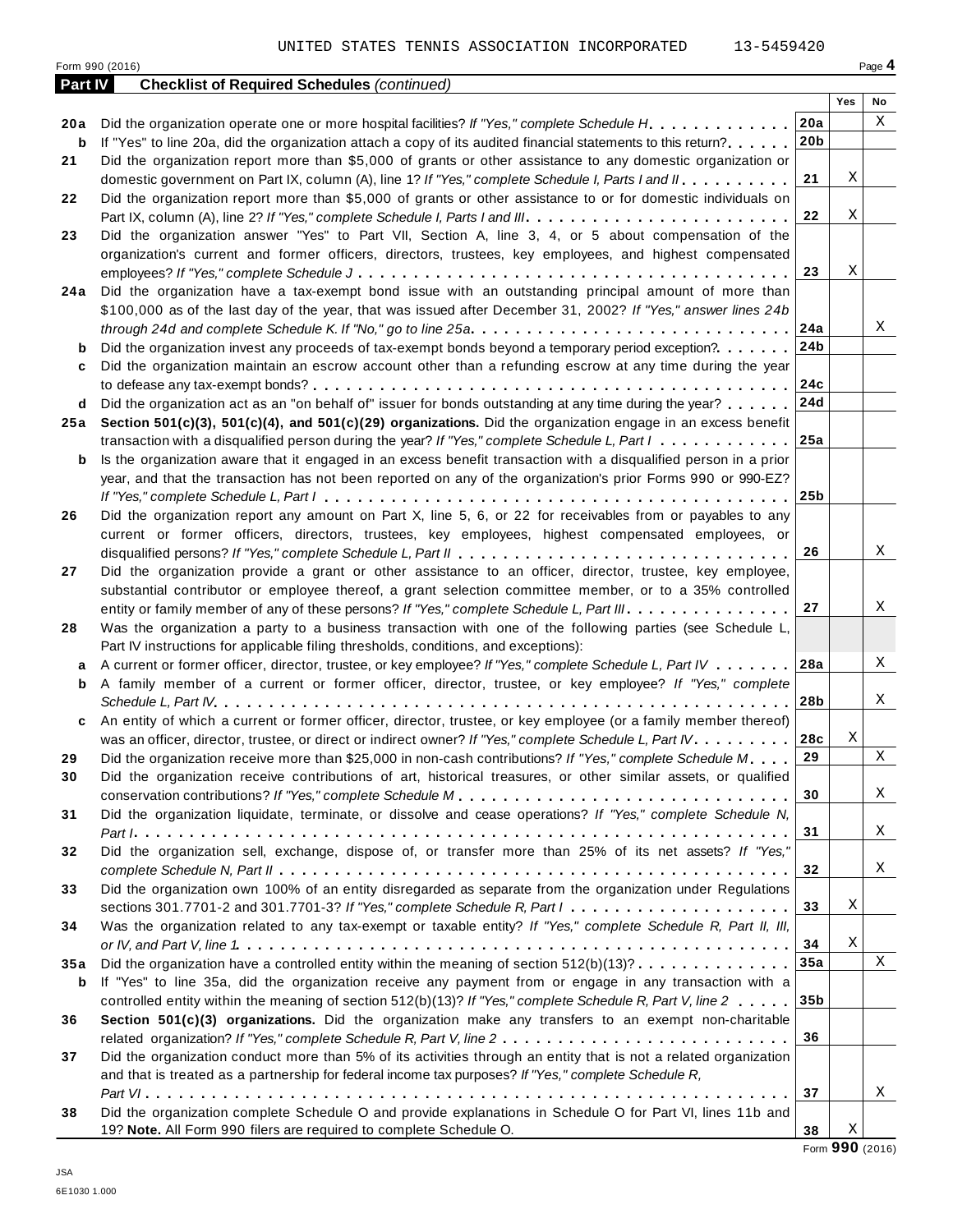UNITED STATES TENNIS ASSOCIATION INCORPORATED

Form <sup>990</sup> (2016) Page **5**

| 3-5459420 |
|-----------|
|-----------|

| <b>Part V</b>              | <b>Statements Regarding Other IRS Filings and Tax Compliance</b>                                                                                                                            |                |     |                 |
|----------------------------|---------------------------------------------------------------------------------------------------------------------------------------------------------------------------------------------|----------------|-----|-----------------|
|                            | Check if Schedule O contains a response or note to any line in this Part V                                                                                                                  |                |     |                 |
|                            |                                                                                                                                                                                             |                | Yes | No              |
|                            | 982<br>1a<br>0.                                                                                                                                                                             |                |     |                 |
|                            | 1b<br><b>b</b> Enter the number of Forms W-2G included in line 1a. Enter -0- if not applicable.                                                                                             |                |     |                 |
|                            | c Did the organization comply with backup withholding rules for reportable payments to vendors and                                                                                          | 1c             | Χ   |                 |
|                            | 2a Enter the number of employees reported on Form W-3, Transmittal of Wage and Tax                                                                                                          |                |     |                 |
|                            | 779<br>Statements, filed for the calendar year ending with or within the year covered by this return. 2a                                                                                    |                |     |                 |
|                            | b If at least one is reported on line 2a, did the organization file all required federal employment tax returns?                                                                            | 2 <sub>b</sub> | Χ   |                 |
|                            | Note. If the sum of lines 1a and 2a is greater than 250, you may be required to e-file (see instructions)                                                                                   |                |     |                 |
|                            | 3a Did the organization have unrelated business gross income of \$1,000 or more during the year?                                                                                            | 3a             | Χ   |                 |
|                            | <b>b</b> If "Yes," has it filed a Form 990-T for this year? If "No" to line 3b, provide an explanation in Schedule O.                                                                       | 3 <sub>b</sub> | X   |                 |
|                            | 4a At any time during the calendar year, did the organization have an interest in, or a signature or other authority                                                                        |                |     |                 |
|                            | over, a financial account in a foreign country (such as a bank account, securities account, or other financial                                                                              |                |     |                 |
|                            |                                                                                                                                                                                             | 4a             |     | X               |
|                            |                                                                                                                                                                                             |                |     |                 |
|                            | See instructions for filing requirements for FinCEN Form 114, Report of Foreign Bank and Financial Accounts                                                                                 |                |     |                 |
|                            | (FBAR).                                                                                                                                                                                     |                |     |                 |
|                            | 5a Was the organization a party to a prohibited tax shelter transaction at any time during the tax year?                                                                                    | 5a             |     | Χ               |
|                            | <b>b</b> Did any taxable party notify the organization that it was or is a party to a prohibited tax shelter transaction?                                                                   | 5b             |     | X               |
|                            |                                                                                                                                                                                             | 5c             |     |                 |
|                            | 6a Does the organization have annual gross receipts that are normally greater than \$100,000, and did the                                                                                   |                |     |                 |
|                            | organization solicit any contributions that were not tax deductible as charitable contributions?                                                                                            | 6a             |     | Χ               |
|                            | <b>b</b> If "Yes," did the organization include with every solicitation an express statement that such contributions or                                                                     | 6b             |     |                 |
|                            |                                                                                                                                                                                             |                |     |                 |
|                            | 7 Organizations that may receive deductible contributions under section 170(c).                                                                                                             |                |     |                 |
|                            | a Did the organization receive a payment in excess of \$75 made partly as a contribution and partly for goods                                                                               | 7a             |     |                 |
|                            | <b>b</b> If "Yes," did the organization notify the donor of the value of the goods or services provided?                                                                                    | 7b             |     |                 |
|                            | c Did the organization sell, exchange, or otherwise dispose of tangible personal property for which it was                                                                                  |                |     |                 |
|                            |                                                                                                                                                                                             | 7c             |     |                 |
|                            |                                                                                                                                                                                             |                |     |                 |
|                            | e Did the organization receive any funds, directly or indirectly, to pay premiums on a personal benefit contract?                                                                           | 7е             |     |                 |
|                            | f Did the organization, during the year, pay premiums, directly or indirectly, on a personal benefit contract?                                                                              | 7f             |     |                 |
|                            | g If the organization received a contribution of qualified intellectual property, did the organization file Form 8899 as required?                                                          | 7g             |     |                 |
|                            | h If the organization received a contribution of cars, boats, airplanes, or other vehicles, did the organization file a Form 1098-C?                                                        | 7h             |     |                 |
| 8                          | Sponsoring organizations maintaining donor advised funds. Did a donor advised fund maintained by the                                                                                        |                |     |                 |
|                            | sponsoring organization have excess business holdings at any time during the year?                                                                                                          | 8              |     |                 |
| 9                          | Sponsoring organizations maintaining donor advised funds.                                                                                                                                   |                |     |                 |
|                            | a Did the sponsoring organization make any taxable distributions under section 4966?                                                                                                        | <b>9a</b>      |     |                 |
|                            | <b>b</b> Did the sponsoring organization make a distribution to a donor, donor advisor, or related person?                                                                                  | 9b             |     |                 |
| 10                         | Section 501(c)(7) organizations. Enter:                                                                                                                                                     |                |     |                 |
|                            | 10a<br>a Initiation fees and capital contributions included on Part VIII, line 12                                                                                                           |                |     |                 |
|                            | 10b<br><b>b</b> Gross receipts, included on Form 990, Part VIII, line 12, for public use of club facilities.                                                                                |                |     |                 |
| 11                         | Section 501(c)(12) organizations. Enter:                                                                                                                                                    |                |     |                 |
|                            | 11a                                                                                                                                                                                         |                |     |                 |
|                            | <b>b</b> Gross income from other sources (Do not net amounts due or paid to other sources<br>11 <sub>b</sub>                                                                                |                |     |                 |
|                            |                                                                                                                                                                                             | 12a            |     |                 |
|                            | 12a Section 4947(a)(1) non-exempt charitable trusts. Is the organization filing Form 990 in lieu of Form 1041?                                                                              |                |     |                 |
|                            | <b>b</b> If "Yes," enter the amount of tax-exempt interest received or accrued during the year. 12b<br>Section 501(c)(29) qualified nonprofit health insurance issuers.                     |                |     |                 |
| 13                         |                                                                                                                                                                                             | 13a            |     |                 |
|                            | a Is the organization licensed to issue qualified health plans in more than one state?<br>Note. See the instructions for additional information the organization must report on Schedule O. |                |     |                 |
|                            | <b>b</b> Enter the amount of reserves the organization is required to maintain by the states in which                                                                                       |                |     |                 |
|                            | 13 <sub>b</sub>                                                                                                                                                                             |                |     |                 |
|                            | 13c<br>c Enter the amount of reserves on hand                                                                                                                                               |                |     |                 |
|                            | 14a Did the organization receive any payments for indoor tanning services during the tax year?                                                                                              | 14a            |     | Χ               |
|                            | <b>b</b> If "Yes," has it filed a Form 720 to report these payments? If "No," provide an explanation in Schedule $0 \ldots \ldots$                                                          | 14b            |     |                 |
| <b>JSA</b><br>6E1040 1.000 |                                                                                                                                                                                             |                |     | Form 990 (2016) |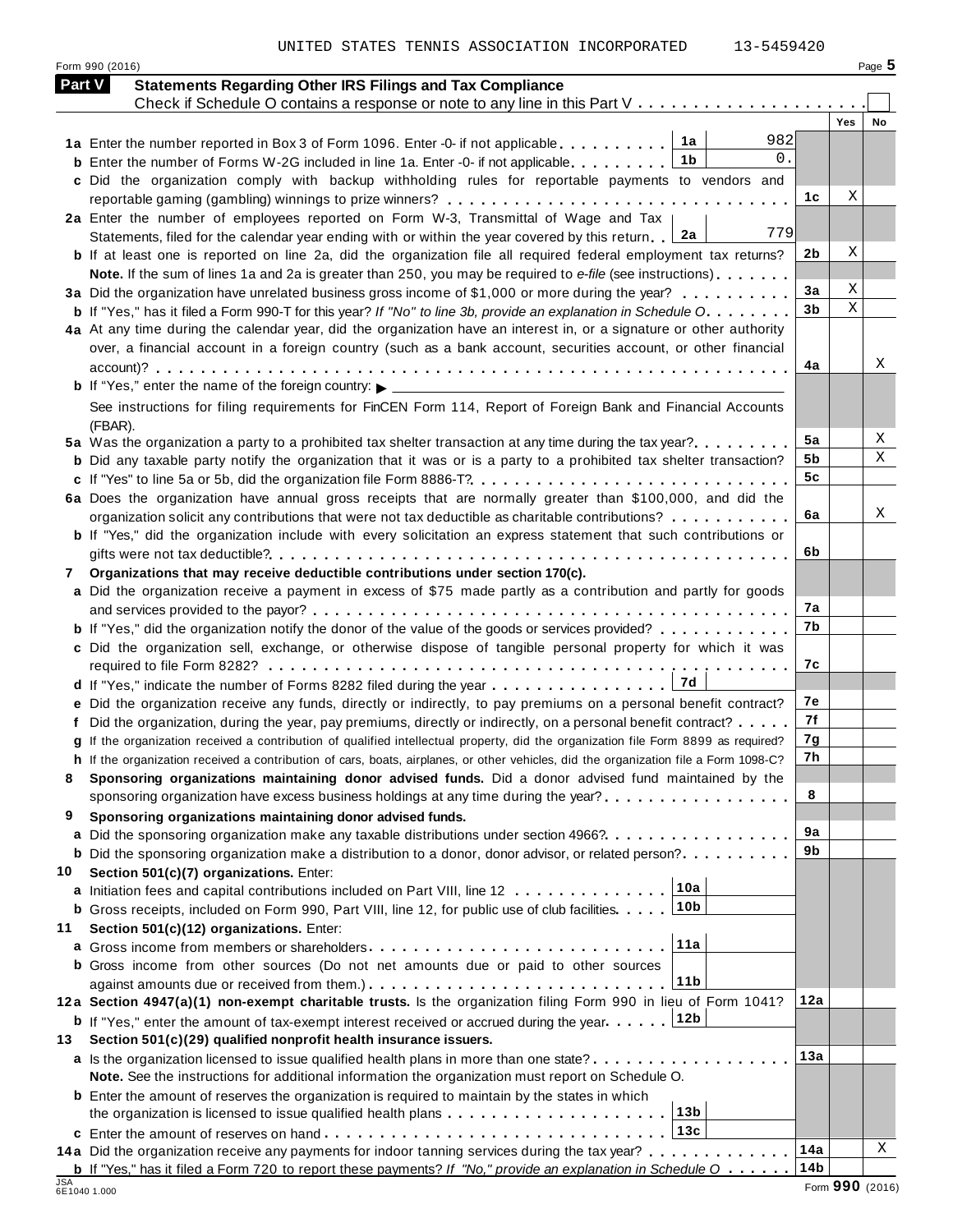|                | 13-5459420<br>UNITED STATES TENNIS ASSOCIATION INCORPORATED<br>Form 990 (2016)                                                                                                                                                          |                 |     | Page $6$    |
|----------------|-----------------------------------------------------------------------------------------------------------------------------------------------------------------------------------------------------------------------------------------|-----------------|-----|-------------|
| <b>Part VI</b> | Governance, Management, and Disclosure For each "Yes" response to lines 2 through 7b below, and for a "No"<br>response to line 8a, 8b, or 10b below, describe the circumstances, processes, or changes in Schedule O. See instructions. |                 |     |             |
|                |                                                                                                                                                                                                                                         |                 |     | $\mathbf X$ |
|                | <b>Section A. Governing Body and Management</b>                                                                                                                                                                                         |                 | Yes | No          |
|                |                                                                                                                                                                                                                                         |                 |     |             |
|                | 14<br>1a<br>1a Enter the number of voting members of the governing body at the end of the tax year                                                                                                                                      |                 |     |             |
|                | If there are material differences in voting rights among members of the governing body, or if the governing                                                                                                                             |                 |     |             |
|                | body delegated broad authority to an executive committee or similar committee, explain in Schedule O.                                                                                                                                   |                 |     |             |
| b              | 14<br>1b<br>Enter the number of voting members included in line 1a, above, who are independent                                                                                                                                          |                 |     |             |
| 2              | Did any officer, director, trustee, or key employee have a family relationship or a business relationship with                                                                                                                          |                 |     |             |
|                |                                                                                                                                                                                                                                         | 2               |     | Χ           |
| 3              | Did the organization delegate control over management duties customarily performed by or under the direct                                                                                                                               |                 |     |             |
|                | supervision of officers, directors, or trustees, or key employees to a management company or other person?                                                                                                                              | 3               |     | Χ           |
| 4              | Did the organization make any significant changes to its governing documents since the prior Form 990 was filed?                                                                                                                        | 4               |     | Х           |
| 5              | Did the organization become aware during the year of a significant diversion of the organization's assets?                                                                                                                              | 5               |     | Χ           |
| 6              |                                                                                                                                                                                                                                         | 6               | Χ   |             |
| 7a             | Did the organization have members, stockholders, or other persons who had the power to elect or appoint                                                                                                                                 |                 |     |             |
|                |                                                                                                                                                                                                                                         | 7a              | Χ   |             |
| b              | Are any governance decisions of the organization reserved to (or subject to approval by) members,                                                                                                                                       |                 |     |             |
|                |                                                                                                                                                                                                                                         | 7b              | X   |             |
| 8              | Did the organization contemporaneously document the meetings held or written actions undertaken during                                                                                                                                  |                 |     |             |
|                | the year by the following:                                                                                                                                                                                                              |                 |     |             |
| a              |                                                                                                                                                                                                                                         | 8а              | Χ   |             |
| b              |                                                                                                                                                                                                                                         | 8b              | Χ   |             |
| 9              | Is there any officer, director, trustee, or key employee listed in Part VII, Section A, who cannot be reached at                                                                                                                        |                 |     |             |
|                | the organization's mailing address? If "Yes," provide the names and addresses in Schedule O                                                                                                                                             | 9               |     | Χ           |
|                | Section B. Policies (This Section B requests information about policies not required by the Internal Revenue Code.)                                                                                                                     |                 |     |             |
|                |                                                                                                                                                                                                                                         |                 | Yes | No          |
| 10a            |                                                                                                                                                                                                                                         | 10a             |     | Χ           |
| b              | If "Yes," did the organization have written policies and procedures governing the activities of such chapters,                                                                                                                          |                 |     |             |
|                | affiliates, and branches to ensure their operations are consistent with the organization's exempt purposes?                                                                                                                             | 10 <sub>b</sub> |     |             |
| 11 a           | Has the organization provided a complete copy of this Form 990 to all members of its governing body before filing the form?                                                                                                             | 11a             | X   |             |
| b              | Describe in Schedule O the process, if any, used by the organization to review this Form 990.                                                                                                                                           |                 |     |             |
| 12a            | Did the organization have a written conflict of interest policy? If "No," go to line 13                                                                                                                                                 | 12a             | Χ   |             |
| b              | Were officers, directors, or trustees, and key employees required to disclose annually interests that could give                                                                                                                        |                 |     |             |
|                |                                                                                                                                                                                                                                         | 12 <sub>b</sub> | X   |             |
|                | Did the organization regularly and consistently monitor and enforce compliance with the policy? If "Yes,                                                                                                                                |                 |     |             |
|                |                                                                                                                                                                                                                                         | 12c             | X   |             |
|                |                                                                                                                                                                                                                                         | 13              | Χ   |             |
| 13             | Did the organization have a written whistleblower policy?                                                                                                                                                                               | 14              | Χ   |             |
| 14             | Did the organization have a written document retention and destruction policy?                                                                                                                                                          |                 |     |             |
| 15             | Did the process for determining compensation of the following persons include a review and approval by                                                                                                                                  |                 |     |             |
|                | independent persons, comparability data, and contemporaneous substantiation of the deliberation and decision?                                                                                                                           | 15a             | X   |             |
| а              |                                                                                                                                                                                                                                         |                 | X   |             |
| b              |                                                                                                                                                                                                                                         | 15b             |     |             |
|                | If "Yes" to line 15a or 15b, describe the process in Schedule O (see instructions).                                                                                                                                                     |                 |     |             |
|                | 16a Did the organization invest in, contribute assets to, or participate in a joint venture or similar arrangement                                                                                                                      |                 |     |             |
|                |                                                                                                                                                                                                                                         | 16a             | X   |             |
| b              | If "Yes," did the organization follow a written policy or procedure requiring the organization to evaluate its                                                                                                                          |                 |     |             |
|                | participation in joint venture arrangements under applicable federal tax law, and take steps to safeguard the                                                                                                                           |                 |     |             |
|                |                                                                                                                                                                                                                                         | 16 <sub>b</sub> | X   |             |
|                | <b>Section C. Disclosure</b>                                                                                                                                                                                                            |                 |     |             |
| 17             | List the states with which a copy of this Form 990 is required to be filed ▶.                                                                                                                                                           |                 |     |             |
| 18             | Section 6104 requires an organization to make its Forms 1023 (or 1024 if applicable), 990, and 990-T (Section 501(c)(3)s only)                                                                                                          |                 |     |             |
|                | available for public inspection. Indicate how you made these available. Check all that apply.                                                                                                                                           |                 |     |             |
|                | $\vert x \vert$<br>Own website<br>Another's website<br>Upon request<br>Other (explain in Schedule O)                                                                                                                                    |                 |     |             |
| 19             | Describe in Schedule O whether (and if so, how) the organization made its governing documents, conflict of interest policy, and                                                                                                         |                 |     |             |
|                | financial statements available to the public during the tax year.                                                                                                                                                                       |                 |     |             |
|                |                                                                                                                                                                                                                                         |                 |     |             |

**20** nnancial statements available to the public during the tax year.<br>State the name, address, and telephone number of the person who possesses the organization's books and records:<br><sup>14 696-7000</sup><br>914 696-7000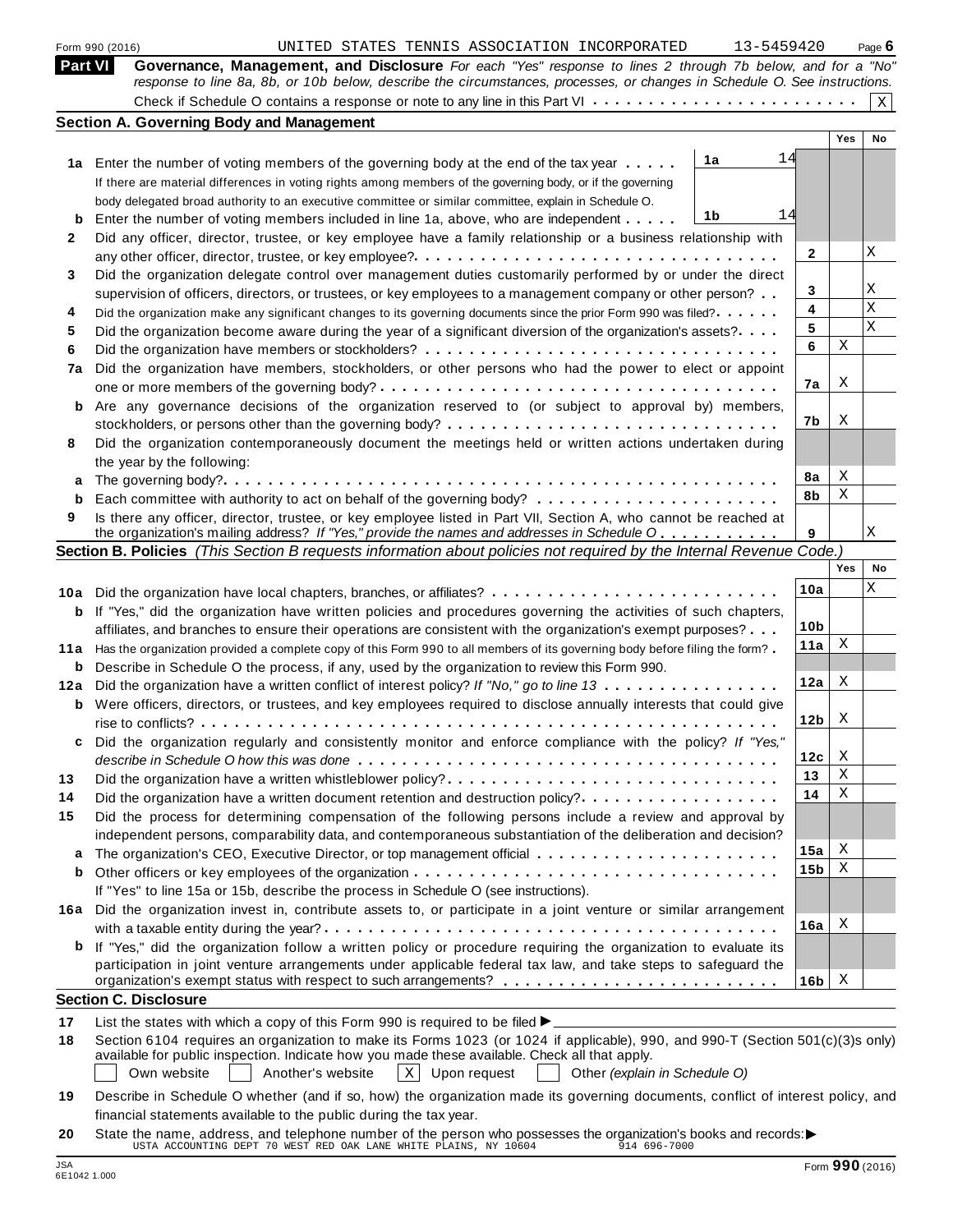| <b>Part VII</b> | Compensation of Officers, Directors, Trustees, Key Employees, Highest Compensated Employees, and<br><b>Independent Contractors</b> |
|-----------------|------------------------------------------------------------------------------------------------------------------------------------|
|                 | Check if Schedule O contains a response or note to any line in this Part VII                                                       |
| Section A.      | Officers, Directors, Trustees, Key Employees, and Highest Compensated Employees                                                    |
|                 | 1a Complete this table for all persons required to be listed. Report compensation for the calendar year ending with or within the  |

organization's tax year.

anization's lax year.<br>● List all of the organization's **current** officers, directors, trustees (whether individuals or organizations), regardless of amount of<br>nnensation Enter -0- in columns (D) (E) and (E) if no compensa compensation. Enter -0- in columns (D), (E), and (F) if no compensation was paid.

■ List all of the organization's **current** key employees, if any. See instructions for definition of "key employee."<br>■ List the experientials five event highert expressed employees (other than an efficer director of

**Example in the organization's current** key employees, if any. See instructions for definition of key employee.<br>• List the organization's five **current** highest compensated employees (other than an officer, director, trust who received reportable compensation (Box 5 of Form W-2 and/or Box 7 of Form 1099-MISC) of more than \$100,000 from the

organization and any related organizations.<br>• List all of the organization's **former** officers, key employees, and highest compensated employees who received more than<br>\$1.00.000 of reportable componention from the erganiza \$100,000 of reportable compensation from the organization and any related organizations.

% List all of the organization's **former directors or trustees** that received, in the capacity as a former director or trustee of the organization, more than \$10,000 of reportable compensation from the organization and any related organizations.

List persons in the following order: individual trustees or directors; institutional trustees; officers; key employees; highest compensated employees; and former such persons.

Check this box if neither the organization nor any related organization compensated any current officer, director, or trustee.

| (A)<br>Name and Title       | (B)<br>Average<br>hours per<br>week (list any<br>hours for<br>related<br>organizations<br>below dotted<br>line) | Individual trustee<br>or director | Institutional trustee | Officer | (C)<br>Position<br>Key employee | (do not check more than one<br>box, unless person is both an<br>officer and a director/trustee)<br>Highest compensated<br>employee | Former | (D)<br>Reportable<br>compensation<br>from<br>the<br>organization<br>(W-2/1099-MISC) | (E)<br>Reportable<br>compensation from<br>related<br>organizations<br>(W-2/1099-MISC) | (F)<br>Estimated<br>amount of<br>other<br>compensation<br>from the<br>organization<br>and related<br>organizations |
|-----------------------------|-----------------------------------------------------------------------------------------------------------------|-----------------------------------|-----------------------|---------|---------------------------------|------------------------------------------------------------------------------------------------------------------------------------|--------|-------------------------------------------------------------------------------------|---------------------------------------------------------------------------------------|--------------------------------------------------------------------------------------------------------------------|
| (1) KATRINA ADAMS           | 19.00                                                                                                           |                                   |                       |         |                                 |                                                                                                                                    |        |                                                                                     |                                                                                       |                                                                                                                    |
| DIRECTOR, PRESIDENT,<br>CEO | 4.00                                                                                                            | Χ                                 |                       | Χ       |                                 |                                                                                                                                    |        | 38,522.                                                                             | 0.                                                                                    | 0.                                                                                                                 |
| (2) ALEXANDER ANDREWS, IV   | 5.00                                                                                                            |                                   |                       |         |                                 |                                                                                                                                    |        |                                                                                     |                                                                                       |                                                                                                                    |
| DIRECTOR, 1ST VP            | 3.00                                                                                                            | Χ                                 |                       | Χ       |                                 |                                                                                                                                    |        | 25,000.                                                                             | 0.                                                                                    | 0.                                                                                                                 |
| (3) THOMAS HO               | 7.00                                                                                                            |                                   |                       |         |                                 |                                                                                                                                    |        |                                                                                     |                                                                                       |                                                                                                                    |
| DIRECTOR, VP                | 4.00                                                                                                            | Χ                                 |                       | Χ       |                                 |                                                                                                                                    |        | 20,000.                                                                             | $\boldsymbol{0}$ .                                                                    | $\mathsf 0$ .                                                                                                      |
| (4) DONALD TISDEL           | 7.00                                                                                                            |                                   |                       |         |                                 |                                                                                                                                    |        |                                                                                     |                                                                                       |                                                                                                                    |
| DIRECTOR, VP                | 4.00                                                                                                            | Χ                                 |                       | Χ       |                                 |                                                                                                                                    |        | 20,000.                                                                             | $0$ .                                                                                 | $\mathsf 0$ .                                                                                                      |
| (5) PATRICK GALBRAITH       | 7.00                                                                                                            |                                   |                       |         |                                 |                                                                                                                                    |        |                                                                                     |                                                                                       |                                                                                                                    |
| DIRECTOR, SEC/TREAS         | 4.00                                                                                                            | Χ                                 |                       | Χ       |                                 |                                                                                                                                    |        | 20,000.                                                                             | 0.                                                                                    | $\boldsymbol{0}$ .                                                                                                 |
| (6) FABRIZIO ALCOBE-FIERRO  | 5.00                                                                                                            |                                   |                       |         |                                 |                                                                                                                                    |        |                                                                                     |                                                                                       |                                                                                                                    |
| <b>DIRECTOR</b>             | 3.00                                                                                                            | Χ                                 |                       |         |                                 |                                                                                                                                    |        | 10,000.                                                                             | 0.                                                                                    | 0.                                                                                                                 |
| (7) JOAN BAKER              | 5.00                                                                                                            |                                   |                       |         |                                 |                                                                                                                                    |        |                                                                                     |                                                                                       |                                                                                                                    |
| <b>DIRECTOR</b>             | 3.00                                                                                                            | Χ                                 |                       |         |                                 |                                                                                                                                    |        | 10,000.                                                                             | 0.                                                                                    | $\mathsf 0$ .                                                                                                      |
| (8) LAUREN BARNIKOW         | 5.00                                                                                                            |                                   |                       |         |                                 |                                                                                                                                    |        |                                                                                     |                                                                                       |                                                                                                                    |
| DIRECTOR                    | 3.00                                                                                                            | Χ                                 |                       |         |                                 |                                                                                                                                    |        | 10,000.                                                                             | 0.                                                                                    | $\mathsf 0$ .                                                                                                      |
| (9) MARK EIN                | 5.00                                                                                                            |                                   |                       |         |                                 |                                                                                                                                    |        |                                                                                     |                                                                                       |                                                                                                                    |
| <b>DIRECTOR</b>             | 3.00                                                                                                            | Χ                                 |                       |         |                                 |                                                                                                                                    |        | 10,000.                                                                             | 0.                                                                                    | 0.                                                                                                                 |
| (10) MICHAEL J. MCNULTY III | 5.00                                                                                                            |                                   |                       |         |                                 |                                                                                                                                    |        |                                                                                     |                                                                                       |                                                                                                                    |
| <b>DIRECTOR</b>             | 3.00                                                                                                            | X                                 |                       |         |                                 |                                                                                                                                    |        | 10,000.                                                                             | 0.                                                                                    | 0.                                                                                                                 |
| (11) TODD MARTIN            | 5.00                                                                                                            |                                   |                       |         |                                 |                                                                                                                                    |        |                                                                                     |                                                                                       |                                                                                                                    |
| <b>DIRECTOR</b>             | 3.00                                                                                                            | Χ                                 |                       |         |                                 |                                                                                                                                    |        | 14,000.                                                                             | 0.                                                                                    | 0.                                                                                                                 |
| (12) CHANDA RUBIN-HOLLIER   | 5.00                                                                                                            |                                   |                       |         |                                 |                                                                                                                                    |        |                                                                                     |                                                                                       |                                                                                                                    |
| <b>DIRECTOR</b>             | 3.00                                                                                                            | Χ                                 |                       |         |                                 |                                                                                                                                    |        | 17,900.                                                                             | 0.                                                                                    | 0.                                                                                                                 |
| (13) ANDREW VALDEZ          | 5.00                                                                                                            |                                   |                       |         |                                 |                                                                                                                                    |        |                                                                                     |                                                                                       |                                                                                                                    |
| <b>DIRECTOR</b>             | 3.00                                                                                                            | Χ                                 |                       |         |                                 |                                                                                                                                    |        | 10,000.                                                                             | 0.                                                                                    | 0.                                                                                                                 |
| (14) KATHLEEN WU            | 5.00                                                                                                            |                                   |                       |         |                                 |                                                                                                                                    |        |                                                                                     |                                                                                       |                                                                                                                    |
| <b>DIRECTOR</b>             | 3.00                                                                                                            | Χ                                 |                       |         |                                 |                                                                                                                                    |        | 0.                                                                                  | 0.                                                                                    | $0$ .                                                                                                              |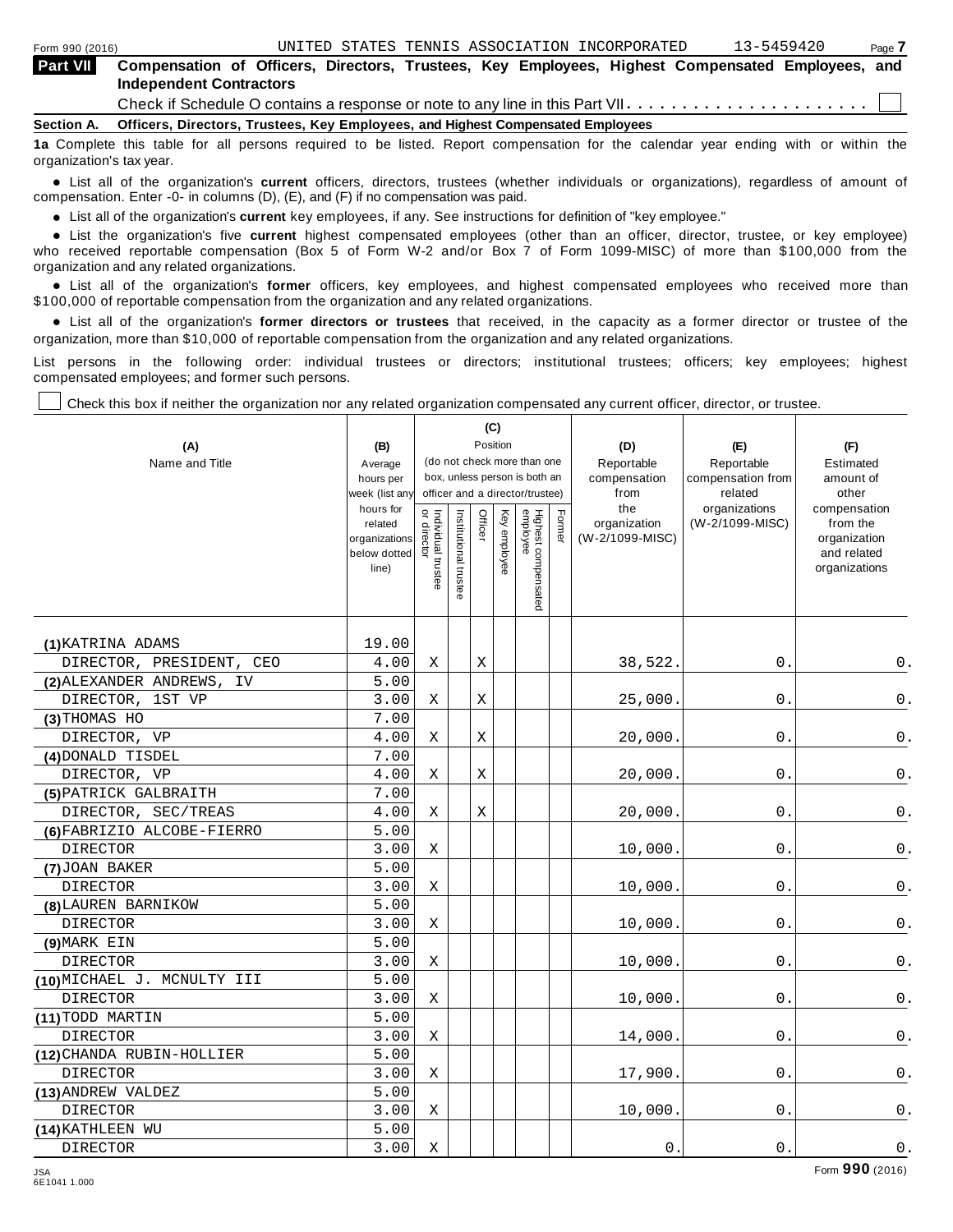|  | Form 990 (2016) |
|--|-----------------|

| Form 990 (2016)<br>Page $\epsilon$ |                                                                                                        |     |  |  |  |  |  |  |  |  |
|------------------------------------|--------------------------------------------------------------------------------------------------------|-----|--|--|--|--|--|--|--|--|
| Part VII                           | Section A. Officers, Directors, Trustees, Key Employees, and Highest Compensated Employees (continued) |     |  |  |  |  |  |  |  |  |
|                                    |                                                                                                        | (B) |  |  |  |  |  |  |  |  |

| (A)                                                                                                                                                                                        | (B)                                    |                                   |                       |         | (C)             |                                                                  |        | (D)                             | (E)                              | (F)                                          |
|--------------------------------------------------------------------------------------------------------------------------------------------------------------------------------------------|----------------------------------------|-----------------------------------|-----------------------|---------|-----------------|------------------------------------------------------------------|--------|---------------------------------|----------------------------------|----------------------------------------------|
| Name and title                                                                                                                                                                             | Average<br>hours per                   |                                   |                       |         | Position        | (do not check more than one                                      |        | Reportable<br>compensation      | Reportable<br>compensation from  | Estimated<br>amount of                       |
|                                                                                                                                                                                            | week (list any                         |                                   |                       |         |                 | box, unless person is both an<br>officer and a director/trustee) |        | from                            | related                          | other                                        |
|                                                                                                                                                                                            | hours for<br>related                   |                                   |                       |         |                 |                                                                  |        | the                             | organizations<br>(W-2/1099-MISC) | compensation<br>from the                     |
|                                                                                                                                                                                            | organizations<br>below dotted<br>line) | Individual trustee<br>or director | Institutional trustee | Officer | Key<br>employee | Highest compensated<br>employee                                  | Former | organization<br>(W-2/1099-MISC) |                                  | organization<br>and related<br>organizations |
|                                                                                                                                                                                            |                                        |                                   |                       |         |                 |                                                                  |        |                                 |                                  |                                              |
| (15) GORDON SMITH                                                                                                                                                                          | 35.00                                  |                                   |                       |         |                 |                                                                  |        |                                 |                                  |                                              |
| EXECUTIVE DIRECTOR, COO                                                                                                                                                                    | 20.00                                  |                                   |                       | Χ       |                 |                                                                  |        | 1,168,889.                      | 0.                               | 140,124.                                     |
| (16) ANDREA HIRSCH                                                                                                                                                                         | 40.00                                  |                                   |                       |         |                 |                                                                  |        |                                 |                                  |                                              |
| CHIEF ADMINISTRATIVE OFFICER                                                                                                                                                               | 0.                                     |                                   |                       | Χ       |                 |                                                                  |        | 810,822.                        | 0.                               | 29,874.                                      |
| $(17)$ ED NEPPL                                                                                                                                                                            | 40.00                                  |                                   |                       |         |                 |                                                                  |        |                                 |                                  |                                              |
| CHIEF FINANCIAL OFFICER                                                                                                                                                                    | 0.                                     |                                   |                       | Χ       |                 |                                                                  |        | 621,409.                        | $\mathbf{0}$ .                   | 41,848.                                      |
| $(18)$ LEW SHERR                                                                                                                                                                           | 40.00                                  |                                   |                       |         |                 |                                                                  |        |                                 |                                  |                                              |
| CHIEF REVENUE OFFICER                                                                                                                                                                      | 0.                                     |                                   |                       |         | Χ               |                                                                  |        | 980,894.                        | 0.                               | 46,930.                                      |
| (19) KURT KAMPERMAN                                                                                                                                                                        | 40.00                                  |                                   |                       |         |                 |                                                                  |        |                                 |                                  |                                              |
| CEO, COMMUNITY TENNIS                                                                                                                                                                      | 0.                                     |                                   |                       |         | Χ               |                                                                  |        | 796,085.                        | $\overline{0}$ .                 | 46,930.                                      |
| (20) DAVID BREWER                                                                                                                                                                          | 40.00                                  |                                   |                       |         |                 |                                                                  |        |                                 |                                  |                                              |
| CHIEF PROF. TENNIS OFFICER                                                                                                                                                                 | 0.                                     |                                   |                       |         | Χ               |                                                                  |        | 518,805.                        | 0.                               | 46,930.                                      |
| (21) STACEY MILKOVICH                                                                                                                                                                      | 40.00                                  |                                   |                       |         |                 |                                                                  |        |                                 |                                  |                                              |
| CHIEF EXECUTIVE, PRO TENNIS                                                                                                                                                                | 0.                                     |                                   |                       |         | Χ               |                                                                  |        | 397,441.                        | 0.                               | 26,310.                                      |
| (22) DEANNE POWNALL                                                                                                                                                                        | 40.00                                  |                                   |                       |         |                 |                                                                  |        |                                 |                                  |                                              |
| MANAGING DR. PARTNERSHIP MRKTG                                                                                                                                                             | $0$ .                                  |                                   |                       |         |                 | Χ                                                                |        | 374, 333.                       | 0.                               | 46,293.                                      |
| (23) LAWRENCE BONFANTE                                                                                                                                                                     | 40.00                                  |                                   |                       |         |                 |                                                                  |        |                                 |                                  |                                              |
| CHIEF INFORMATION OFFICER                                                                                                                                                                  | 0.                                     |                                   |                       |         |                 | Χ                                                                |        | 379,197.                        | $0$ .                            | 44,225.                                      |
| (24) CHRISTIAN WIDMAIER                                                                                                                                                                    | 40.00                                  |                                   |                       |         |                 |                                                                  |        |                                 |                                  |                                              |
| MANAGING DIR. CORP. COMMUNICAT                                                                                                                                                             | $0$ .                                  |                                   |                       |         |                 | Χ                                                                |        | 383,037.                        | 0.                               | 45,811.                                      |
| (25) STACIELLEN MISCHEL                                                                                                                                                                    | 40.00                                  |                                   |                       |         |                 |                                                                  |        |                                 |                                  |                                              |
| ASSOCIATE GENERAL COUNSEL                                                                                                                                                                  | 0.                                     |                                   |                       |         |                 | X                                                                |        | 350,966.                        | 0.                               | 42,882.                                      |
| 1b Sub-total                                                                                                                                                                               |                                        |                                   |                       |         |                 |                                                                  |        | 215,422.                        | $0$ .                            | $0$ .                                        |
| c Total from continuation sheets to Part VII, Section A                                                                                                                                    |                                        |                                   |                       |         |                 |                                                                  |        | 7,600,489.                      | $\mathbf{0}$ .                   | 609,474.                                     |
|                                                                                                                                                                                            |                                        |                                   |                       |         |                 |                                                                  |        | 7,815,911.                      | $\Omega$ .                       | 609,474.                                     |
| 2 Total number of individuals (including but not limited to those listed above) who received more than \$100,000 of<br>reportable compensation from the organization $\blacktriangleright$ |                                        | 131                               |                       |         |                 |                                                                  |        |                                 |                                  |                                              |

|                                                                                                                                                                                                                        | res | No |
|------------------------------------------------------------------------------------------------------------------------------------------------------------------------------------------------------------------------|-----|----|
| 3 Did the organization list any former officer, director, or trustee, key employee, or highest compensated<br>employee on line 1a? If "Yes," complete Schedule J for such individual                                   |     |    |
| 4 For any individual listed on line 1a, is the sum of reportable compensation and other compensation from the<br>organization and related organizations greater than \$150,000? If "Yes," complete Schedule J for such |     |    |
|                                                                                                                                                                                                                        |     |    |
| 5 Did any person listed on line 1a receive or accrue compensation from any unrelated organization or individual                                                                                                        |     |    |
| for services rendered to the organization? If "Yes," complete Schedule J for such person                                                                                                                               |     | X  |
|                                                                                                                                                                                                                        |     |    |

# **Section B. Independent Contractors**

**1** Complete this table for your five highest compensated independent contractors that received more than \$100,000 of compensation from the organization. Report compensation for the calendar year ending with or within the organization's tax year.

| (A)<br>Name and business address                                                                                                                                                            | (B)<br>Description of services | (C)<br>Compensation |
|---------------------------------------------------------------------------------------------------------------------------------------------------------------------------------------------|--------------------------------|---------------------|
| ATTACHMENT 2                                                                                                                                                                                |                                |                     |
|                                                                                                                                                                                             |                                |                     |
|                                                                                                                                                                                             |                                |                     |
|                                                                                                                                                                                             |                                |                     |
|                                                                                                                                                                                             |                                |                     |
| Total number of independent contractors (including but not limited to those listed above) who received<br>$2^{\circ}$<br>more than \$100,000 in compensation from the organization ▶<br>106 |                                |                     |
| ICA                                                                                                                                                                                         |                                | $\sim$              |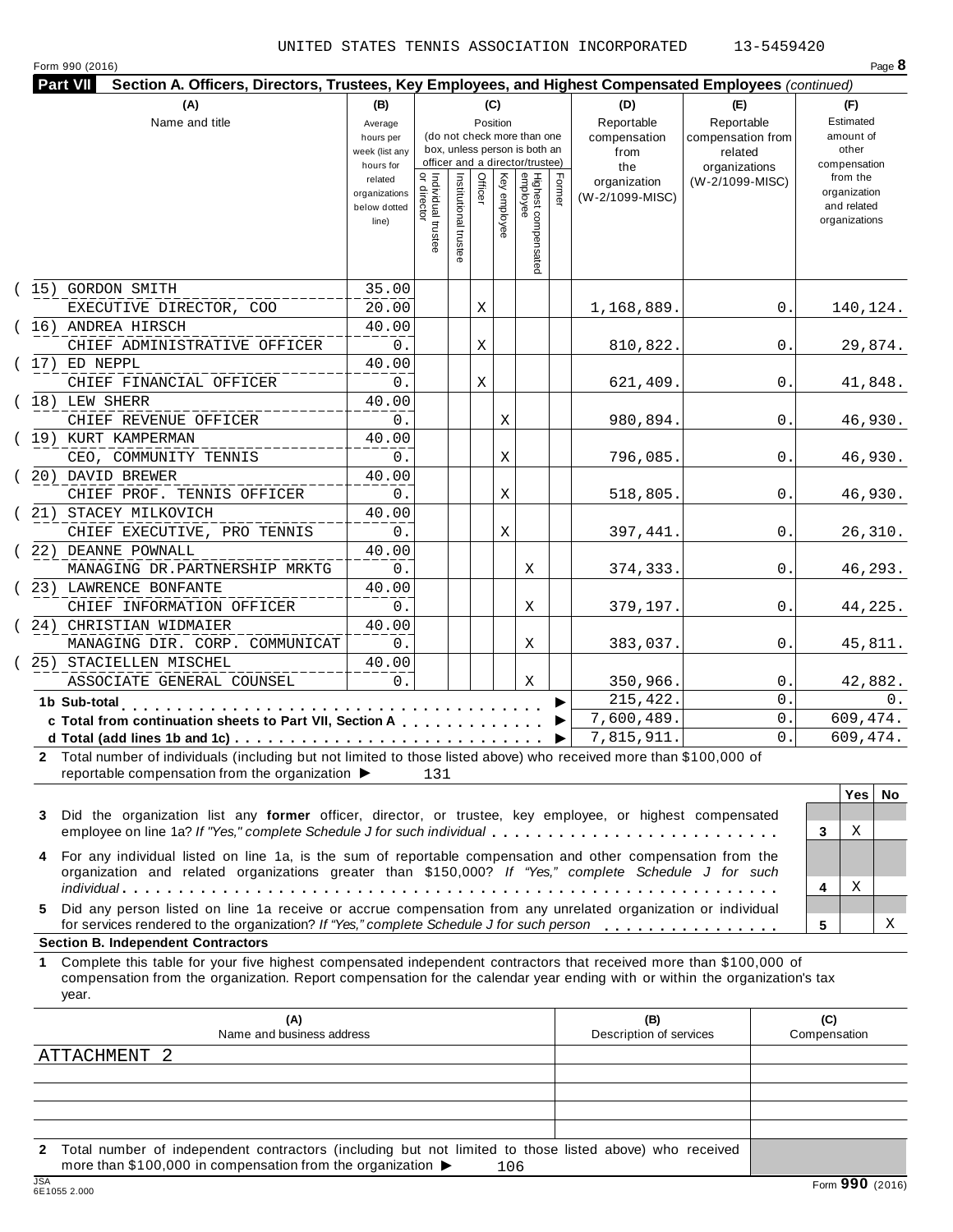| (A)                                                                                                                                                                                                                       | (B)                                                            |                                |                       | (C)      |                                                                                    |        | (D)                                                                                      | (E)                                        | (F)                                                                      |
|---------------------------------------------------------------------------------------------------------------------------------------------------------------------------------------------------------------------------|----------------------------------------------------------------|--------------------------------|-----------------------|----------|------------------------------------------------------------------------------------|--------|------------------------------------------------------------------------------------------|--------------------------------------------|--------------------------------------------------------------------------|
| Name and title                                                                                                                                                                                                            | Average<br>hours per<br>week (list any                         |                                |                       | Position | (do not check more than one<br>box, unless person is both an                       |        | Reportable<br>compensation<br>from                                                       | Reportable<br>compensation from<br>related | Estimated<br>amount of<br>other                                          |
|                                                                                                                                                                                                                           | hours for<br>related<br>organizations<br>below dotted<br>line) | Individual trustee<br>director | Institutional trustee | Officer  | officer and a director/trustee)<br>Highest compensated<br>employee<br>Key employee | Former | the<br>organization<br>(W-2/1099-MISC)                                                   | organizations<br>(W-2/1099-MISC)           | compensation<br>from the<br>organization<br>and related<br>organizations |
| 26) DANIEL MALASKY                                                                                                                                                                                                        | 40.00                                                          |                                |                       |          |                                                                                    |        |                                                                                          |                                            |                                                                          |
| GENERAL COUNSEL                                                                                                                                                                                                           | 0.                                                             |                                |                       |          | Χ                                                                                  |        | 372,671.                                                                                 | 0                                          | 45,356.                                                                  |
| 27) MARY S. HUNT<br>CHIEF MARKETING OFFICER                                                                                                                                                                               | 40.00<br>0.                                                    |                                |                       |          |                                                                                    | Χ      | 445,940.                                                                                 | 0                                          | 5,961.                                                                   |
|                                                                                                                                                                                                                           |                                                                |                                |                       |          |                                                                                    |        |                                                                                          |                                            |                                                                          |
|                                                                                                                                                                                                                           |                                                                |                                |                       |          |                                                                                    |        |                                                                                          |                                            |                                                                          |
|                                                                                                                                                                                                                           |                                                                |                                |                       |          |                                                                                    |        |                                                                                          |                                            |                                                                          |
|                                                                                                                                                                                                                           |                                                                |                                |                       |          |                                                                                    |        |                                                                                          |                                            |                                                                          |
|                                                                                                                                                                                                                           |                                                                |                                |                       |          |                                                                                    |        |                                                                                          |                                            |                                                                          |
|                                                                                                                                                                                                                           |                                                                |                                |                       |          |                                                                                    |        |                                                                                          |                                            |                                                                          |
|                                                                                                                                                                                                                           |                                                                |                                |                       |          |                                                                                    |        |                                                                                          |                                            |                                                                          |
|                                                                                                                                                                                                                           |                                                                |                                |                       |          |                                                                                    |        |                                                                                          |                                            |                                                                          |
|                                                                                                                                                                                                                           |                                                                |                                |                       |          |                                                                                    |        |                                                                                          |                                            |                                                                          |
| 1b Sub-total<br>c Total from continuation sheets to Part VII, Section A<br>d Total (add lines 1b and 1c) $\cdots$ $\cdots$ $\cdots$ $\cdots$ $\cdots$ $\cdots$ $\cdots$ $\cdots$ $\cdots$ $\cdots$ $\cdots$               |                                                                |                                |                       |          |                                                                                    |        |                                                                                          |                                            |                                                                          |
| Total number of individuals (including but not limited to those listed above) who received more than \$100,000 of<br>2<br>reportable compensation from the organization $\blacktriangleright$                             |                                                                | 131                            |                       |          |                                                                                    |        |                                                                                          |                                            |                                                                          |
| Did the organization list any former officer, director, or trustee, key employee, or highest compensated<br>3<br>employee on line 1a? If "Yes," complete Schedule J for such individual                                   |                                                                |                                |                       |          |                                                                                    |        |                                                                                          |                                            | Yes<br>No<br>Χ<br>3                                                      |
| For any individual listed on line 1a, is the sum of reportable compensation and other compensation from the<br>4<br>organization and related organizations greater than \$150,000? If "Yes," complete Schedule J for such |                                                                |                                |                       |          |                                                                                    |        |                                                                                          |                                            | Χ<br>4                                                                   |
| Did any person listed on line 1a receive or accrue compensation from any unrelated organization or individual<br>5.                                                                                                       |                                                                |                                |                       |          |                                                                                    |        | for services rendered to the organization? If "Yes," complete Schedule J for such person |                                            | Χ                                                                        |

**1** Complete this table for your five highest compensated independent contractors that received more than \$100,000 of compensation from the organization. Report compensation for the calendar year ending with or within the organization's tax year.

|     | (A)<br>Name and business address                                                                                                                                                            | (B)<br>Description of services | (C)<br>Compensation |
|-----|---------------------------------------------------------------------------------------------------------------------------------------------------------------------------------------------|--------------------------------|---------------------|
|     |                                                                                                                                                                                             |                                |                     |
|     |                                                                                                                                                                                             |                                |                     |
|     |                                                                                                                                                                                             |                                |                     |
|     |                                                                                                                                                                                             |                                |                     |
|     |                                                                                                                                                                                             |                                |                     |
|     | 2 Total number of independent contractors (including but not limited to those listed above) who received<br>more than \$100,000 in compensation from the organization $\blacktriangleright$ |                                |                     |
| 10A |                                                                                                                                                                                             |                                | $\sim$              |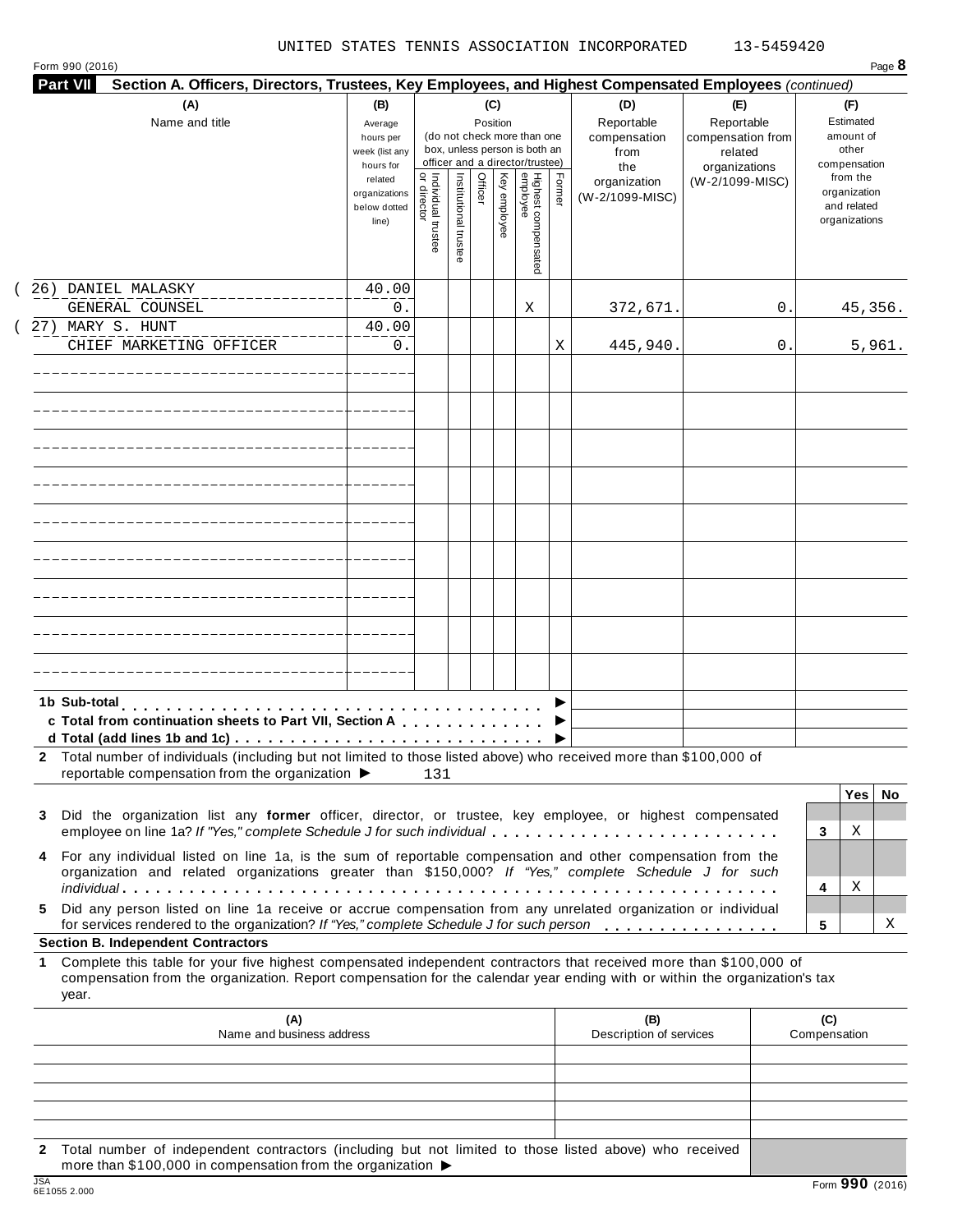| (C)<br>(B)<br>(D)<br>(A)<br>Unrelated<br>Related or<br>Revenue<br>Total revenue<br>business<br>excluded from tax<br>exempt<br>under sections<br>function<br>revenue<br>512-514<br>revenue<br><b>Contributions, Gifts, Grants</b><br>and Other Similar Amounts<br>1a<br>Federated campaigns<br>1a<br>1b<br>18, 174, 530.<br>Membership dues<br>b<br>1 <sub>c</sub><br>Fundraising events <b>Fundraising</b><br>c<br>1 <sub>d</sub><br>Related organizations <b>and the set of the set of the set of the set of the set of the set of the set of the set of the set of the set of the set of the set of the set of the set of the set of the set of the set of the set </b><br>d<br>1e<br>Government grants (contributions)<br>е<br>All other contributions, gifts, grants,<br>f<br>1f<br>and similar amounts not included above<br>103,000.<br>Noncash contributions included in lines 1a-1f: \$<br>g<br>h<br>18, 277, 530<br>Program Service Revenue<br><b>Business Code</b><br>TOURNAMENT RELATED<br>234, 263, 019<br>234, 263, 019<br>2a<br>1,247,942.<br>1,247,942.<br>TENNIS PROGRAM FEES<br>b<br>14,860<br>14,860.<br>BALL TEST FEES<br>c<br>d<br>е<br>All other program service revenue<br>f<br>g<br>235, 525, 821<br>income<br>3<br>Investment<br>(including)<br>dividends,<br>interest,<br>and other similar amounts). ATTACHMENT 3<br>1,506,481.<br>1,506,481.<br>Income from investment of tax-exempt bond proceeds $\blacksquare$<br>$\mathsf{0}$ .<br>4<br>5<br>Royalties <b>Department of the Contract Contract Contract Contract Contract Contract Contract Contract Contract Contract Contract Contract Contract Contract Contract Contract Contract Contract Contract Contract Contract Cont</b><br>1,646,074.<br>(ii) Personal<br>(i) Real<br>Gross rents <b>Container and Container</b><br>6а<br>Less: rental expenses<br>b<br>Rental income or (loss)<br>c<br><u>.</u> . ><br>Net rental income or (loss)<br>d<br>0.<br>(i) Securities<br>(ii) Other<br>Gross amount from sales of<br>7а<br>assets other than inventory<br>9,426,804.<br>4,622,615.<br>Less: cost or other basis<br>b<br>7,922,109.<br>3, 371, 555.<br>and sales expenses <b>and</b> sales expenses<br>1,504,695.<br>1,251,060.<br>Gain or (loss) <b>comparison</b><br>с<br>►<br>2,755,755.<br>Gross income from fundraising<br>8а<br>Other Revenue<br>events (not including \$<br>of contributions reported on line 1c).<br>0.<br>See Part IV, line 18 a<br>$0$ .<br>Less: direct expenses by the set of the basic of the basic set of the basic set of the basic set of the basic set of the basic set of the basic set of the basic set of the basic set of the basic set of the basic set of the<br>b<br>Net income or (loss) from fundraising events ________<br>c<br>$\mathbf{0}$ .<br>Gross income from gaming activities.<br>9а<br>See Part IV, line 19 and the Lines of Allen and Allen and Allen and Allen and Allen and Allen and Allen and Allen<br>0.<br>Less: direct expenses b<br>$0$ .<br>b<br>Net income or (loss) from gaming activities ________ ▶<br>$\mathbf{0}$ .<br>c<br>Gross<br>sales of inventory,<br>less<br>10a<br>returns and allowances and allowances<br>0.<br>Less: cost of goods sold $\ldots$ , $\ldots$ , $\mathbf{b}$<br>$0$ .<br>b<br>Net income or (loss) from sales of inventory $\qquad \qquad \blacktriangleright$<br>c<br>$\mathbf{0}$ .<br>Miscellaneous Revenue<br><b>Business Code</b><br>ADVERTISING<br>541800<br>11a<br><u> 1989 - Johann Barbara, martin amerikan basar dan berasal dalam basar dalam basar dalam basar dalam basar dala</u><br>b<br><u> 1989 - Johann Harry Barn, mars and de Branch and de Branch and de Branch and de Branch and de Branch and de B</u><br>c<br>the control of the control of the control of the control of the control of<br>All other revenue entitled and a series of the series of the series of the series of the series of the series<br>d<br>$0$ .<br>е<br>12<br>259, 711, 661.<br>237,032,302. |  | <b>Part VIII</b> | <b>Statement of Revenue</b> |  |  |  |
|------------------------------------------------------------------------------------------------------------------------------------------------------------------------------------------------------------------------------------------------------------------------------------------------------------------------------------------------------------------------------------------------------------------------------------------------------------------------------------------------------------------------------------------------------------------------------------------------------------------------------------------------------------------------------------------------------------------------------------------------------------------------------------------------------------------------------------------------------------------------------------------------------------------------------------------------------------------------------------------------------------------------------------------------------------------------------------------------------------------------------------------------------------------------------------------------------------------------------------------------------------------------------------------------------------------------------------------------------------------------------------------------------------------------------------------------------------------------------------------------------------------------------------------------------------------------------------------------------------------------------------------------------------------------------------------------------------------------------------------------------------------------------------------------------------------------------------------------------------------------------------------------------------------------------------------------------------------------------------------------------------------------------------------------------------------------------------------------------------------------------------------------------------------------------------------------------------------------------------------------------------------------------------------------------------------------------------------------------------------------------------------------------------------------------------------------------------------------------------------------------------------------------------------------------------------------------------------------------------------------------------------------------------------------------------------------------------------------------------------------------------------------------------------------------------------------------------------------------------------------------------------------------------------------------------------------------------------------------------------------------------------------------------------------------------------------------------------------------------------------------------------------------------------------------------------------------------------------------------------------------------------------------------------------------------------------------------------------------------------------------------------------------------------------------------------------------------------------------------------------------------------------------------------------------------------------------------------------------------------------------------------------------------------------------------------------------------------------------------------------------------------------------------------------------------------------------------------------------------------------------------------------------------------------------------------------------------------------------|--|------------------|-----------------------------|--|--|--|
|                                                                                                                                                                                                                                                                                                                                                                                                                                                                                                                                                                                                                                                                                                                                                                                                                                                                                                                                                                                                                                                                                                                                                                                                                                                                                                                                                                                                                                                                                                                                                                                                                                                                                                                                                                                                                                                                                                                                                                                                                                                                                                                                                                                                                                                                                                                                                                                                                                                                                                                                                                                                                                                                                                                                                                                                                                                                                                                                                                                                                                                                                                                                                                                                                                                                                                                                                                                                                                                                                                                                                                                                                                                                                                                                                                                                                                                                                                                                                                              |  |                  |                             |  |  |  |
|                                                                                                                                                                                                                                                                                                                                                                                                                                                                                                                                                                                                                                                                                                                                                                                                                                                                                                                                                                                                                                                                                                                                                                                                                                                                                                                                                                                                                                                                                                                                                                                                                                                                                                                                                                                                                                                                                                                                                                                                                                                                                                                                                                                                                                                                                                                                                                                                                                                                                                                                                                                                                                                                                                                                                                                                                                                                                                                                                                                                                                                                                                                                                                                                                                                                                                                                                                                                                                                                                                                                                                                                                                                                                                                                                                                                                                                                                                                                                                              |  |                  |                             |  |  |  |
|                                                                                                                                                                                                                                                                                                                                                                                                                                                                                                                                                                                                                                                                                                                                                                                                                                                                                                                                                                                                                                                                                                                                                                                                                                                                                                                                                                                                                                                                                                                                                                                                                                                                                                                                                                                                                                                                                                                                                                                                                                                                                                                                                                                                                                                                                                                                                                                                                                                                                                                                                                                                                                                                                                                                                                                                                                                                                                                                                                                                                                                                                                                                                                                                                                                                                                                                                                                                                                                                                                                                                                                                                                                                                                                                                                                                                                                                                                                                                                              |  |                  |                             |  |  |  |
|                                                                                                                                                                                                                                                                                                                                                                                                                                                                                                                                                                                                                                                                                                                                                                                                                                                                                                                                                                                                                                                                                                                                                                                                                                                                                                                                                                                                                                                                                                                                                                                                                                                                                                                                                                                                                                                                                                                                                                                                                                                                                                                                                                                                                                                                                                                                                                                                                                                                                                                                                                                                                                                                                                                                                                                                                                                                                                                                                                                                                                                                                                                                                                                                                                                                                                                                                                                                                                                                                                                                                                                                                                                                                                                                                                                                                                                                                                                                                                              |  |                  |                             |  |  |  |
|                                                                                                                                                                                                                                                                                                                                                                                                                                                                                                                                                                                                                                                                                                                                                                                                                                                                                                                                                                                                                                                                                                                                                                                                                                                                                                                                                                                                                                                                                                                                                                                                                                                                                                                                                                                                                                                                                                                                                                                                                                                                                                                                                                                                                                                                                                                                                                                                                                                                                                                                                                                                                                                                                                                                                                                                                                                                                                                                                                                                                                                                                                                                                                                                                                                                                                                                                                                                                                                                                                                                                                                                                                                                                                                                                                                                                                                                                                                                                                              |  |                  |                             |  |  |  |
|                                                                                                                                                                                                                                                                                                                                                                                                                                                                                                                                                                                                                                                                                                                                                                                                                                                                                                                                                                                                                                                                                                                                                                                                                                                                                                                                                                                                                                                                                                                                                                                                                                                                                                                                                                                                                                                                                                                                                                                                                                                                                                                                                                                                                                                                                                                                                                                                                                                                                                                                                                                                                                                                                                                                                                                                                                                                                                                                                                                                                                                                                                                                                                                                                                                                                                                                                                                                                                                                                                                                                                                                                                                                                                                                                                                                                                                                                                                                                                              |  |                  |                             |  |  |  |
|                                                                                                                                                                                                                                                                                                                                                                                                                                                                                                                                                                                                                                                                                                                                                                                                                                                                                                                                                                                                                                                                                                                                                                                                                                                                                                                                                                                                                                                                                                                                                                                                                                                                                                                                                                                                                                                                                                                                                                                                                                                                                                                                                                                                                                                                                                                                                                                                                                                                                                                                                                                                                                                                                                                                                                                                                                                                                                                                                                                                                                                                                                                                                                                                                                                                                                                                                                                                                                                                                                                                                                                                                                                                                                                                                                                                                                                                                                                                                                              |  |                  |                             |  |  |  |
|                                                                                                                                                                                                                                                                                                                                                                                                                                                                                                                                                                                                                                                                                                                                                                                                                                                                                                                                                                                                                                                                                                                                                                                                                                                                                                                                                                                                                                                                                                                                                                                                                                                                                                                                                                                                                                                                                                                                                                                                                                                                                                                                                                                                                                                                                                                                                                                                                                                                                                                                                                                                                                                                                                                                                                                                                                                                                                                                                                                                                                                                                                                                                                                                                                                                                                                                                                                                                                                                                                                                                                                                                                                                                                                                                                                                                                                                                                                                                                              |  |                  |                             |  |  |  |
|                                                                                                                                                                                                                                                                                                                                                                                                                                                                                                                                                                                                                                                                                                                                                                                                                                                                                                                                                                                                                                                                                                                                                                                                                                                                                                                                                                                                                                                                                                                                                                                                                                                                                                                                                                                                                                                                                                                                                                                                                                                                                                                                                                                                                                                                                                                                                                                                                                                                                                                                                                                                                                                                                                                                                                                                                                                                                                                                                                                                                                                                                                                                                                                                                                                                                                                                                                                                                                                                                                                                                                                                                                                                                                                                                                                                                                                                                                                                                                              |  |                  |                             |  |  |  |
|                                                                                                                                                                                                                                                                                                                                                                                                                                                                                                                                                                                                                                                                                                                                                                                                                                                                                                                                                                                                                                                                                                                                                                                                                                                                                                                                                                                                                                                                                                                                                                                                                                                                                                                                                                                                                                                                                                                                                                                                                                                                                                                                                                                                                                                                                                                                                                                                                                                                                                                                                                                                                                                                                                                                                                                                                                                                                                                                                                                                                                                                                                                                                                                                                                                                                                                                                                                                                                                                                                                                                                                                                                                                                                                                                                                                                                                                                                                                                                              |  |                  |                             |  |  |  |
|                                                                                                                                                                                                                                                                                                                                                                                                                                                                                                                                                                                                                                                                                                                                                                                                                                                                                                                                                                                                                                                                                                                                                                                                                                                                                                                                                                                                                                                                                                                                                                                                                                                                                                                                                                                                                                                                                                                                                                                                                                                                                                                                                                                                                                                                                                                                                                                                                                                                                                                                                                                                                                                                                                                                                                                                                                                                                                                                                                                                                                                                                                                                                                                                                                                                                                                                                                                                                                                                                                                                                                                                                                                                                                                                                                                                                                                                                                                                                                              |  |                  |                             |  |  |  |
|                                                                                                                                                                                                                                                                                                                                                                                                                                                                                                                                                                                                                                                                                                                                                                                                                                                                                                                                                                                                                                                                                                                                                                                                                                                                                                                                                                                                                                                                                                                                                                                                                                                                                                                                                                                                                                                                                                                                                                                                                                                                                                                                                                                                                                                                                                                                                                                                                                                                                                                                                                                                                                                                                                                                                                                                                                                                                                                                                                                                                                                                                                                                                                                                                                                                                                                                                                                                                                                                                                                                                                                                                                                                                                                                                                                                                                                                                                                                                                              |  |                  |                             |  |  |  |
|                                                                                                                                                                                                                                                                                                                                                                                                                                                                                                                                                                                                                                                                                                                                                                                                                                                                                                                                                                                                                                                                                                                                                                                                                                                                                                                                                                                                                                                                                                                                                                                                                                                                                                                                                                                                                                                                                                                                                                                                                                                                                                                                                                                                                                                                                                                                                                                                                                                                                                                                                                                                                                                                                                                                                                                                                                                                                                                                                                                                                                                                                                                                                                                                                                                                                                                                                                                                                                                                                                                                                                                                                                                                                                                                                                                                                                                                                                                                                                              |  |                  |                             |  |  |  |
|                                                                                                                                                                                                                                                                                                                                                                                                                                                                                                                                                                                                                                                                                                                                                                                                                                                                                                                                                                                                                                                                                                                                                                                                                                                                                                                                                                                                                                                                                                                                                                                                                                                                                                                                                                                                                                                                                                                                                                                                                                                                                                                                                                                                                                                                                                                                                                                                                                                                                                                                                                                                                                                                                                                                                                                                                                                                                                                                                                                                                                                                                                                                                                                                                                                                                                                                                                                                                                                                                                                                                                                                                                                                                                                                                                                                                                                                                                                                                                              |  |                  |                             |  |  |  |
|                                                                                                                                                                                                                                                                                                                                                                                                                                                                                                                                                                                                                                                                                                                                                                                                                                                                                                                                                                                                                                                                                                                                                                                                                                                                                                                                                                                                                                                                                                                                                                                                                                                                                                                                                                                                                                                                                                                                                                                                                                                                                                                                                                                                                                                                                                                                                                                                                                                                                                                                                                                                                                                                                                                                                                                                                                                                                                                                                                                                                                                                                                                                                                                                                                                                                                                                                                                                                                                                                                                                                                                                                                                                                                                                                                                                                                                                                                                                                                              |  |                  |                             |  |  |  |
|                                                                                                                                                                                                                                                                                                                                                                                                                                                                                                                                                                                                                                                                                                                                                                                                                                                                                                                                                                                                                                                                                                                                                                                                                                                                                                                                                                                                                                                                                                                                                                                                                                                                                                                                                                                                                                                                                                                                                                                                                                                                                                                                                                                                                                                                                                                                                                                                                                                                                                                                                                                                                                                                                                                                                                                                                                                                                                                                                                                                                                                                                                                                                                                                                                                                                                                                                                                                                                                                                                                                                                                                                                                                                                                                                                                                                                                                                                                                                                              |  |                  |                             |  |  |  |
|                                                                                                                                                                                                                                                                                                                                                                                                                                                                                                                                                                                                                                                                                                                                                                                                                                                                                                                                                                                                                                                                                                                                                                                                                                                                                                                                                                                                                                                                                                                                                                                                                                                                                                                                                                                                                                                                                                                                                                                                                                                                                                                                                                                                                                                                                                                                                                                                                                                                                                                                                                                                                                                                                                                                                                                                                                                                                                                                                                                                                                                                                                                                                                                                                                                                                                                                                                                                                                                                                                                                                                                                                                                                                                                                                                                                                                                                                                                                                                              |  |                  |                             |  |  |  |
|                                                                                                                                                                                                                                                                                                                                                                                                                                                                                                                                                                                                                                                                                                                                                                                                                                                                                                                                                                                                                                                                                                                                                                                                                                                                                                                                                                                                                                                                                                                                                                                                                                                                                                                                                                                                                                                                                                                                                                                                                                                                                                                                                                                                                                                                                                                                                                                                                                                                                                                                                                                                                                                                                                                                                                                                                                                                                                                                                                                                                                                                                                                                                                                                                                                                                                                                                                                                                                                                                                                                                                                                                                                                                                                                                                                                                                                                                                                                                                              |  |                  |                             |  |  |  |
|                                                                                                                                                                                                                                                                                                                                                                                                                                                                                                                                                                                                                                                                                                                                                                                                                                                                                                                                                                                                                                                                                                                                                                                                                                                                                                                                                                                                                                                                                                                                                                                                                                                                                                                                                                                                                                                                                                                                                                                                                                                                                                                                                                                                                                                                                                                                                                                                                                                                                                                                                                                                                                                                                                                                                                                                                                                                                                                                                                                                                                                                                                                                                                                                                                                                                                                                                                                                                                                                                                                                                                                                                                                                                                                                                                                                                                                                                                                                                                              |  |                  |                             |  |  |  |
|                                                                                                                                                                                                                                                                                                                                                                                                                                                                                                                                                                                                                                                                                                                                                                                                                                                                                                                                                                                                                                                                                                                                                                                                                                                                                                                                                                                                                                                                                                                                                                                                                                                                                                                                                                                                                                                                                                                                                                                                                                                                                                                                                                                                                                                                                                                                                                                                                                                                                                                                                                                                                                                                                                                                                                                                                                                                                                                                                                                                                                                                                                                                                                                                                                                                                                                                                                                                                                                                                                                                                                                                                                                                                                                                                                                                                                                                                                                                                                              |  |                  |                             |  |  |  |
|                                                                                                                                                                                                                                                                                                                                                                                                                                                                                                                                                                                                                                                                                                                                                                                                                                                                                                                                                                                                                                                                                                                                                                                                                                                                                                                                                                                                                                                                                                                                                                                                                                                                                                                                                                                                                                                                                                                                                                                                                                                                                                                                                                                                                                                                                                                                                                                                                                                                                                                                                                                                                                                                                                                                                                                                                                                                                                                                                                                                                                                                                                                                                                                                                                                                                                                                                                                                                                                                                                                                                                                                                                                                                                                                                                                                                                                                                                                                                                              |  |                  |                             |  |  |  |
|                                                                                                                                                                                                                                                                                                                                                                                                                                                                                                                                                                                                                                                                                                                                                                                                                                                                                                                                                                                                                                                                                                                                                                                                                                                                                                                                                                                                                                                                                                                                                                                                                                                                                                                                                                                                                                                                                                                                                                                                                                                                                                                                                                                                                                                                                                                                                                                                                                                                                                                                                                                                                                                                                                                                                                                                                                                                                                                                                                                                                                                                                                                                                                                                                                                                                                                                                                                                                                                                                                                                                                                                                                                                                                                                                                                                                                                                                                                                                                              |  |                  |                             |  |  |  |
|                                                                                                                                                                                                                                                                                                                                                                                                                                                                                                                                                                                                                                                                                                                                                                                                                                                                                                                                                                                                                                                                                                                                                                                                                                                                                                                                                                                                                                                                                                                                                                                                                                                                                                                                                                                                                                                                                                                                                                                                                                                                                                                                                                                                                                                                                                                                                                                                                                                                                                                                                                                                                                                                                                                                                                                                                                                                                                                                                                                                                                                                                                                                                                                                                                                                                                                                                                                                                                                                                                                                                                                                                                                                                                                                                                                                                                                                                                                                                                              |  |                  |                             |  |  |  |
|                                                                                                                                                                                                                                                                                                                                                                                                                                                                                                                                                                                                                                                                                                                                                                                                                                                                                                                                                                                                                                                                                                                                                                                                                                                                                                                                                                                                                                                                                                                                                                                                                                                                                                                                                                                                                                                                                                                                                                                                                                                                                                                                                                                                                                                                                                                                                                                                                                                                                                                                                                                                                                                                                                                                                                                                                                                                                                                                                                                                                                                                                                                                                                                                                                                                                                                                                                                                                                                                                                                                                                                                                                                                                                                                                                                                                                                                                                                                                                              |  |                  |                             |  |  |  |
|                                                                                                                                                                                                                                                                                                                                                                                                                                                                                                                                                                                                                                                                                                                                                                                                                                                                                                                                                                                                                                                                                                                                                                                                                                                                                                                                                                                                                                                                                                                                                                                                                                                                                                                                                                                                                                                                                                                                                                                                                                                                                                                                                                                                                                                                                                                                                                                                                                                                                                                                                                                                                                                                                                                                                                                                                                                                                                                                                                                                                                                                                                                                                                                                                                                                                                                                                                                                                                                                                                                                                                                                                                                                                                                                                                                                                                                                                                                                                                              |  |                  |                             |  |  |  |
|                                                                                                                                                                                                                                                                                                                                                                                                                                                                                                                                                                                                                                                                                                                                                                                                                                                                                                                                                                                                                                                                                                                                                                                                                                                                                                                                                                                                                                                                                                                                                                                                                                                                                                                                                                                                                                                                                                                                                                                                                                                                                                                                                                                                                                                                                                                                                                                                                                                                                                                                                                                                                                                                                                                                                                                                                                                                                                                                                                                                                                                                                                                                                                                                                                                                                                                                                                                                                                                                                                                                                                                                                                                                                                                                                                                                                                                                                                                                                                              |  |                  |                             |  |  |  |
|                                                                                                                                                                                                                                                                                                                                                                                                                                                                                                                                                                                                                                                                                                                                                                                                                                                                                                                                                                                                                                                                                                                                                                                                                                                                                                                                                                                                                                                                                                                                                                                                                                                                                                                                                                                                                                                                                                                                                                                                                                                                                                                                                                                                                                                                                                                                                                                                                                                                                                                                                                                                                                                                                                                                                                                                                                                                                                                                                                                                                                                                                                                                                                                                                                                                                                                                                                                                                                                                                                                                                                                                                                                                                                                                                                                                                                                                                                                                                                              |  |                  |                             |  |  |  |
|                                                                                                                                                                                                                                                                                                                                                                                                                                                                                                                                                                                                                                                                                                                                                                                                                                                                                                                                                                                                                                                                                                                                                                                                                                                                                                                                                                                                                                                                                                                                                                                                                                                                                                                                                                                                                                                                                                                                                                                                                                                                                                                                                                                                                                                                                                                                                                                                                                                                                                                                                                                                                                                                                                                                                                                                                                                                                                                                                                                                                                                                                                                                                                                                                                                                                                                                                                                                                                                                                                                                                                                                                                                                                                                                                                                                                                                                                                                                                                              |  |                  |                             |  |  |  |
|                                                                                                                                                                                                                                                                                                                                                                                                                                                                                                                                                                                                                                                                                                                                                                                                                                                                                                                                                                                                                                                                                                                                                                                                                                                                                                                                                                                                                                                                                                                                                                                                                                                                                                                                                                                                                                                                                                                                                                                                                                                                                                                                                                                                                                                                                                                                                                                                                                                                                                                                                                                                                                                                                                                                                                                                                                                                                                                                                                                                                                                                                                                                                                                                                                                                                                                                                                                                                                                                                                                                                                                                                                                                                                                                                                                                                                                                                                                                                                              |  |                  |                             |  |  |  |
|                                                                                                                                                                                                                                                                                                                                                                                                                                                                                                                                                                                                                                                                                                                                                                                                                                                                                                                                                                                                                                                                                                                                                                                                                                                                                                                                                                                                                                                                                                                                                                                                                                                                                                                                                                                                                                                                                                                                                                                                                                                                                                                                                                                                                                                                                                                                                                                                                                                                                                                                                                                                                                                                                                                                                                                                                                                                                                                                                                                                                                                                                                                                                                                                                                                                                                                                                                                                                                                                                                                                                                                                                                                                                                                                                                                                                                                                                                                                                                              |  |                  |                             |  |  |  |
|                                                                                                                                                                                                                                                                                                                                                                                                                                                                                                                                                                                                                                                                                                                                                                                                                                                                                                                                                                                                                                                                                                                                                                                                                                                                                                                                                                                                                                                                                                                                                                                                                                                                                                                                                                                                                                                                                                                                                                                                                                                                                                                                                                                                                                                                                                                                                                                                                                                                                                                                                                                                                                                                                                                                                                                                                                                                                                                                                                                                                                                                                                                                                                                                                                                                                                                                                                                                                                                                                                                                                                                                                                                                                                                                                                                                                                                                                                                                                                              |  |                  |                             |  |  |  |
|                                                                                                                                                                                                                                                                                                                                                                                                                                                                                                                                                                                                                                                                                                                                                                                                                                                                                                                                                                                                                                                                                                                                                                                                                                                                                                                                                                                                                                                                                                                                                                                                                                                                                                                                                                                                                                                                                                                                                                                                                                                                                                                                                                                                                                                                                                                                                                                                                                                                                                                                                                                                                                                                                                                                                                                                                                                                                                                                                                                                                                                                                                                                                                                                                                                                                                                                                                                                                                                                                                                                                                                                                                                                                                                                                                                                                                                                                                                                                                              |  |                  |                             |  |  |  |
|                                                                                                                                                                                                                                                                                                                                                                                                                                                                                                                                                                                                                                                                                                                                                                                                                                                                                                                                                                                                                                                                                                                                                                                                                                                                                                                                                                                                                                                                                                                                                                                                                                                                                                                                                                                                                                                                                                                                                                                                                                                                                                                                                                                                                                                                                                                                                                                                                                                                                                                                                                                                                                                                                                                                                                                                                                                                                                                                                                                                                                                                                                                                                                                                                                                                                                                                                                                                                                                                                                                                                                                                                                                                                                                                                                                                                                                                                                                                                                              |  |                  |                             |  |  |  |
|                                                                                                                                                                                                                                                                                                                                                                                                                                                                                                                                                                                                                                                                                                                                                                                                                                                                                                                                                                                                                                                                                                                                                                                                                                                                                                                                                                                                                                                                                                                                                                                                                                                                                                                                                                                                                                                                                                                                                                                                                                                                                                                                                                                                                                                                                                                                                                                                                                                                                                                                                                                                                                                                                                                                                                                                                                                                                                                                                                                                                                                                                                                                                                                                                                                                                                                                                                                                                                                                                                                                                                                                                                                                                                                                                                                                                                                                                                                                                                              |  |                  |                             |  |  |  |
|                                                                                                                                                                                                                                                                                                                                                                                                                                                                                                                                                                                                                                                                                                                                                                                                                                                                                                                                                                                                                                                                                                                                                                                                                                                                                                                                                                                                                                                                                                                                                                                                                                                                                                                                                                                                                                                                                                                                                                                                                                                                                                                                                                                                                                                                                                                                                                                                                                                                                                                                                                                                                                                                                                                                                                                                                                                                                                                                                                                                                                                                                                                                                                                                                                                                                                                                                                                                                                                                                                                                                                                                                                                                                                                                                                                                                                                                                                                                                                              |  |                  |                             |  |  |  |
|                                                                                                                                                                                                                                                                                                                                                                                                                                                                                                                                                                                                                                                                                                                                                                                                                                                                                                                                                                                                                                                                                                                                                                                                                                                                                                                                                                                                                                                                                                                                                                                                                                                                                                                                                                                                                                                                                                                                                                                                                                                                                                                                                                                                                                                                                                                                                                                                                                                                                                                                                                                                                                                                                                                                                                                                                                                                                                                                                                                                                                                                                                                                                                                                                                                                                                                                                                                                                                                                                                                                                                                                                                                                                                                                                                                                                                                                                                                                                                              |  |                  |                             |  |  |  |
|                                                                                                                                                                                                                                                                                                                                                                                                                                                                                                                                                                                                                                                                                                                                                                                                                                                                                                                                                                                                                                                                                                                                                                                                                                                                                                                                                                                                                                                                                                                                                                                                                                                                                                                                                                                                                                                                                                                                                                                                                                                                                                                                                                                                                                                                                                                                                                                                                                                                                                                                                                                                                                                                                                                                                                                                                                                                                                                                                                                                                                                                                                                                                                                                                                                                                                                                                                                                                                                                                                                                                                                                                                                                                                                                                                                                                                                                                                                                                                              |  |                  |                             |  |  |  |
|                                                                                                                                                                                                                                                                                                                                                                                                                                                                                                                                                                                                                                                                                                                                                                                                                                                                                                                                                                                                                                                                                                                                                                                                                                                                                                                                                                                                                                                                                                                                                                                                                                                                                                                                                                                                                                                                                                                                                                                                                                                                                                                                                                                                                                                                                                                                                                                                                                                                                                                                                                                                                                                                                                                                                                                                                                                                                                                                                                                                                                                                                                                                                                                                                                                                                                                                                                                                                                                                                                                                                                                                                                                                                                                                                                                                                                                                                                                                                                              |  |                  |                             |  |  |  |
|                                                                                                                                                                                                                                                                                                                                                                                                                                                                                                                                                                                                                                                                                                                                                                                                                                                                                                                                                                                                                                                                                                                                                                                                                                                                                                                                                                                                                                                                                                                                                                                                                                                                                                                                                                                                                                                                                                                                                                                                                                                                                                                                                                                                                                                                                                                                                                                                                                                                                                                                                                                                                                                                                                                                                                                                                                                                                                                                                                                                                                                                                                                                                                                                                                                                                                                                                                                                                                                                                                                                                                                                                                                                                                                                                                                                                                                                                                                                                                              |  |                  |                             |  |  |  |
|                                                                                                                                                                                                                                                                                                                                                                                                                                                                                                                                                                                                                                                                                                                                                                                                                                                                                                                                                                                                                                                                                                                                                                                                                                                                                                                                                                                                                                                                                                                                                                                                                                                                                                                                                                                                                                                                                                                                                                                                                                                                                                                                                                                                                                                                                                                                                                                                                                                                                                                                                                                                                                                                                                                                                                                                                                                                                                                                                                                                                                                                                                                                                                                                                                                                                                                                                                                                                                                                                                                                                                                                                                                                                                                                                                                                                                                                                                                                                                              |  |                  |                             |  |  |  |
|                                                                                                                                                                                                                                                                                                                                                                                                                                                                                                                                                                                                                                                                                                                                                                                                                                                                                                                                                                                                                                                                                                                                                                                                                                                                                                                                                                                                                                                                                                                                                                                                                                                                                                                                                                                                                                                                                                                                                                                                                                                                                                                                                                                                                                                                                                                                                                                                                                                                                                                                                                                                                                                                                                                                                                                                                                                                                                                                                                                                                                                                                                                                                                                                                                                                                                                                                                                                                                                                                                                                                                                                                                                                                                                                                                                                                                                                                                                                                                              |  |                  |                             |  |  |  |
|                                                                                                                                                                                                                                                                                                                                                                                                                                                                                                                                                                                                                                                                                                                                                                                                                                                                                                                                                                                                                                                                                                                                                                                                                                                                                                                                                                                                                                                                                                                                                                                                                                                                                                                                                                                                                                                                                                                                                                                                                                                                                                                                                                                                                                                                                                                                                                                                                                                                                                                                                                                                                                                                                                                                                                                                                                                                                                                                                                                                                                                                                                                                                                                                                                                                                                                                                                                                                                                                                                                                                                                                                                                                                                                                                                                                                                                                                                                                                                              |  |                  |                             |  |  |  |
|                                                                                                                                                                                                                                                                                                                                                                                                                                                                                                                                                                                                                                                                                                                                                                                                                                                                                                                                                                                                                                                                                                                                                                                                                                                                                                                                                                                                                                                                                                                                                                                                                                                                                                                                                                                                                                                                                                                                                                                                                                                                                                                                                                                                                                                                                                                                                                                                                                                                                                                                                                                                                                                                                                                                                                                                                                                                                                                                                                                                                                                                                                                                                                                                                                                                                                                                                                                                                                                                                                                                                                                                                                                                                                                                                                                                                                                                                                                                                                              |  |                  |                             |  |  |  |
|                                                                                                                                                                                                                                                                                                                                                                                                                                                                                                                                                                                                                                                                                                                                                                                                                                                                                                                                                                                                                                                                                                                                                                                                                                                                                                                                                                                                                                                                                                                                                                                                                                                                                                                                                                                                                                                                                                                                                                                                                                                                                                                                                                                                                                                                                                                                                                                                                                                                                                                                                                                                                                                                                                                                                                                                                                                                                                                                                                                                                                                                                                                                                                                                                                                                                                                                                                                                                                                                                                                                                                                                                                                                                                                                                                                                                                                                                                                                                                              |  |                  |                             |  |  |  |
|                                                                                                                                                                                                                                                                                                                                                                                                                                                                                                                                                                                                                                                                                                                                                                                                                                                                                                                                                                                                                                                                                                                                                                                                                                                                                                                                                                                                                                                                                                                                                                                                                                                                                                                                                                                                                                                                                                                                                                                                                                                                                                                                                                                                                                                                                                                                                                                                                                                                                                                                                                                                                                                                                                                                                                                                                                                                                                                                                                                                                                                                                                                                                                                                                                                                                                                                                                                                                                                                                                                                                                                                                                                                                                                                                                                                                                                                                                                                                                              |  |                  |                             |  |  |  |
|                                                                                                                                                                                                                                                                                                                                                                                                                                                                                                                                                                                                                                                                                                                                                                                                                                                                                                                                                                                                                                                                                                                                                                                                                                                                                                                                                                                                                                                                                                                                                                                                                                                                                                                                                                                                                                                                                                                                                                                                                                                                                                                                                                                                                                                                                                                                                                                                                                                                                                                                                                                                                                                                                                                                                                                                                                                                                                                                                                                                                                                                                                                                                                                                                                                                                                                                                                                                                                                                                                                                                                                                                                                                                                                                                                                                                                                                                                                                                                              |  |                  |                             |  |  |  |
|                                                                                                                                                                                                                                                                                                                                                                                                                                                                                                                                                                                                                                                                                                                                                                                                                                                                                                                                                                                                                                                                                                                                                                                                                                                                                                                                                                                                                                                                                                                                                                                                                                                                                                                                                                                                                                                                                                                                                                                                                                                                                                                                                                                                                                                                                                                                                                                                                                                                                                                                                                                                                                                                                                                                                                                                                                                                                                                                                                                                                                                                                                                                                                                                                                                                                                                                                                                                                                                                                                                                                                                                                                                                                                                                                                                                                                                                                                                                                                              |  |                  |                             |  |  |  |
|                                                                                                                                                                                                                                                                                                                                                                                                                                                                                                                                                                                                                                                                                                                                                                                                                                                                                                                                                                                                                                                                                                                                                                                                                                                                                                                                                                                                                                                                                                                                                                                                                                                                                                                                                                                                                                                                                                                                                                                                                                                                                                                                                                                                                                                                                                                                                                                                                                                                                                                                                                                                                                                                                                                                                                                                                                                                                                                                                                                                                                                                                                                                                                                                                                                                                                                                                                                                                                                                                                                                                                                                                                                                                                                                                                                                                                                                                                                                                                              |  |                  |                             |  |  |  |
|                                                                                                                                                                                                                                                                                                                                                                                                                                                                                                                                                                                                                                                                                                                                                                                                                                                                                                                                                                                                                                                                                                                                                                                                                                                                                                                                                                                                                                                                                                                                                                                                                                                                                                                                                                                                                                                                                                                                                                                                                                                                                                                                                                                                                                                                                                                                                                                                                                                                                                                                                                                                                                                                                                                                                                                                                                                                                                                                                                                                                                                                                                                                                                                                                                                                                                                                                                                                                                                                                                                                                                                                                                                                                                                                                                                                                                                                                                                                                                              |  |                  |                             |  |  |  |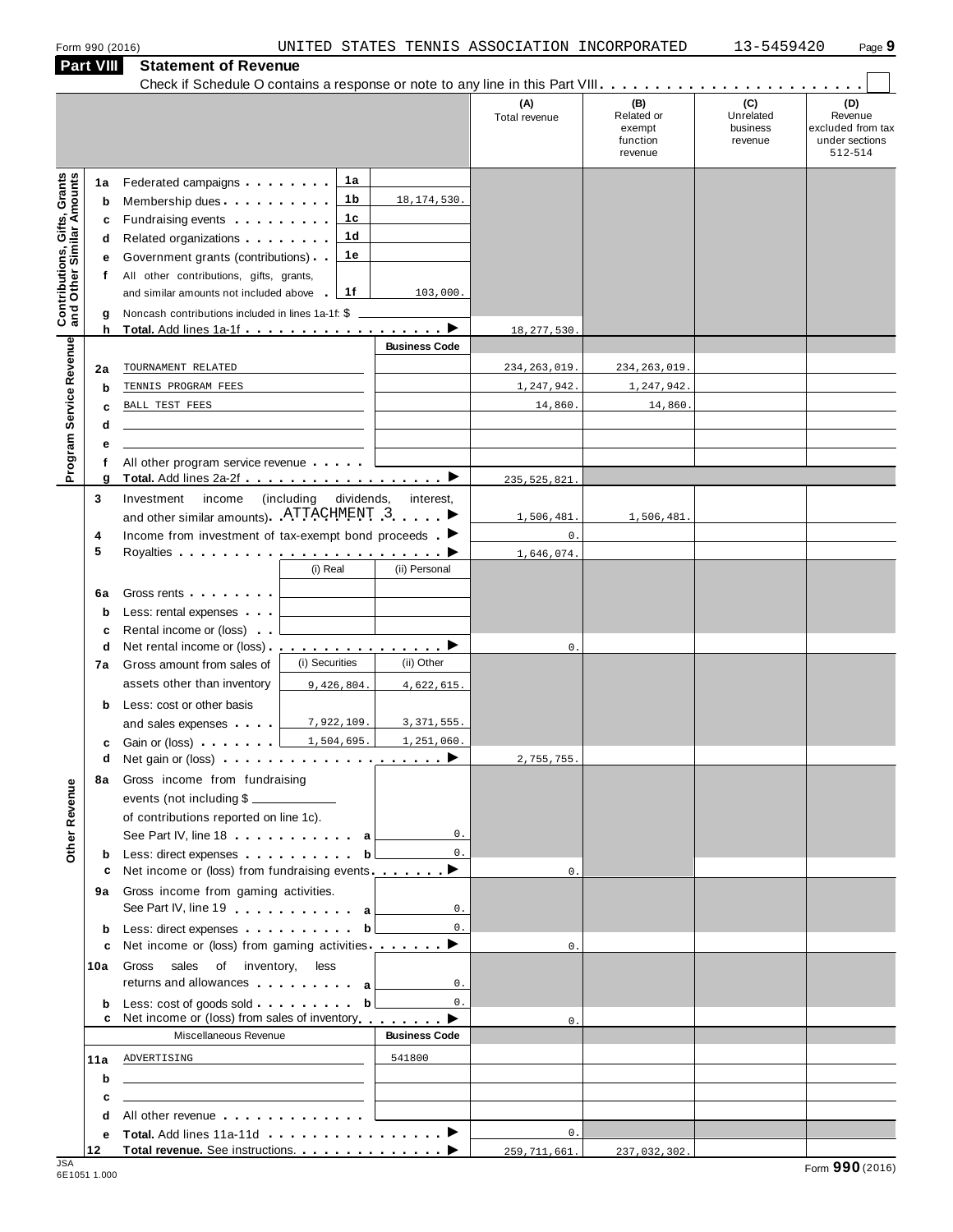| Section 501(c)(3) and 501(c)(4) organizations must complete all columns. All other organizations must complete column (A).                                                                                                                |                       |                                    |                                    |                                |
|-------------------------------------------------------------------------------------------------------------------------------------------------------------------------------------------------------------------------------------------|-----------------------|------------------------------------|------------------------------------|--------------------------------|
|                                                                                                                                                                                                                                           |                       |                                    |                                    |                                |
| Do not include amounts reported on lines 6b, 7b,<br>8b, 9b, and 10b of Part VIII.                                                                                                                                                         | (A)<br>Total expenses | (B)<br>Program service<br>expenses | Management and<br>general expenses | (D)<br>Fundraising<br>expenses |
| 1 Grants and other assistance to domestic organizations                                                                                                                                                                                   |                       |                                    |                                    |                                |
| and domestic governments. See Part IV, line 21                                                                                                                                                                                            | 72,237,635.           |                                    |                                    |                                |
| 2 Grants and other assistance to domestic<br>individuals. See Part IV, line 22                                                                                                                                                            | 606,293.              |                                    |                                    |                                |
| 3 Grants and other assistance to foreign                                                                                                                                                                                                  |                       |                                    |                                    |                                |
| organizations, foreign governments, and foreign                                                                                                                                                                                           |                       |                                    |                                    |                                |
| individuals. See Part IV, lines 15 and 16                                                                                                                                                                                                 | $\mathbf 0$ .         |                                    |                                    |                                |
| Benefits paid to or for members                                                                                                                                                                                                           | $\Omega$ .            |                                    |                                    |                                |
| 5 Compensation of current officers, directors,<br>trustees, and key employees expressed and the set of the set of the set of the set of the set of the set of the                                                                         | 5,673,291.            |                                    |                                    |                                |
| 6 Compensation not included above, to disqualified                                                                                                                                                                                        |                       |                                    |                                    |                                |
| persons (as defined under section 4958(f)(1)) and                                                                                                                                                                                         |                       |                                    |                                    |                                |
| persons described in section 4958(c)(3)(B)                                                                                                                                                                                                | $\mathbf{0}$ .        |                                    |                                    |                                |
|                                                                                                                                                                                                                                           | 34, 310, 640.         |                                    |                                    |                                |
| 8 Pension plan accruals and contributions (include                                                                                                                                                                                        |                       |                                    |                                    |                                |
| section 401(k) and 403(b) employer contributions)                                                                                                                                                                                         | 1,271,785.            |                                    |                                    |                                |
| Other employee benefits                                                                                                                                                                                                                   | 3,489,697.            |                                    |                                    |                                |
| Payroll taxes<br>10                                                                                                                                                                                                                       | 2,346,719.            |                                    |                                    |                                |
| 11 Fees for services (non-employees):                                                                                                                                                                                                     |                       |                                    |                                    |                                |
| a Management                                                                                                                                                                                                                              | 0.                    |                                    |                                    |                                |
| <b>b</b> Legal <b>experience in the contract of the contract of the contract of the contract of the contract of the contract of the contract of the contract of the contract of the contract of the contract of the contract of the c</b> | 1,973,466.            |                                    |                                    |                                |
| c Accounting                                                                                                                                                                                                                              | 245,000.              |                                    |                                    |                                |
|                                                                                                                                                                                                                                           | 0.                    |                                    |                                    |                                |
| e Professional fundraising services. See Part IV, line 17                                                                                                                                                                                 | $\mathsf{O}$ .        |                                    |                                    |                                |
| f Investment management fees                                                                                                                                                                                                              | $\Omega$ .            |                                    |                                    |                                |
| <b>g</b> Other. (If line 11g amount exceeds 10% of line 25, column                                                                                                                                                                        |                       |                                    |                                    |                                |
| (A) amount, list line 11g expenses on Schedule O.).                                                                                                                                                                                       | 13,802,192.           |                                    |                                    |                                |
| 12 Advertising and promotion                                                                                                                                                                                                              | 2,849,568.            |                                    |                                    |                                |
| Office expenses extensive and the set of the set of the set of the set of the set of the set of the set of the<br>13                                                                                                                      | 2,204,426.            |                                    |                                    |                                |
| Information technology<br>14                                                                                                                                                                                                              | 1,721,069.            |                                    |                                    |                                |
| 15                                                                                                                                                                                                                                        | 0.                    |                                    |                                    |                                |
| Occupancy experience and the contract of the contract of the contract of the contract of the contract of the contract of the contract of the contract of the contract of the contract of the contract of the contract of the c<br>16      | 4,015,337.            |                                    |                                    |                                |
|                                                                                                                                                                                                                                           | 14, 184, 576.         |                                    |                                    |                                |
| 18 Payments of travel or entertainment expenses                                                                                                                                                                                           |                       |                                    |                                    |                                |
| for any federal, state, or local public officials                                                                                                                                                                                         | 0.                    |                                    |                                    |                                |
| 19 Conferences, conventions, and meetings                                                                                                                                                                                                 | 456,989.              |                                    |                                    |                                |
| 20<br>Interest $\ldots$ , $\ldots$ , $\ldots$ , $\ldots$ , $\ldots$ , $\ldots$ , $\ldots$                                                                                                                                                 | 0.                    |                                    |                                    |                                |
| Payments to affiliates<br>21                                                                                                                                                                                                              | $\Omega$ .            |                                    |                                    |                                |
| Depreciation, depletion, and amortization<br>22                                                                                                                                                                                           | 4,481,820.            |                                    |                                    |                                |
| 23                                                                                                                                                                                                                                        | 4,109,019.            |                                    |                                    |                                |
| Other expenses. Itemize expenses not covered<br>24                                                                                                                                                                                        |                       |                                    |                                    |                                |
| above (List miscellaneous expenses in line 24e. If                                                                                                                                                                                        |                       |                                    |                                    |                                |
| line 24e amount exceeds 10% of line 25, column                                                                                                                                                                                            |                       |                                    |                                    |                                |
| (A) amount, list line 24e expenses on Schedule O.)                                                                                                                                                                                        |                       |                                    |                                    |                                |
| aEVENT PRIZE MONEY/OTHER                                                                                                                                                                                                                  | 46,722,272.           |                                    |                                    |                                |
| <b>b</b> PRINTING & PUBLICATIONS                                                                                                                                                                                                          | 3,895,547.            |                                    |                                    |                                |
| <b>CTENNIS EVENT PRODUCTIONS</b>                                                                                                                                                                                                          | 11,678,107.           |                                    |                                    |                                |
| dMEMBERSHIP OUTSOURCED SERVIC                                                                                                                                                                                                             | 3,309,568.            |                                    |                                    |                                |
|                                                                                                                                                                                                                                           | 17,276,409.           |                                    |                                    |                                |
| 25 Total functional expenses. Add lines 1 through 24e                                                                                                                                                                                     | 252,861,425.          |                                    |                                    |                                |
| 26 Joint costs. Complete this line only if the<br>organization reported in column (B) joint costs<br>from a combined educational campaign and<br>fundraising solicitation. Check here $\blacktriangleright$<br>if                         |                       |                                    |                                    |                                |
| following SOP 98-2 (ASC 958-720)                                                                                                                                                                                                          | $\mathsf{O}$ .        |                                    |                                    |                                |
| <b>JSA</b>                                                                                                                                                                                                                                |                       |                                    |                                    | Form 990 (2016)                |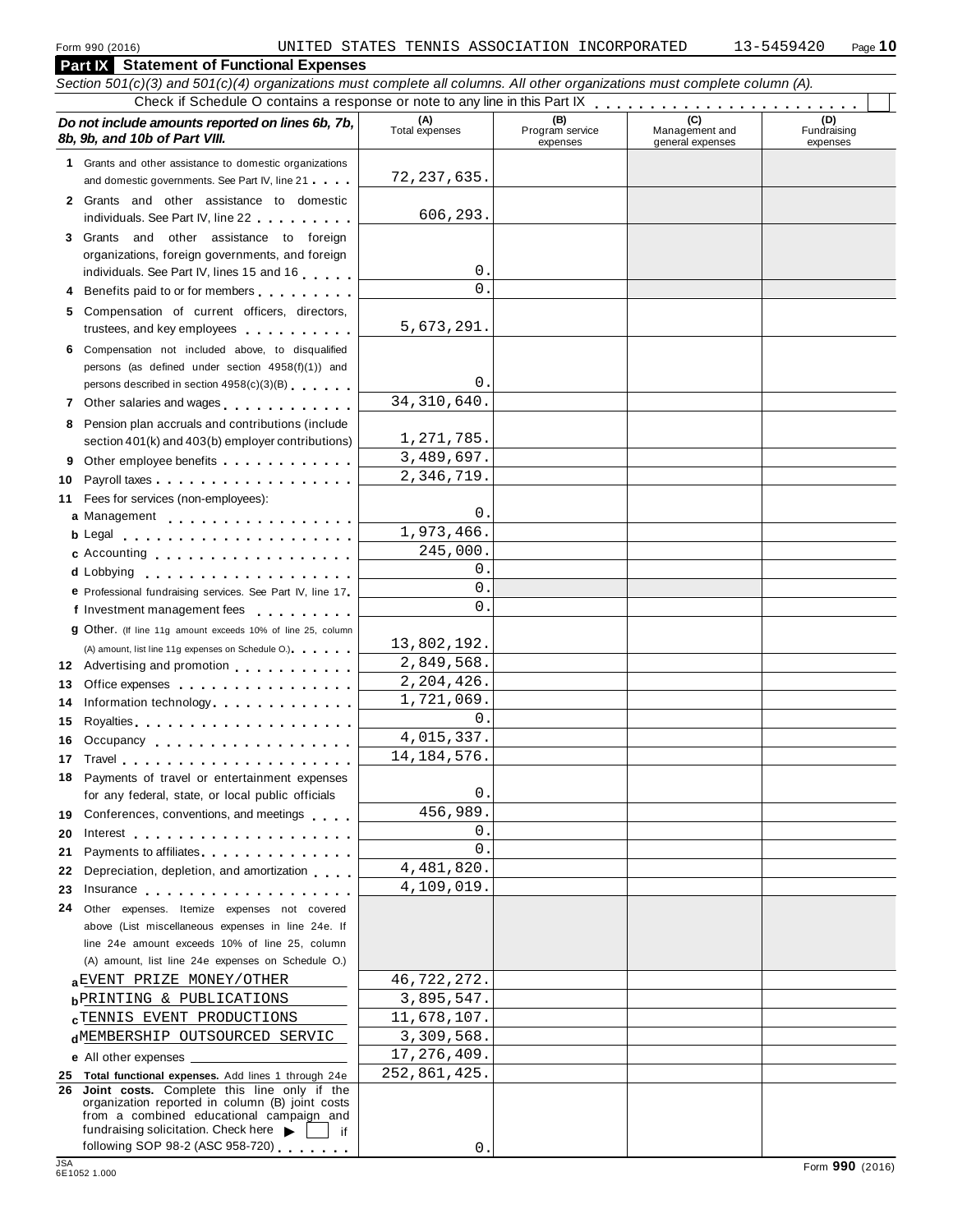|                      | Part X       | <b>Balance Sheet</b>                                                                                                                                                                                                                                                                                                                             |                          |                         |                     |
|----------------------|--------------|--------------------------------------------------------------------------------------------------------------------------------------------------------------------------------------------------------------------------------------------------------------------------------------------------------------------------------------------------|--------------------------|-------------------------|---------------------|
|                      |              |                                                                                                                                                                                                                                                                                                                                                  |                          |                         |                     |
|                      |              |                                                                                                                                                                                                                                                                                                                                                  | (A)<br>Beginning of year |                         | (B)<br>End of year  |
|                      | 1            |                                                                                                                                                                                                                                                                                                                                                  | 294,031.                 | $\mathbf{1}$            | 475,902.            |
|                      | $\mathbf{2}$ |                                                                                                                                                                                                                                                                                                                                                  | 120, 173, 586.           | $\overline{2}$          | 88, 119, 334.       |
|                      | 3            |                                                                                                                                                                                                                                                                                                                                                  | $\Omega$                 | $\mathbf{3}$            | 0.                  |
|                      | 4            |                                                                                                                                                                                                                                                                                                                                                  | 15, 193, 419.            | $\overline{\mathbf{4}}$ | 10,837,087.         |
|                      | 5            | Loans and other receivables from current and former officers, directors,                                                                                                                                                                                                                                                                         |                          |                         |                     |
|                      |              | trustees, key employees, and highest compensated employees.                                                                                                                                                                                                                                                                                      |                          |                         |                     |
|                      |              | Complete Part II of Schedule L<br>Loans and other receivables from other disqualified persons (as defined under section                                                                                                                                                                                                                          | $\overline{0}$ .         | $5\phantom{.0}$         | 0.                  |
|                      | 6            | 4958(f)(1)), persons described in section 4958(c)(3)(B), and contributing employers<br>and sponsoring organizations of section 501(c)(9) voluntary employees' beneficiary                                                                                                                                                                        |                          |                         |                     |
|                      |              | organizations (see instructions). Complete Part II of Schedule Letter Part 1                                                                                                                                                                                                                                                                     | 0.<br>7,286,649.         | 6<br>$\overline{7}$     | $0$ .<br>6,677,046. |
| Assets               | 7            |                                                                                                                                                                                                                                                                                                                                                  | 408,618.                 |                         | 281,195.            |
|                      | 8            | Inventories for sale or use enterpreteral resources in the set of the set of the set of the set of the set of the set of the set of the set of the set of the set of the set of the set of the set of the set of the set of th<br>Prepaid expenses and deferred charges [1] [1] [1] Prepaid expenses and deferred charges [1] [1] [1] [1] [1] [1 | 6,054,070.               | 8<br>9                  | 6,761,436.          |
|                      | 9            |                                                                                                                                                                                                                                                                                                                                                  |                          |                         |                     |
|                      |              | 10a Land, buildings, and equipment: cost or<br>other basis. Complete Part VI of Schedule D   10a   109, 480, 767.                                                                                                                                                                                                                                |                          |                         |                     |
|                      |              |                                                                                                                                                                                                                                                                                                                                                  | $23,636,908.$ 10c        |                         | 81,667,297.         |
|                      | 11           | Investments - publicly traded securities ATCH 4                                                                                                                                                                                                                                                                                                  | 48,600,416.              | 11                      | 52,791,984.         |
|                      | 12           | Investments - other securities. See Part IV, line 11                                                                                                                                                                                                                                                                                             | 99,053,278.              | 12                      | 102,169,476.        |
|                      | 13           | Investments - program-related. See Part IV, line 11                                                                                                                                                                                                                                                                                              | 13,635,996.              | 13                      | 16, 179, 145.       |
|                      | 14           | Intangible assets enterpreteration of the contract of the contract of the contract of the contract of the contract of the contract of the contract of the contract of the contract of the contract of the contract of the cont                                                                                                                   | 0                        | 14                      | 0.                  |
|                      | 15           |                                                                                                                                                                                                                                                                                                                                                  | 3, 161, 837.             | 15                      | 4, 173, 872.        |
|                      | 16           | Total assets. Add lines 1 through 15 (must equal line 34)                                                                                                                                                                                                                                                                                        | 337,498,808.             | 16                      | 370, 133, 774.      |
|                      | 17           | Accounts payable and accrued expenses entitled and accrued with the set of the set of the set of the set of the                                                                                                                                                                                                                                  | 33, 327, 999.            | 17                      | 35,736,271.         |
|                      | 18           |                                                                                                                                                                                                                                                                                                                                                  | 0.                       | 18                      | 0.                  |
|                      | 19           |                                                                                                                                                                                                                                                                                                                                                  | 29,667,025.              | 19                      | 45, 429, 415.       |
|                      | 20           | Tax-exempt bond liabilities                                                                                                                                                                                                                                                                                                                      | 0.                       | 20                      | 0.                  |
|                      | 21           | Escrow or custodial account liability. Complete Part IV of Schedule D.                                                                                                                                                                                                                                                                           | 0.                       | 21                      | $0$ .               |
|                      | 22           | Loans and other payables to current and former officers, directors,                                                                                                                                                                                                                                                                              |                          |                         |                     |
| Liabilities          |              | trustees, key employees, highest compensated employees, and                                                                                                                                                                                                                                                                                      |                          |                         |                     |
|                      |              | disqualified persons. Complete Part II of Schedule L.                                                                                                                                                                                                                                                                                            | 0.1                      | 22                      | $0$ .               |
|                      | 23           | Secured mortgages and notes payable to unrelated third parties                                                                                                                                                                                                                                                                                   | $\mathbf{0}$ .           | 23                      | 0.                  |
|                      | 24           | Unsecured notes and loans payable to unrelated third parties [1, 1, 1, 1, 1, 1]                                                                                                                                                                                                                                                                  | 0.                       | 24                      | $0$ .               |
|                      | 25           | Other liabilities (including federal income tax, payables to related third                                                                                                                                                                                                                                                                       |                          |                         |                     |
|                      |              | parties, and other liabilities not included on lines 17-24). Complete Part X                                                                                                                                                                                                                                                                     |                          |                         |                     |
|                      |              |                                                                                                                                                                                                                                                                                                                                                  | 1, 255, 643.             | 25                      | 1,249,143.          |
|                      | 26           |                                                                                                                                                                                                                                                                                                                                                  | 64,250,667.              | 26                      | 82, 414, 829.       |
|                      |              | $\overline{X}$ and<br>Organizations that follow SFAS 117 (ASC 958), check here ▶<br>complete lines 27 through 29, and lines 33 and 34.                                                                                                                                                                                                           |                          |                         |                     |
|                      | 27           |                                                                                                                                                                                                                                                                                                                                                  | 273, 248, 141.           | 27                      | 287, 718, 945.      |
|                      | 28           |                                                                                                                                                                                                                                                                                                                                                  | 0                        | 28                      | 0.                  |
|                      | 29           | Permanently restricted net assets<br>included: increased: increased: increased: increased: increased: increased: increased: increased: increased: increased: increased: increased: increased: increased: increased: increased: i                                                                                                                 | 0.                       | 29                      | $\mathsf 0$ .       |
| <b>Fund Balances</b> |              | Organizations that do not follow SFAS 117 (ASC 958), check here<br>and<br>complete lines 30 through 34.                                                                                                                                                                                                                                          |                          |                         |                     |
|                      | 30           |                                                                                                                                                                                                                                                                                                                                                  |                          | 30                      |                     |
| Net Assets or        | 31           | Paid-in or capital surplus, or land, building, or equipment fund<br>                                                                                                                                                                                                                                                                             |                          | 31                      |                     |
|                      | 32           | Retained earnings, endowment, accumulated income, or other funds                                                                                                                                                                                                                                                                                 |                          | 32                      |                     |
|                      | 33           |                                                                                                                                                                                                                                                                                                                                                  | 273, 248, 141            | 33                      | 287,718,945.        |
|                      | 34           | Total liabilities and net assets/fund balances                                                                                                                                                                                                                                                                                                   | 337, 498, 808.           | 34                      | 370, 133, 774.      |

Form **990** (2016)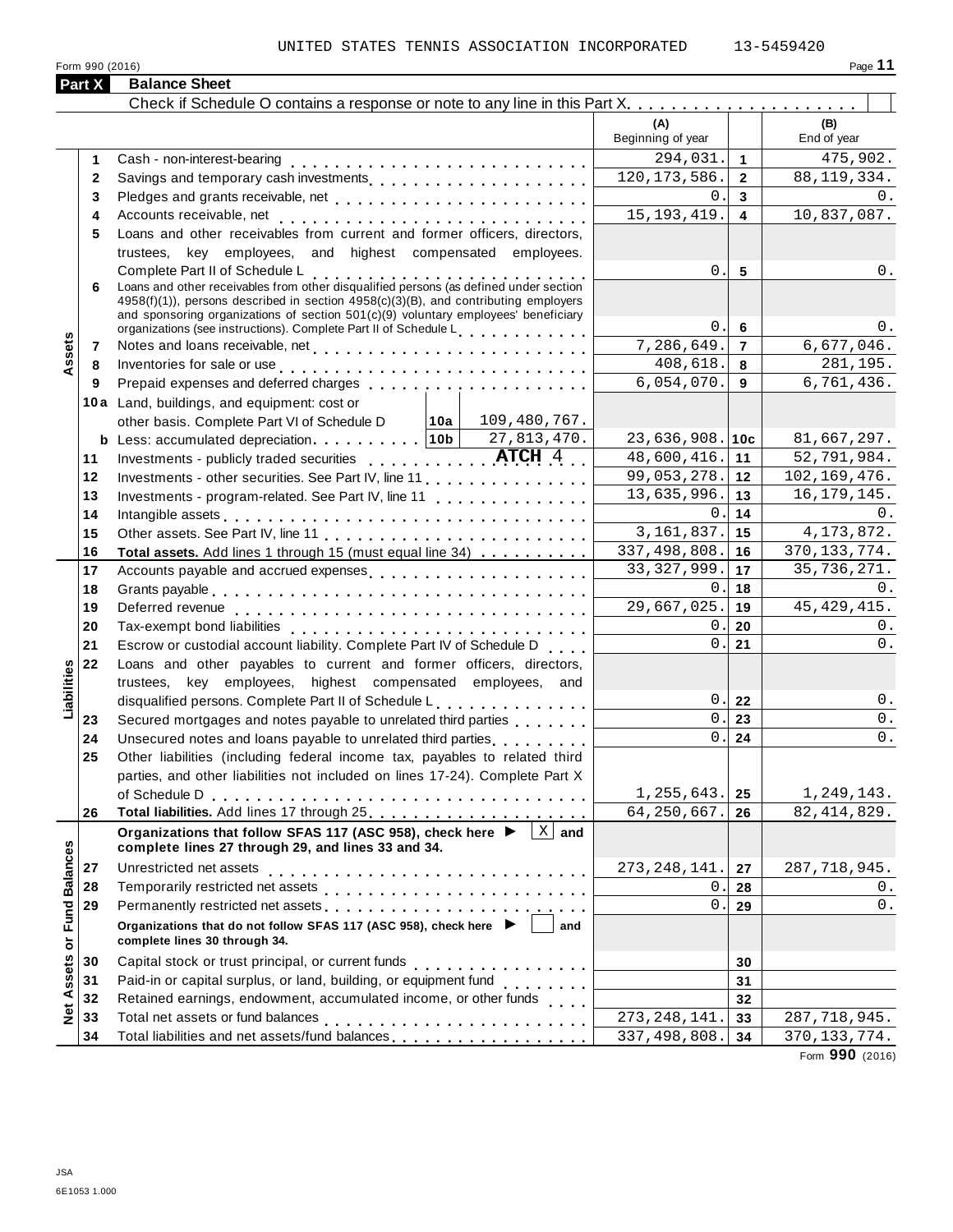UNITED STATES TENNIS ASSOCIATION INCORPORATED 13-5459420

|                 | Form 990 (2016)                                                                                                                                                                                                                                                                                                                                            |                |                |                |                  | Page 12 |  |
|-----------------|------------------------------------------------------------------------------------------------------------------------------------------------------------------------------------------------------------------------------------------------------------------------------------------------------------------------------------------------------------|----------------|----------------|----------------|------------------|---------|--|
| <b>Part XI</b>  | <b>Reconciliation of Net Assets</b>                                                                                                                                                                                                                                                                                                                        |                |                |                |                  |         |  |
|                 |                                                                                                                                                                                                                                                                                                                                                            |                |                |                |                  |         |  |
| 1               | Total revenue (must equal Part VIII, column (A), line 12)                                                                                                                                                                                                                                                                                                  | $\mathbf{1}$   |                | 259, 711, 661. |                  |         |  |
| $\mathbf{2}$    |                                                                                                                                                                                                                                                                                                                                                            | $\overline{2}$ |                | 252,861,425.   |                  |         |  |
| 3               | Revenue less expenses. Subtract line 2 from line 1                                                                                                                                                                                                                                                                                                         | 3              |                |                | 6,850,236.       |         |  |
| 4               | Net assets or fund balances at beginning of year (must equal Part X, line 33, column (A))                                                                                                                                                                                                                                                                  | 4              | 273, 248, 141. |                |                  |         |  |
| 5               | Net unrealized gains (losses) on investments                                                                                                                                                                                                                                                                                                               | 5              |                |                | 7,620,568.       |         |  |
| 6               |                                                                                                                                                                                                                                                                                                                                                            | 6              |                |                |                  | 0.      |  |
| $\overline{7}$  |                                                                                                                                                                                                                                                                                                                                                            | $\overline{7}$ |                |                |                  | $0$ .   |  |
| 8               |                                                                                                                                                                                                                                                                                                                                                            | 8              |                |                |                  | 0.      |  |
| 9               | Other changes in net assets or fund balances (explain in Schedule O)                                                                                                                                                                                                                                                                                       | 9              |                |                |                  | 0.      |  |
| 10              | Net assets or fund balances at end of year. Combine lines 3 through 9 (must equal Part X, line                                                                                                                                                                                                                                                             |                |                |                |                  |         |  |
|                 |                                                                                                                                                                                                                                                                                                                                                            | 10             |                | 287,718,945.   |                  |         |  |
| <b>Part XII</b> | <b>Financial Statements and Reporting</b>                                                                                                                                                                                                                                                                                                                  |                |                |                |                  |         |  |
|                 |                                                                                                                                                                                                                                                                                                                                                            |                |                |                | Yes <sup> </sup> |         |  |
| 1               | $X$ Accrual<br>Accounting method used to prepare the Form 990:     Cash<br>Other<br>If the organization changed its method of accounting from a prior year or checked "Other," explain in<br>Schedule O.                                                                                                                                                   |                |                |                |                  |         |  |
|                 | 2a Were the organization's financial statements compiled or reviewed by an independent accountant?<br>If "Yes," check a box below to indicate whether the financial statements for the year were compiled or<br>reviewed on a separate basis, consolidated basis, or both:<br>Separate basis<br>Consolidated basis<br>Both consolidated and separate basis |                |                | 2a             |                  | X       |  |
|                 | <b>b</b> Were the organization's financial statements audited by an independent accountant?                                                                                                                                                                                                                                                                |                |                | 2 <sub>b</sub> | X                |         |  |
|                 | If "Yes," check a box below to indicate whether the financial statements for the year were audited on a<br>separate basis, consolidated basis, or both:<br>$X$ Consolidated basis<br>Both consolidated and separate basis<br>Separate basis                                                                                                                |                |                |                |                  |         |  |
|                 | c If "Yes" to line 2a or 2b, does the organization have a committee that assumes responsibility for oversight                                                                                                                                                                                                                                              |                |                |                | X                |         |  |
|                 | of the audit, review, or compilation of its financial statements and selection of an independent accountant?                                                                                                                                                                                                                                               |                |                | 2c             |                  |         |  |
|                 | If the organization changed either its oversight process or selection process during the tax year, explain in<br>Schedule O.                                                                                                                                                                                                                               |                |                |                |                  |         |  |
|                 | 3a As a result of a federal award, was the organization required to undergo an audit or audits as set forth in                                                                                                                                                                                                                                             |                |                |                |                  |         |  |
|                 |                                                                                                                                                                                                                                                                                                                                                            |                |                | 3a             |                  | Χ       |  |
|                 | <b>b</b> If "Yes," did the organization undergo the required audit or audits? If the organization did not undergo the<br>required audit or audits, explain why in Schedule O and describe any steps taken to undergo such audits.                                                                                                                          |                |                | 3 <sub>b</sub> |                  |         |  |
|                 |                                                                                                                                                                                                                                                                                                                                                            |                |                |                |                  |         |  |

Form **990** (2016)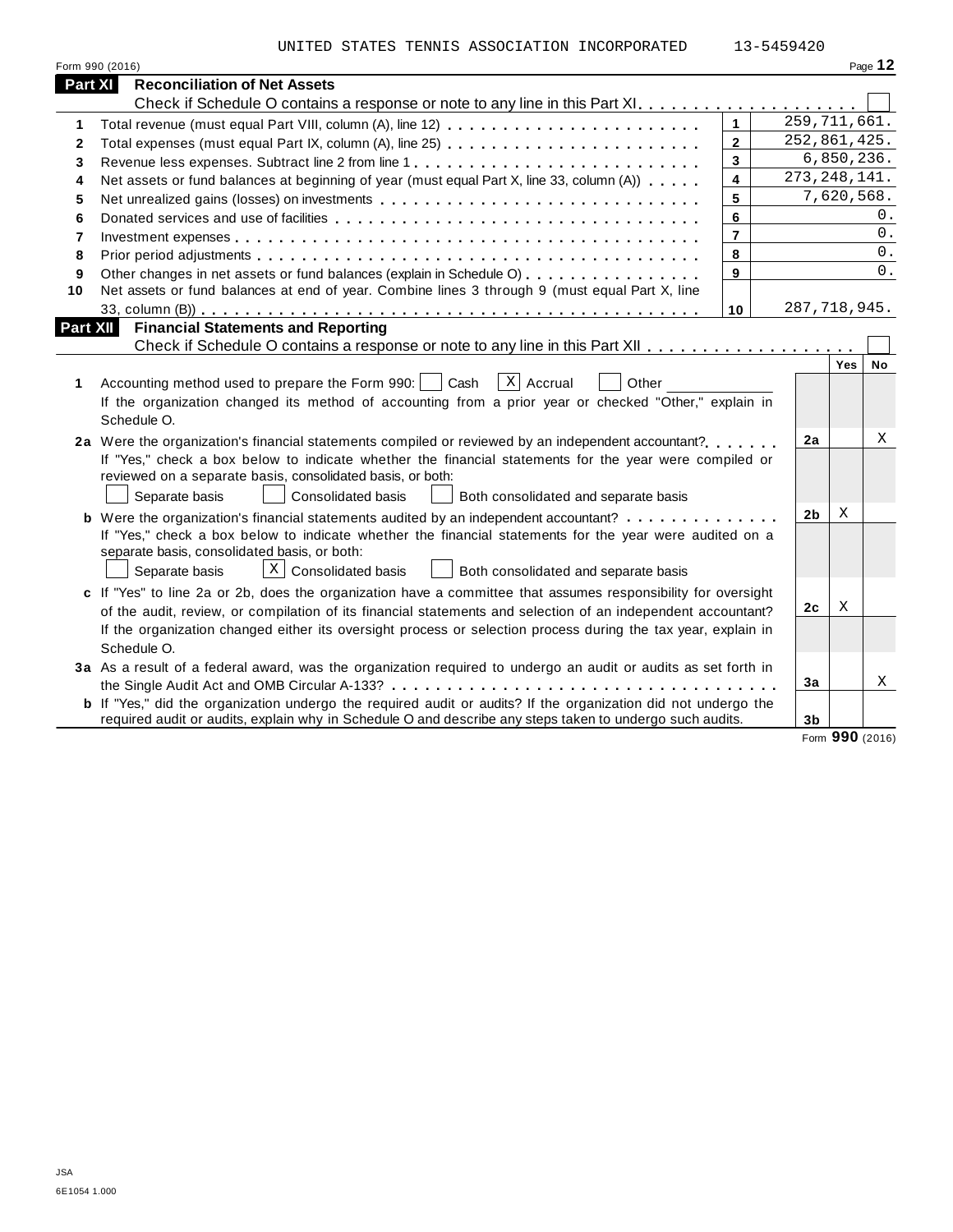**(Form 990, 990-EZ, or 990-PF)** Department of the Treasury<br>Internal Revenue Service

# **Schedule B chedule of Contributors**

**2016** 

| or 990-PF)<br>Department of the Treasury<br>Internal Revenue Service | Attach to Form 990, Form 990-EZ, or Form 990-PF.<br>Information about Schedule B (Form 990, 990-EZ, or 990-PF) and its instructions is at www.irs.gov/form990. | $20$ 16                               |
|----------------------------------------------------------------------|----------------------------------------------------------------------------------------------------------------------------------------------------------------|---------------------------------------|
| Name of the organization                                             |                                                                                                                                                                | <b>Employer identification number</b> |

UNITED STATES TENNIS ASSOCIATION INCORPORATED

13-5459420

## **Organization type** (check one):

| Filers of:         | Section:                                                                    |
|--------------------|-----------------------------------------------------------------------------|
| Form 990 or 990-EZ | $\boxed{\text{X}}$ 501(c)( <sup>6</sup> ) (enter number) organization       |
|                    | $4947(a)(1)$ nonexempt charitable trust not treated as a private foundation |
|                    | 527 political organization                                                  |
| Form 990-PF        | 501(c)(3) exempt private foundation                                         |
|                    | 4947(a)(1) nonexempt charitable trust treated as a private foundation       |
|                    | 501(c)(3) taxable private foundation                                        |
|                    |                                                                             |

Check if your organization is covered by the **General Rule** or a **Special Rule.**

**Note:** Only a section 501(c)(7), (8), or (10) organization can check boxes for both the General Rule and a Special Rule. See instructions.

# **General Rule**

 $\text{X}$  For an organization filing Form 990, 990-EZ, or 990-PF that received, during the year, contributions totaling \$5,000 or more (in money or property) from any one contributor. Complete Parts I and II. See instructions for determining a contributor's total contributions.

# **Special Rules**

For an organization described in section 501(c)(3) filing Form 990 or 990-EZ that met the 33 1/3 % support test of the regulations under sections 509(a)(1) and 170(b)(1)(A)(vi), that checked Schedule A (Form 990 or 990-EZ), Part II, line 13, 16a, or 16b, and that received from any one contributor, during the year, total contributions of the greater of **(1)** \$5,000 or **(2)** 2% of the amount on (i) Form 990, Part VIII, line 1h, or (ii) Form 990-EZ, line 1. Complete Parts I and II.

For an organization described in section 501(c)(7), (8), or (10) filing Form 990 or 990-EZ that received from any one contributor, during the year, total contributions of more than \$1,000 *exclusively* for religious, charitable, scientific, literary, or educational purposes, or for the prevention of cruelty to children or animals. Complete Parts I, II, and III.

For an organization described in section 501(c)(7), (8), or (10) filing Form 990 or 990-EZ that received from any one contributor, during the year, contributions *exclusively* for religious, charitable, etc., purposes, but no such contributions totaled more than \$1,000. If this box is checked, enter here the total contributions that were received during the year for an *exclusively* religious, charitable, etc., purpose. Don't complete any of the parts unless the **General Rule** applies to this organization because it received *nonexclusively* religious, charitable, etc., contributions totaling \$5,000 or more during the year m m m m m m m m m m m m m m m m m m m m m m m m m m m m m m m I \$

**Caution:** An organization that isn't covered by the General Rule and/or the Special Rules doesn't file Schedule B (Form 990, 990-EZ, or 990-PF), but it **must** answer "No" on Part IV, line 2, of its Form 990; or check the box on line H of its Form 990-EZ or on its Form 990-PF, Part I, line 2, to certify that it doesn't meet the filing requirements of Schedule B (Form 990, 990-EZ, or 990-PF).

For Paperwork Reduction Act Notice, see the Instructions for Form 990, 990-EZ, or 990-PF. Schedule B (Form 990, 990-EZ, or 990-PF) (2016)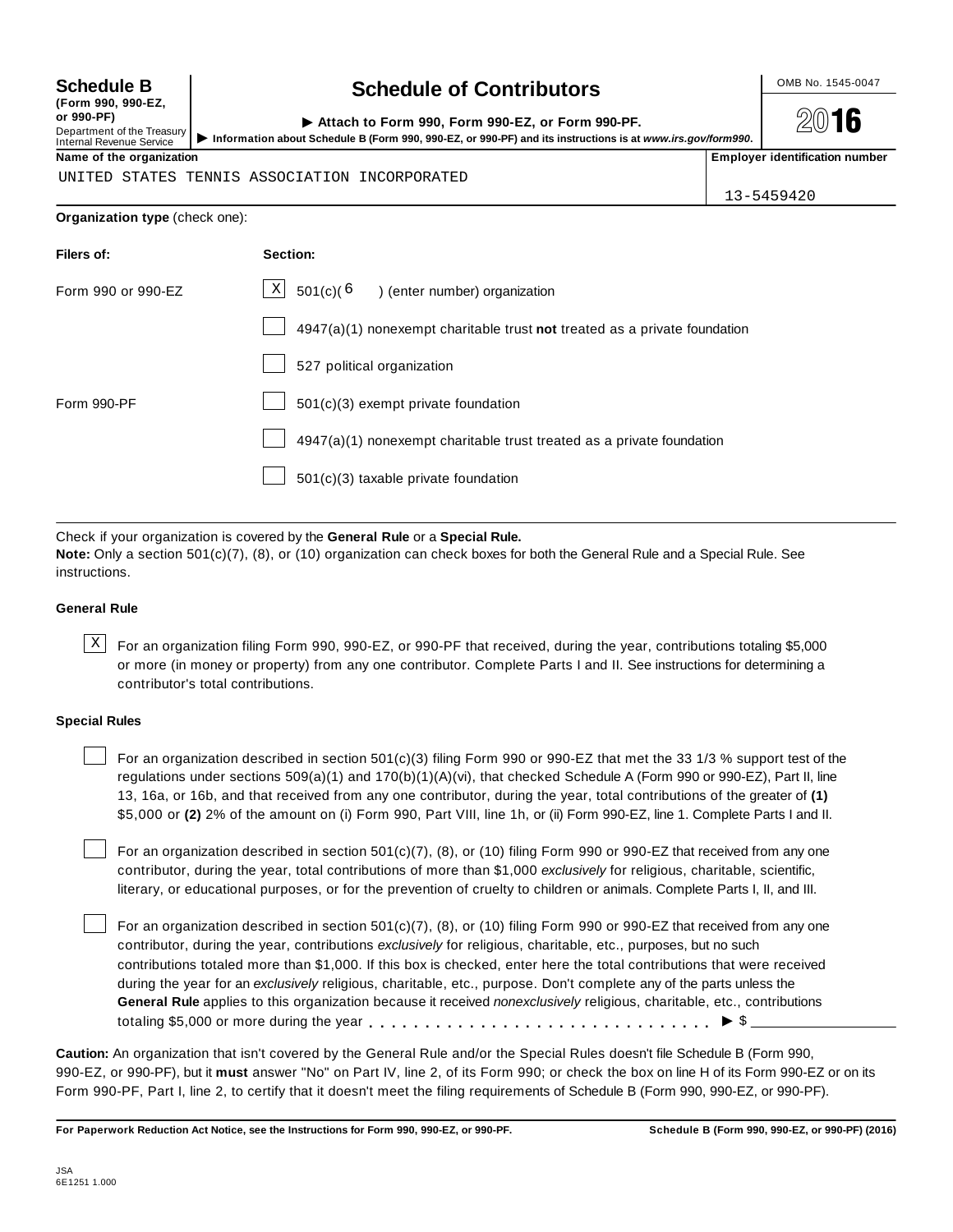# Schedule <sup>B</sup> (Form 990, 990-EZ, or 990-PF) (2016) Page **2**

**Name of organization Employer identification number** UNITED STATES TENNIS ASSOCIATION INCORPORATED

13-5459420

| (a)        | (b)                               | (c)                               | (d)                                                         |
|------------|-----------------------------------|-----------------------------------|-------------------------------------------------------------|
| No.        | Name, address, and ZIP + 4        | <b>Total contributions</b>        | Type of contribution                                        |
| 1          |                                   | 103,000.<br>\$                    | Χ<br>Person<br>Payroll<br>Noncash                           |
|            |                                   |                                   | (Complete Part II for<br>noncash contributions.)            |
| (a)<br>No. | (b)<br>Name, address, and ZIP + 4 | (c)<br><b>Total contributions</b> | (d)<br>Type of contribution                                 |
|            |                                   | \$                                | Person<br>Payroll<br>Noncash                                |
|            |                                   |                                   | (Complete Part II for<br>noncash contributions.)            |
| (a)<br>No. | (b)<br>Name, address, and ZIP + 4 | (c)<br><b>Total contributions</b> | (d)<br>Type of contribution                                 |
|            |                                   | \$                                | Person<br>Payroll<br>Noncash                                |
|            |                                   |                                   | (Complete Part II for<br>noncash contributions.)            |
| (a)<br>No. | (b)<br>Name, address, and ZIP + 4 | (c)<br><b>Total contributions</b> | (d)<br>Type of contribution                                 |
|            |                                   | \$                                | Person<br>Payroll<br>Noncash                                |
|            |                                   |                                   | (Complete Part II for<br>noncash contributions.)            |
| (a)<br>No. | (b)<br>Name, address, and ZIP + 4 | (c)<br><b>Total contributions</b> | (d)<br>Type of contribution                                 |
|            |                                   | \$                                | Person<br>Payroll<br><b>Noncash</b>                         |
|            |                                   |                                   | (Complete Part II for<br>noncash contributions.)            |
| (a)<br>No. | (b)<br>Name, address, and ZIP + 4 | (c)<br><b>Total contributions</b> | (d)<br>Type of contribution                                 |
|            |                                   |                                   | Person<br>Payroll                                           |
|            |                                   | \$                                | Noncash<br>(Complete Part II for<br>noncash contributions.) |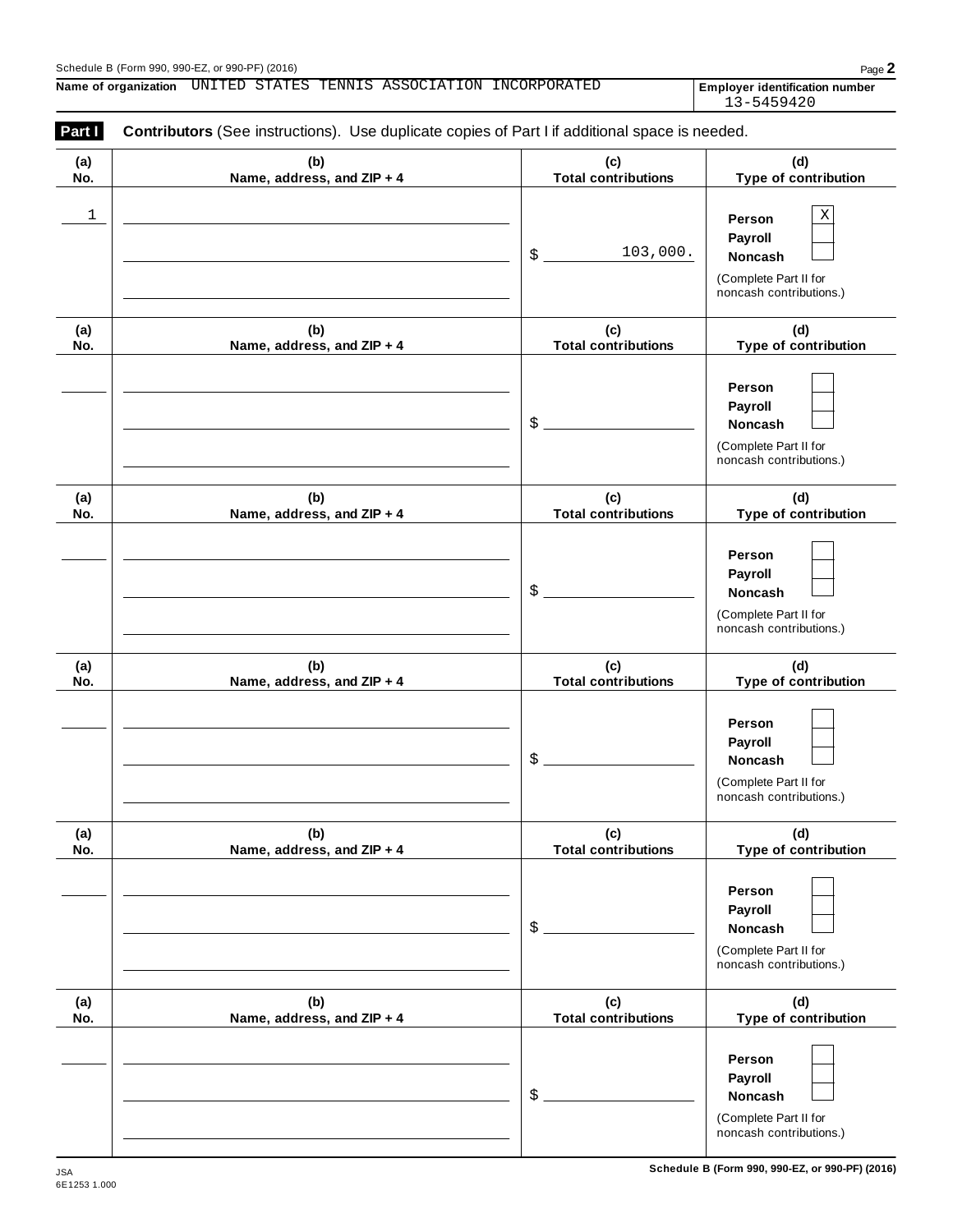|  |  | <b>Name of organization</b> UNITED STATES TENNIS ASSOCIATION INCORPORATED | <b>Employer identification number</b> |
|--|--|---------------------------------------------------------------------------|---------------------------------------|
|  |  |                                                                           | 13-5459420                            |

| Part II                   | Noncash Property (See instructions). Use duplicate copies of Part II if additional space is needed. |                                                |                      |
|---------------------------|-----------------------------------------------------------------------------------------------------|------------------------------------------------|----------------------|
| (a) No.<br>from<br>Part I | (b)<br>Description of noncash property given                                                        | (c)<br>FMV (or estimate)<br>(See instructions) | (d)<br>Date received |
|                           |                                                                                                     | $\mathcal{L}_{-}$                              |                      |
| (a) No.<br>from<br>Part I | (b)<br>Description of noncash property given                                                        | (c)<br>FMV (or estimate)<br>(See instructions) | (d)<br>Date received |
|                           |                                                                                                     | $\mathcal{S}_{-}$                              |                      |
| (a) No.<br>from<br>Part I | (b)<br>Description of noncash property given                                                        | (c)<br>FMV (or estimate)<br>(See instructions) | (d)<br>Date received |
|                           |                                                                                                     | $\mathcal{S}_{-}$                              |                      |
| (a) No.<br>from<br>Part I | (b)<br>Description of noncash property given                                                        | (c)<br>FMV (or estimate)<br>(See instructions) | (d)<br>Date received |
|                           |                                                                                                     | \$                                             |                      |
| (a) No.<br>from<br>Part I | (b)<br>Description of noncash property given                                                        | (c)<br>FMV (or estimate)<br>(See instructions) | (d)<br>Date received |
|                           |                                                                                                     | $\mathcal{L}_{-}$                              |                      |
| (a) No.<br>from<br>Part I | (b)<br>Description of noncash property given                                                        | (c)<br>FMV (or estimate)<br>(See instructions) | (d)<br>Date received |
|                           |                                                                                                     | $\mathcal{L}_{-}$                              |                      |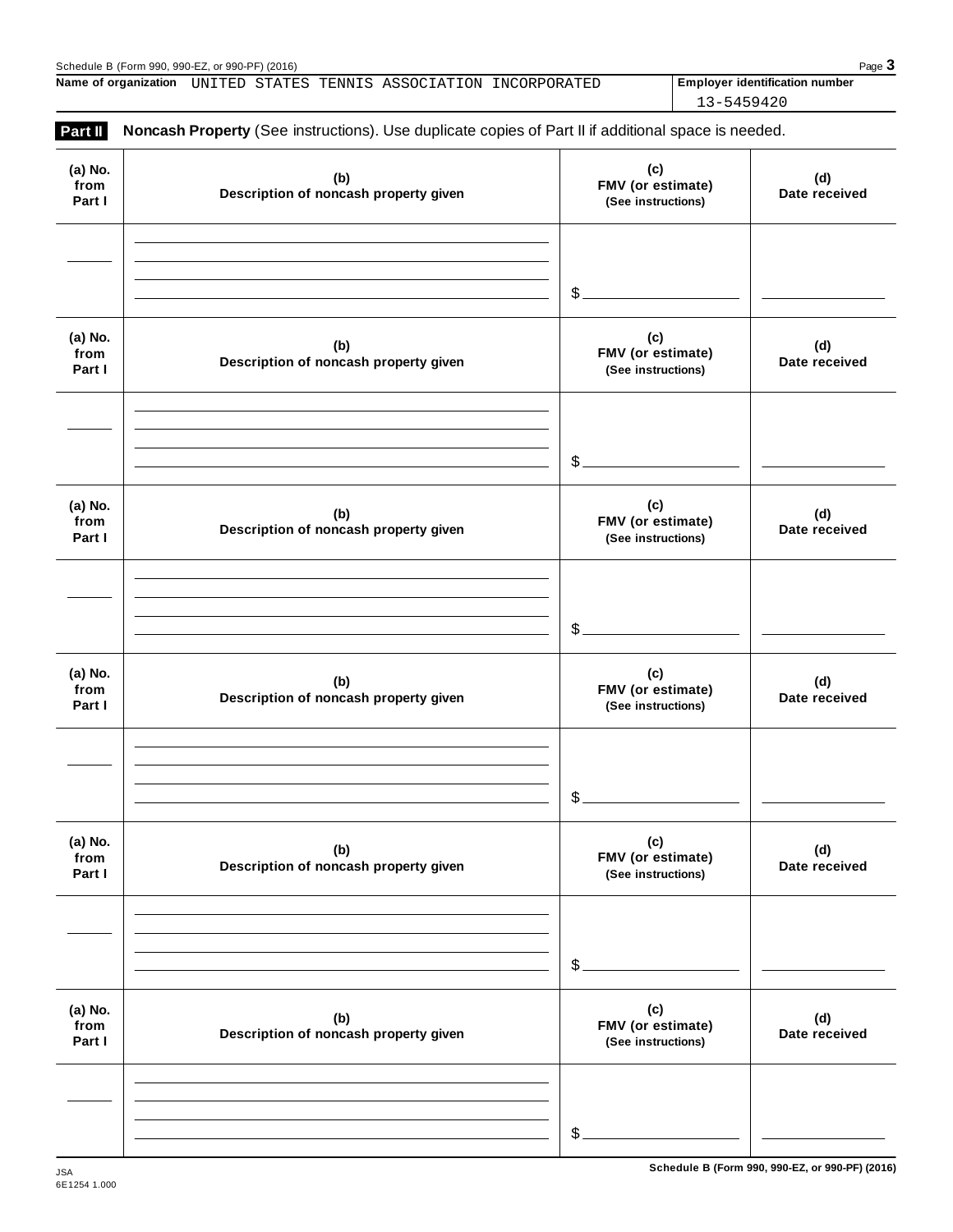|                     |                                                                                                                                                                          | エンニンキンプエム                                                                                                                                                                                                                                                                                                                                                                                                                                                                                                                                                                                                                                                                                                                              |
|---------------------|--------------------------------------------------------------------------------------------------------------------------------------------------------------------------|----------------------------------------------------------------------------------------------------------------------------------------------------------------------------------------------------------------------------------------------------------------------------------------------------------------------------------------------------------------------------------------------------------------------------------------------------------------------------------------------------------------------------------------------------------------------------------------------------------------------------------------------------------------------------------------------------------------------------------------|
| (b) Purpose of gift |                                                                                                                                                                          | (d) Description of how gift is held                                                                                                                                                                                                                                                                                                                                                                                                                                                                                                                                                                                                                                                                                                    |
|                     |                                                                                                                                                                          |                                                                                                                                                                                                                                                                                                                                                                                                                                                                                                                                                                                                                                                                                                                                        |
|                     |                                                                                                                                                                          |                                                                                                                                                                                                                                                                                                                                                                                                                                                                                                                                                                                                                                                                                                                                        |
|                     |                                                                                                                                                                          | Relationship of transferor to transferee                                                                                                                                                                                                                                                                                                                                                                                                                                                                                                                                                                                                                                                                                               |
|                     |                                                                                                                                                                          |                                                                                                                                                                                                                                                                                                                                                                                                                                                                                                                                                                                                                                                                                                                                        |
| (b) Purpose of gift |                                                                                                                                                                          | (d) Description of how gift is held                                                                                                                                                                                                                                                                                                                                                                                                                                                                                                                                                                                                                                                                                                    |
|                     |                                                                                                                                                                          |                                                                                                                                                                                                                                                                                                                                                                                                                                                                                                                                                                                                                                                                                                                                        |
|                     |                                                                                                                                                                          | Relationship of transferor to transferee                                                                                                                                                                                                                                                                                                                                                                                                                                                                                                                                                                                                                                                                                               |
| (b) Purpose of gift |                                                                                                                                                                          | (d) Description of how gift is held                                                                                                                                                                                                                                                                                                                                                                                                                                                                                                                                                                                                                                                                                                    |
|                     |                                                                                                                                                                          |                                                                                                                                                                                                                                                                                                                                                                                                                                                                                                                                                                                                                                                                                                                                        |
|                     |                                                                                                                                                                          |                                                                                                                                                                                                                                                                                                                                                                                                                                                                                                                                                                                                                                                                                                                                        |
|                     |                                                                                                                                                                          | Relationship of transferor to transferee                                                                                                                                                                                                                                                                                                                                                                                                                                                                                                                                                                                                                                                                                               |
| (b) Purpose of gift |                                                                                                                                                                          | (d) Description of how gift is held                                                                                                                                                                                                                                                                                                                                                                                                                                                                                                                                                                                                                                                                                                    |
|                     |                                                                                                                                                                          |                                                                                                                                                                                                                                                                                                                                                                                                                                                                                                                                                                                                                                                                                                                                        |
|                     |                                                                                                                                                                          |                                                                                                                                                                                                                                                                                                                                                                                                                                                                                                                                                                                                                                                                                                                                        |
|                     |                                                                                                                                                                          | Relationship of transferor to transferee                                                                                                                                                                                                                                                                                                                                                                                                                                                                                                                                                                                                                                                                                               |
|                     |                                                                                                                                                                          |                                                                                                                                                                                                                                                                                                                                                                                                                                                                                                                                                                                                                                                                                                                                        |
|                     | Transferee's name, address, and ZIP + 4<br>Transferee's name, address, and ZIP + 4<br>Transferee's name, address, and ZIP + 4<br>Transferee's name, address, and ZIP + 4 | Exclusively religious, charitable, etc., contributions to organizations described in section 501(c)(7), (8), or<br>(10) that total more than \$1,000 for the year from any one contributor. Complete columns (a) through (e) and<br>the following line entry. For organizations completing Part III, enter the total of exclusively religious, charitable, etc.,<br>contributions of \$1,000 or less for the year. (Enter this information once. See instructions.) $\triangleright$ \$<br>Use duplicate copies of Part III if additional space is needed.<br>(c) Use of gift<br>(e) Transfer of gift<br>(c) Use of gift<br>(e) Transfer of gift<br>(c) Use of gift<br>(e) Transfer of gift<br>(c) Use of gift<br>(e) Transfer of gift |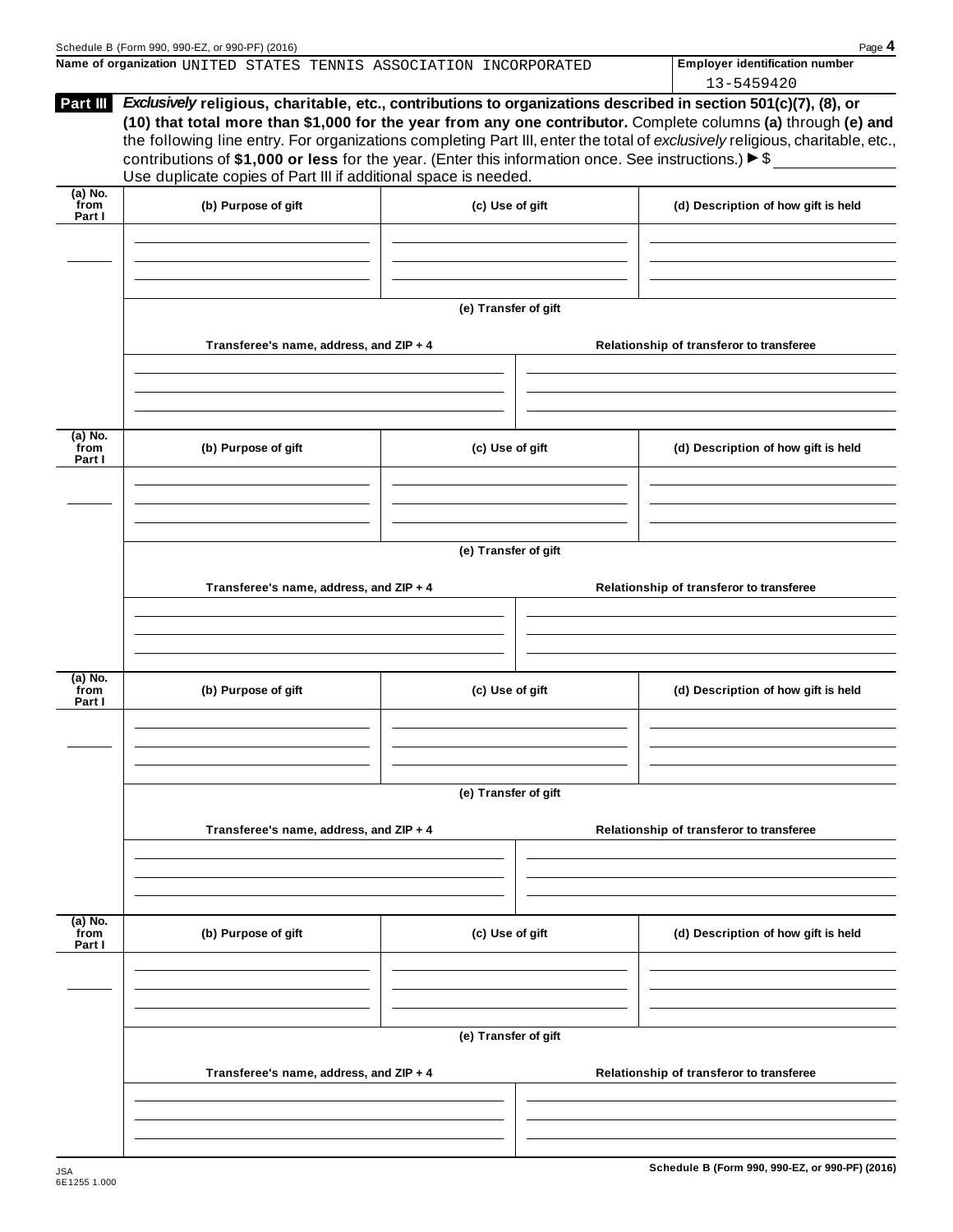|              | <b>SCHEDULE C</b>                                                                                     |  | <b>Political Campaign and Lobbying Activities</b>                                                                                                                                                                                                                                                                                                                                                                                                                                                                                                    |           |  |                                                     | OMB No. 1545-0047                                                                                                                |           |
|--------------|-------------------------------------------------------------------------------------------------------|--|------------------------------------------------------------------------------------------------------------------------------------------------------------------------------------------------------------------------------------------------------------------------------------------------------------------------------------------------------------------------------------------------------------------------------------------------------------------------------------------------------------------------------------------------------|-----------|--|-----------------------------------------------------|----------------------------------------------------------------------------------------------------------------------------------|-----------|
|              | (Form 990 or 990-EZ)<br>For Organizations Exempt From Income Tax Under section 501(c) and section 527 |  |                                                                                                                                                                                                                                                                                                                                                                                                                                                                                                                                                      |           |  |                                                     | 2016                                                                                                                             |           |
|              | Department of the Treasury<br><b>Internal Revenue Service</b>                                         |  | $\triangleright$ Complete if the organization is described below.<br>Information about Schedule C (Form 990 or 990-EZ) and its instructions is at www.irs.gov/form990.                                                                                                                                                                                                                                                                                                                                                                               |           |  | Attach to Form 990 or Form 990-EZ.                  | Open to Public<br><b>Inspection</b>                                                                                              |           |
|              |                                                                                                       |  | If the organization answered "Yes," on Form 990, Part IV, line 3, or Form 990-EZ, Part V, line 46 (Political Campaign Activities), then<br>• Section 501(c)(3) organizations: Complete Parts I-A and B. Do not complete Part I-C.                                                                                                                                                                                                                                                                                                                    |           |  |                                                     |                                                                                                                                  |           |
|              |                                                                                                       |  | • Section 501(c) (other than section 501(c)(3)) organizations: Complete Parts I-A and C below. Do not complete Part I-B.                                                                                                                                                                                                                                                                                                                                                                                                                             |           |  |                                                     |                                                                                                                                  |           |
|              | • Section 527 organizations: Complete Part I-A only.                                                  |  |                                                                                                                                                                                                                                                                                                                                                                                                                                                                                                                                                      |           |  |                                                     |                                                                                                                                  |           |
|              |                                                                                                       |  | If the organization answered "Yes," on Form 990, Part IV, line 4, or Form 990-EZ, Part VI, line 47 (Lobbying Activities), then                                                                                                                                                                                                                                                                                                                                                                                                                       |           |  |                                                     |                                                                                                                                  |           |
|              |                                                                                                       |  | • Section 501(c)(3) organizations that have filed Form 5768 (election under section 501(h)): Complete Part II-A. Do not complete Part II-B.                                                                                                                                                                                                                                                                                                                                                                                                          |           |  |                                                     |                                                                                                                                  |           |
|              |                                                                                                       |  | • Section 501(c)(3) organizations that have NOT filed Form 5768 (election under section 501(h)): Complete Part II-B. Do not complete Part II-A.                                                                                                                                                                                                                                                                                                                                                                                                      |           |  |                                                     |                                                                                                                                  |           |
|              | Tax) (see separate instructions), then                                                                |  | If the organization answered "Yes," on Form 990, Part IV, line 5 (Proxy Tax) (see separate instructions) or Form 990-EZ, Part V, line 35c (Proxy                                                                                                                                                                                                                                                                                                                                                                                                     |           |  |                                                     |                                                                                                                                  |           |
|              |                                                                                                       |  | • Section 501(c)(4), (5), or (6) organizations: Complete Part III.                                                                                                                                                                                                                                                                                                                                                                                                                                                                                   |           |  |                                                     |                                                                                                                                  |           |
|              | Name of organization                                                                                  |  |                                                                                                                                                                                                                                                                                                                                                                                                                                                                                                                                                      |           |  | <b>Employer identification number</b>               |                                                                                                                                  |           |
|              |                                                                                                       |  | UNITED STATES TENNIS ASSOCIATION INCORPORATED                                                                                                                                                                                                                                                                                                                                                                                                                                                                                                        |           |  | 13-5459420                                          |                                                                                                                                  |           |
|              | Part I-A                                                                                              |  | Complete if the organization is exempt under section 501(c) or is a section 527 organization.                                                                                                                                                                                                                                                                                                                                                                                                                                                        |           |  |                                                     |                                                                                                                                  |           |
| $\mathbf 1$  |                                                                                                       |  | Provide a description of the organization's direct and indirect political campaign activities in Part IV. (see instructions for definition                                                                                                                                                                                                                                                                                                                                                                                                           |           |  |                                                     |                                                                                                                                  |           |
|              | of "political campaign activities")                                                                   |  |                                                                                                                                                                                                                                                                                                                                                                                                                                                                                                                                                      |           |  |                                                     |                                                                                                                                  |           |
| 2            |                                                                                                       |  |                                                                                                                                                                                                                                                                                                                                                                                                                                                                                                                                                      |           |  |                                                     |                                                                                                                                  |           |
| 3.           |                                                                                                       |  | Volunteer hours for political campaign activities (see instructions)<br>expansion of the content of the content of the content of the content of the content of the content of the content of the content of the content of the                                                                                                                                                                                                                                                                                                                      |           |  |                                                     |                                                                                                                                  |           |
| Part I-B     |                                                                                                       |  | Complete if the organization is exempt under section 501(c)(3).                                                                                                                                                                                                                                                                                                                                                                                                                                                                                      |           |  |                                                     |                                                                                                                                  |           |
| 1.           |                                                                                                       |  | Enter the amount of any excise tax incurred by the organization under section $4955$ $\triangleright$ \$                                                                                                                                                                                                                                                                                                                                                                                                                                             |           |  |                                                     |                                                                                                                                  |           |
| 2            |                                                                                                       |  | Enter the amount of any excise tax incurred by organization managers under section 4955 $\triangleright$ \$                                                                                                                                                                                                                                                                                                                                                                                                                                          |           |  |                                                     |                                                                                                                                  |           |
| 3            |                                                                                                       |  |                                                                                                                                                                                                                                                                                                                                                                                                                                                                                                                                                      |           |  |                                                     | <b>Yes</b>                                                                                                                       | No        |
|              |                                                                                                       |  |                                                                                                                                                                                                                                                                                                                                                                                                                                                                                                                                                      |           |  |                                                     | Yes                                                                                                                              | No        |
|              | <b>b</b> If "Yes," describe in Part IV.                                                               |  | Complete if the organization is exempt under section 501(c), except section 501(c)(3).                                                                                                                                                                                                                                                                                                                                                                                                                                                               |           |  |                                                     |                                                                                                                                  |           |
| Part I-C     |                                                                                                       |  |                                                                                                                                                                                                                                                                                                                                                                                                                                                                                                                                                      |           |  |                                                     |                                                                                                                                  |           |
| 1.           |                                                                                                       |  | Enter the amount directly expended by the filing organization for section 527 exempt function                                                                                                                                                                                                                                                                                                                                                                                                                                                        |           |  |                                                     |                                                                                                                                  |           |
|              |                                                                                                       |  | Enter the amount of the filing organization's funds contributed to other organizations for section                                                                                                                                                                                                                                                                                                                                                                                                                                                   |           |  |                                                     |                                                                                                                                  |           |
| $\mathbf{2}$ |                                                                                                       |  | 527 exempt function activities $\ldots \ldots \ldots \ldots \ldots \ldots \ldots \ldots \ldots \ldots \ldots \blacktriangleright \$                                                                                                                                                                                                                                                                                                                                                                                                                  |           |  |                                                     |                                                                                                                                  |           |
| 3            |                                                                                                       |  | Total exempt function expenditures. Add lines 1 and 2. Enter here and on Form 1120-POL,                                                                                                                                                                                                                                                                                                                                                                                                                                                              |           |  |                                                     |                                                                                                                                  |           |
| 4<br>5       |                                                                                                       |  | Enter the names, addresses and employer identification number (EIN) of all section 527 political organizations to which the filing<br>organization made payments. For each organization listed, enter the amount paid from the filing organization's funds. Also enter<br>the amount of political contributions received that were promptly and directly delivered to a separate political organization, such<br>as a separate segregated fund or a political action committee (PAC). If additional space is needed, provide information in Part IV. |           |  |                                                     | <b>Yes</b>                                                                                                                       | <b>No</b> |
|              | (a) Name                                                                                              |  | (b) Address                                                                                                                                                                                                                                                                                                                                                                                                                                                                                                                                          | $(c)$ EIN |  | (d) Amount paid from                                | (e) Amount of political                                                                                                          |           |
|              |                                                                                                       |  |                                                                                                                                                                                                                                                                                                                                                                                                                                                                                                                                                      |           |  | filing organization's<br>funds. If none, enter -0-. | contributions received and<br>promptly and directly<br>delivered to a separate<br>political organization. If<br>none, enter -0-. |           |
| (1)          |                                                                                                       |  |                                                                                                                                                                                                                                                                                                                                                                                                                                                                                                                                                      |           |  |                                                     |                                                                                                                                  |           |
| (2)          |                                                                                                       |  |                                                                                                                                                                                                                                                                                                                                                                                                                                                                                                                                                      |           |  |                                                     |                                                                                                                                  |           |
| (3)          |                                                                                                       |  |                                                                                                                                                                                                                                                                                                                                                                                                                                                                                                                                                      |           |  |                                                     |                                                                                                                                  |           |
| (4)          |                                                                                                       |  |                                                                                                                                                                                                                                                                                                                                                                                                                                                                                                                                                      |           |  |                                                     |                                                                                                                                  |           |
| (5)          |                                                                                                       |  |                                                                                                                                                                                                                                                                                                                                                                                                                                                                                                                                                      |           |  |                                                     |                                                                                                                                  |           |
| (6)          |                                                                                                       |  |                                                                                                                                                                                                                                                                                                                                                                                                                                                                                                                                                      |           |  |                                                     |                                                                                                                                  |           |
|              |                                                                                                       |  |                                                                                                                                                                                                                                                                                                                                                                                                                                                                                                                                                      |           |  |                                                     |                                                                                                                                  |           |

For Paperwork Reduction Act Notice, see the Instructions for Form 990 or 990-EZ. Schedule C (Form 990 or 990-EZ) 2016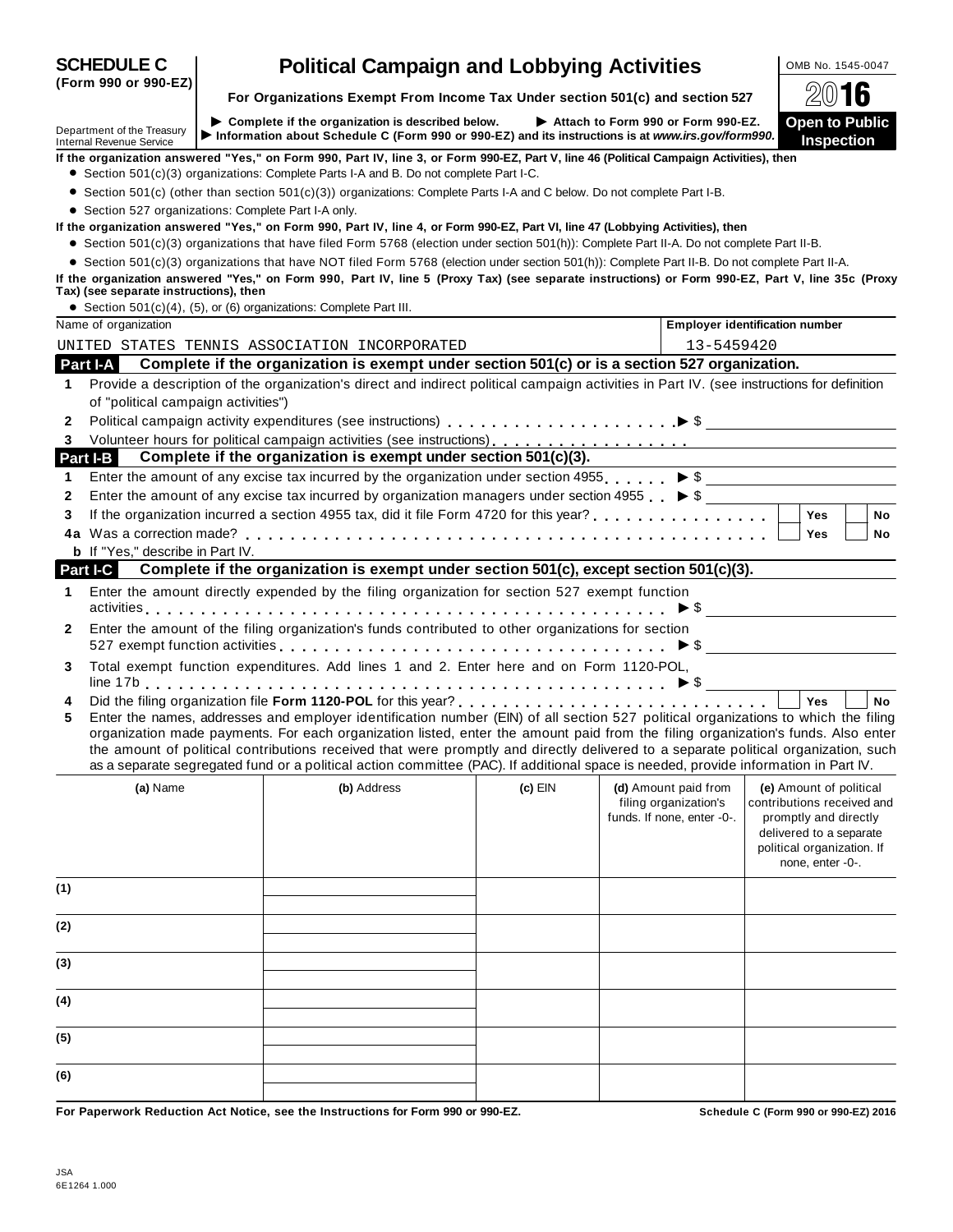| Schedule C (Form 990 or 990-EZ) 2016                                                                                                                                                                                        | UNITED STATES TENNIS ASSOCIATION INCORPORATED      |  |                       | 13-5459420     | Page 2 |
|-----------------------------------------------------------------------------------------------------------------------------------------------------------------------------------------------------------------------------|----------------------------------------------------|--|-----------------------|----------------|--------|
| Part II-A<br>Complete if the organization is exempt under section 501(c)(3) and filed Form 5768 (election under<br>section 501(h)).                                                                                         |                                                    |  |                       |                |        |
| if the filing organization belongs to an affiliated group (and list in Part IV each affiliated group member's<br>A Check $\blacktriangleright$<br>name, address, EIN, expenses, and share of excess lobbying expenditures). |                                                    |  |                       |                |        |
| if the filing organization checked box A and "limited control" provisions apply.<br><b>B</b> Check $\blacktriangleright$                                                                                                    |                                                    |  |                       |                |        |
|                                                                                                                                                                                                                             | <b>Limits on Lobbying Expenditures</b>             |  | (a) Filing            | (b) Affiliated |        |
| (The term "expenditures" means amounts paid or incurred.)                                                                                                                                                                   |                                                    |  | organization's totals | group totals   |        |
| 1a Total lobbying expenditures to influence public opinion (grass roots lobbying)                                                                                                                                           |                                                    |  |                       |                |        |
| <b>b</b> Total lobbying expenditures to influence a legislative body (direct lobbying)                                                                                                                                      |                                                    |  |                       |                |        |
|                                                                                                                                                                                                                             |                                                    |  |                       |                |        |
|                                                                                                                                                                                                                             |                                                    |  |                       |                |        |
|                                                                                                                                                                                                                             |                                                    |  |                       |                |        |
| f Lobbying nontaxable amount. Enter the amount from the following table in both                                                                                                                                             |                                                    |  |                       |                |        |
| columns.                                                                                                                                                                                                                    |                                                    |  |                       |                |        |
| If the amount on line 1e, column (a) or (b) is: The lobbying nontaxable amount is:                                                                                                                                          |                                                    |  |                       |                |        |
| Not over \$500,000                                                                                                                                                                                                          | 20% of the amount on line 1e.                      |  |                       |                |        |
| Over \$500,000 but not over \$1,000,000                                                                                                                                                                                     | \$100,000 plus 15% of the excess over \$500,000.   |  |                       |                |        |
| Over \$1,000,000 but not over \$1,500,000                                                                                                                                                                                   | \$175,000 plus 10% of the excess over \$1,000,000. |  |                       |                |        |
| Over \$1,500,000 but not over \$17,000,000                                                                                                                                                                                  | \$225,000 plus 5% of the excess over \$1,500,000.  |  |                       |                |        |
| Over \$17,000,000                                                                                                                                                                                                           | \$1,000,000.                                       |  |                       |                |        |
| g Grassroots nontaxable amount (enter 25% of line 1f)                                                                                                                                                                       |                                                    |  |                       |                |        |
|                                                                                                                                                                                                                             |                                                    |  |                       |                |        |
| i Subtract line 1f from line 1c. If zero or less, enter -0-<br>and an anti-and and annumeration of the 1c. If $\sim$                                                                                                        |                                                    |  |                       |                |        |
| j If there is an amount other than zero on either line 1h or line 1i, did the organization file Form 4720                                                                                                                   |                                                    |  |                       |                |        |
|                                                                                                                                                                                                                             |                                                    |  |                       | Yes            | No     |
|                                                                                                                                                                                                                             | 4-Year Averaging Period Under section 501(h)       |  |                       |                |        |

(Some organizations that made a section 501(h) election do not have to complete all of the five columns below. **See the separate instructions for lines 2a through 2f.)**

| Lobbying Expenditures During 4-Year Averaging Period              |            |          |            |            |           |  |  |
|-------------------------------------------------------------------|------------|----------|------------|------------|-----------|--|--|
| Calendar year (or fiscal year<br>beginning in)                    | (a) $2013$ | (b) 2014 | $(c)$ 2015 | $(d)$ 2016 | (e) Total |  |  |
| 2a Lobbying nontaxable amount                                     |            |          |            |            |           |  |  |
| <b>b</b> Lobbying ceiling amount<br>(150% of line 2a, column (e)) |            |          |            |            |           |  |  |
| c Total lobbying expenditures                                     |            |          |            |            |           |  |  |
| <b>d</b> Grassroots nontaxable amount                             |            |          |            |            |           |  |  |
| e Grassroots ceiling amount<br>(150% of line 2d, column (e))      |            |          |            |            |           |  |  |
| Grassroots lobbying expenditures                                  |            |          |            |            |           |  |  |

**Schedule C (Form 990 or 990-EZ) 2016**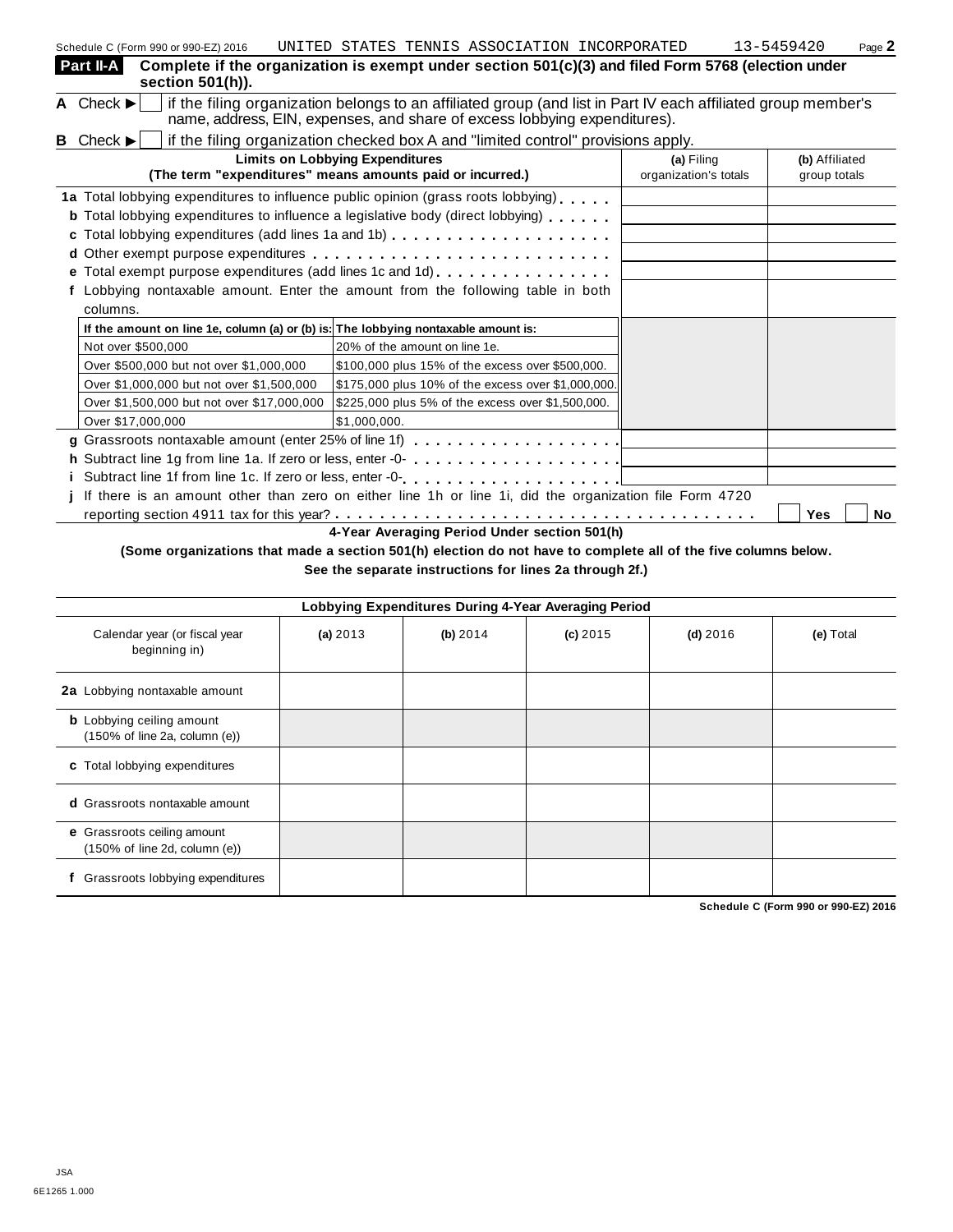| Schedule C (Form 990 or 990-EZ) 2016 | $P$ aqe $\bullet$ |
|--------------------------------------|-------------------|
|                                      |                   |

| <b>Part II-B</b> I | Complete if the organization is exempt under section 501(c)(3) and has NOT filed Form 5768 |  |
|--------------------|--------------------------------------------------------------------------------------------|--|
|                    | (election under section 501(h)).                                                           |  |

|    | For each "Yes," response on lines 1a through 1i below, provide in Part IV a detailed                |     | (a)       | (b)    |  |
|----|-----------------------------------------------------------------------------------------------------|-----|-----------|--------|--|
|    | description of the lobbying activity.                                                               | Yes | <b>No</b> | Amount |  |
| 1  | During the year, did the filing organization attempt to influence foreign, national, state or local |     |           |        |  |
|    | legislation, including any attempt to influence public opinion on a legislative matter or           |     |           |        |  |
|    | referendum, through the use of:                                                                     |     |           |        |  |
| a  |                                                                                                     |     |           |        |  |
| b  | Paid staff or management (include compensation in expenses reported on lines 1c through 1i)?        |     |           |        |  |
| c  |                                                                                                     |     |           |        |  |
| d  | Mailings to members, legislators, or the public?                                                    |     |           |        |  |
| е  |                                                                                                     |     |           |        |  |
|    |                                                                                                     |     |           |        |  |
| a  | Direct contact with legislators, their staffs, government officials, or a legislative body?         |     |           |        |  |
| h. | Rallies, demonstrations, seminars, conventions, speeches, lectures, or any similar means?           |     |           |        |  |
|    | Other activities?                                                                                   |     |           |        |  |
|    |                                                                                                     |     |           |        |  |
| 2a | Did the activities in line 1 cause the organization to be not described in section $501(c)(3)$ ?    |     |           |        |  |
| b  | If "Yes," enter the amount of any tax incurred under section $4912$                                 |     |           |        |  |
| c  | If "Yes," enter the amount of any tax incurred by organization managers under section 4912          |     |           |        |  |
| d  | If the filing organization incurred a section 4912 tax, did it file Form 4720 for this year?        |     |           |        |  |

| Part III-A Complete if the organization is exempt under section 501(c)(4), section 501(c)(5), or section |  |
|----------------------------------------------------------------------------------------------------------|--|
| $501(c)(6)$ .                                                                                            |  |

|                                                                                                                               | Yes | No |
|-------------------------------------------------------------------------------------------------------------------------------|-----|----|
| Were substantially all (90% or more) dues received nondeductible by members?<br>                                              |     |    |
| Did the organization make only in-house lobbying expenditures of \$2,000 or less?                                             |     |    |
| Did the organization agree to carry over lobbying and political campaign activity expenditures from the prior year? $\vert$ 3 |     |    |

| Part III-B Complete if the organization is exempt under section 501(c)(4), section 501(c)(5), or section<br>501(c)(6) and if either (a) BOTH Part III-A, lines 1 and 2, are answered "No," OR (b) Part III-A, line 3, is |  |  |
|--------------------------------------------------------------------------------------------------------------------------------------------------------------------------------------------------------------------------|--|--|
| answered "Yes."                                                                                                                                                                                                          |  |  |
| Dues, assessments and similar amounts from members $\ldots$ , , , , , , , ,                                                                                                                                              |  |  |

|                | Dues, assessments and similar amounts from members q and and all $\alpha$ , $\alpha$ , $\alpha$ , $\alpha$ , $\alpha$ , $\alpha$ , $\alpha$ , $\alpha$ , $\alpha$ , $\alpha$ , $\alpha$ , $\alpha$ |    |  |
|----------------|----------------------------------------------------------------------------------------------------------------------------------------------------------------------------------------------------|----|--|
| $\mathbf{2}$   | Section 162(e) nondeductible lobbying and political expenditures (do not include amounts of                                                                                                        |    |  |
|                | political expenses for which the section 527(f) tax was paid).                                                                                                                                     |    |  |
|                |                                                                                                                                                                                                    |    |  |
|                |                                                                                                                                                                                                    |    |  |
|                |                                                                                                                                                                                                    | 2c |  |
| 3              | Aggregate amount reported in section 6033(e)(1)(A) notices of nondeductible section 162(e) dues                                                                                                    |    |  |
| $\overline{4}$ | If notices were sent and the amount on line 2c exceeds the amount on line 3, what portion of the                                                                                                   |    |  |
|                | excess does the organization agree to carryover to the reasonable estimate of nondeductible lobbying                                                                                               |    |  |
|                | and political expenditure next year? $\ldots \ldots \ldots \ldots \ldots \ldots \ldots \ldots \ldots \ldots \ldots \ldots \ldots$                                                                  | 4  |  |
| 5.             | Taxable amount of lobbying and political expenditures (see instructions) $\ldots \ldots \ldots \ldots$                                                                                             |    |  |

# **Part IV Supplemental Information**

Provide the descriptions required for Part I-A, line 1; Part I-B, line 4; Part I-C, line 5; Part II-A (affiliated group list); Part II-A, lines 1 and 2 (see instructions); and Part II-B, line 1. Also, complete this part for any additional information.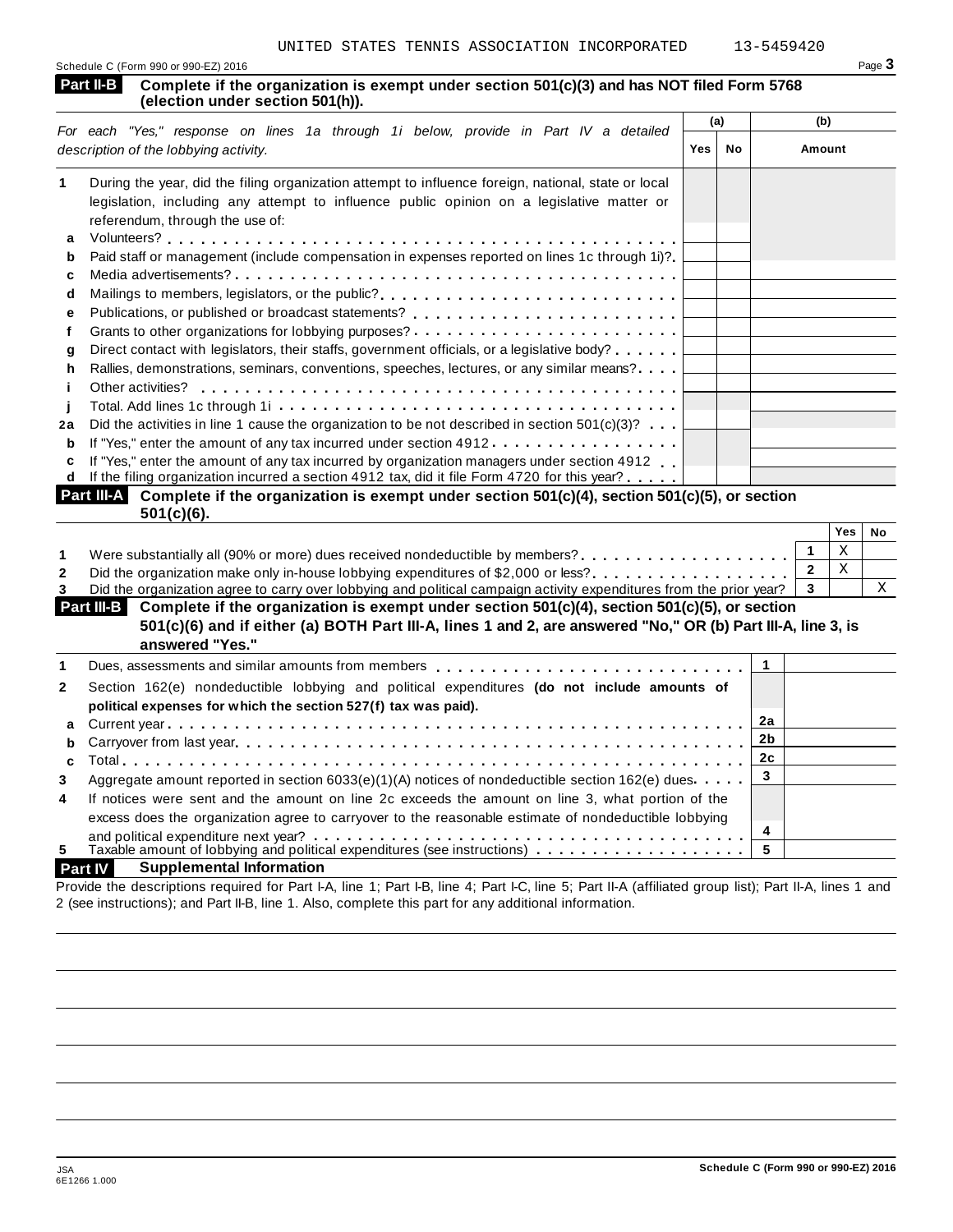Schedule C (Form 990 or 990-EZ) 2016 Page 4<br> **Part IV Supplemental Information** (continued) **Supplemental Information** *(continued)*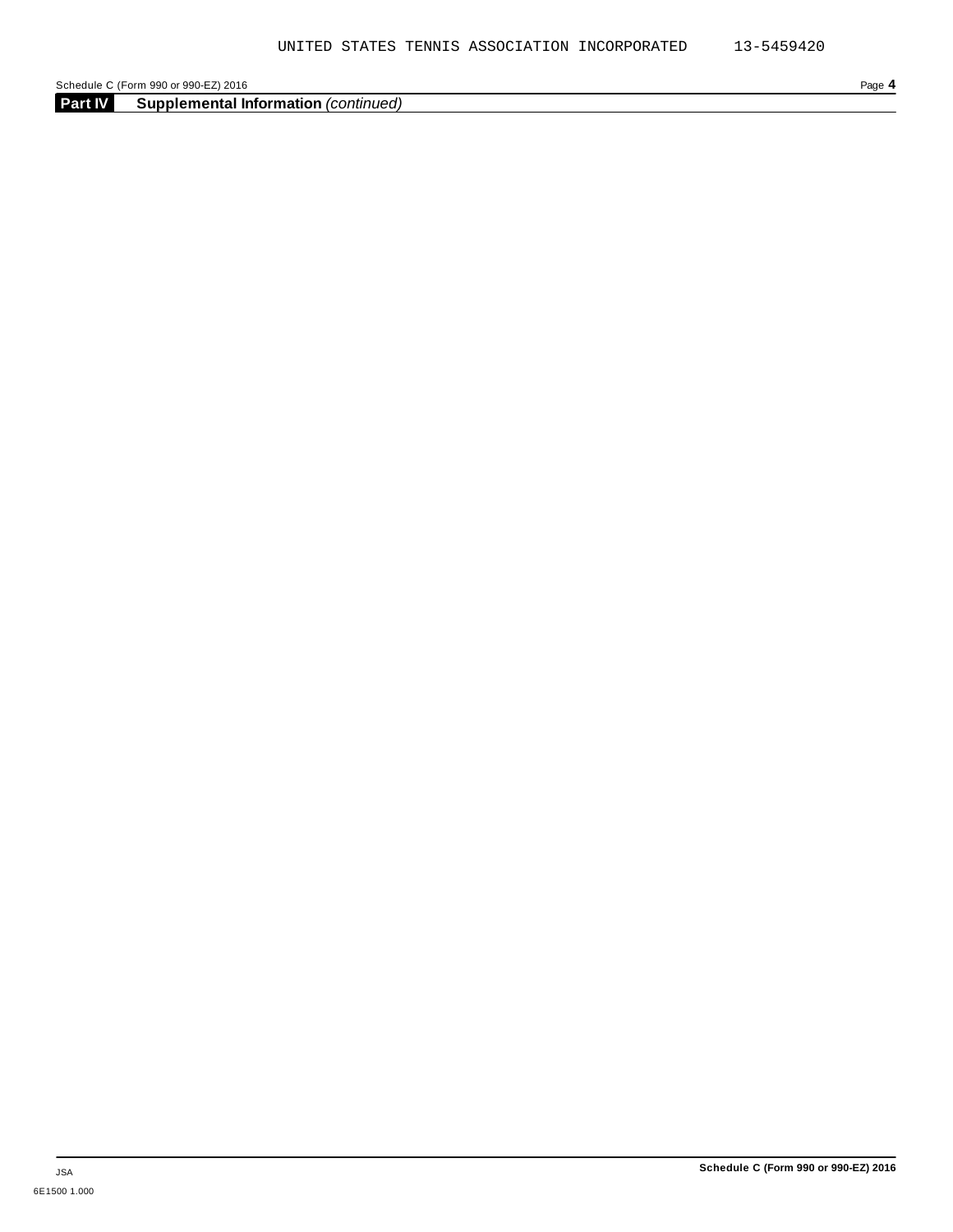|              | <b>SCHEDULE D</b><br>(Form 990)<br>Department of the Treasury |                                                                                                   | <b>Supplemental Financial Statements</b><br>Complete if the organization answered "Yes" on Form 990,<br>Part IV, line 6, 7, 8, 9, 10, 11a, 11b, 11c, 11d, 11e, 11f, 12a, or 12b.<br>Attach to Form 990.                        |                                                    | OMB No. 1545-0047<br>16<br><b>Open to Public</b> |
|--------------|---------------------------------------------------------------|---------------------------------------------------------------------------------------------------|--------------------------------------------------------------------------------------------------------------------------------------------------------------------------------------------------------------------------------|----------------------------------------------------|--------------------------------------------------|
|              | <b>Internal Revenue Service</b>                               |                                                                                                   | Information about Schedule D (Form 990) and its instructions is at www.irs.gov/form990.                                                                                                                                        |                                                    | <b>Inspection</b>                                |
|              | Name of the organization                                      |                                                                                                   |                                                                                                                                                                                                                                | <b>Employer identification number</b>              |                                                  |
|              |                                                               | UNITED STATES TENNIS ASSOCIATION INCORPORATED                                                     | Organizations Maintaining Donor Advised Funds or Other Similar Funds or Accounts.                                                                                                                                              | 13-5459420                                         |                                                  |
|              | Part I                                                        |                                                                                                   | Complete if the organization answered "Yes" on Form 990, Part IV, line 6.                                                                                                                                                      |                                                    |                                                  |
|              |                                                               |                                                                                                   | (a) Donor advised funds                                                                                                                                                                                                        |                                                    | (b) Funds and other accounts                     |
|              |                                                               |                                                                                                   |                                                                                                                                                                                                                                |                                                    |                                                  |
| 1            |                                                               | Total number at end of year <b>that is a structure of the structure</b>                           |                                                                                                                                                                                                                                |                                                    |                                                  |
| 2            |                                                               | Aggregate value of contributions to (during year)                                                 |                                                                                                                                                                                                                                |                                                    |                                                  |
| 3            |                                                               | Aggregate value of grants from (during year)                                                      |                                                                                                                                                                                                                                |                                                    |                                                  |
| 4<br>5       |                                                               | Aggregate value at end of year example.                                                           |                                                                                                                                                                                                                                |                                                    |                                                  |
|              |                                                               |                                                                                                   | Did the organization inform all donors and donor advisors in writing that the assets held in donor advised<br>funds are the organization's property, subject to the organization's exclusive legal control?                    |                                                    | No<br>Yes                                        |
| 6            |                                                               |                                                                                                   | Did the organization inform all grantees, donors, and donor advisors in writing that grant funds can be used                                                                                                                   |                                                    |                                                  |
|              |                                                               |                                                                                                   | only for charitable purposes and not for the benefit of the donor or donor advisor, or for any other purpose                                                                                                                   |                                                    |                                                  |
|              |                                                               |                                                                                                   |                                                                                                                                                                                                                                |                                                    | No<br><b>Yes</b>                                 |
|              | Part II                                                       | <b>Conservation Easements.</b>                                                                    |                                                                                                                                                                                                                                |                                                    |                                                  |
|              |                                                               |                                                                                                   | Complete if the organization answered "Yes" on Form 990, Part IV, line 7.                                                                                                                                                      |                                                    |                                                  |
| 1            |                                                               |                                                                                                   | Purpose(s) of conservation easements held by the organization (check all that apply).                                                                                                                                          |                                                    |                                                  |
|              |                                                               | Preservation of land for public use (e.g., recreation or education)                               |                                                                                                                                                                                                                                | Preservation of a historically important land area |                                                  |
|              |                                                               | Protection of natural habitat                                                                     |                                                                                                                                                                                                                                | Preservation of a certified historic structure     |                                                  |
|              |                                                               | Preservation of open space                                                                        |                                                                                                                                                                                                                                |                                                    |                                                  |
| 2            |                                                               |                                                                                                   | Complete lines 2a through 2d if the organization held a qualified conservation contribution in the form of a conservation                                                                                                      |                                                    |                                                  |
|              |                                                               | easement on the last day of the tax year.                                                         |                                                                                                                                                                                                                                |                                                    | Held at the End of the Tax Year                  |
| a            |                                                               |                                                                                                   |                                                                                                                                                                                                                                | 2a                                                 |                                                  |
| b            |                                                               |                                                                                                   | Total acreage restricted by conservation easements                                                                                                                                                                             | 2b                                                 |                                                  |
| c            |                                                               |                                                                                                   | Number of conservation easements on a certified historic structure included in (a)                                                                                                                                             | 2c                                                 |                                                  |
| d            |                                                               |                                                                                                   | Number of conservation easements included in (c) acquired after 8/17/06, and not on a                                                                                                                                          |                                                    |                                                  |
|              |                                                               |                                                                                                   | historic structure listed in the National Register                                                                                                                                                                             | 2d                                                 |                                                  |
| 3            |                                                               |                                                                                                   | Number of conservation easements modified, transferred, released, extinguished, or terminated by the organization during the                                                                                                   |                                                    |                                                  |
|              | tax year $\blacktriangleright$ $\_\_$                         |                                                                                                   |                                                                                                                                                                                                                                |                                                    |                                                  |
| 4            |                                                               | Number of states where property subject to conservation easement is located $\blacktriangleright$ |                                                                                                                                                                                                                                |                                                    |                                                  |
| 5            |                                                               |                                                                                                   | Does the organization have a written policy regarding the periodic monitoring, inspection, handling of                                                                                                                         |                                                    |                                                  |
|              |                                                               |                                                                                                   | violations, and enforcement of the conservation easements it holds? $\ldots \ldots \ldots \ldots \ldots \ldots$                                                                                                                |                                                    |                                                  |
| 6            |                                                               |                                                                                                   | Staff and volunteer hours devoted to monitoring, inspecting, handling of violations, and enforcing conservation easements during the year                                                                                      |                                                    |                                                  |
|              |                                                               |                                                                                                   |                                                                                                                                                                                                                                |                                                    |                                                  |
| 7            |                                                               |                                                                                                   | Amount of expenses incurred in monitoring, inspecting, handling of violations, and enforcing conservation easements during the year                                                                                            |                                                    |                                                  |
| 8            | $\blacktriangleright$ \$                                      |                                                                                                   | Does each conservation easement reported on line 2(d) above satisfy the requirements of section 170(h)(4)(B)(i)                                                                                                                |                                                    |                                                  |
|              |                                                               |                                                                                                   |                                                                                                                                                                                                                                |                                                    | J Yes∶<br><b>No</b>                              |
| 9            |                                                               |                                                                                                   | In Part XIII, describe how the organization reports conservation easements in its revenue and expense statement, and                                                                                                           |                                                    |                                                  |
|              |                                                               |                                                                                                   | balance sheet, and include, if applicable, the text of the footnote to the organization's financial statements that describes the                                                                                              |                                                    |                                                  |
|              |                                                               | organization's accounting for conservation easements.                                             |                                                                                                                                                                                                                                |                                                    |                                                  |
|              | <b>Part III</b>                                               |                                                                                                   | Organizations Maintaining Collections of Art, Historical Treasures, or Other Similar Assets.                                                                                                                                   |                                                    |                                                  |
|              |                                                               |                                                                                                   | Complete if the organization answered "Yes" on Form 990, Part IV, line 8.                                                                                                                                                      |                                                    |                                                  |
| 1a           |                                                               |                                                                                                   | If the organization elected, as permitted under SFAS 116 (ASC 958), not to report in its revenue statement and balance sheet works of art, historical treasures, or other similar assets held for public exhibition, education |                                                    |                                                  |
|              |                                                               |                                                                                                   | If the organization elected, as permitted under SFAS 116 (ASC 958), to report in its revenue statement and balance sheet                                                                                                       |                                                    |                                                  |
| b            |                                                               | public service, provide the following amounts relating to these items:                            | works of art, historical treasures, or other similar assets held for public exhibition, education, or research in furtherance of                                                                                               |                                                    |                                                  |
|              |                                                               |                                                                                                   |                                                                                                                                                                                                                                |                                                    | $\triangleright$ \$                              |
|              |                                                               |                                                                                                   |                                                                                                                                                                                                                                |                                                    |                                                  |
| $\mathbf{2}$ |                                                               |                                                                                                   | If the organization received or held works of art, historical treasures, or other similar assets for financial gain, provide the                                                                                               |                                                    |                                                  |
|              |                                                               |                                                                                                   | following amounts required to be reported under SFAS 116 (ASC 958) relating to these items:                                                                                                                                    |                                                    |                                                  |
| a            |                                                               |                                                                                                   |                                                                                                                                                                                                                                |                                                    |                                                  |
| b            |                                                               |                                                                                                   |                                                                                                                                                                                                                                |                                                    |                                                  |

|  |  | For Paperwork Reduction Act Notice, see the Instructions for Form 99 |  |
|--|--|----------------------------------------------------------------------|--|
|  |  |                                                                      |  |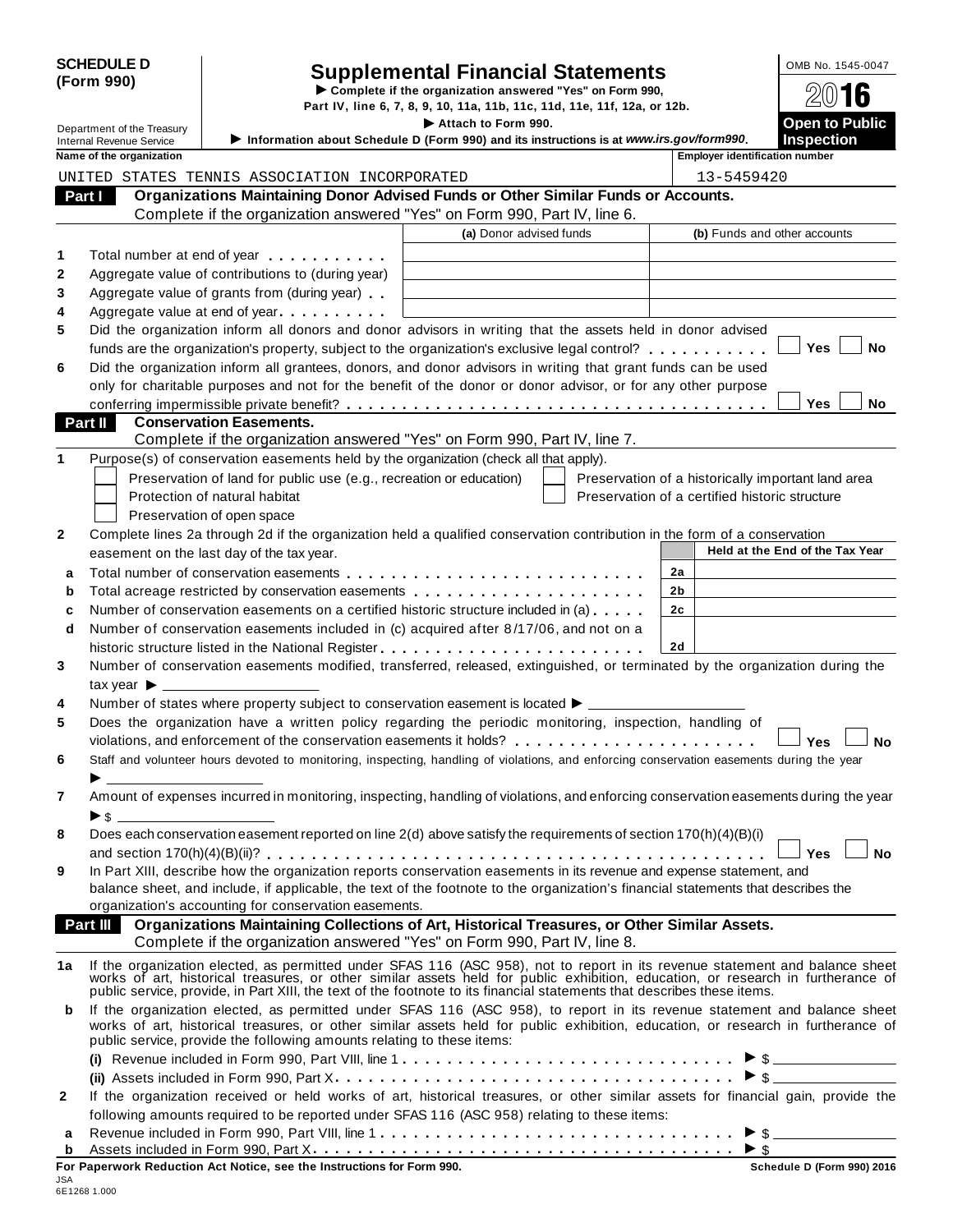UNITED STATES TENNIS ASSOCIATION INCORPORATED 13-5459420

|                     | Schedule D (Form 990) 2016                                                                                                                                                                                                     |                                              |                         |                         |                           |                            |                     |              | Page 2 |
|---------------------|--------------------------------------------------------------------------------------------------------------------------------------------------------------------------------------------------------------------------------|----------------------------------------------|-------------------------|-------------------------|---------------------------|----------------------------|---------------------|--------------|--------|
|                     | Organizations Maintaining Collections of Art, Historical Treasures, or Other Similar Assets (continued)<br>Part III                                                                                                            |                                              |                         |                         |                           |                            |                     |              |        |
| 3                   | Using the organization's acquisition, accession, and other records, check any of the following that are a significant use of its                                                                                               |                                              |                         |                         |                           |                            |                     |              |        |
|                     | collection items (check all that apply):                                                                                                                                                                                       |                                              |                         |                         |                           |                            |                     |              |        |
| a                   | Public exhibition                                                                                                                                                                                                              |                                              | d                       |                         | Loan or exchange programs |                            |                     |              |        |
| b                   | Scholarly research                                                                                                                                                                                                             |                                              | е                       |                         |                           | Other <u>Communication</u> |                     |              |        |
| c                   | Preservation for future generations                                                                                                                                                                                            |                                              |                         |                         |                           |                            |                     |              |        |
| 4                   | Provide a description of the organization's collections and explain how they further the organization's exempt purpose in Part<br>XIII.                                                                                        |                                              |                         |                         |                           |                            |                     |              |        |
| 5                   | During the year, did the organization solicit or receive donations of art, historical treasures, or other similar                                                                                                              |                                              |                         |                         |                           |                            |                     |              |        |
|                     | assets to be sold to raise funds rather than to be maintained as part of the organization's collection?                                                                                                                        |                                              |                         |                         |                           |                            | Yes                 |              | No     |
|                     | <b>Escrow and Custodial Arrangements.</b><br><b>Part IV</b>                                                                                                                                                                    |                                              |                         |                         |                           |                            |                     |              |        |
|                     | Complete if the organization answered "Yes" on Form 990, Part IV, line 9, or reported an amount on Form                                                                                                                        |                                              |                         |                         |                           |                            |                     |              |        |
|                     | 990, Part X, line 21.                                                                                                                                                                                                          |                                              |                         |                         |                           |                            |                     |              |        |
|                     | 1a Is the organization an agent, trustee, custodian or other intermediary for contributions or other assets not                                                                                                                |                                              |                         |                         |                           |                            |                     |              |        |
|                     |                                                                                                                                                                                                                                |                                              |                         |                         |                           |                            | Yes                 |              | No     |
| b                   | If "Yes," explain the arrangement in Part XIII and complete the following table:                                                                                                                                               |                                              |                         |                         |                           |                            |                     |              |        |
|                     |                                                                                                                                                                                                                                |                                              |                         |                         |                           | Amount                     |                     |              |        |
| c                   |                                                                                                                                                                                                                                |                                              |                         |                         | 1 <sub>c</sub>            |                            |                     |              |        |
|                     | Additions during the year end contained a series and contained a series and a series are a series and a series                                                                                                                 |                                              |                         |                         | 1d                        |                            |                     |              |        |
| е                   |                                                                                                                                                                                                                                |                                              |                         |                         | 1е                        |                            |                     |              |        |
| f                   | Ending balance enterprised and the service of the service of the service of the service of the service of the                                                                                                                  |                                              |                         |                         | 1f                        |                            |                     |              |        |
| 2a                  | Did the organization include an amount on Form 990, Part X, line 21, for escrow or custodial account liability?                                                                                                                |                                              |                         |                         |                           |                            | <b>Yes</b>          |              | No     |
|                     | <b>b</b> If "Yes," explain the arrangement in Part XIII. Check here if the explanation has been provided on Part XIII                                                                                                          |                                              |                         |                         |                           |                            |                     |              |        |
| <b>Part V</b>       | <b>Endowment Funds.</b>                                                                                                                                                                                                        |                                              |                         |                         |                           |                            |                     |              |        |
|                     | Complete if the organization answered "Yes" on Form 990, Part IV, line 10.                                                                                                                                                     |                                              |                         |                         |                           |                            |                     |              |        |
|                     |                                                                                                                                                                                                                                | (a) Current year                             | (b) Prior year          |                         | (c) Two years back        | (d) Three years back       | (e) Four years back |              |        |
| 1а                  | Beginning of year balance entitled                                                                                                                                                                                             |                                              |                         |                         |                           |                            |                     |              |        |
| b                   | Contributions                                                                                                                                                                                                                  |                                              |                         |                         |                           |                            |                     |              |        |
|                     | Net investment earnings, gains,                                                                                                                                                                                                |                                              |                         |                         |                           |                            |                     |              |        |
| c                   | and losses and the state of the state of the state of the state of the state of the state of the state of the state of the state of the state of the state of the state of the state of the state of the state of the state of |                                              |                         |                         |                           |                            |                     |              |        |
|                     |                                                                                                                                                                                                                                |                                              |                         |                         |                           |                            |                     |              |        |
| d                   | Grants or scholarships                                                                                                                                                                                                         |                                              |                         |                         |                           |                            |                     |              |        |
| е                   | Other expenditures for facilities                                                                                                                                                                                              |                                              |                         |                         |                           |                            |                     |              |        |
|                     | and programs $\ldots$                                                                                                                                                                                                          | the control of the control of the control of |                         |                         |                           |                            |                     |              |        |
| f                   | Administrative expenses                                                                                                                                                                                                        |                                              |                         |                         |                           |                            |                     |              |        |
| a                   | End of year balance                                                                                                                                                                                                            |                                              |                         |                         |                           |                            |                     |              |        |
| 2<br>a              | Provide the estimated percentage of the current year end balance (line 1g, column (a)) held as:<br>Board designated or quasi-endowment ▶                                                                                       |                                              |                         |                         |                           |                            |                     |              |        |
|                     | Permanent endowment ▶                                                                                                                                                                                                          | %                                            |                         |                         |                           |                            |                     |              |        |
| c                   | Temporarily restricted endowment ▶                                                                                                                                                                                             | %                                            |                         |                         |                           |                            |                     |              |        |
|                     | The percentages on lines 2a, 2b, and 2c should equal 100%.                                                                                                                                                                     |                                              |                         |                         |                           |                            |                     |              |        |
|                     | 3a Are there endowment funds not in the possession of the organization that are held and administered for the                                                                                                                  |                                              |                         |                         |                           |                            |                     |              |        |
|                     | organization by:                                                                                                                                                                                                               |                                              |                         |                         |                           |                            |                     | $\bar{Y}$ es | No     |
|                     |                                                                                                                                                                                                                                |                                              |                         |                         |                           |                            | 3a(i)               |              |        |
|                     |                                                                                                                                                                                                                                |                                              |                         |                         |                           |                            | 3a(ii)              |              |        |
|                     | <b>b</b> If "Yes" on line 3a(ii), are the related organizations listed as required on Schedule R?                                                                                                                              |                                              |                         |                         |                           |                            | 3b                  |              |        |
|                     |                                                                                                                                                                                                                                |                                              |                         |                         |                           |                            |                     |              |        |
| 4<br><b>Part VI</b> | Describe in Part XIII the intended uses of the organization's endowment funds.                                                                                                                                                 |                                              |                         |                         |                           |                            |                     |              |        |
|                     | Land, Buildings, and Equipment.<br>Complete if the organization answered "Yes" on Form 990, Part IV, line 11a. See Form 990, Part X, line 10.                                                                                  |                                              |                         |                         |                           |                            |                     |              |        |
|                     | Description of property                                                                                                                                                                                                        |                                              | (a) Cost or other basis | (b) Cost or other basis |                           | (c) Accumulated            | (d) Book value      |              |        |
| 1a                  |                                                                                                                                                                                                                                |                                              | (investment)            | (other)                 |                           | depreciation               |                     |              |        |
| b                   | <b>Buildings</b>                                                                                                                                                                                                               |                                              |                         |                         |                           |                            |                     |              |        |
|                     | .<br>Leasehold improvements                                                                                                                                                                                                    |                                              |                         | 64, 489, 492.           |                           | 2,678,271.                 | 61,811,221.         |              |        |
| d                   | Equipment                                                                                                                                                                                                                      |                                              |                         |                         |                           | 19, 277, 813.              |                     |              |        |
|                     | .<br>Other                                                                                                                                                                                                                     |                                              |                         | 28,919,756.             |                           |                            |                     | 9,641,943.   |        |
| е                   |                                                                                                                                                                                                                                |                                              |                         | 16,071,519.             |                           | 5,857,386.                 | 10, 214, 133.       |              |        |
|                     | Total. Add lines 1a through 1e. (Column (d) must equal Form 990, Part X, column (B), line 10c.)                                                                                                                                |                                              |                         |                         |                           |                            | 81,667,297.         |              |        |

**Schedule D (Form 990) 2016**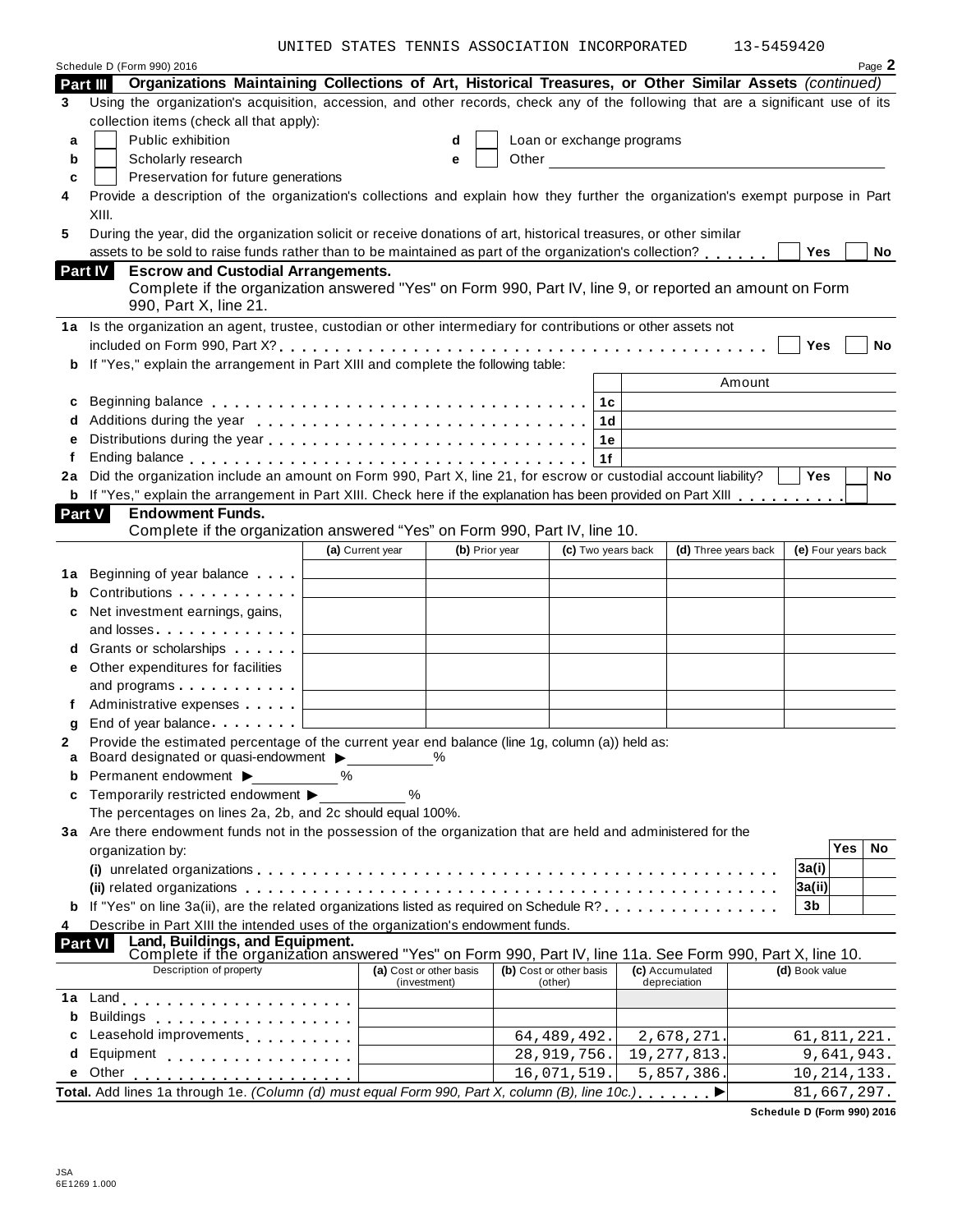| (a) Description of security or category                                                                                         | (b) Book value  | Complete if the organization answered "Yes" on Form 990, Part IV, line 11b. See Form 990, Part X, line 12.<br>(c) Method of valuation: |
|---------------------------------------------------------------------------------------------------------------------------------|-----------------|----------------------------------------------------------------------------------------------------------------------------------------|
| (including name of security)                                                                                                    |                 | Cost or end-of-year market value                                                                                                       |
| (1) Financial derivatives <b>All Accords</b> Financial derivatives                                                              |                 |                                                                                                                                        |
| (2) Closely-held equity interests                                                                                               |                 |                                                                                                                                        |
| $(3)$ Other                                                                                                                     |                 |                                                                                                                                        |
| (A) COMMON TRUST & PVT MUTUAL FUND                                                                                              | 45, 222, 888.   | FMV                                                                                                                                    |
| (B) ALTERNATIVE INVESTMENTS                                                                                                     | 56,946,588.     | FMV                                                                                                                                    |
| (C)                                                                                                                             |                 |                                                                                                                                        |
| (D)                                                                                                                             |                 |                                                                                                                                        |
| (E)                                                                                                                             |                 |                                                                                                                                        |
| (F)                                                                                                                             |                 |                                                                                                                                        |
| (G)                                                                                                                             |                 |                                                                                                                                        |
| (H)                                                                                                                             |                 |                                                                                                                                        |
| Total. (Column (b) must equal Form 990, Part X, col. (B) line 12.) $\blacktriangleright$                                        | 102, 169, 476.  |                                                                                                                                        |
| <b>Part VIII</b><br><b>Investments - Program Related.</b>                                                                       |                 |                                                                                                                                        |
|                                                                                                                                 |                 | Complete if the organization answered "Yes" on Form 990, Part IV, line 11c. See Form 990, Part X, line 13.                             |
| (a) Description of investment                                                                                                   | (b) Book value  | (c) Method of valuation:<br>Cost or end-of-year market value                                                                           |
| (1)                                                                                                                             |                 |                                                                                                                                        |
| (2)                                                                                                                             |                 |                                                                                                                                        |
| (3)                                                                                                                             |                 |                                                                                                                                        |
|                                                                                                                                 |                 |                                                                                                                                        |
| (4)                                                                                                                             |                 |                                                                                                                                        |
| (5)                                                                                                                             |                 |                                                                                                                                        |
|                                                                                                                                 |                 |                                                                                                                                        |
| (6)<br>(7)                                                                                                                      |                 |                                                                                                                                        |
|                                                                                                                                 |                 |                                                                                                                                        |
|                                                                                                                                 |                 |                                                                                                                                        |
|                                                                                                                                 |                 |                                                                                                                                        |
| Other Assets.                                                                                                                   |                 |                                                                                                                                        |
|                                                                                                                                 | (a) Description | Complete if the organization answered "Yes" on Form 990, Part IV, line 11d. See Form 990, Part X, line 15.<br>(b) Book value           |
| (8)<br>(9)<br>Total. (Column (b) must equal Form 990, Part X, col. (B) line 13.) $\blacktriangleright$<br><b>Part IX</b><br>(1) |                 |                                                                                                                                        |
| (2)                                                                                                                             |                 |                                                                                                                                        |
|                                                                                                                                 |                 |                                                                                                                                        |
|                                                                                                                                 |                 |                                                                                                                                        |
|                                                                                                                                 |                 |                                                                                                                                        |
|                                                                                                                                 |                 |                                                                                                                                        |
|                                                                                                                                 |                 |                                                                                                                                        |
| (3)<br>(4)<br>(5)<br>(6)<br>(7)<br>(8)                                                                                          |                 |                                                                                                                                        |

Complete if the organization answered "Yes" on Form 990, Part IV, line 11e or 11f. See Form 990, Part X, line 25.

| (a) Description of liability<br>1.                                                              | (b) Book value |
|-------------------------------------------------------------------------------------------------|----------------|
| (1) Federal income taxes                                                                        |                |
| (2) POST RETIREMENT BENEFITS                                                                    | 1,131,143.     |
| (3) LONG TERM SCHOLARSHIPS PAYABLE                                                              | 118,000.       |
| (4)                                                                                             |                |
| (5)                                                                                             |                |
| (6)                                                                                             |                |
|                                                                                                 |                |
| (8)                                                                                             |                |
| (9)                                                                                             |                |
| <b>Total.</b> (Column (b) must equal Form 990, Part X, col. (B) line 25.) $\blacktriangleright$ | 1,249,143.     |

<u>(</u>9)<br>Total. *(Column (b) must equal Form 990, Part X, col. (B) line 25.)* ▶ │ │ │ *1,* 249, 143. │<br>2. Liability for uncertain tax positions. In Part XIII, provide the text of the footnote to the organization's financial organization's liability for uncertain tax positions under FIN 48 (ASC 740). Check here if the text of the footnote has been provided in Part XIII

JSA<br>6E1270 1.000

 $\sqrt{X}$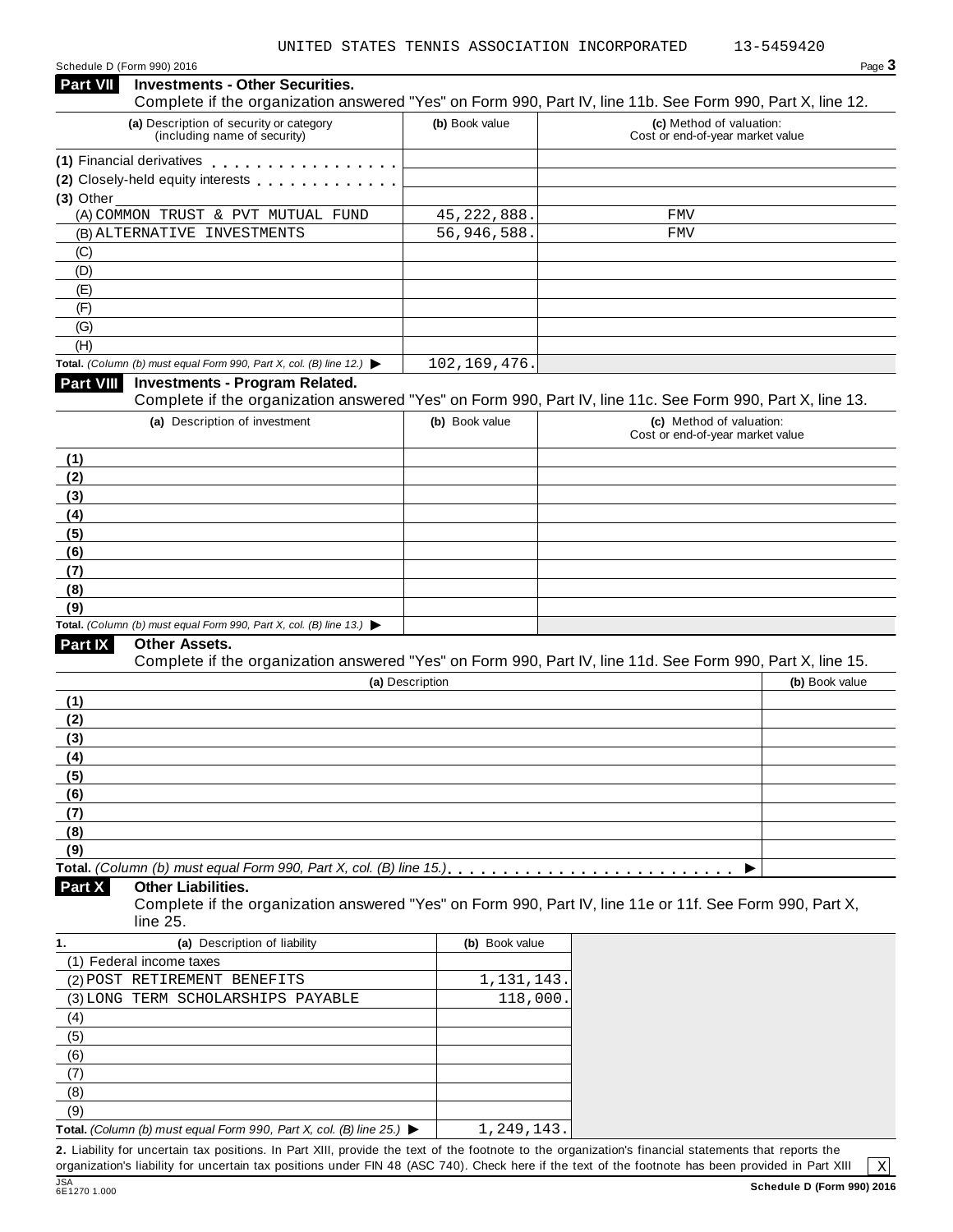|                | Schedule D (Form 990) 2016                                                                                                                                                                                                                                                       |              | Page 4 |
|----------------|----------------------------------------------------------------------------------------------------------------------------------------------------------------------------------------------------------------------------------------------------------------------------------|--------------|--------|
| <b>Part XI</b> | Reconciliation of Revenue per Audited Financial Statements With Revenue per Return.<br>Complete if the organization answered "Yes" on Form 990, Part IV, line 12a.                                                                                                               |              |        |
| 1              | Total revenue, gains, and other support per audited financial statements                                                                                                                                                                                                         | $\mathbf{1}$ |        |
| $\mathbf{2}$   | Amounts included on line 1 but not on Form 990, Part VIII, line 12:                                                                                                                                                                                                              |              |        |
| a              | 2a                                                                                                                                                                                                                                                                               |              |        |
| b              | 2b<br>Donated services and use of facilities                                                                                                                                                                                                                                     |              |        |
| c              | 2c<br>Recoveries of prior year grants                                                                                                                                                                                                                                            |              |        |
| d              | 2d                                                                                                                                                                                                                                                                               |              |        |
| е              |                                                                                                                                                                                                                                                                                  | <b>2e</b>    |        |
| 3              |                                                                                                                                                                                                                                                                                  | 3            |        |
| 4              | Amounts included on Form 990, Part VIII, line 12, but not on line 1:                                                                                                                                                                                                             |              |        |
| a              | 4a<br>Investment expenses not included on Form 990, Part VIII, line 7b                                                                                                                                                                                                           |              |        |
| b              |                                                                                                                                                                                                                                                                                  |              |        |
| C              |                                                                                                                                                                                                                                                                                  | 4c           |        |
| 5.             | Total revenue. Add lines 3 and 4c. (This must equal Form 990, Part I, line 12.)                                                                                                                                                                                                  | 5            |        |
| Part XII       | Reconciliation of Expenses per Audited Financial Statements With Expenses per Return.                                                                                                                                                                                            |              |        |
|                | Complete if the organization answered "Yes" on Form 990, Part IV, line 12a.                                                                                                                                                                                                      |              |        |
| 1              | Total expenses and losses per audited financial statements                                                                                                                                                                                                                       | $\mathbf{1}$ |        |
| $\mathbf{2}$   | Amounts included on line 1 but not on Form 990, Part IX, line 25:                                                                                                                                                                                                                |              |        |
| a              | 2a                                                                                                                                                                                                                                                                               |              |        |
| b              | 2b                                                                                                                                                                                                                                                                               |              |        |
| c              | 2 <sub>c</sub>                                                                                                                                                                                                                                                                   |              |        |
| d              | 2d                                                                                                                                                                                                                                                                               |              |        |
| е              |                                                                                                                                                                                                                                                                                  | <b>2e</b>    |        |
| 3              |                                                                                                                                                                                                                                                                                  | 3            |        |
| 4              | Amounts included on Form 990, Part IX, line 25, but not on line 1:                                                                                                                                                                                                               |              |        |
| a              | 4а<br>Investment expenses not included on Form 990, Part VIII, line 7b                                                                                                                                                                                                           |              |        |
| b              |                                                                                                                                                                                                                                                                                  |              |        |
| C              |                                                                                                                                                                                                                                                                                  | 4с           |        |
| 5              | Total expenses. Add lines 3 and 4c. (This must equal Form 990, Part I, line 18.)                                                                                                                                                                                                 | 5            |        |
|                | Part XIII Supplemental Information.                                                                                                                                                                                                                                              |              |        |
|                | Provide the descriptions required for Part II, lines 3, 5, and 9; Part III, lines 1a and 4; Part IV, lines 1b and 2b; Part V, line 4; Part X, line<br>2; Part XI, lines 2d and 4b; and Part XII, lines 2d and 4b. Also complete this part to provide any additional information. |              |        |
|                | FIN 48 DISCLOSURE                                                                                                                                                                                                                                                                |              |        |
|                |                                                                                                                                                                                                                                                                                  |              |        |
|                | THE ORGANIZATION HAS NOT TAKEN AN UNSUBSTANTIATED TAX POSITION THAT WOULD                                                                                                                                                                                                        |              |        |
|                | REQUIRE PROVISION OF A LIABILITY UNDER ASC 740, "INCOME TAXES." THE                                                                                                                                                                                                              |              |        |
|                | ORGANZATION BELIEVES IT IS NO LONGER SUBJECT TO INCOME TAX EXAMINATIONS                                                                                                                                                                                                          |              |        |
|                |                                                                                                                                                                                                                                                                                  |              |        |
|                | FOR THE YEARS PRIOR TO 2013.                                                                                                                                                                                                                                                     |              |        |
|                |                                                                                                                                                                                                                                                                                  |              |        |
|                |                                                                                                                                                                                                                                                                                  |              |        |
|                |                                                                                                                                                                                                                                                                                  |              |        |
|                |                                                                                                                                                                                                                                                                                  |              |        |
|                |                                                                                                                                                                                                                                                                                  |              |        |
|                |                                                                                                                                                                                                                                                                                  |              |        |
|                |                                                                                                                                                                                                                                                                                  |              |        |
|                |                                                                                                                                                                                                                                                                                  |              |        |
|                |                                                                                                                                                                                                                                                                                  |              |        |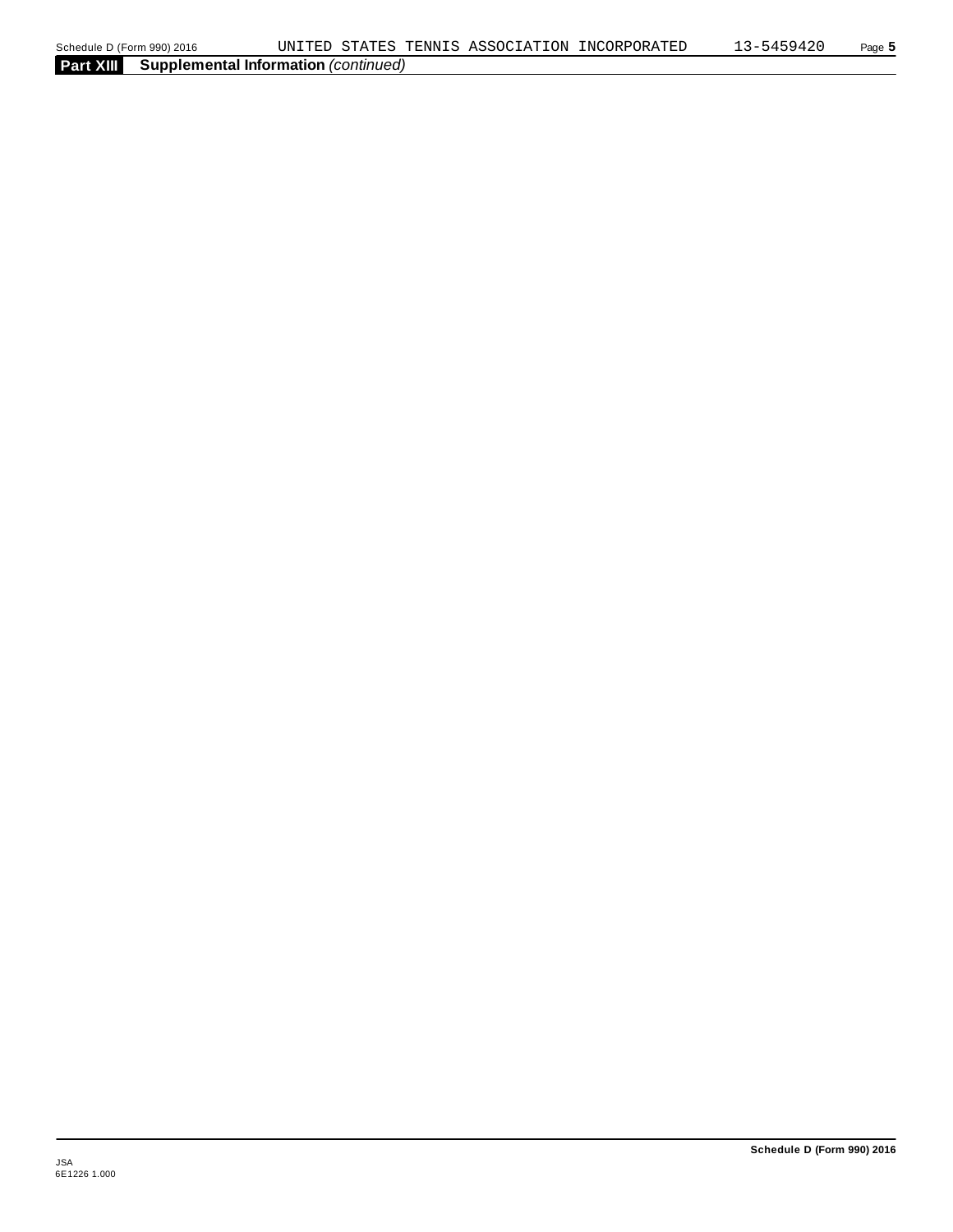| <b>SCHEDULE I</b>                                                                                                                                                                                                                                                                                                                                                                                                                                                                                                                                                          | <b>Grants and Other Assistance to Organizations,</b> |                                    |                                                                                         |                                       |                                                             |                                          | OMB No. 1545-0047                     |  |
|----------------------------------------------------------------------------------------------------------------------------------------------------------------------------------------------------------------------------------------------------------------------------------------------------------------------------------------------------------------------------------------------------------------------------------------------------------------------------------------------------------------------------------------------------------------------------|------------------------------------------------------|------------------------------------|-----------------------------------------------------------------------------------------|---------------------------------------|-------------------------------------------------------------|------------------------------------------|---------------------------------------|--|
| (Form 990)<br>Governments, and Individuals in the United States                                                                                                                                                                                                                                                                                                                                                                                                                                                                                                            |                                                      |                                    |                                                                                         |                                       |                                                             |                                          | 2016                                  |  |
|                                                                                                                                                                                                                                                                                                                                                                                                                                                                                                                                                                            |                                                      |                                    | Complete if the organization answered "Yes" on Form 990, Part IV, line 21 or 22.        |                                       |                                                             |                                          |                                       |  |
| Department of the Treasury                                                                                                                                                                                                                                                                                                                                                                                                                                                                                                                                                 |                                                      |                                    | Attach to Form 990.                                                                     |                                       |                                                             |                                          | <b>Open to Public</b>                 |  |
| <b>Internal Revenue Service</b>                                                                                                                                                                                                                                                                                                                                                                                                                                                                                                                                            |                                                      |                                    | Information about Schedule I (Form 990) and its instructions is at www.irs.gov/form990. |                                       |                                                             |                                          | Inspection                            |  |
| Name of the organization                                                                                                                                                                                                                                                                                                                                                                                                                                                                                                                                                   |                                                      |                                    |                                                                                         |                                       |                                                             | <b>Employer identification number</b>    |                                       |  |
| UNITED STATES TENNIS ASSOCIATION INCORPORATED                                                                                                                                                                                                                                                                                                                                                                                                                                                                                                                              |                                                      |                                    |                                                                                         |                                       |                                                             | 13-5459420                               |                                       |  |
| <b>General Information on Grants and Assistance</b><br>Part I                                                                                                                                                                                                                                                                                                                                                                                                                                                                                                              |                                                      |                                    |                                                                                         |                                       |                                                             |                                          |                                       |  |
| Does the organization maintain records to substantiate the amount of the grants or assistance, the grantees' eligibility for the grants or assistance, and<br>1<br>2 Describe in Part IV the organization's procedures for monitoring the use of grant funds in the United States.<br>Grants and Other Assistance to Domestic Organizations and Domestic Governments. Complete if the organization answered "Yes" on Form<br>Part II<br>990, Part IV, line 21, for any recipient that received more than \$5,000. Part II can be duplicated if additional space is needed. |                                                      |                                    |                                                                                         |                                       |                                                             |                                          | $X$ Yes<br><b>No</b>                  |  |
| 1 (a) Name and address of organization<br>or government                                                                                                                                                                                                                                                                                                                                                                                                                                                                                                                    | $(b)$ EIN                                            | (c) IRC section<br>(if applicable) | (d) Amount of cash<br>grant                                                             | (e) Amount of non-<br>cash assistance | (f) Method of valuation<br>(book, FMV, appraisal,<br>other) | (g) Description of<br>noncash assistance | (h) Purpose of grant<br>or assistance |  |
| (1) LA JOLLA BEACH & TENNIS CLUB                                                                                                                                                                                                                                                                                                                                                                                                                                                                                                                                           |                                                      |                                    |                                                                                         |                                       |                                                             |                                          | ADULT SENIOR CHAMPIO                  |  |
| 2000 SPINDRIFT DR. LA JOLLA, CA 92037                                                                                                                                                                                                                                                                                                                                                                                                                                                                                                                                      | 33-0265921                                           | 501C3                              | 7,800                                                                                   |                                       |                                                             |                                          | NSHIP GRANT                           |  |
| (2) LONGWOOD CRICKET CLUB                                                                                                                                                                                                                                                                                                                                                                                                                                                                                                                                                  |                                                      |                                    |                                                                                         |                                       |                                                             |                                          | ADULT SENIOR CHAMPIO                  |  |
| 564 HAMMOND ST. CHESTNUT HILL, MA 02167                                                                                                                                                                                                                                                                                                                                                                                                                                                                                                                                    | 04-1554270                                           | 501C7                              | 7,000.                                                                                  |                                       |                                                             |                                          | NSHIP GRANT                           |  |
| (3) GERMANTOWN CRICKET CLUB                                                                                                                                                                                                                                                                                                                                                                                                                                                                                                                                                |                                                      |                                    |                                                                                         |                                       |                                                             |                                          | ADULT SENIOR CHAMPIO                  |  |
| 411 W.MAINHEIM ST. PHILADELPHIA, PA 19144                                                                                                                                                                                                                                                                                                                                                                                                                                                                                                                                  | 23-0620930                                           | 501C7                              | 6, 200.                                                                                 |                                       |                                                             |                                          | NSHIP GRANT                           |  |
| (4) UNITED STATES PROFESSIONAL TENNIS ASSOCIATI                                                                                                                                                                                                                                                                                                                                                                                                                                                                                                                            |                                                      |                                    |                                                                                         |                                       |                                                             |                                          |                                       |  |
| 3535 BRIARPARK DR. HOUSTON, TX 77042                                                                                                                                                                                                                                                                                                                                                                                                                                                                                                                                       | 74-1818176                                           | 501C6                              | 56,250.                                                                                 |                                       |                                                             |                                          | ALLIED PARTNER GRANT                  |  |
| (5) PROFESSIONAL TENNIS REGISTRY (PTR)                                                                                                                                                                                                                                                                                                                                                                                                                                                                                                                                     |                                                      |                                    |                                                                                         |                                       |                                                             |                                          |                                       |  |
| PO BOX 4739 HILTON HEAD, SC 29938                                                                                                                                                                                                                                                                                                                                                                                                                                                                                                                                          | 57-0795565                                           | 501C6                              | 28,125                                                                                  |                                       |                                                             |                                          | ALLIED PARTNER GRANT                  |  |
| $(6)$ PHIT AMERICA                                                                                                                                                                                                                                                                                                                                                                                                                                                                                                                                                         |                                                      |                                    |                                                                                         |                                       |                                                             |                                          |                                       |  |
| 8505 FENTON ST. SILVER SPRING, MD 20910                                                                                                                                                                                                                                                                                                                                                                                                                                                                                                                                    | 46-1432776 501C4                                     |                                    | 12,500                                                                                  |                                       |                                                             |                                          | ALLIED PARTNER GRANT                  |  |
| (7) THE VANDERBILT UNIVERSITY                                                                                                                                                                                                                                                                                                                                                                                                                                                                                                                                              |                                                      |                                    |                                                                                         |                                       |                                                             |                                          | COLLEGE COMPETITION                   |  |
| 2301 VANDERBILT PL. NASHVILLE, TN 37240                                                                                                                                                                                                                                                                                                                                                                                                                                                                                                                                    | 62-0476822                                           | 501C3                              | 24,000                                                                                  |                                       |                                                             |                                          | GRANT                                 |  |
| $(8)$ PAC-12 CONFERENCE                                                                                                                                                                                                                                                                                                                                                                                                                                                                                                                                                    |                                                      |                                    |                                                                                         |                                       |                                                             |                                          | COLLEGE COMPETITION                   |  |
| 360 THIRD ST. SAN FRANCISCO, CA 94107                                                                                                                                                                                                                                                                                                                                                                                                                                                                                                                                      | 94-1459048                                           | 501C3                              | 6,000.                                                                                  |                                       |                                                             |                                          | GRANT                                 |  |
| (9) UNIVERSITY OF ILLINOIS                                                                                                                                                                                                                                                                                                                                                                                                                                                                                                                                                 |                                                      |                                    |                                                                                         |                                       |                                                             |                                          | COMMUNITY INVOLVEMEN                  |  |
| 506 S. WRIGHT ST. URBANA, IL 61801                                                                                                                                                                                                                                                                                                                                                                                                                                                                                                                                         | 37-6000511                                           | 501C3                              | 7,500                                                                                   |                                       |                                                             |                                          | T GRANT                               |  |
| (10) MIAMI TOWNSHIP, HAMILTON CO.                                                                                                                                                                                                                                                                                                                                                                                                                                                                                                                                          |                                                      |                                    |                                                                                         |                                       |                                                             |                                          | COURT LINE GRANT                      |  |

**(11)** TENNESSEE TENNIS ASSOCIATION COURT LINE GRANT

QUINCY UNIVERSITY COURT LINE GRANT

3780 SHADY LA. NORTH BEND, OH 45052 31-6000589 GOVERNMENT 15,000. 33.360 SHADY LA. WOUTH

1029 17TH AVE. S. NASHVILLE, TN 37212 62-0992696 501C4 10,000. 1

1800 COLLEGE AVE QUINCY, IL 62301 (27-0661231 SOLC3 (28) And government organizations listed in the line 1 table **manufations**  $\frac{1}{2}$  Enter total number of section 501(c)(3) and government organizations listed in the li

1800 COLLEGE AVE QUINCY, IL 62301 37-0661231 501C3 7,000.

**(12)**

I **3** Enter total number of other organizations listed in the line 1 table m m m m m m m m m m m m m m m m m m m m m m m m m m m m m m m m m m m m m m m m m m m m m **For Paperwork Reduction Act Notice, see the Instructions for Form 990. Schedule I (Form 990) (2016)**

I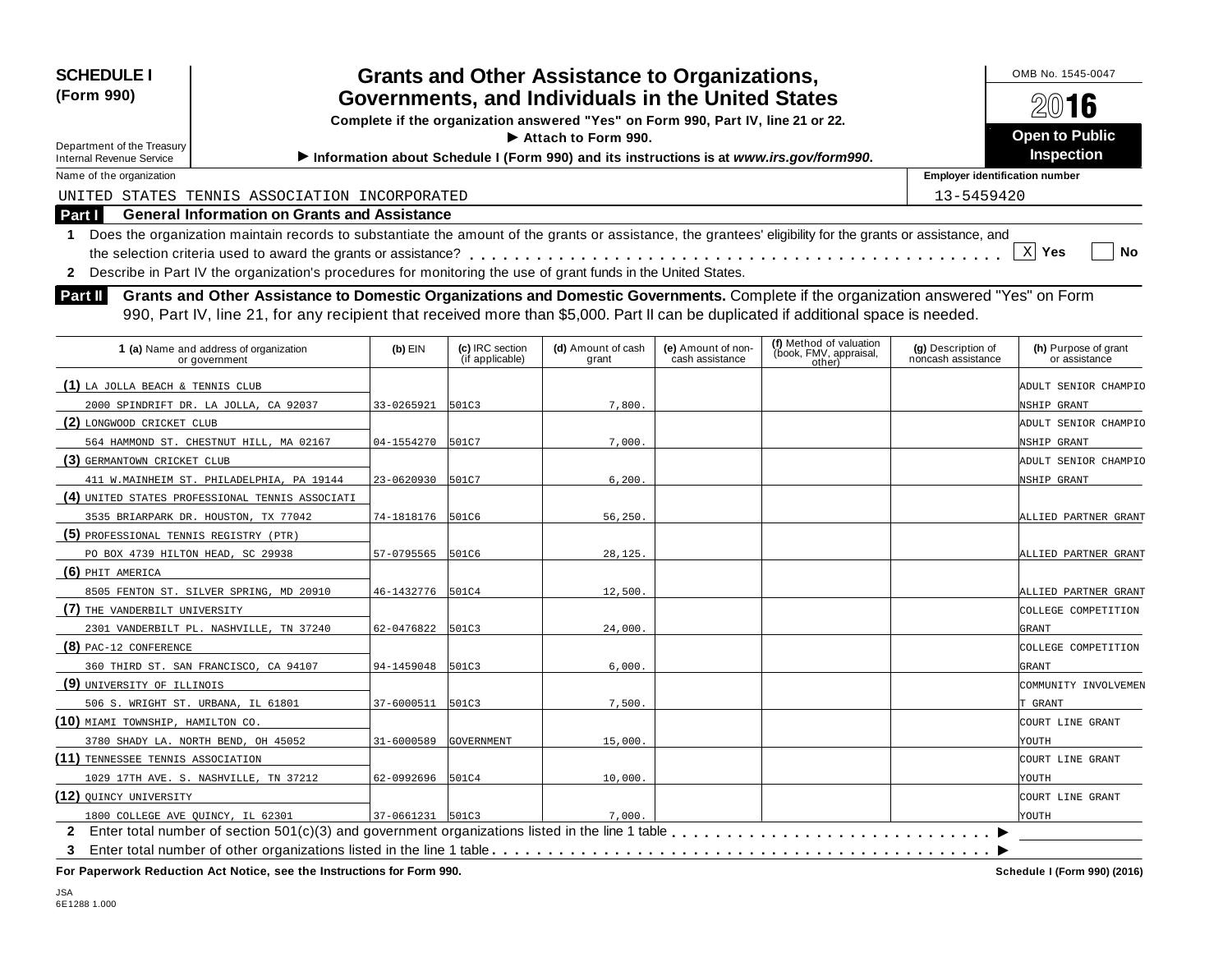| <b>SCHEDULE I</b>                                                                                                                                            |                                                   |                                    | <b>Grants and Other Assistance to Organizations,</b>                                    |                                       |                                                             |                                          | OMB No. 1545-0047                     |
|--------------------------------------------------------------------------------------------------------------------------------------------------------------|---------------------------------------------------|------------------------------------|-----------------------------------------------------------------------------------------|---------------------------------------|-------------------------------------------------------------|------------------------------------------|---------------------------------------|
| (Form 990)                                                                                                                                                   | Governments, and Individuals in the United States |                                    | 2016                                                                                    |                                       |                                                             |                                          |                                       |
|                                                                                                                                                              |                                                   |                                    | Complete if the organization answered "Yes" on Form 990, Part IV, line 21 or 22.        |                                       |                                                             |                                          |                                       |
|                                                                                                                                                              |                                                   |                                    | <b>Open to Public</b>                                                                   |                                       |                                                             |                                          |                                       |
| Department of the Treasury<br><b>Internal Revenue Service</b>                                                                                                |                                                   |                                    | Information about Schedule I (Form 990) and its instructions is at www.irs.gov/form990. |                                       |                                                             |                                          | Inspection                            |
| Name of the organization                                                                                                                                     |                                                   |                                    |                                                                                         |                                       |                                                             | <b>Employer identification number</b>    |                                       |
| UNITED STATES TENNIS ASSOCIATION INCORPORATED                                                                                                                |                                                   |                                    |                                                                                         |                                       |                                                             | 13-5459420                               |                                       |
| <b>General Information on Grants and Assistance</b><br>Part I                                                                                                |                                                   |                                    |                                                                                         |                                       |                                                             |                                          |                                       |
| 1 Does the organization maintain records to substantiate the amount of the grants or assistance, the grantees' eligibility for the grants or assistance, and |                                                   |                                    |                                                                                         |                                       |                                                             |                                          |                                       |
|                                                                                                                                                              |                                                   |                                    |                                                                                         |                                       |                                                             |                                          | $X$ Yes<br><b>No</b>                  |
| 2 Describe in Part IV the organization's procedures for monitoring the use of grant funds in the United States.                                              |                                                   |                                    |                                                                                         |                                       |                                                             |                                          |                                       |
| Grants and Other Assistance to Domestic Organizations and Domestic Governments. Complete if the organization answered "Yes" on Form<br>Part II               |                                                   |                                    |                                                                                         |                                       |                                                             |                                          |                                       |
| 990, Part IV, line 21, for any recipient that received more than \$5,000. Part II can be duplicated if additional space is needed.                           |                                                   |                                    |                                                                                         |                                       |                                                             |                                          |                                       |
|                                                                                                                                                              |                                                   |                                    |                                                                                         |                                       |                                                             |                                          |                                       |
| 1 (a) Name and address of organization<br>or government                                                                                                      | $(b)$ EIN                                         | (c) IRC section<br>(if applicable) | (d) Amount of cash<br>grant                                                             | (e) Amount of non-<br>cash assistance | (f) Method of valuation<br>(book, FMV, appraisal,<br>other) | (g) Description of<br>noncash assistance | (h) Purpose of grant<br>or assistance |
| (1) YORK ADAMS COMMUNITY TENNIS ASSOCIATION                                                                                                                  |                                                   |                                    |                                                                                         |                                       |                                                             |                                          | COURT LINE GRANT                      |
| PO BOX 1551 HANOVER, PA 17331                                                                                                                                | 20-2952274 501C3                                  |                                    | 6,500                                                                                   |                                       |                                                             |                                          | YOUTH                                 |
| (2) KENTUCKY TENNIS ASSOCIATION, INC.                                                                                                                        |                                                   |                                    |                                                                                         |                                       |                                                             |                                          | COURT LINE GRANT                      |
| 8900 GREENWAY CMN PL. LOUISVILLE, KY 40220                                                                                                                   | 61-0916485 501C4                                  |                                    | 5,375                                                                                   |                                       |                                                             |                                          | YOUTH                                 |
| (3) NATIONAL PUBLIC PARKS TENNIS ASSOC.                                                                                                                      |                                                   |                                    |                                                                                         |                                       |                                                             |                                          |                                       |
| 8500 WINDFIELD AVE. KANSAS CITY, MO 64153                                                                                                                    | 84-6000580                                        | <b>GOVERNMENT</b>                  | 6,000.                                                                                  |                                       |                                                             |                                          | <b>EVENTS GRANT</b>                   |
| (4) FLATHEAD VALLEY COMMUNITY COLLEGE                                                                                                                        |                                                   |                                    |                                                                                         |                                       |                                                             |                                          | FACILITY ASSISTANCE                   |
| 777 GRANDVIEW DR. KALISPELL, MT 59901                                                                                                                        | 81-0299199                                        | 501C6                              | 28,000                                                                                  |                                       |                                                             |                                          | PROGRAM GRANT                         |
| $(5)$ MACH ACADEMY, INC.                                                                                                                                     |                                                   |                                    |                                                                                         |                                       |                                                             |                                          | FACILITY ASSISTANCE                   |
| 4360 QUAIL CREEK RD. MARTINEZ, GA 30907                                                                                                                      | 58-2013645 501C3                                  |                                    | 22,500.                                                                                 |                                       |                                                             |                                          | PROGRAM GRANT                         |
| (6) VAN DER MEER TENNIS UNIVERSITY                                                                                                                           |                                                   |                                    |                                                                                         |                                       |                                                             |                                          | FACILITY ASSISTANCE                   |
| PO BOX 5902 HILTON HEAD ISLAND, SC 29938                                                                                                                     | 94-2290118                                        |                                    | 22,500                                                                                  |                                       |                                                             |                                          | PROGRAM GRANT                         |
| (7) CITY OF GRAND ISLAND                                                                                                                                     |                                                   |                                    |                                                                                         |                                       |                                                             |                                          | FACILITY ASSISTANCE                   |
| PO BOX 1968 GRAND ISLAND, NE 68802                                                                                                                           | 47-6006205                                        | MUNICIPALITY                       | 20,000                                                                                  |                                       |                                                             |                                          | PROGRAM GRANT                         |
| (8) CITY OF JACKSONVILLE                                                                                                                                     |                                                   |                                    |                                                                                         |                                       |                                                             |                                          | FACILITY ASSISTANCE                   |
| 117 W DUVAL ST. JACKSONVILLE, FL 32202                                                                                                                       | 59-6000344                                        | MUNICIPALITY                       | 20,000.                                                                                 |                                       |                                                             |                                          | PROGRAM GRANT                         |
| (9) FIRST SERVE OKC FOUNDATION                                                                                                                               |                                                   |                                    |                                                                                         |                                       |                                                             |                                          | FACILITY ASSISTANCE                   |
| 7301 BROADWAY EXT OKLAHOMA CITY, OK 73116                                                                                                                    | 46-3499004 501C3                                  |                                    | 20,000.                                                                                 |                                       |                                                             |                                          | PROGRAM GRANT                         |
| $(10)$ kalamazoo college                                                                                                                                     |                                                   |                                    |                                                                                         |                                       |                                                             |                                          | FACILITY ASSISTANCE                   |
| 1200 ACADEMY ST. KALAMAZOO, MI 49006                                                                                                                         | 38-1358014 501C3                                  |                                    | 20,000                                                                                  |                                       |                                                             |                                          | PROGRAM GRANT                         |
| (11) SHAKER HEIGHTS CITY SCHOOL DISTRICT                                                                                                                     |                                                   |                                    |                                                                                         |                                       |                                                             |                                          | FACILITY ASSISTANCE                   |
| 15600 PARKLAND DR. SHAKER HEIGHTS, OH 44120                                                                                                                  | 34-1083568                                        | <b>GOVERNMENT</b>                  | 20,000                                                                                  |                                       |                                                             |                                          | PROGRAM GRANT                         |
| (12) KOKOSING VALLEY COMMUNITY TENNIS ASSOCIATIO                                                                                                             |                                                   |                                    |                                                                                         |                                       |                                                             |                                          | FACILITY ASSISTANCE                   |

I **2** Enter total number of section 501(c)(3) and government organizations listed in the line 1 table m m m m m m m m m m m m m m m m m m m m m m m m m m m m m I **3** Enter total number of other organizations listed in the line 1 table m m m m m m m m m m m m m m m m m m m m m m m m m m m m m m m m m m m m m m m m m m m m m 111 NORTH CONCORD ST MOUNT VERNON, OH 43050 26-4838508 2000 18,000. 18,000.

**For Paperwork Reduction Act Notice, see the Instructions for Form 990. Schedule I (Form 990) (2016)**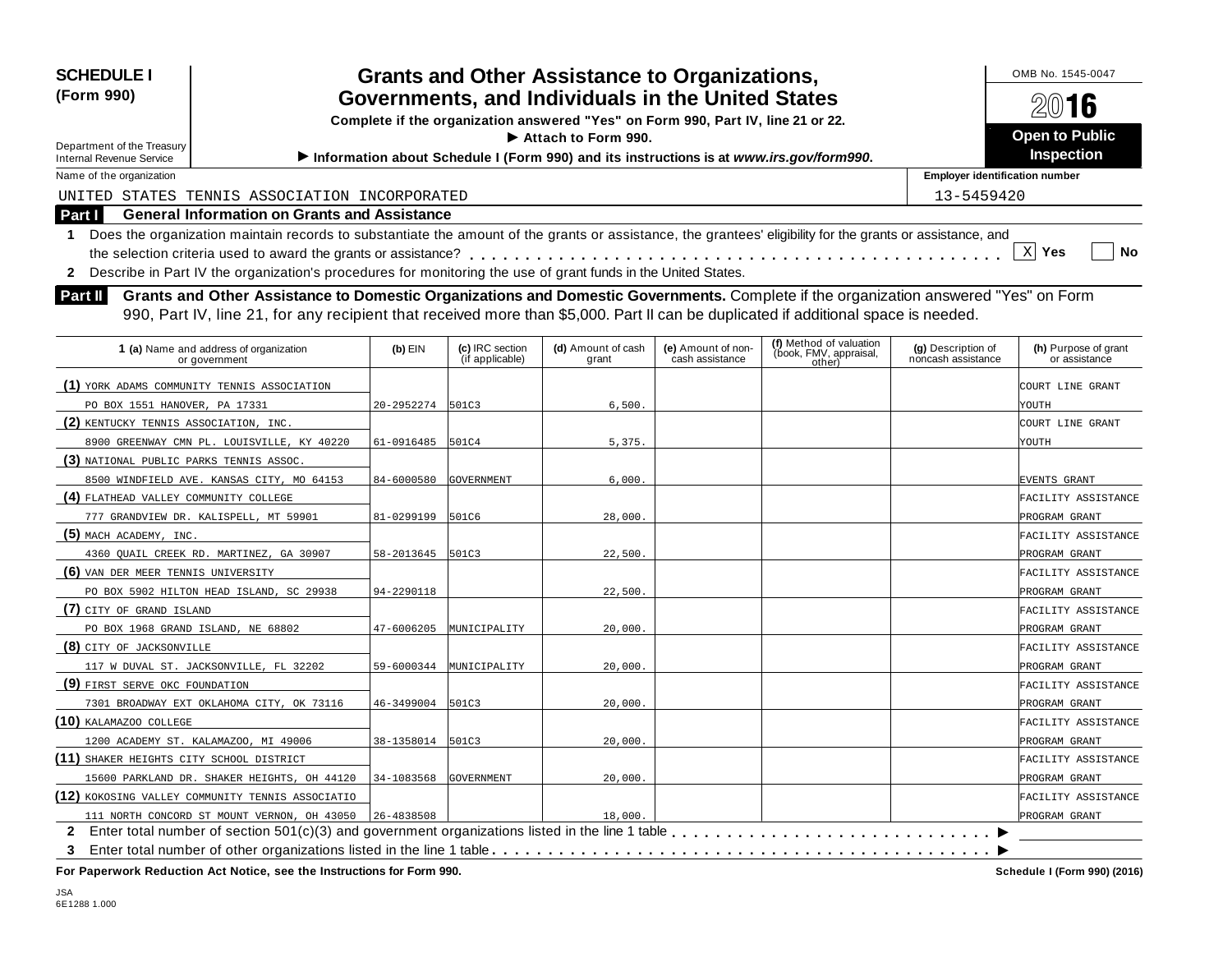| <b>SCHEDULE I</b>                                                                                                                                                                                                                                                                            |                  |                                    | <b>Grants and Other Assistance to Organizations,</b>                             |                                       |                                                                                         |                                          | OMB No. 1545-0047                     |  |  |
|----------------------------------------------------------------------------------------------------------------------------------------------------------------------------------------------------------------------------------------------------------------------------------------------|------------------|------------------------------------|----------------------------------------------------------------------------------|---------------------------------------|-----------------------------------------------------------------------------------------|------------------------------------------|---------------------------------------|--|--|
| (Form 990)                                                                                                                                                                                                                                                                                   |                  |                                    | Governments, and Individuals in the United States                                |                                       |                                                                                         | 2016                                     |                                       |  |  |
|                                                                                                                                                                                                                                                                                              |                  |                                    | Complete if the organization answered "Yes" on Form 990, Part IV, line 21 or 22. |                                       |                                                                                         |                                          |                                       |  |  |
| Department of the Treasury                                                                                                                                                                                                                                                                   |                  |                                    | Attach to Form 990.                                                              |                                       |                                                                                         |                                          | <b>Open to Public</b><br>Inspection   |  |  |
| <b>Internal Revenue Service</b>                                                                                                                                                                                                                                                              |                  |                                    |                                                                                  |                                       | Information about Schedule I (Form 990) and its instructions is at www.irs.gov/form990. | <b>Employer identification number</b>    |                                       |  |  |
| Name of the organization                                                                                                                                                                                                                                                                     |                  |                                    |                                                                                  |                                       |                                                                                         |                                          |                                       |  |  |
| UNITED STATES TENNIS ASSOCIATION INCORPORATED                                                                                                                                                                                                                                                |                  |                                    |                                                                                  |                                       |                                                                                         | 13-5459420                               |                                       |  |  |
| <b>General Information on Grants and Assistance</b><br>Part I                                                                                                                                                                                                                                |                  |                                    |                                                                                  |                                       |                                                                                         |                                          |                                       |  |  |
| Does the organization maintain records to substantiate the amount of the grants or assistance, the grantees' eligibility for the grants or assistance, and<br>$\mathbf 1$<br>2 Describe in Part IV the organization's procedures for monitoring the use of grant funds in the United States. |                  |                                    |                                                                                  |                                       |                                                                                         |                                          | $X$ Yes<br>No                         |  |  |
| Grants and Other Assistance to Domestic Organizations and Domestic Governments. Complete if the organization answered "Yes" on Form<br>Part II<br>990, Part IV, line 21, for any recipient that received more than \$5,000. Part II can be duplicated if additional space is needed.         |                  |                                    |                                                                                  |                                       |                                                                                         |                                          |                                       |  |  |
| 1 (a) Name and address of organization<br>or government                                                                                                                                                                                                                                      | $(b)$ EIN        | (c) IRC section<br>(if applicable) | (d) Amount of cash<br>grant                                                      | (e) Amount of non-<br>cash assistance | (f) Method of valuation<br>(book, FMV, appraisal,<br>other)                             | (g) Description of<br>noncash assistance | (h) Purpose of grant<br>or assistance |  |  |
| (1) WEST HOLMES LOCAL SCHOOL DISTRICT                                                                                                                                                                                                                                                        |                  |                                    |                                                                                  |                                       |                                                                                         |                                          | FACILITY ASSISTANCE                   |  |  |
| 28 WEST JACKSON ST. MILLERSBURG, OH 44654                                                                                                                                                                                                                                                    | 34-6005088       | SCHOOL DISTRICT                    | 18,000.                                                                          |                                       |                                                                                         |                                          | PROGRAM GRANT                         |  |  |
| (2) TOWN OF HOLLY SPRINGS                                                                                                                                                                                                                                                                    |                  |                                    |                                                                                  |                                       |                                                                                         |                                          | FACILITY ASSISTANCE                   |  |  |
| PO BOX 8 HOLLY SPRINGS, NC 27540                                                                                                                                                                                                                                                             | 56-1143973       | GOVERNMENT                         | 17,000.                                                                          |                                       |                                                                                         |                                          | PROGRAM GRANT                         |  |  |
| (3) INDEPENDENT SCHOOL DISTRICT 877                                                                                                                                                                                                                                                          |                  |                                    |                                                                                  |                                       |                                                                                         |                                          | FACILITY ASSISTANCE                   |  |  |
| 214 FIRST AVE. N.E BUFFALO, MN 55313                                                                                                                                                                                                                                                         | 41-6004776       | SCHOOL DISTRICT                    | 15,000.                                                                          |                                       |                                                                                         |                                          | PROGRAM GRANT                         |  |  |
| $(4)$ TOWN OF APEX                                                                                                                                                                                                                                                                           |                  |                                    |                                                                                  |                                       |                                                                                         |                                          | FACILITY ASSISTANCE                   |  |  |
| PO BOX 250 APEX, NC 27502                                                                                                                                                                                                                                                                    | 56-6001166 501C3 |                                    | 15,000                                                                           |                                       |                                                                                         |                                          | PROGRAM GRANT                         |  |  |
| (5) PENN-HARRIS-MADISON EDUCATION FOUNDATION                                                                                                                                                                                                                                                 |                  |                                    |                                                                                  |                                       |                                                                                         |                                          | FACILITY ASSISTANCE                   |  |  |
| 55900 BITTERSWEET RD. MISHAWAKA, IN 46545                                                                                                                                                                                                                                                    | 35-1996785 501C3 |                                    | 13,000                                                                           |                                       |                                                                                         |                                          | PROGRAM GRANT                         |  |  |
| (6) TOWN OF THOMASTON                                                                                                                                                                                                                                                                        |                  |                                    |                                                                                  |                                       |                                                                                         |                                          | FACILITY ASSISTANCE                   |  |  |
| 158 MAIN ST. THOMASTON, CT 06787                                                                                                                                                                                                                                                             | 06-6002105       | GOVERNMENT                         | 13,000.                                                                          |                                       |                                                                                         |                                          | PROGRAM GRANT                         |  |  |
| (7) ELLSWORTH COMMUNITY SCHOOL DISTRICT                                                                                                                                                                                                                                                      |                  |                                    |                                                                                  |                                       |                                                                                         |                                          | FACILITY ASSISTANCE                   |  |  |
| 300 HILLCREST ST ELLSWORTH, WI 54011                                                                                                                                                                                                                                                         | 39-6001902       | SCHOOL DISTRICT                    | 12,000.                                                                          |                                       |                                                                                         |                                          | PROGRAM GRANT                         |  |  |
| (8) BOT OF THE LELAND STANFORD JUNIOR UNIV                                                                                                                                                                                                                                                   |                  |                                    |                                                                                  |                                       |                                                                                         |                                          | FACILITY ASSISTANCE                   |  |  |
| 3145 PORTER DR. PALO ALTO, CA 94304                                                                                                                                                                                                                                                          | 94-1156365 501C3 |                                    | 10,000.                                                                          |                                       |                                                                                         |                                          | PROGRAM GRANT                         |  |  |
| (9) MURRAYWOOD SWIM & RACQUET CLUB                                                                                                                                                                                                                                                           |                  |                                    |                                                                                  |                                       |                                                                                         |                                          | FACILITY ASSISTANCE                   |  |  |
| PO BOX 336 IRMO, SC 29063                                                                                                                                                                                                                                                                    | 57-0618538       |                                    | 10,000.                                                                          |                                       |                                                                                         |                                          | PROGRAM GRANT                         |  |  |
| $(10)$ raritan valley ymca                                                                                                                                                                                                                                                                   |                  |                                    |                                                                                  |                                       |                                                                                         |                                          | FACILITY ASSISTANCE                   |  |  |
| 144 TICES LA. EAST BRUNSWICK, NJ 08816                                                                                                                                                                                                                                                       | 22-1494457       | 501C3                              | 10,000.                                                                          |                                       |                                                                                         |                                          | PROGRAM GRANT                         |  |  |
| (11) ROCKINGHAM COMMUNITY COLLEGE                                                                                                                                                                                                                                                            |                  |                                    |                                                                                  |                                       |                                                                                         |                                          | FACILITY ASSISTANCE                   |  |  |
| PO BOX 38 WENTWORTH, NC 27375                                                                                                                                                                                                                                                                |                  | 56-0812577 EDUCATIONAL INS         | 10,000.                                                                          |                                       |                                                                                         |                                          | PROGRAM GRANT                         |  |  |

**(12)** SAN ANTONIO TENNIS ASSOCIATION FACILITY ASSISTANCE

I **3** Enter total number of other organizations listed in the line 1 table m m m m m m m m m m m m m m m m m m m m m m m m m m m m m m m m m m m m m m m m m m m m m <u>2</u> ISO3 SAN PEDRO AVE SAN ANTONIO, TX 78212 138-4014370 SOLC3 10.000 COMPUT D,000. 1503 SAN PEDRO AVE SAN ANTONIO, TX 78212 38-4014370 501C3 10,000.

**For Paperwork Reduction Act Notice, see the Instructions for Form 990. Schedule I (Form 990) (2016)**

PROGRAM GRANT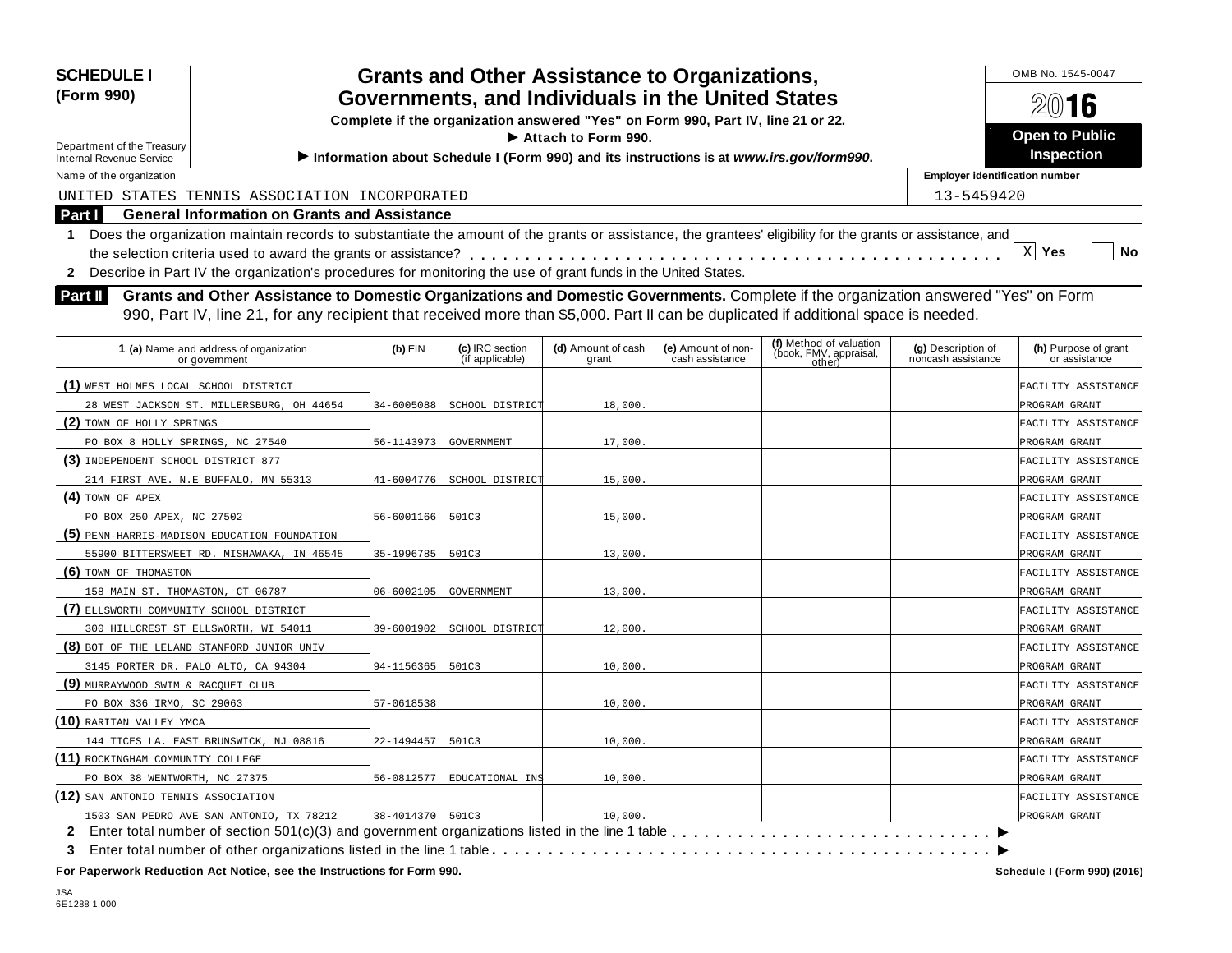| <b>SCHEDULE I</b>                                                                                                                                                                                                                                                                                                                                                                                                                                                                                                                                                       |                                                                                         |                                    | <b>Grants and Other Assistance to Organizations,</b> |                                       |                                                             |                                          | OMB No. 1545-0047                     |  |  |
|-------------------------------------------------------------------------------------------------------------------------------------------------------------------------------------------------------------------------------------------------------------------------------------------------------------------------------------------------------------------------------------------------------------------------------------------------------------------------------------------------------------------------------------------------------------------------|-----------------------------------------------------------------------------------------|------------------------------------|------------------------------------------------------|---------------------------------------|-------------------------------------------------------------|------------------------------------------|---------------------------------------|--|--|
| (Form 990)                                                                                                                                                                                                                                                                                                                                                                                                                                                                                                                                                              |                                                                                         |                                    | Governments, and Individuals in the United States    |                                       |                                                             | 2016                                     |                                       |  |  |
|                                                                                                                                                                                                                                                                                                                                                                                                                                                                                                                                                                         | Complete if the organization answered "Yes" on Form 990, Part IV, line 21 or 22.        |                                    |                                                      |                                       |                                                             |                                          |                                       |  |  |
| Department of the Treasury                                                                                                                                                                                                                                                                                                                                                                                                                                                                                                                                              |                                                                                         |                                    | Attach to Form 990.                                  |                                       |                                                             |                                          | <b>Open to Public</b>                 |  |  |
| <b>Internal Revenue Service</b>                                                                                                                                                                                                                                                                                                                                                                                                                                                                                                                                         | Information about Schedule I (Form 990) and its instructions is at www.irs.gov/form990. |                                    |                                                      |                                       |                                                             |                                          | Inspection                            |  |  |
| Name of the organization                                                                                                                                                                                                                                                                                                                                                                                                                                                                                                                                                |                                                                                         |                                    |                                                      |                                       |                                                             | <b>Employer identification number</b>    |                                       |  |  |
| UNITED STATES TENNIS ASSOCIATION INCORPORATED                                                                                                                                                                                                                                                                                                                                                                                                                                                                                                                           |                                                                                         |                                    |                                                      |                                       |                                                             | 13-5459420                               |                                       |  |  |
| <b>General Information on Grants and Assistance</b><br>Part I                                                                                                                                                                                                                                                                                                                                                                                                                                                                                                           |                                                                                         |                                    |                                                      |                                       |                                                             |                                          |                                       |  |  |
| 1 Does the organization maintain records to substantiate the amount of the grants or assistance, the grantees' eligibility for the grants or assistance, and<br>2 Describe in Part IV the organization's procedures for monitoring the use of grant funds in the United States.<br>Grants and Other Assistance to Domestic Organizations and Domestic Governments. Complete if the organization answered "Yes" on Form<br>Part II<br>990, Part IV, line 21, for any recipient that received more than \$5,000. Part II can be duplicated if additional space is needed. |                                                                                         |                                    |                                                      |                                       |                                                             |                                          | $X$ Yes<br>No                         |  |  |
| 1 (a) Name and address of organization<br>or government                                                                                                                                                                                                                                                                                                                                                                                                                                                                                                                 | $(b)$ EIN                                                                               | (c) IRC section<br>(if applicable) | (d) Amount of cash<br>grant                          | (e) Amount of non-<br>cash assistance | (f) Method of valuation<br>(book, FMV, appraisal,<br>other) | (g) Description of<br>noncash assistance | (h) Purpose of grant<br>or assistance |  |  |
| $(1)$ SPEARFISH SCHOOL DISTRICT 40-2                                                                                                                                                                                                                                                                                                                                                                                                                                                                                                                                    |                                                                                         |                                    |                                                      |                                       |                                                             |                                          | FACILITY ASSISTANCE                   |  |  |
| 525 E. ILLINOIS SPEARFISH, SD 57783                                                                                                                                                                                                                                                                                                                                                                                                                                                                                                                                     | 46-0278406                                                                              | SCHOOL DISTRICT                    | 10,000.                                              |                                       |                                                             |                                          | PROGRAM GRANT                         |  |  |
| (2) UNITED WAY OF LONG ISLAND                                                                                                                                                                                                                                                                                                                                                                                                                                                                                                                                           |                                                                                         |                                    |                                                      |                                       |                                                             |                                          | FACILITY ASSISTANCE                   |  |  |
| 819 GRAND BLVD DEER PARK, NY 11729                                                                                                                                                                                                                                                                                                                                                                                                                                                                                                                                      | 11-6042392 501C3                                                                        |                                    | 10,000.                                              |                                       |                                                             |                                          | PROGRAM GRANT                         |  |  |
| (3) VIRGINIA COMMONWEALTH UNIVERSITY                                                                                                                                                                                                                                                                                                                                                                                                                                                                                                                                    |                                                                                         |                                    |                                                      |                                       |                                                             |                                          | FACILITY ASSISTANCE                   |  |  |
| PO BOX 843035 RICHMOND, VA 23284                                                                                                                                                                                                                                                                                                                                                                                                                                                                                                                                        | 54-6001758                                                                              | EDUCATIONAL INS                    | 10,000.                                              |                                       |                                                             |                                          | PROGRAM GRANT                         |  |  |
| (4) YMCA OF CENTRAL FLORIDA                                                                                                                                                                                                                                                                                                                                                                                                                                                                                                                                             |                                                                                         |                                    |                                                      |                                       |                                                             |                                          | FACILITY ASSISTANCE                   |  |  |
| 433 NORTH MILLS AVE ORLANDO, FL 32803                                                                                                                                                                                                                                                                                                                                                                                                                                                                                                                                   | 59-0624430                                                                              | 501C3                              | 10,000                                               |                                       |                                                             |                                          | PROGRAM GRANT                         |  |  |
| (5) HARRISBURG SCHOOL DISTRICT                                                                                                                                                                                                                                                                                                                                                                                                                                                                                                                                          |                                                                                         |                                    |                                                      |                                       |                                                             |                                          | FACILITY ASSISTANCE                   |  |  |
| 200 WILLOW ST. HARRISBURG, SD 57032                                                                                                                                                                                                                                                                                                                                                                                                                                                                                                                                     | 46-6002218                                                                              | SCHOOL DISTRICT                    | 9,000.                                               |                                       |                                                             |                                          | PROGRAM GRANT                         |  |  |
| (6) VILLAGE OF LITTLE CHUTE                                                                                                                                                                                                                                                                                                                                                                                                                                                                                                                                             |                                                                                         |                                    |                                                      |                                       |                                                             |                                          | FACILITY ASSISTANCE                   |  |  |
| 108 W MAIN ST. LITTLE CHUTE, WI 54140                                                                                                                                                                                                                                                                                                                                                                                                                                                                                                                                   | 39-6006304 GOVERNMENT                                                                   |                                    | 8,500                                                |                                       |                                                             |                                          | PROGRAM GRANT                         |  |  |
| (7) CITY OF CEDAR RAPIDS                                                                                                                                                                                                                                                                                                                                                                                                                                                                                                                                                |                                                                                         |                                    |                                                      |                                       |                                                             |                                          | FACILITY ASSISTANCE                   |  |  |
| PO BOX 2148 CEDAR RAPIDS, IA 52406                                                                                                                                                                                                                                                                                                                                                                                                                                                                                                                                      |                                                                                         | 42-6004336 MUNICIPALITY            | 8,000.                                               |                                       |                                                             |                                          | PROGRAM GRANT                         |  |  |
| (8) CITY OF FORT SMITH                                                                                                                                                                                                                                                                                                                                                                                                                                                                                                                                                  |                                                                                         |                                    |                                                      |                                       |                                                             |                                          | FACILITY ASSISTANCE                   |  |  |
| PO BOX 1908 FORT SMITH, AR 72902                                                                                                                                                                                                                                                                                                                                                                                                                                                                                                                                        | 71-6003637                                                                              |                                    | 8,000.                                               |                                       |                                                             |                                          | PROGRAM GRANT                         |  |  |
| (9) SCHOOLCRAFT COLLEGE                                                                                                                                                                                                                                                                                                                                                                                                                                                                                                                                                 |                                                                                         |                                    |                                                      |                                       |                                                             |                                          | FACILITY ASSISTANCE                   |  |  |
| 18600 HAGGERTY RD. LIVONIA, MI 48152                                                                                                                                                                                                                                                                                                                                                                                                                                                                                                                                    | 38-1685740                                                                              | EDUCATIONAL INS                    | 8,000.                                               |                                       |                                                             |                                          | PROGRAM GRANT                         |  |  |
| $(10)$ TOWN OF CORNELIUS                                                                                                                                                                                                                                                                                                                                                                                                                                                                                                                                                |                                                                                         |                                    |                                                      |                                       |                                                             |                                          | FACILITY ASSISTANCE                   |  |  |
| PO BOX 399 CORNELIUS, NC 28031                                                                                                                                                                                                                                                                                                                                                                                                                                                                                                                                          | 56-6001209                                                                              | MUNICIPALITY                       | 8,000                                                |                                       |                                                             |                                          | PROGRAM GRANT                         |  |  |
| $(11)$ town of Salem                                                                                                                                                                                                                                                                                                                                                                                                                                                                                                                                                    |                                                                                         |                                    |                                                      |                                       |                                                             |                                          | FACILITY ASSISTANCE                   |  |  |
| 33 GEREMONTY DR. SALEM, NH 03079                                                                                                                                                                                                                                                                                                                                                                                                                                                                                                                                        |                                                                                         | 02-6000817 MUNICIPALITY            | 8,000                                                |                                       |                                                             |                                          | PROGRAM GRANT                         |  |  |

PROGRAM GRANT I **3** Enter total number of other organizations listed in the line 1 table m m m m m m m m m m m m m m m m m m m m m m m m m m m m m m m m m m m m m m m m m m m m m **2** Enter total number of section 501(c)(3) and government organizations listed in the line 1 table m m m m m m m m m m m m m m m m m m m m m m m m m m m m m 315 MAIN ST. LA CRESCENT, MN 55947  $41-6005291$  GOVERNMENT 7,500.

**(12)** CITY OF LA CRESCENT FACILITY ASSISTANCE

**For Paperwork Reduction Act Notice, see the Instructions for Form 990. Schedule I (Form 990) (2016)**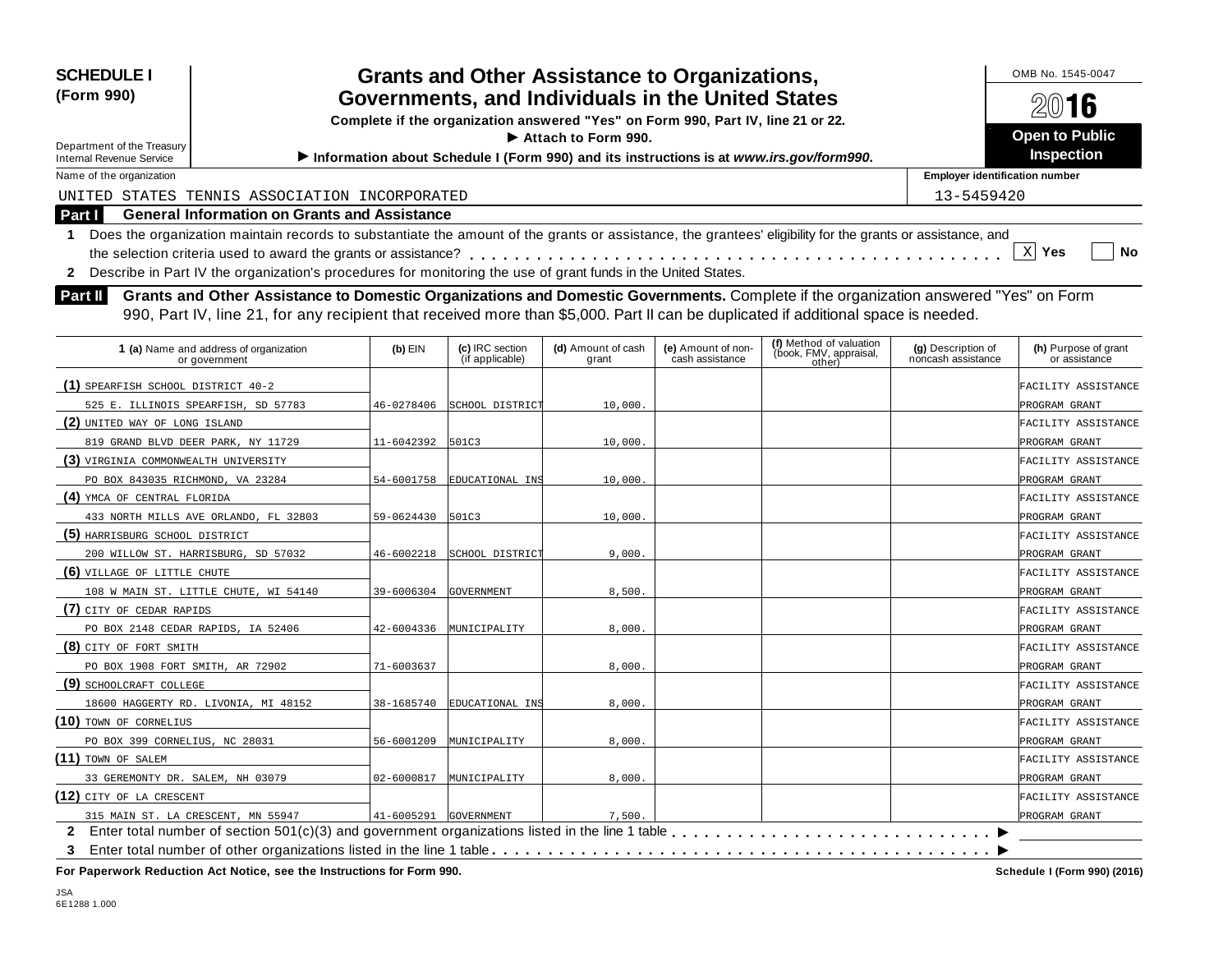| <b>SCHEDULE I</b><br>(Form 990)<br>Department of the Treasury<br><b>Internal Revenue Service</b> | <b>Grants and Other Assistance to Organizations,</b><br>Governments, and Individuals in the United States<br>Complete if the organization answered "Yes" on Form 990, Part IV, line 21 or 22.<br>Attach to Form 990.<br>Information about Schedule I (Form 990) and its instructions is at www.irs.gov/form990. | OMB No. 1545-0047<br>2016<br><b>Open to Public</b><br><b>Inspection</b> |
|--------------------------------------------------------------------------------------------------|-----------------------------------------------------------------------------------------------------------------------------------------------------------------------------------------------------------------------------------------------------------------------------------------------------------------|-------------------------------------------------------------------------|
| Name of the organization                                                                         |                                                                                                                                                                                                                                                                                                                 | <b>Employer identification number</b>                                   |
|                                                                                                  | UNITED STATES TENNIS ASSOCIATION INCORPORATED                                                                                                                                                                                                                                                                   | 13-5459420                                                              |
| Part I                                                                                           | <b>General Information on Grants and Assistance</b>                                                                                                                                                                                                                                                             |                                                                         |
|                                                                                                  | 1 Does the organization maintain records to substantiate the amount of the grants or assistance, the grantees' eligibility for the grants or assistance, and<br>2 Describe in Part IV the organization's procedures for monitoring the use of grant funds in the United States.                                 | $\mathbf{x}$<br><b>Yes</b><br>No                                        |
| Part II                                                                                          | Grants and Other Assistance to Domestic Organizations and Domestic Governments. Complete if the organization answered "Yes" on Form<br>990, Part IV, line 21, for any recipient that received more than \$5,000. Part II can be duplicated if additional space is needed.                                       |                                                                         |

| 1 (a) Name and address of organization<br>or government | $(b)$ EIN             | (c) IRC section<br>(if applicable) | (d) Amount of cash<br>grant | (e) Amount of non-<br>cash assistance | (f) Method of valuation<br>(book, FMV, appraisal,<br>other) | (g) Description of<br>noncash assistance | (h) Purpose of grant<br>or assistance |
|---------------------------------------------------------|-----------------------|------------------------------------|-----------------------------|---------------------------------------|-------------------------------------------------------------|------------------------------------------|---------------------------------------|
| (1) TOPEKA TENNIS ASSOCIATION                           |                       |                                    |                             |                                       |                                                             |                                          | FACILITY ASSISTANCE                   |
| 1974 E 300 RD. LECOMPTON, KS 66050                      | 48-0938061            | 1501C3                             | 7,500                       |                                       |                                                             |                                          | PROGRAM GRANT                         |
| (2) COOK COUNTY TENNIS ASSOCIATION                      |                       |                                    |                             |                                       |                                                             |                                          | FACILITY ASSISTANCE                   |
| PO BOX 34 GRAND MARAIS, MN 55604                        | 41-1735196 501C3      |                                    | 7,000                       |                                       |                                                             |                                          | PROGRAM GRANT                         |
| (3) MONTGOMERY COUNTY FAMILY YMCA                       |                       |                                    |                             |                                       |                                                             |                                          | FACILITY ASSISTANCE                   |
| 101 E. CHERRY ST. RED OAK, IA 51566                     | 42-1433436            | 501C3                              | 7,000                       |                                       |                                                             |                                          | PROGRAM GRANT                         |
| (4) WORCESTER TOWNSHIP                                  |                       |                                    |                             |                                       |                                                             |                                          | FACILITY ASSISTANCE                   |
| PO BOX 767 WORCESTER, PA 19490                          | 23-6000610 GOVERNMENT |                                    | 7,000                       |                                       |                                                             |                                          | PROGRAM GRANT                         |
| (5) JACKSON WEST-TN TENNIS ASSOCIATION                  |                       |                                    |                             |                                       |                                                             |                                          | FACILITY ASSISTANCE                   |
| PO BOX 10601 JACKSON, TN 38308                          | 46-1755820            |                                    | 6,250.                      |                                       |                                                             |                                          | PROGRAM GRANT                         |
| (6) BOONE COUNTY TENNIS CENTER INC.                     |                       |                                    |                             |                                       |                                                             |                                          | FACILITY ASSISTANCE                   |
| 2691 DEER RUN ZIONSVILLE, IN 46077                      | 45-5321042 501C7      |                                    | 6.000                       |                                       |                                                             |                                          | PROGRAM GRANT                         |
| (7) CITY OF WATERTOWN                                   |                       |                                    |                             |                                       |                                                             |                                          | FACILITY ASSISTANCE                   |
| 309 LEWIS AVE S WATERTOWN, MN 55388                     | 41-6005622            | GOVERNMENT                         | 6,000                       |                                       |                                                             |                                          | PROGRAM GRANT                         |
| (8) FAIRFIELD BAY COMMUNITY CLUB                        |                       |                                    |                             |                                       |                                                             |                                          | FACILITY ASSISTANCE                   |
| PO BOX 1370 FAIRFIELD BAY, AR 72031                     | 71-0410502            |                                    | 6,000                       |                                       |                                                             |                                          | PROGRAM GRANT                         |
| (9) WILMINGTON CITY SCHOOLS                             |                       |                                    |                             |                                       |                                                             |                                          | FACILITY ASSISTANCE                   |
| 341 SOUTH NELSON AVE. WILMINGTON, OH 45177              |                       | 31-6001014 SCHOOL DISTRICT         | 6,000                       |                                       |                                                             |                                          | PROGRAM GRANT                         |
| (10) USTA FOUNDATION INC.                               |                       |                                    |                             |                                       |                                                             |                                          |                                       |
| 70 WEST RED OAK LA. WHITE PLAINS, NY 10604              | 13-3782331            | 501C3                              | 510,443.                    |                                       |                                                             |                                          | GRANT TO SERVES                       |
| (11) INTERNATIONAL TENNIS HALL OF FAME                  |                       |                                    |                             |                                       |                                                             |                                          |                                       |
| 194 BELLEVUE AVE. NEWPORT, RI 02840                     | 13-6144356 501C3      |                                    | 40,000.                     |                                       |                                                             |                                          | HALL OF FAME GRANT                    |
| (12) JUNIOR TENNIS CHAMPIONS CENTER                     |                       |                                    |                             |                                       |                                                             |                                          | JUNIOR ITF EVENT                      |
| 5200 PAINT BRANCH PKY                                   | 52-2114223 501C3      |                                    | 25,000                      |                                       |                                                             |                                          | GRANT                                 |
|                                                         |                       |                                    |                             |                                       |                                                             |                                          |                                       |
| 3                                                       |                       |                                    |                             |                                       |                                                             |                                          |                                       |

**For Paperwork Reduction Act Notice, see the Instructions for Form 990. Schedule I (Form 990) (2016)**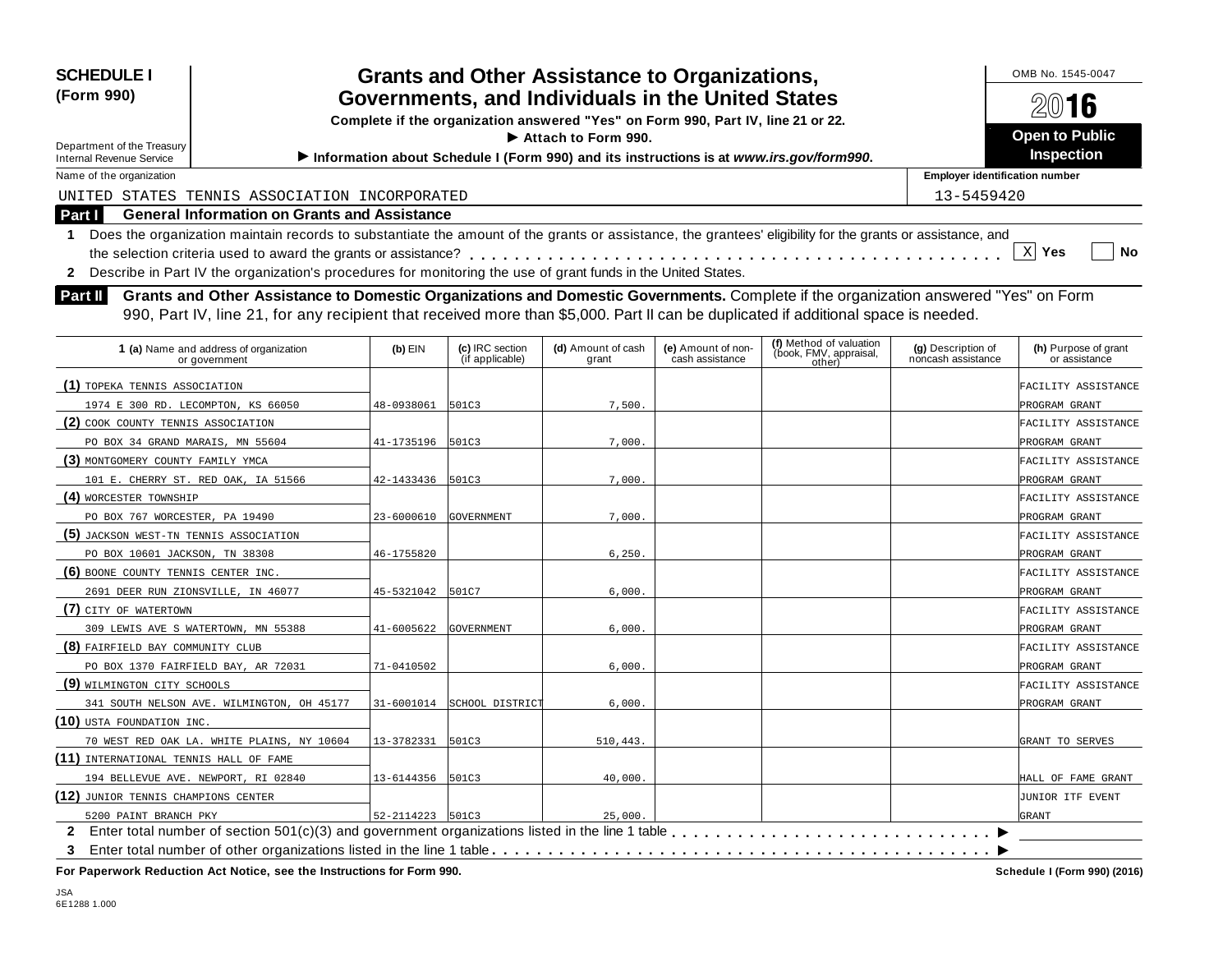| <b>SCHEDULE I</b><br>(Form 990)                                        | OMB No. 1545-0047<br>2016                                                                                                                                  |                  |                                    |                                                                                         |                                       |                                                             |                                          |                                       |  |  |
|------------------------------------------------------------------------|------------------------------------------------------------------------------------------------------------------------------------------------------------|------------------|------------------------------------|-----------------------------------------------------------------------------------------|---------------------------------------|-------------------------------------------------------------|------------------------------------------|---------------------------------------|--|--|
|                                                                        |                                                                                                                                                            |                  |                                    | Complete if the organization answered "Yes" on Form 990, Part IV, line 21 or 22.        |                                       |                                                             |                                          |                                       |  |  |
| Department of the Treasury                                             |                                                                                                                                                            |                  |                                    | $\blacktriangleright$ Attach to Form 990.                                               |                                       |                                                             |                                          | <b>Open to Public</b>                 |  |  |
| <b>Internal Revenue Service</b>                                        |                                                                                                                                                            |                  |                                    | Information about Schedule I (Form 990) and its instructions is at www.irs.gov/form990. |                                       |                                                             |                                          | <b>Inspection</b>                     |  |  |
| Name of the organization                                               |                                                                                                                                                            |                  |                                    |                                                                                         |                                       |                                                             | <b>Employer identification number</b>    |                                       |  |  |
|                                                                        | UNITED STATES TENNIS ASSOCIATION INCORPORATED                                                                                                              |                  |                                    |                                                                                         |                                       |                                                             | 13-5459420                               |                                       |  |  |
| Part I                                                                 | <b>General Information on Grants and Assistance</b>                                                                                                        |                  |                                    |                                                                                         |                                       |                                                             |                                          |                                       |  |  |
| 1                                                                      | Does the organization maintain records to substantiate the amount of the grants or assistance, the grantees' eligibility for the grants or assistance, and |                  |                                    |                                                                                         |                                       |                                                             |                                          |                                       |  |  |
|                                                                        |                                                                                                                                                            |                  |                                    |                                                                                         |                                       |                                                             |                                          | $X$ Yes<br>No                         |  |  |
|                                                                        | 2 Describe in Part IV the organization's procedures for monitoring the use of grant funds in the United States.                                            |                  |                                    |                                                                                         |                                       |                                                             |                                          |                                       |  |  |
| Part II                                                                | Grants and Other Assistance to Domestic Organizations and Domestic Governments. Complete if the organization answered "Yes" on Form                        |                  |                                    |                                                                                         |                                       |                                                             |                                          |                                       |  |  |
|                                                                        | 990, Part IV, line 21, for any recipient that received more than \$5,000. Part II can be duplicated if additional space is needed.                         |                  |                                    |                                                                                         |                                       |                                                             |                                          |                                       |  |  |
|                                                                        |                                                                                                                                                            |                  |                                    |                                                                                         |                                       |                                                             |                                          |                                       |  |  |
|                                                                        | 1 (a) Name and address of organization<br>or government                                                                                                    | $(b)$ EIN        | (c) IRC section<br>(if applicable) | (d) Amount of cash<br>grant                                                             | (e) Amount of non-<br>cash assistance | (f) Method of valuation<br>(book, FMV, appraisal,<br>other) | (g) Description of<br>noncash assistance | (h) Purpose of grant<br>or assistance |  |  |
| (1) CITY OF SURPRISE (SURPRISE TENNIS&RACQUET)                         |                                                                                                                                                            |                  |                                    |                                                                                         |                                       |                                                             |                                          |                                       |  |  |
|                                                                        | 14469 W. PARADISE LA. SURPRISE, AZ 85374                                                                                                                   | 86-6007796       | GOVERNMENT                         | 6,796.                                                                                  |                                       |                                                             |                                          | LEAGUES GRANT                         |  |  |
| (2) USTA FOUNDATION INC.                                               |                                                                                                                                                            |                  |                                    |                                                                                         |                                       |                                                             |                                          |                                       |  |  |
|                                                                        | 70 WEST RED OAK LA. WHITE PLAINS, NY 10604                                                                                                                 | 13-3782331       | 501C3                              | 25,000                                                                                  |                                       |                                                             |                                          | MULTICULTURAL GRANT                   |  |  |
| (3) DALLAS TENNIS ASSOCIATION                                          |                                                                                                                                                            |                  |                                    |                                                                                         |                                       |                                                             |                                          |                                       |  |  |
| 14679 MIDWAY RD. ADDISON, TX 75001                                     |                                                                                                                                                            | 75-6020581       | 501C3                              | 10,000                                                                                  |                                       |                                                             |                                          | MULTICULTURAL GRANT                   |  |  |
| (4) LEGACY YOUTH TENNIS AND EDUCATION                                  |                                                                                                                                                            |                  |                                    |                                                                                         |                                       |                                                             |                                          |                                       |  |  |
| 4842 RIDGE AVE. PHILAPELPHIA, PA 19129                                 |                                                                                                                                                            | 23-1747032       | 501C3                              | 10,000                                                                                  |                                       |                                                             |                                          | MULTICULTURAL GRANT                   |  |  |
| (5) SPORTSMEN'S TENNIS CLUB & ENRICHMENT CENTER                        |                                                                                                                                                            |                  |                                    |                                                                                         |                                       |                                                             |                                          |                                       |  |  |
| 950 BLUE HILL AVE. DORCHESTER, MA 02124                                |                                                                                                                                                            | 23-7037183       | 501C3                              | 10,000                                                                                  |                                       |                                                             |                                          | MULTICULTURAL GRANT                   |  |  |
| (6) USTA SOUTH CAROLINA                                                |                                                                                                                                                            |                  |                                    |                                                                                         |                                       |                                                             |                                          |                                       |  |  |
| 18 WOODCROSS DR. COLUMBIA, SC 29212                                    |                                                                                                                                                            | 57-0665261       | 501C4                              | 10,000                                                                                  |                                       |                                                             |                                          | MULTICULTURAL GRANT                   |  |  |
| (7) GREENSBORO TENNIS FOUNDATION                                       |                                                                                                                                                            |                  |                                    |                                                                                         |                                       |                                                             |                                          |                                       |  |  |
|                                                                        | 3802 JAYCEE PARK DR. GREENSBORO, NC 27455                                                                                                                  | 56-2040723       | 501C3                              | 8,000                                                                                   |                                       |                                                             |                                          | MULTICULTURAL GRANT                   |  |  |
| (8) MACH ACADEMY, INC.                                                 |                                                                                                                                                            |                  |                                    |                                                                                         |                                       |                                                             |                                          |                                       |  |  |
| 4360 OUAIL CREEK RD. MARTINEZ, GA 30907                                |                                                                                                                                                            | 58-2013645       | 501C3                              | 8,000                                                                                   |                                       |                                                             |                                          | MULTICULTURAL GRANT                   |  |  |
| (9) MOUNTAIN VIEW SPORTS/RACQUET CLUB                                  |                                                                                                                                                            |                  |                                    |                                                                                         |                                       |                                                             |                                          |                                       |  |  |
| PO BOX 152738 SAN DIEGO, CA 92110                                      |                                                                                                                                                            | 75-2971369       | 501C3                              | 8,000.                                                                                  |                                       |                                                             |                                          | MULTICULTURAL GRANT                   |  |  |
| (10) RBR SPORTS MANAGEMENT LLC                                         |                                                                                                                                                            |                  |                                    |                                                                                         |                                       |                                                             |                                          |                                       |  |  |
| 18400 S. AVALON BLVD CARSON, CA 90746                                  |                                                                                                                                                            | 46-1850378       |                                    | 8,000.                                                                                  |                                       |                                                             |                                          | MULTICULTURAL GRANT                   |  |  |
| (11) UNITED STATES PROFESSIONAL TENNIS ASSOC. IN                       |                                                                                                                                                            |                  |                                    |                                                                                         |                                       |                                                             |                                          |                                       |  |  |
| 3535 BRIARPARK DR. HOUSTON, TX 77042                                   |                                                                                                                                                            | 74-1818176 501C6 |                                    | 7,750.                                                                                  |                                       |                                                             |                                          | MULTICULTURAL GRANT                   |  |  |
| (12) SOUTH ATLANTA CTA                                                 |                                                                                                                                                            |                  |                                    |                                                                                         |                                       |                                                             |                                          |                                       |  |  |
| 2881 WRIGHT DR. ATLANTA, GA 30311                                      |                                                                                                                                                            | 58-1885686 501C3 |                                    | 6,000.                                                                                  |                                       |                                                             |                                          | MULTICULTURAL GRANT                   |  |  |
| $\mathbf{2}$                                                           |                                                                                                                                                            |                  |                                    |                                                                                         |                                       |                                                             |                                          |                                       |  |  |
| 3                                                                      |                                                                                                                                                            |                  |                                    |                                                                                         |                                       |                                                             |                                          |                                       |  |  |
| For Paperwork Reduction Act Notice, see the Instructions for Form 990. |                                                                                                                                                            |                  |                                    |                                                                                         |                                       |                                                             |                                          | Schedule I (Form 990) (2016)          |  |  |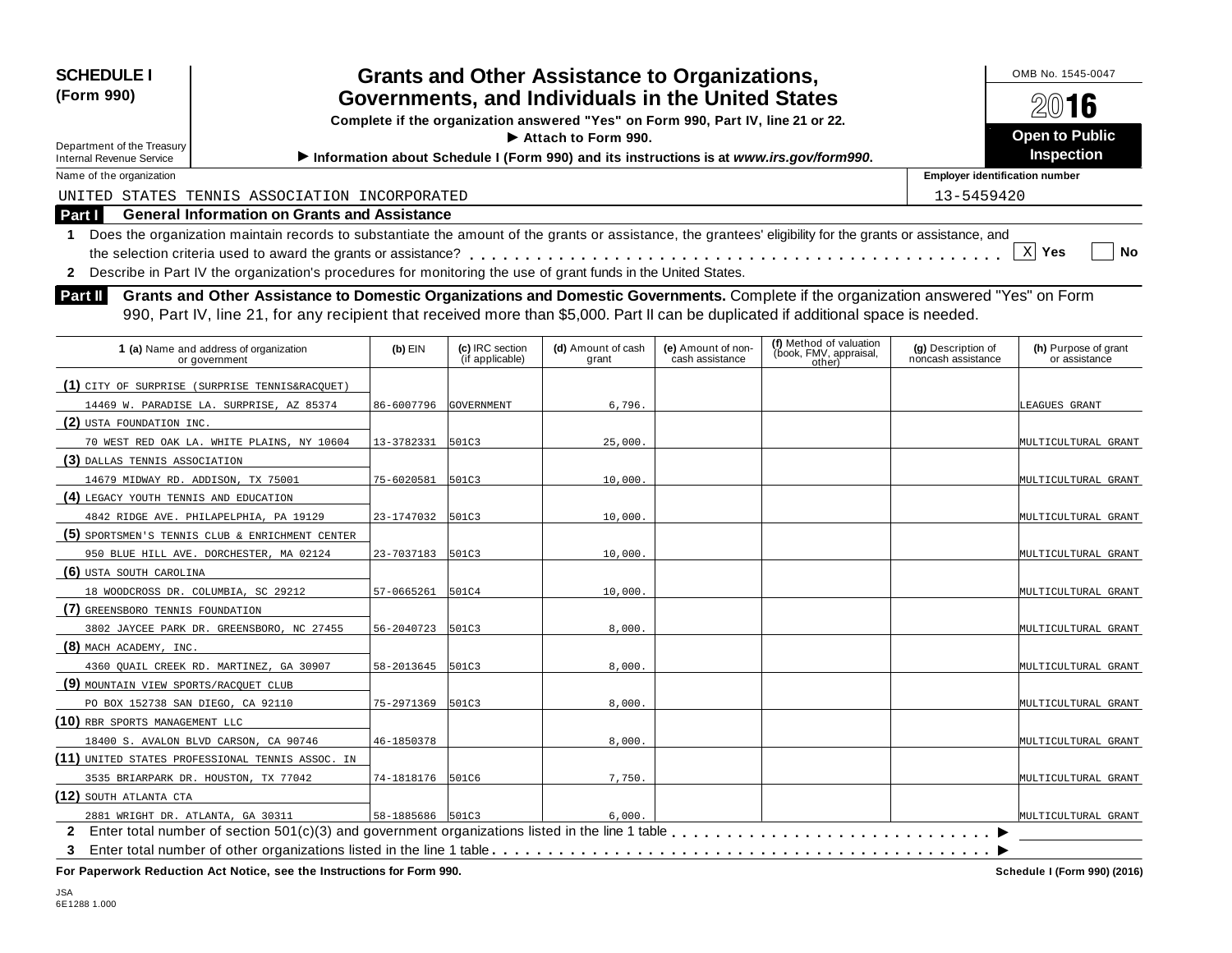| <b>SCHEDULE I</b>                                                                                                                                            |                  |                                    | <b>Grants and Other Assistance to Organizations,</b>                             |                                       |                                                                                         |                                          | OMB No. 1545-0047                     |  |  |
|--------------------------------------------------------------------------------------------------------------------------------------------------------------|------------------|------------------------------------|----------------------------------------------------------------------------------|---------------------------------------|-----------------------------------------------------------------------------------------|------------------------------------------|---------------------------------------|--|--|
| (Form 990)                                                                                                                                                   |                  |                                    | Governments, and Individuals in the United States                                |                                       |                                                                                         | 2016                                     |                                       |  |  |
|                                                                                                                                                              |                  |                                    | Complete if the organization answered "Yes" on Form 990, Part IV, line 21 or 22. |                                       |                                                                                         |                                          |                                       |  |  |
| Department of the Treasury                                                                                                                                   |                  |                                    | Attach to Form 990.                                                              |                                       |                                                                                         |                                          | <b>Open to Public</b>                 |  |  |
| <b>Internal Revenue Service</b>                                                                                                                              |                  |                                    |                                                                                  |                                       | Information about Schedule I (Form 990) and its instructions is at www.irs.gov/form990. |                                          | Inspection                            |  |  |
| Name of the organization                                                                                                                                     |                  |                                    |                                                                                  |                                       |                                                                                         | <b>Employer identification number</b>    |                                       |  |  |
| UNITED STATES TENNIS ASSOCIATION INCORPORATED                                                                                                                |                  |                                    |                                                                                  |                                       |                                                                                         | 13-5459420                               |                                       |  |  |
| Part I<br><b>General Information on Grants and Assistance</b>                                                                                                |                  |                                    |                                                                                  |                                       |                                                                                         |                                          |                                       |  |  |
| 1 Does the organization maintain records to substantiate the amount of the grants or assistance, the grantees' eligibility for the grants or assistance, and |                  |                                    |                                                                                  |                                       |                                                                                         |                                          |                                       |  |  |
|                                                                                                                                                              |                  |                                    |                                                                                  |                                       |                                                                                         |                                          | $X$ Yes<br>No                         |  |  |
| 2 Describe in Part IV the organization's procedures for monitoring the use of grant funds in the United States.                                              |                  |                                    |                                                                                  |                                       |                                                                                         |                                          |                                       |  |  |
| Grants and Other Assistance to Domestic Organizations and Domestic Governments. Complete if the organization answered "Yes" on Form<br>Part II               |                  |                                    |                                                                                  |                                       |                                                                                         |                                          |                                       |  |  |
| 990, Part IV, line 21, for any recipient that received more than \$5,000. Part II can be duplicated if additional space is needed.                           |                  |                                    |                                                                                  |                                       |                                                                                         |                                          |                                       |  |  |
|                                                                                                                                                              |                  |                                    |                                                                                  |                                       |                                                                                         |                                          |                                       |  |  |
| 1 (a) Name and address of organization<br>or government                                                                                                      | $(b)$ EIN        | (c) IRC section<br>(if applicable) | (d) Amount of cash<br>grant                                                      | (e) Amount of non-<br>cash assistance | (f) Method of valuation<br>(book, FMV, appraisal,                                       | (g) Description of<br>noncash assistance | (h) Purpose of grant<br>or assistance |  |  |
|                                                                                                                                                              |                  |                                    |                                                                                  |                                       | other)                                                                                  |                                          |                                       |  |  |
| (1) USTA/SOUTHERN SECTION                                                                                                                                    |                  |                                    |                                                                                  |                                       |                                                                                         |                                          |                                       |  |  |
| 5685 SPALDING PEACHTREE CORN'S, GA 30092                                                                                                                     | 58-1190935 501C4 |                                    | 10,774,243                                                                       |                                       |                                                                                         |                                          | <b>SECTION GRANT</b>                  |  |  |
| (2) USTA/MIDWEST SECTION                                                                                                                                     |                  |                                    |                                                                                  |                                       |                                                                                         |                                          |                                       |  |  |
| 1310 EAST 96TH ST. INDIANAPOLIS, IN 46240                                                                                                                    | 23-7417933 501C4 |                                    | 5,228,543.                                                                       |                                       |                                                                                         |                                          | SECTION GRANT                         |  |  |
| (3) USTA/TEXAS TENNIS ASSOCIATION                                                                                                                            |                  |                                    |                                                                                  |                                       |                                                                                         |                                          |                                       |  |  |
| 8105 EXCHANGE DR. AUSTIN, TX 78754                                                                                                                           | 74-2182392 501C4 |                                    | 3,387,339.                                                                       |                                       |                                                                                         |                                          | SECTION GRANT                         |  |  |
| (4) USTA/EASTERN SECTION                                                                                                                                     |                  |                                    |                                                                                  |                                       |                                                                                         |                                          |                                       |  |  |
| 70 WEST RED OAK LA. WHITE PLAINS, NY 10604                                                                                                                   | 13-5042070 501C4 |                                    | 3,289,345.                                                                       |                                       |                                                                                         |                                          | SECTION GRANT                         |  |  |
| (5) USTA/NORTHERN CALIFORNIA SECTION                                                                                                                         |                  |                                    |                                                                                  |                                       |                                                                                         |                                          |                                       |  |  |
| 1920 NORTH LOOP RD ALAMEDA, CA 94502                                                                                                                         | 94-1057590 501C3 |                                    | 3,102,418.                                                                       |                                       |                                                                                         |                                          | SECTION GRANT                         |  |  |
| (6) USTA/FLORIDA SECTION                                                                                                                                     |                  |                                    |                                                                                  |                                       |                                                                                         |                                          |                                       |  |  |
| 1 DEUCE CT. DAYTONA BEACH, FL 32124                                                                                                                          | 23-7161642 501C4 |                                    | 2,992,164.                                                                       |                                       |                                                                                         |                                          | SECTION GRANT                         |  |  |
| (7) USTA/SOUTHERN CALIFORNIA SECTION                                                                                                                         |                  |                                    |                                                                                  |                                       |                                                                                         |                                          |                                       |  |  |
| PO BOX 240015 LOS ANGELES, CA 90024                                                                                                                          | 95-1243600       | 501C4                              | 2,897,340.                                                                       |                                       |                                                                                         |                                          | SECTION GRANT                         |  |  |
| (8) USTA/INTERMOUNTAIN TENNIS SECTION                                                                                                                        |                  |                                    |                                                                                  |                                       |                                                                                         |                                          |                                       |  |  |
| 9145 E. KENYON AVE. DENVER, CO 80237                                                                                                                         | 84-0726651       | 501C4                              | 2,702,364.                                                                       |                                       |                                                                                         |                                          | SECTION GRANT                         |  |  |
| (9) USTA/MID-ATLANTIC SECTION                                                                                                                                |                  |                                    |                                                                                  |                                       |                                                                                         |                                          |                                       |  |  |
| 11410 ISAAC NEWTON SQ N. RESTON, VA 20190                                                                                                                    | 54-1472806 501C3 |                                    | 2,488,331.                                                                       |                                       |                                                                                         |                                          | <b>SECTION GRANT</b>                  |  |  |
| (10) USTA/MIDDLE STATES SECTION                                                                                                                              |                  |                                    |                                                                                  |                                       |                                                                                         |                                          |                                       |  |  |
| PO BOX 987 VALLEY FORGE, PA 19482                                                                                                                            | 23-1688212 501C4 |                                    | 2,239,685.                                                                       |                                       |                                                                                         |                                          | SECTION GRANT                         |  |  |
| (11) USTA/TENNIS NEW ENGLAND                                                                                                                                 |                  |                                    |                                                                                  |                                       |                                                                                         |                                          |                                       |  |  |
| 110 TURNPIKE RD. WESTBOROUGH, MA 01581                                                                                                                       | 04-6006570       | 501C4                              | 2,165,038.                                                                       |                                       |                                                                                         |                                          | SECTION GRANT                         |  |  |

I **3** Enter total number of other organizations listed in the line 1 table m m m m m m m m m m m m m m m m m m m m m m m m m m m m m m m m m m m m m m m m m m m m m **2** Enter total number of section 501(c)(3) and government organizations listed in the line 1 table m m m m m m m m m m m m m m m m m m m m m m m m m m m m m 6400 W. 95TH ST. OVERLAND PARK, KS 66212 23-7416298 501C4 1,915,458.

**For Paperwork Reduction Act Notice, see the Instructions for Form 990. Schedule I (Form 990) (2016)**

SECTION GRANT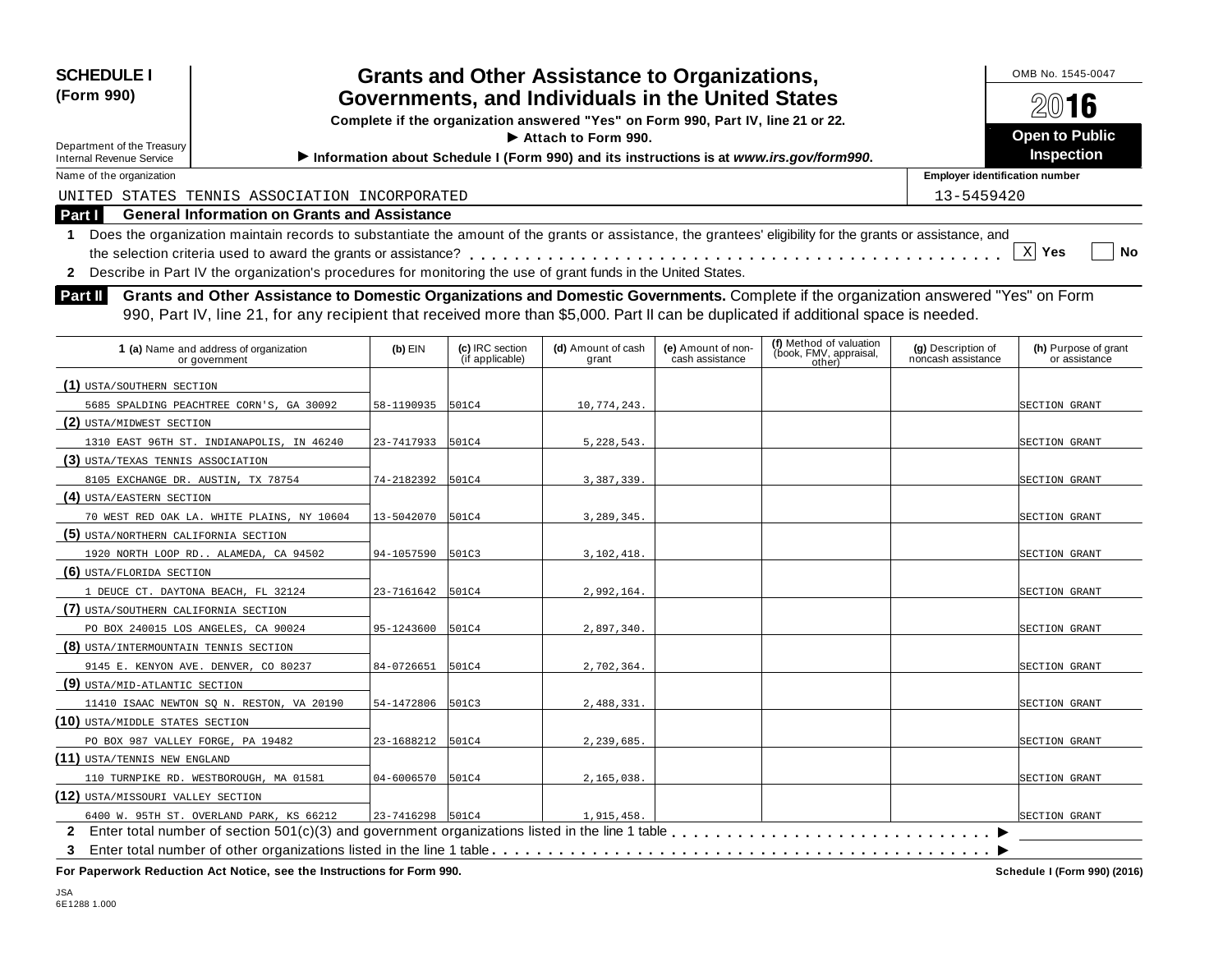| <b>SCHEDULE I</b>                                                                                                                                            |                  |                                    | <b>Grants and Other Assistance to Organizations,</b>                                    |                                       |                                                             |                                          | OMB No. 1545-0047                     |  |  |
|--------------------------------------------------------------------------------------------------------------------------------------------------------------|------------------|------------------------------------|-----------------------------------------------------------------------------------------|---------------------------------------|-------------------------------------------------------------|------------------------------------------|---------------------------------------|--|--|
| (Form 990)                                                                                                                                                   |                  |                                    | Governments, and Individuals in the United States                                       |                                       |                                                             | 2016                                     |                                       |  |  |
|                                                                                                                                                              |                  |                                    | Complete if the organization answered "Yes" on Form 990, Part IV, line 21 or 22.        |                                       |                                                             |                                          |                                       |  |  |
| Department of the Treasury                                                                                                                                   |                  |                                    | Attach to Form 990.                                                                     |                                       |                                                             |                                          | <b>Open to Public</b>                 |  |  |
| <b>Internal Revenue Service</b>                                                                                                                              |                  |                                    | Information about Schedule I (Form 990) and its instructions is at www.irs.gov/form990. |                                       |                                                             | Inspection                               |                                       |  |  |
| Name of the organization                                                                                                                                     |                  |                                    |                                                                                         |                                       |                                                             | <b>Employer identification number</b>    |                                       |  |  |
| UNITED STATES TENNIS ASSOCIATION INCORPORATED                                                                                                                |                  |                                    |                                                                                         |                                       |                                                             | 13-5459420                               |                                       |  |  |
| Part I<br><b>General Information on Grants and Assistance</b>                                                                                                |                  |                                    |                                                                                         |                                       |                                                             |                                          |                                       |  |  |
| 1 Does the organization maintain records to substantiate the amount of the grants or assistance, the grantees' eligibility for the grants or assistance, and |                  |                                    |                                                                                         |                                       |                                                             |                                          |                                       |  |  |
|                                                                                                                                                              |                  |                                    |                                                                                         |                                       |                                                             |                                          | $X$ Yes<br><b>No</b>                  |  |  |
| Describe in Part IV the organization's procedures for monitoring the use of grant funds in the United States.<br>$\mathbf{2}$                                |                  |                                    |                                                                                         |                                       |                                                             |                                          |                                       |  |  |
| <b>Part II</b><br>Grants and Other Assistance to Domestic Organizations and Domestic Governments. Complete if the organization answered "Yes" on Form        |                  |                                    |                                                                                         |                                       |                                                             |                                          |                                       |  |  |
| 990, Part IV, line 21, for any recipient that received more than \$5,000. Part II can be duplicated if additional space is needed.                           |                  |                                    |                                                                                         |                                       |                                                             |                                          |                                       |  |  |
|                                                                                                                                                              |                  |                                    |                                                                                         |                                       |                                                             |                                          |                                       |  |  |
| 1 (a) Name and address of organization<br>or government                                                                                                      | $(b)$ EIN        | (c) IRC section<br>(if applicable) | (d) Amount of cash<br>grant                                                             | (e) Amount of non-<br>cash assistance | (f) Method of valuation<br>(book, FMV, appraisal,<br>other) | (g) Description of<br>noncash assistance | (h) Purpose of grant<br>or assistance |  |  |
| (1) USTA/PACIFIC NORTHWEST SECTION                                                                                                                           |                  |                                    |                                                                                         |                                       |                                                             |                                          |                                       |  |  |
| 4840 SW WESTERN AVE. BEAVERTON, OR 97005                                                                                                                     | 93-0853818 501C3 |                                    | 1,804,138.                                                                              |                                       |                                                             |                                          | SECTION GRANT                         |  |  |
| (2) USTA/NORTHERN SECTION                                                                                                                                    |                  |                                    |                                                                                         |                                       |                                                             |                                          |                                       |  |  |
| 1001 W. 98TH ST. BLOOMINGTON, MN 55431                                                                                                                       | 41-1675510 501C3 |                                    | 1,259,269.                                                                              |                                       |                                                             |                                          | SECTION GRANT                         |  |  |
| (3) USTA/SOUTHWEST SECTION                                                                                                                                   |                  |                                    |                                                                                         |                                       |                                                             |                                          |                                       |  |  |
| 7010 E. ACOMA DR. SCOTTSDALE, AZ 85254                                                                                                                       | 85-0254477       | 501C4                              | 1,169,080.                                                                              |                                       |                                                             |                                          | SECTION GRANT                         |  |  |
| (4) USTA/HAWAII PACIFIC SECTION                                                                                                                              |                  |                                    |                                                                                         |                                       |                                                             |                                          |                                       |  |  |
| 1888 KALAKAUA AVE. HONOLULU, HI 96815                                                                                                                        | 23-7297012 501C4 |                                    | 827,700.                                                                                |                                       |                                                             |                                          | SECTION GRANT                         |  |  |
| (5) USTA/CARIBBEAN SECTION                                                                                                                                   |                  |                                    |                                                                                         |                                       |                                                             |                                          |                                       |  |  |
| PO BOX 40439 SAN JUAN, PR 00940                                                                                                                              | 66-0413224       |                                    | 688,926.                                                                                |                                       |                                                             |                                          | SECTION GRANT                         |  |  |
| (6) TENNIS INDUSTRY ASSOCIATION                                                                                                                              |                  |                                    |                                                                                         |                                       |                                                             |                                          |                                       |  |  |
| 117 EXECUTIVE CTR HILTON HEAD IS, SC 29928                                                                                                                   | 54-0162283 501C6 |                                    | 400,000.                                                                                |                                       |                                                             |                                          | TENNIS ON CAMPUS                      |  |  |
| (7) NIRSA SERVICES CORPORATION                                                                                                                               |                  |                                    |                                                                                         |                                       |                                                             |                                          | TENNIS ON CAMPUS                      |  |  |
| 4185 SW RESEARCH WAY CORVALLIS, OR 97333                                                                                                                     | 93-1090612 501C3 |                                    | 85,660.                                                                                 |                                       |                                                             |                                          | <b>GRANT</b>                          |  |  |
| (8) PROFESSIONAL TENNIS REGISTRY (PTR)                                                                                                                       |                  |                                    |                                                                                         |                                       |                                                             |                                          | TENNIS ON CAMPUS                      |  |  |
| PO BOX 4739 HILTON HEAD, SC 29938                                                                                                                            | 57-0795565       | 501C6                              | 28,125.                                                                                 |                                       |                                                             |                                          | <b>GRANT</b>                          |  |  |
| (9) GATEWAY CONFLUENCE WHEELCHAIR SPORTS FDN                                                                                                                 |                  |                                    |                                                                                         |                                       |                                                             |                                          | WHEELCHAIR GRANT                      |  |  |
| 1806 EAST D ST. BELLEVILLE, IL 62221                                                                                                                         | 37-1380800 501C3 |                                    | 42,000.                                                                                 |                                       |                                                             |                                          | GRANT                                 |  |  |

200 CIVIC CENTER MISSION VIEJO, CA 92691 33-0283448 501C3 22,500. 22,500.

3710 MENDENDEZ DR. PENSACOLA, FL 32503 59-3697411 501C3 22,500. 22,500.

<sup>7825</sup> ETHEL AVE. NORTH HOLLYWOOD, CA 91605 27-1100973 501C3 22,500. 22,500. 22,500. 22,500. 22,500. 22,500. 22,500. 2<br>**2** Enter total number of section 501(c)(3) and government organizations listed in the line 1 table . .

I **3** Enter total number of other organizations listed in the line 1 table m m m m m m m m m m m m m m m m m m m m m m m m m m m m m m m m m m m m m m m m m m m m m **For Paperwork Reduction Act Notice, see the Instructions for Form 990. Schedule I (Form 990) (2016)**

7825 ETHEL AVE. NORTH HOLLYWOOD, CA 91605 27-1100973 501C3 22,500.

WHEELCHAIR GRANT

**(10)** CITY OF MISSION VIEJO

**(11)** TENNIS 4 EVERYONE, INC.

**(12)** WEST COAST WHEELCHAIR TENNIS ASSOCIATION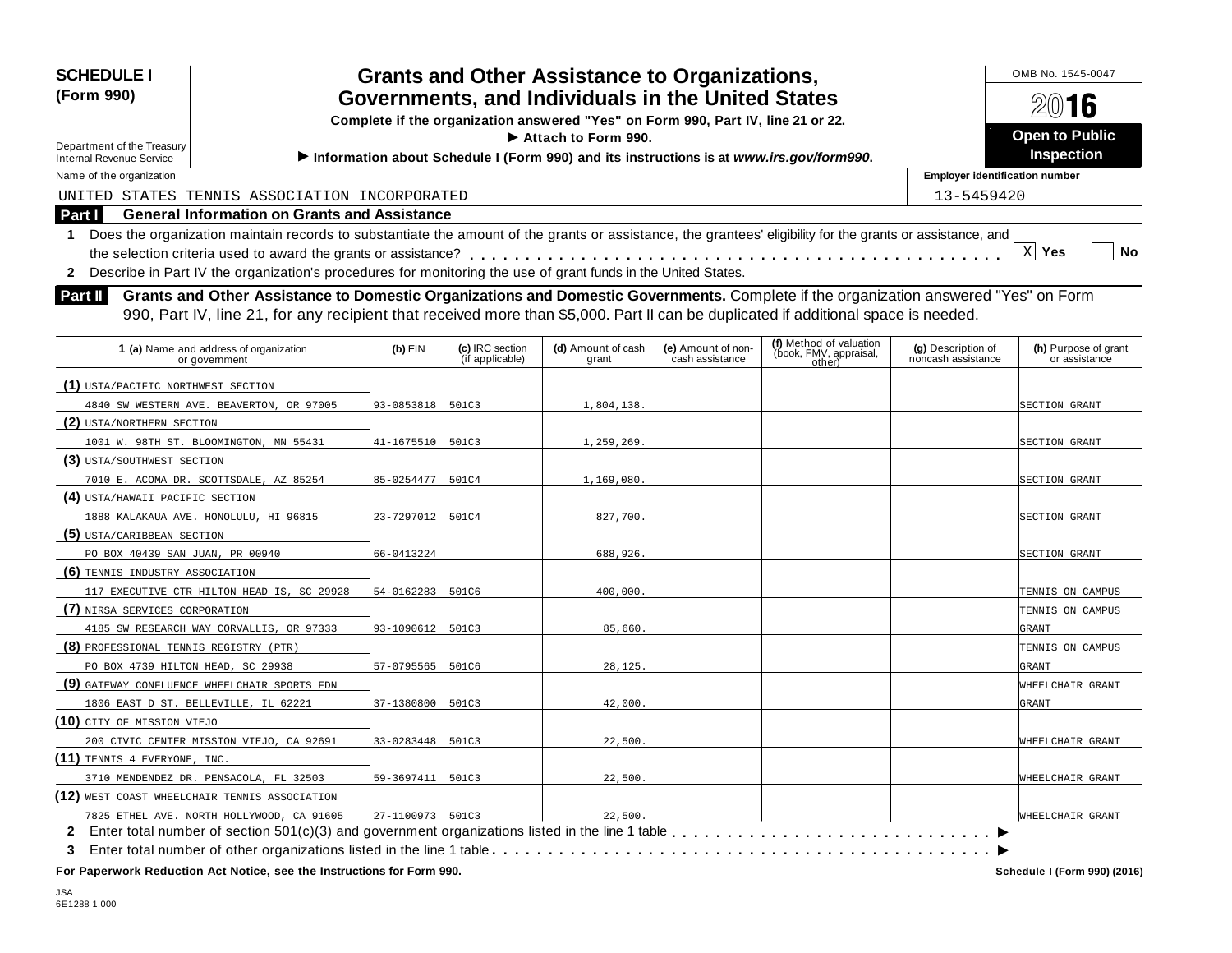| <b>SCHEDULE I</b>                                                                                                                                                                                                                                                                    |                  |                                    | <b>Grants and Other Assistance to Organizations,</b>                             |                                       |                                                                                         |                                          | OMB No. 1545-0047                     |
|--------------------------------------------------------------------------------------------------------------------------------------------------------------------------------------------------------------------------------------------------------------------------------------|------------------|------------------------------------|----------------------------------------------------------------------------------|---------------------------------------|-----------------------------------------------------------------------------------------|------------------------------------------|---------------------------------------|
| (Form 990)                                                                                                                                                                                                                                                                           |                  |                                    | Governments, and Individuals in the United States                                |                                       |                                                                                         |                                          | 2016                                  |
|                                                                                                                                                                                                                                                                                      |                  |                                    | Complete if the organization answered "Yes" on Form 990, Part IV, line 21 or 22. |                                       |                                                                                         |                                          |                                       |
| Department of the Treasury                                                                                                                                                                                                                                                           |                  |                                    | Attach to Form 990.                                                              |                                       |                                                                                         |                                          | <b>Open to Public</b>                 |
| <b>Internal Revenue Service</b>                                                                                                                                                                                                                                                      |                  |                                    |                                                                                  |                                       | Information about Schedule I (Form 990) and its instructions is at www.irs.gov/form990. |                                          | Inspection                            |
| Name of the organization                                                                                                                                                                                                                                                             |                  |                                    |                                                                                  |                                       |                                                                                         | <b>Employer identification number</b>    |                                       |
| UNITED STATES TENNIS ASSOCIATION INCORPORATED                                                                                                                                                                                                                                        |                  |                                    |                                                                                  |                                       |                                                                                         | 13-5459420                               |                                       |
| Part I<br><b>General Information on Grants and Assistance</b>                                                                                                                                                                                                                        |                  |                                    |                                                                                  |                                       |                                                                                         |                                          |                                       |
| Does the organization maintain records to substantiate the amount of the grants or assistance, the grantees' eligibility for the grants or assistance, and<br>$\mathbf{1}$                                                                                                           |                  |                                    |                                                                                  |                                       |                                                                                         |                                          | $X$ Yes<br>No                         |
| 2 Describe in Part IV the organization's procedures for monitoring the use of grant funds in the United States.                                                                                                                                                                      |                  |                                    |                                                                                  |                                       |                                                                                         |                                          |                                       |
| Part II<br>Grants and Other Assistance to Domestic Organizations and Domestic Governments. Complete if the organization answered "Yes" on Form<br>990, Part IV, line 21, for any recipient that received more than \$5,000. Part II can be duplicated if additional space is needed. |                  |                                    |                                                                                  |                                       |                                                                                         |                                          |                                       |
| 1 (a) Name and address of organization<br>or government                                                                                                                                                                                                                              | $(b)$ EIN        | (c) IRC section<br>(if applicable) | (d) Amount of cash<br>grant                                                      | (e) Amount of non-<br>cash assistance | (f) Method of valuation<br>(book, FMV, appraisal,<br>other)                             | (g) Description of<br>noncash assistance | (h) Purpose of grant<br>or assistance |
| (1) BATON ROUGE WHEELCHAIR TENNIS ASSOC.                                                                                                                                                                                                                                             |                  |                                    |                                                                                  |                                       |                                                                                         |                                          |                                       |
| 19037 EPERNAY CT. BATON ROUGE, LA 70817                                                                                                                                                                                                                                              | 58-1934935       | 501C3                              | 15,225.                                                                          |                                       |                                                                                         |                                          | WHEELCHAIR GRANT                      |
| (2) BASELINE WHEELCHAIR TENNIS FOUNDATION                                                                                                                                                                                                                                            |                  |                                    |                                                                                  |                                       |                                                                                         |                                          |                                       |
| 7290 MILLBROOK OAKS DR. LAKELAND, FL 33813                                                                                                                                                                                                                                           | 03-0578203 501C3 |                                    | 10,000.                                                                          |                                       |                                                                                         |                                          | WHEELCHAIR GRANT                      |
| (3) GUAM NATIONAL TENNIS FEDERATION                                                                                                                                                                                                                                                  |                  |                                    |                                                                                  |                                       |                                                                                         |                                          |                                       |
| PO BOX 2312 HAGATNA, GU 96932                                                                                                                                                                                                                                                        | 66-0514446       |                                    | 10,000.                                                                          |                                       |                                                                                         |                                          | WHEELCHAIR GRANT                      |
| (4) PROFESSIONAL TENNIS REGISTRY (PTR)                                                                                                                                                                                                                                               |                  |                                    |                                                                                  |                                       |                                                                                         |                                          |                                       |
| PO BOX 4739 HILTON HEAD, SC 29938                                                                                                                                                                                                                                                    | 57-0795565       | 501C6                              | 10,000.                                                                          |                                       |                                                                                         |                                          | WHEELCHAIR GRANT                      |
| (5) WHEELCHAIR TENNIS OF INDIANA                                                                                                                                                                                                                                                     |                  |                                    |                                                                                  |                                       |                                                                                         |                                          |                                       |
| 4717 BOULEVARD PL. INDIANAPOLIS, IN 46208                                                                                                                                                                                                                                            | 47-4187695       | 501C3                              | 10,000.                                                                          |                                       |                                                                                         |                                          | WHEELCHAIR GRANT                      |
| $(6)$ 2 BOUNCE TENNIS, INC.                                                                                                                                                                                                                                                          |                  |                                    |                                                                                  |                                       |                                                                                         |                                          |                                       |
| 36915 COOK ST. PALM DESERT, CA 92211                                                                                                                                                                                                                                                 | 46-2662957       | 501C3                              | 6,000.                                                                           |                                       |                                                                                         |                                          | WHEELCHAIR GRANT                      |
| (7) ADAPTIVE ATHLETICS UNIV OF ARIZONA CLUB SPO                                                                                                                                                                                                                                      |                  |                                    |                                                                                  |                                       |                                                                                         |                                          |                                       |
| 1224 E. LOWELL ST. TUCSON, AZ 85721                                                                                                                                                                                                                                                  | 32-0295267       | EDUCATIONAL INS                    | 6,000.                                                                           |                                       |                                                                                         |                                          | WHEELCHAIR GRANT                      |
| (8) MARY FREE BED HOSPITAL & REHAB CENTER                                                                                                                                                                                                                                            |                  |                                    |                                                                                  |                                       |                                                                                         |                                          |                                       |
| 235 WEALTHY ST. SE GRAND RAPIDS, MI 49503                                                                                                                                                                                                                                            | 38-1359265 501C3 |                                    | 6,000.                                                                           |                                       |                                                                                         |                                          | WHEELCHAIR GRANT                      |
| (9) RECREATIONAL TEAM TENNIS                                                                                                                                                                                                                                                         |                  |                                    |                                                                                  |                                       |                                                                                         |                                          |                                       |
| 1776 BROADWAY SUITE 600 NEW YORK, NY 10019                                                                                                                                                                                                                                           | 36-3764354       |                                    | 305,000.                                                                         |                                       |                                                                                         |                                          | WORLD TEAM TENNIS                     |
| (10) MANHATTANVILLE COLLEGE CTR CAREER DEVELOPME                                                                                                                                                                                                                                     |                  |                                    |                                                                                  |                                       |                                                                                         |                                          | YOUTH TEAM TENNIS                     |
| 2900 PURCHASE ST. PURCHASE, NY 10577                                                                                                                                                                                                                                                 | 13-1740469 501C3 |                                    | 17.000.                                                                          |                                       |                                                                                         |                                          | GRANT                                 |
| (11) USTA PLAYER DEVELOPMENT INCORPORATED                                                                                                                                                                                                                                            |                  |                                    |                                                                                  |                                       |                                                                                         |                                          | OPERATING SUPPORT                     |
| 70 WEST RED OAK LANE WHITE PLAINS, NY 10604                                                                                                                                                                                                                                          | 27-1368195       | 501C3                              | 20, 248, 021.                                                                    |                                       |                                                                                         |                                          | GRANT                                 |
| (12)                                                                                                                                                                                                                                                                                 |                  |                                    |                                                                                  |                                       |                                                                                         |                                          |                                       |
|                                                                                                                                                                                                                                                                                      |                  |                                    |                                                                                  |                                       |                                                                                         |                                          | 61.                                   |
| $\mathbf{2}$<br>3                                                                                                                                                                                                                                                                    |                  |                                    |                                                                                  |                                       |                                                                                         |                                          | 46.                                   |
| For Paperwork Reduction Act Notice, see the Instructions for Form 990.                                                                                                                                                                                                               |                  |                                    |                                                                                  |                                       |                                                                                         |                                          | Schedule I (Form 990) (2016)          |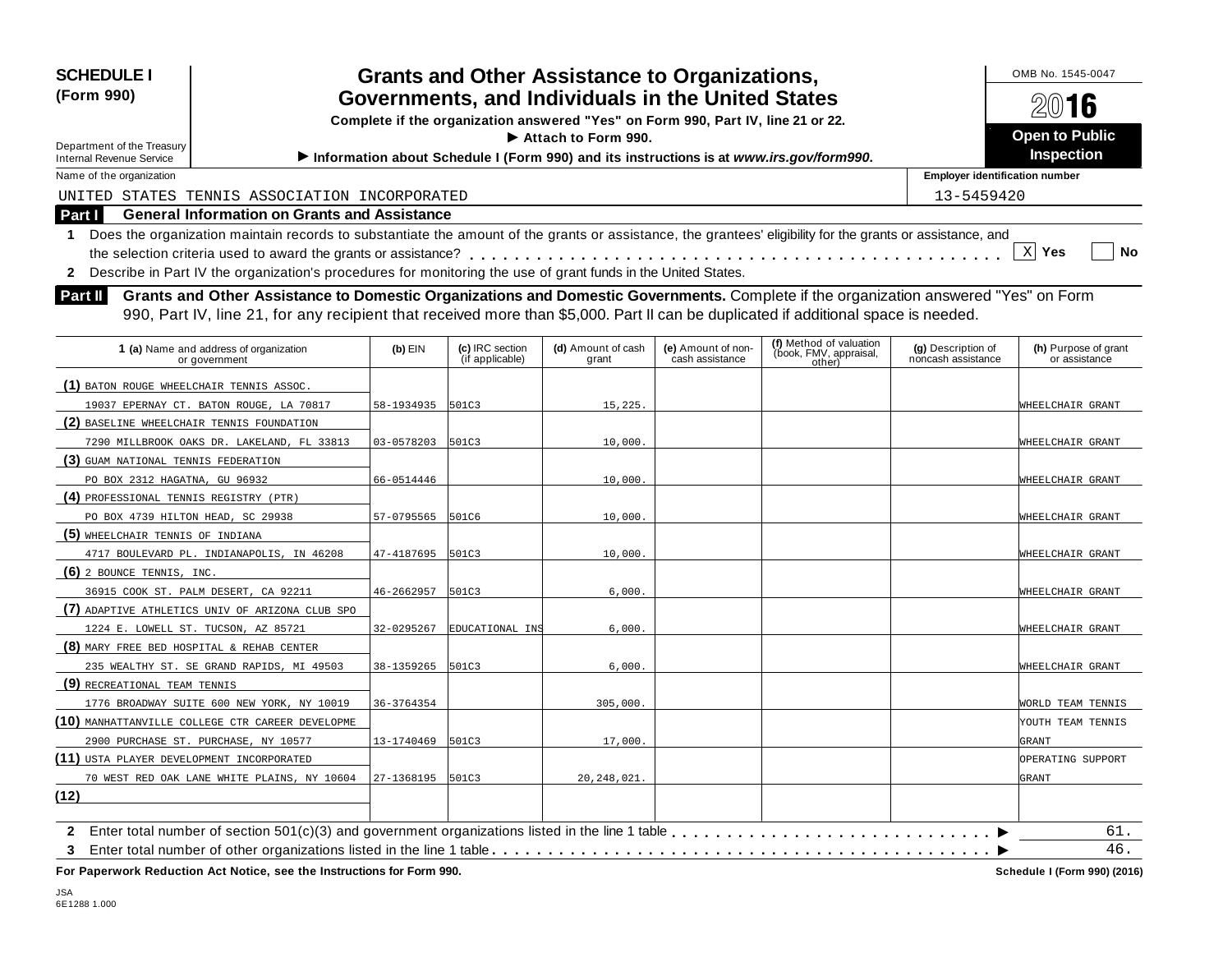#### Schedule I (Form 990) (2016) Page **2**

# Grants and Other Assistance to Domestic Individuals. Complete if the organization answered "Yes" on Form 990, Part IV, line 22. **Part III** Grants and Other Assistance to Domestic Individuals<br>Part III can be duplicated if additional space is needed.

| (a) Type of grant or assistance                                                                                                                                | (b) Number of<br>recipients | (c) Amount of<br>cash grant | (d) Amount of<br>non-cash assistance | (e) Method of valuation (book,<br>FMV, appraisal, other) | (f) Description of non-cash assistance |
|----------------------------------------------------------------------------------------------------------------------------------------------------------------|-----------------------------|-----------------------------|--------------------------------------|----------------------------------------------------------|----------------------------------------|
| ADULT SENIOR CHAMPIONSHIP GRANT                                                                                                                                |                             |                             |                                      |                                                          |                                        |
|                                                                                                                                                                | 6.                          | 15,400.                     |                                      |                                                          |                                        |
| COURT LINE GRANT-YOUTH                                                                                                                                         | 2.                          | 604.                        |                                      |                                                          |                                        |
| 3<br>JUNIOR ITF EVENT GRANT                                                                                                                                    | 72.                         | 40,187.                     |                                      |                                                          |                                        |
|                                                                                                                                                                |                             |                             |                                      |                                                          |                                        |
| 4<br>MULTICULTURAL GRANT                                                                                                                                       | 148.                        | 85,250.                     |                                      |                                                          |                                        |
| 5 NJTL GRANT                                                                                                                                                   | 3.                          | 600.                        |                                      |                                                          |                                        |
| - 6<br>PARENT TRAINING GRANT                                                                                                                                   |                             | 250.                        |                                      |                                                          |                                        |
| PROGRAM EXCELLENCE GRANT                                                                                                                                       | 107.                        | 57,250.                     |                                      |                                                          |                                        |
| Supplemental Information. Provide the information required in Part I, line 2, Part III, column (b); and any other additional<br><b>Part IV</b><br>information. |                             |                             |                                      |                                                          |                                        |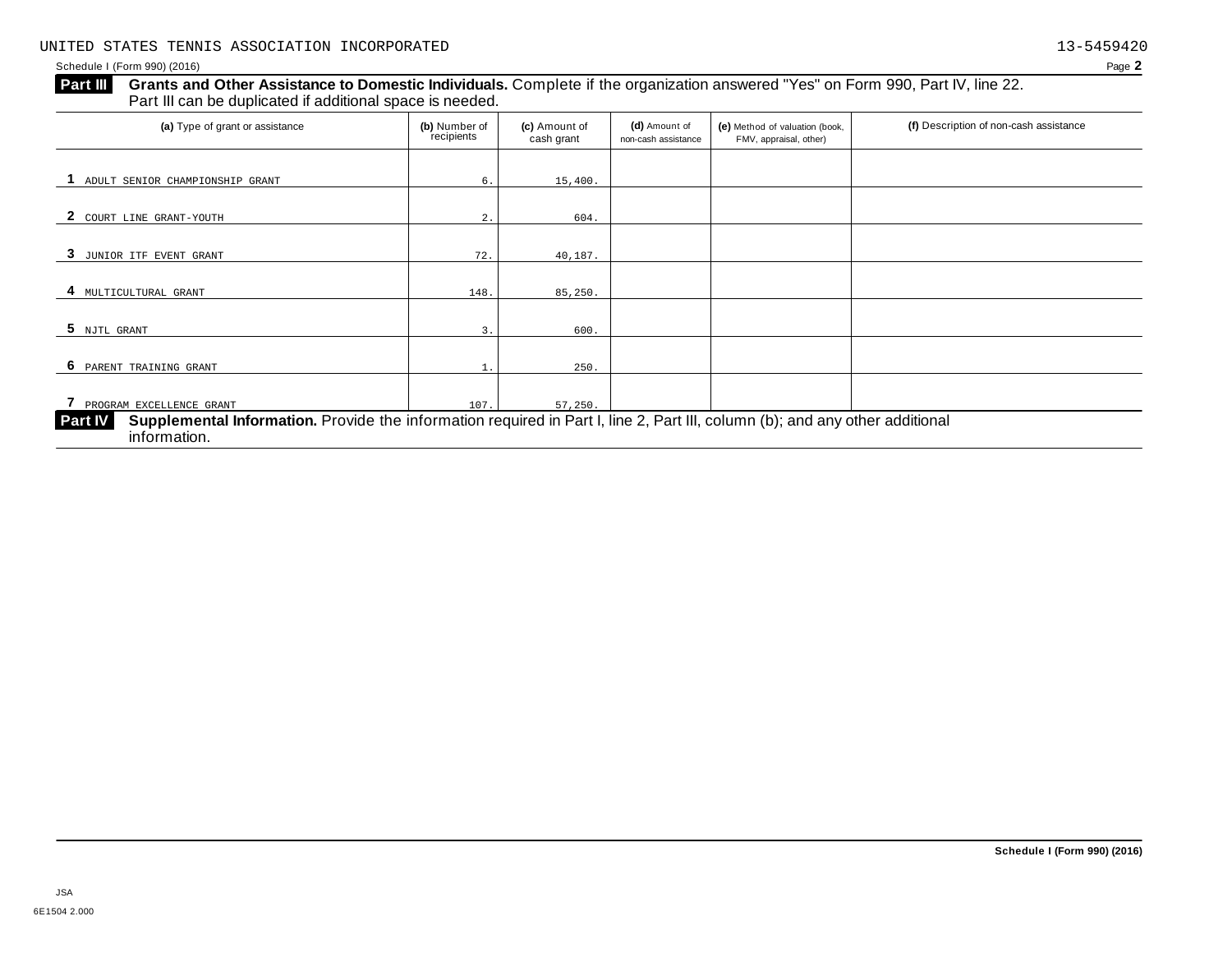#### Schedule I (Form 990) (2016) Page **2**

## **Grants and Other Assistance to Domestic Individuals.** Complete ifthe organization answered "Yes" on Form 990, Part IV, line 22. **Part III** Grants and Other Assistance to Domestic Individuals<br>Part III can be duplicated if additional space is needed.

| (a) Type of grant or assistance                                                                                                         | (b) Number of<br>recipients | (c) Amount of<br>cash grant | (d) Amount of<br>non-cash assistance | (e) Method of valuation (book,<br>FMV, appraisal, other) | (f) Description of non-cash assistance |
|-----------------------------------------------------------------------------------------------------------------------------------------|-----------------------------|-----------------------------|--------------------------------------|----------------------------------------------------------|----------------------------------------|
|                                                                                                                                         |                             |                             |                                      |                                                          |                                        |
| SENIOR INTERNATIONAL PLAY GRANT<br>$\mathbf{2}$                                                                                         | 79.                         | 158,057.                    |                                      |                                                          |                                        |
| WHEELCHAIR GRANT<br>3                                                                                                                   | 14.                         | 234,550.                    |                                      |                                                          |                                        |
| YOUTH TEAM TENNIS GRANT<br>4                                                                                                            | 16.                         | 10, 145.                    |                                      |                                                          |                                        |
| ZONAL COMPETITION GRANT<br>5                                                                                                            | 2.                          | 4,000.                      |                                      |                                                          |                                        |
| 6                                                                                                                                       |                             |                             |                                      |                                                          |                                        |
| 7                                                                                                                                       |                             |                             |                                      |                                                          |                                        |
| Supplemental Information. Provide the information required in Part I, line 2, Part III, column (b); and any other additional<br>Part IV |                             |                             |                                      |                                                          |                                        |

 $information$ .

GRANT MONITORING PROCESS

THE ASSOCIATION MONITORS THE USE OF GRANT FUNDS PAID TO THE SECTIONS BY

REQUIRING THE SECTIONS TO SUBMIT THEIR ANNUAL AUDITED FINANCIAL

STATEMENTS AND FORM 990. THE SECTIONS ALSO MUST FILE A SECTION FUNDING

ACCOUNTABILITY REPORT ANNUALLY. ORGANIZATIONS RECEIVING PUBLIC FACILITY

FUNDING GRANTS MUST COMPLETE AN EXTENSIVE APPLICATION FOR FUNDING AND

MUST RECEIVE PERMISSION IN WRITING TO DEVIATE FROM THE PROPOSED SPENDING

PLAN. EACH ORGANIZATION IS ALSO REQUIRED TO SUBMIT A WRITTEN REPORT

SEMI-ANNUALLY ON THEIR PROJECT AND RECEIVES A SITE VISIT BY AN

ASSOCIATION REPRESENTATIVE TWICE PER YEAR. OTHER GRANTEES ARE ALSO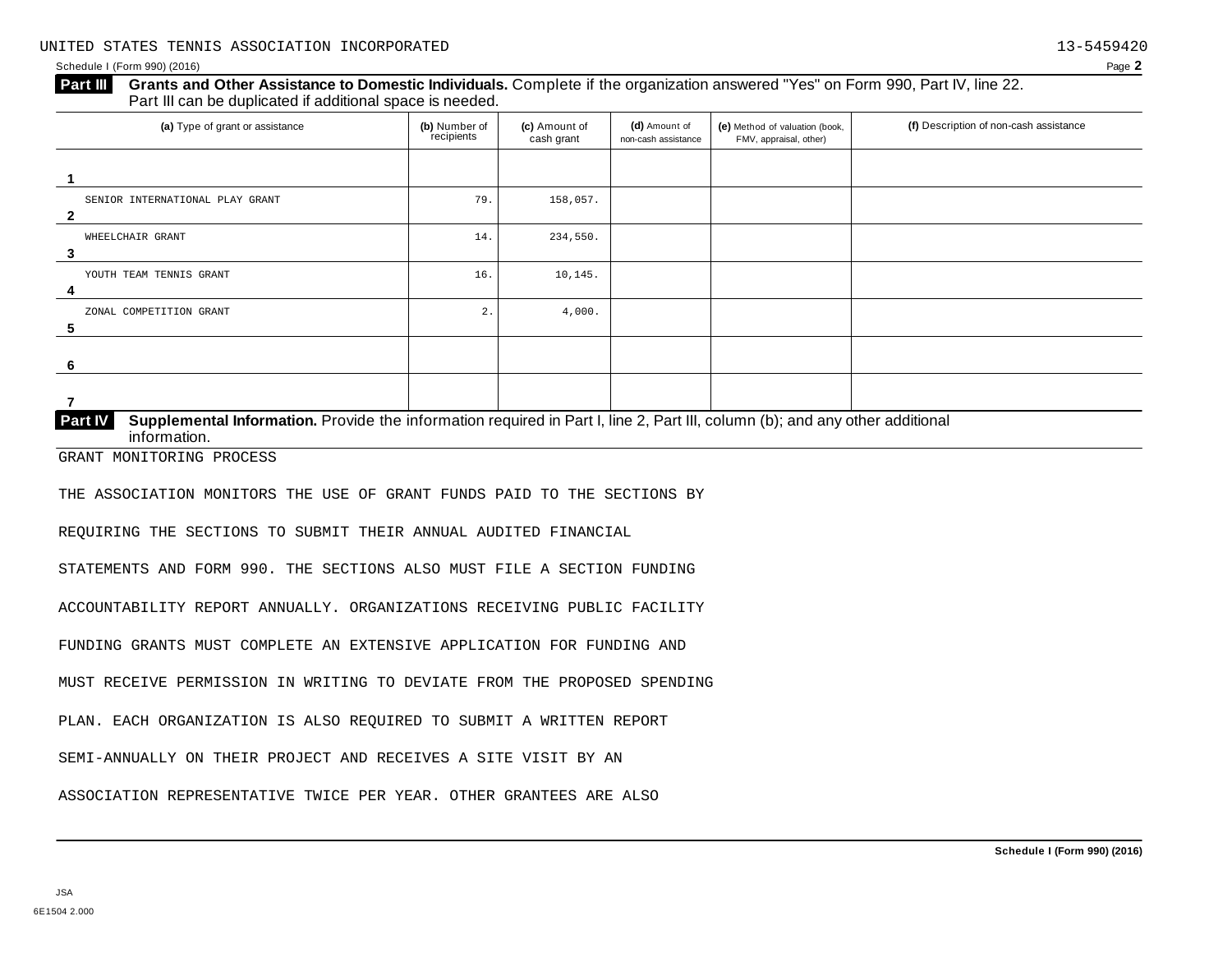#### Schedule I (Form 990) (2016) Page **2**

# **Grants and Other Assistance to Domestic Individuals.** Complete ifthe organization answered "Yes" on Form 990, Part IV, line 22. **Part III** Grants and Other Assistance to Domestic Individuals<br>Part III can be duplicated if additional space is needed.

| (a) Type of grant or assistance                                                                                                    | (b) Number of<br>recipients | (c) Amount of<br>cash grant | (d) Amount of<br>non-cash assistance | (e) Method of valuation (book,<br>FMV, appraisal, other) | (f) Description of non-cash assistance |
|------------------------------------------------------------------------------------------------------------------------------------|-----------------------------|-----------------------------|--------------------------------------|----------------------------------------------------------|----------------------------------------|
|                                                                                                                                    |                             |                             |                                      |                                                          |                                        |
| $\mathbf{c}$                                                                                                                       |                             |                             |                                      |                                                          |                                        |
| 3                                                                                                                                  |                             |                             |                                      |                                                          |                                        |
|                                                                                                                                    |                             |                             |                                      |                                                          |                                        |
| 5                                                                                                                                  |                             |                             |                                      |                                                          |                                        |
| 6                                                                                                                                  |                             |                             |                                      |                                                          |                                        |
| 7                                                                                                                                  |                             |                             |                                      |                                                          |                                        |
| Dent IV Currelemental Information Devide the information required in Dent Lline O. Dent III, actuary (b), and any other additional |                             |                             |                                      |                                                          |                                        |

**Supplemental Information.** Provide the information required in Part I, line 2, Part III, column (b); and any other additional information. **Part IV**

REQUIRED TO SUBMIT GRANT APPLICATIONS AND IF AWARDED, PRIOR TO RECEIVING

THEIR FUNDS, A BUDGET AND DETAILED SPENDING PLAN. THEY ARE REQUIRED TO

SUBMIT FISCAL AND NARRATIVE END-OF-PROJECT REPORTS DETAILING THE RESULTS

OF THEIR PROJECTS. RECIPIENTS OF TOURNAMENT/CHAMPIONSHIP GRANTS ARE

REQUIRED TO SUBMIT REPORTS FOLLOWING THE COMPLETION OF THEIR EVENTS

DETAILING THE RESULTS OF THE EVENTS AND ALL EXPENDITURES.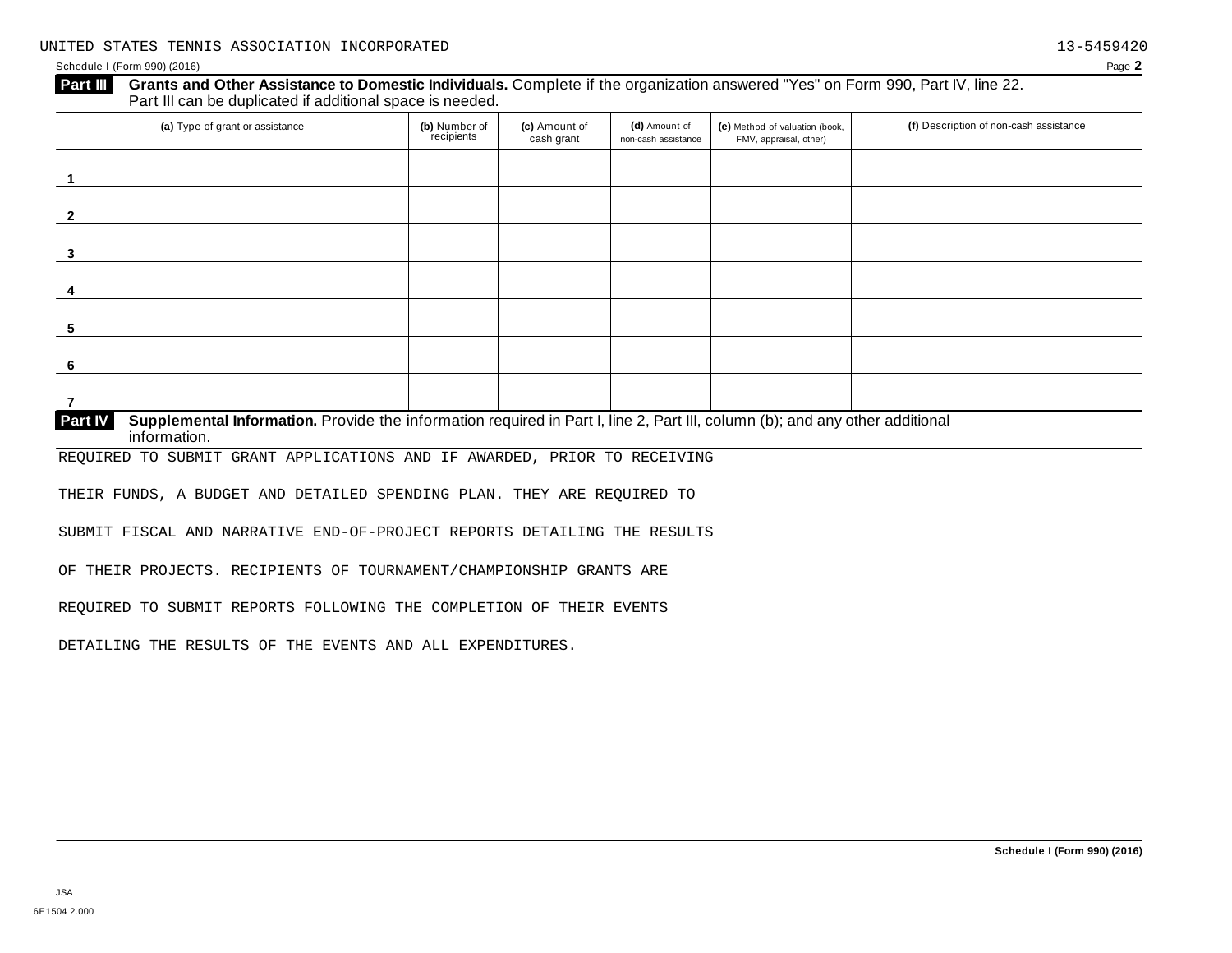|              | <b>SCHEDULE J</b>                                    | <b>Compensation Information</b>                                                                                                                                                                                     | OMB No. 1545-0047     |            |    |
|--------------|------------------------------------------------------|---------------------------------------------------------------------------------------------------------------------------------------------------------------------------------------------------------------------|-----------------------|------------|----|
|              | (Form 990)                                           | For certain Officers, Directors, Trustees, Key Employees, and Highest                                                                                                                                               |                       |            |    |
|              |                                                      | <b>Compensated Employees</b><br>Complete if the organization answered "Yes" on Form 990, Part IV, line 23.                                                                                                          | 2016                  |            |    |
|              | Department of the Treasury                           | Attach to Form 990.                                                                                                                                                                                                 | <b>Open to Public</b> |            |    |
|              | Internal Revenue Service<br>Name of the organization | Information about Schedule J (Form 990) and its instructions is at www.irs.gov/form990.<br><b>Employer identification number</b>                                                                                    | <b>Inspection</b>     |            |    |
|              |                                                      | 13-5459420<br>UNITED STATES TENNIS ASSOCIATION INCORPORATED                                                                                                                                                         |                       |            |    |
| Part I       |                                                      | <b>Questions Regarding Compensation</b>                                                                                                                                                                             |                       |            |    |
|              |                                                      |                                                                                                                                                                                                                     |                       | <b>Yes</b> | No |
|              |                                                      | 1a Check the appropriate box(es) if the organization provided any of the following to or for a person listed on Form                                                                                                |                       |            |    |
|              |                                                      | 990, Part VII, Section A, line 1a. Complete Part III to provide any relevant information regarding these items.                                                                                                     |                       |            |    |
|              | Χ                                                    | First-class or charter travel<br>Housing allowance or residence for personal use                                                                                                                                    |                       |            |    |
|              | Χ                                                    | Payments for business use of personal residence<br>Travel for companions                                                                                                                                            |                       |            |    |
|              |                                                      | Health or social club dues or initiation fees<br>Tax indemnification and gross-up payments                                                                                                                          |                       |            |    |
|              |                                                      | Discretionary spending account<br>Personal services (such as, maid, chauffeur, chef)                                                                                                                                |                       |            |    |
| b            |                                                      | If any of the boxes on line 1a are checked, did the organization follow a written policy regarding payment                                                                                                          |                       |            |    |
|              |                                                      | or reimbursement or provision of all of the expenses described above? If "No," complete Part III to                                                                                                                 | 1b                    | Χ          |    |
| $\mathbf{2}$ |                                                      | Did the organization require substantiation prior to reimbursing or allowing expenses incurred by all                                                                                                               |                       |            |    |
|              |                                                      | directors, trustees, and officers, including the CEO/Executive Director, regarding the items checked on line                                                                                                        |                       |            |    |
|              |                                                      |                                                                                                                                                                                                                     | $\mathbf{2}$          | Χ          |    |
| 3            |                                                      | Indicate which, if any, of the following the filing organization used to establish the compensation of the                                                                                                          |                       |            |    |
|              |                                                      | organization's CEO/Executive Director. Check all that apply. Do not check any boxes for methods used by a<br>related organization to establish compensation of the CEO/Executive Director, but explain in Part III. |                       |            |    |
|              | Χ                                                    | X<br>Compensation committee<br>Written employment contract                                                                                                                                                          |                       |            |    |
|              | Χ                                                    | $\overline{\mathbf{x}}$<br>Compensation survey or study<br>Independent compensation consultant                                                                                                                      |                       |            |    |
|              | $\mathbf{x}$                                         | $\overline{\mathbf{x}}$<br>Form 990 of other organizations<br>Approval by the board or compensation committee                                                                                                       |                       |            |    |
| 4            |                                                      | During the year, did any person listed on Form 990, Part VII, Section A, line 1a, with respect to the filing                                                                                                        |                       |            |    |
|              |                                                      | organization or a related organization:                                                                                                                                                                             |                       |            |    |
| a            |                                                      |                                                                                                                                                                                                                     | 4a                    | Χ          |    |
| b            |                                                      | Participate in, or receive payment from, a supplemental nonqualified retirement plan?                                                                                                                               | 4b                    |            | Χ  |
| c            |                                                      | Participate in, or receive payment from, an equity-based compensation arrangement?                                                                                                                                  | 4c                    |            | X  |
|              |                                                      | If "Yes" to any of lines 4a-c, list the persons and provide the applicable amounts for each item in Part III.                                                                                                       |                       |            |    |
|              |                                                      | Only section 501(c)(3), 501(c)(4), and 501(c)(29) organizations must complete lines 5-9.                                                                                                                            |                       |            |    |
| 5            |                                                      | For persons listed on Form 990, Part VII, Section A, line 1a, did the organization pay or accrue any                                                                                                                |                       |            |    |
|              |                                                      | compensation contingent on the revenues of:                                                                                                                                                                         |                       |            |    |
| a            |                                                      |                                                                                                                                                                                                                     | 5a                    |            |    |
| b            |                                                      |                                                                                                                                                                                                                     | 5b                    |            |    |
|              |                                                      | If "Yes" on line 5a or 5b, describe in Part III.                                                                                                                                                                    |                       |            |    |
| 6            |                                                      | For persons listed on Form 990, Part VII, Section A, line 1a, did the organization pay or accrue any                                                                                                                |                       |            |    |
| a            |                                                      | compensation contingent on the net earnings of:                                                                                                                                                                     | 6a                    |            |    |
| b            |                                                      |                                                                                                                                                                                                                     | 6b                    |            |    |
|              |                                                      | If "Yes" on line 6a or 6b, describe in Part III.                                                                                                                                                                    |                       |            |    |
| 7            |                                                      | For persons listed on Form 990, Part VII, Section A, line 1a, did the organization provide any nonfixed                                                                                                             |                       |            |    |
|              |                                                      | payments not described on lines 5 and 6? If "Yes," describe in Part III.                                                                                                                                            | $\overline{7}$        |            |    |
| 8            |                                                      | Were any amounts reported on Form 990, Part VII, paid or accrued pursuant to a contract that was subject                                                                                                            |                       |            |    |
|              |                                                      | to the initial contract exception described in Regulations section 53.4958-4(a)(3)? If "Yes," describe                                                                                                              |                       |            |    |
|              |                                                      |                                                                                                                                                                                                                     | 8                     |            |    |
| 9            |                                                      | If "Yes" on line 8, did the organization also follow the rebuttable presumption procedure described in                                                                                                              |                       |            |    |
|              |                                                      | $\sim$ $\sim$ $\sim$ $\sim$                                                                                                                                                                                         | 9                     |            |    |

**For Paperwork Reduction Act Notice, see the Instructions for Form 990. Schedule J (Form 990) 2016**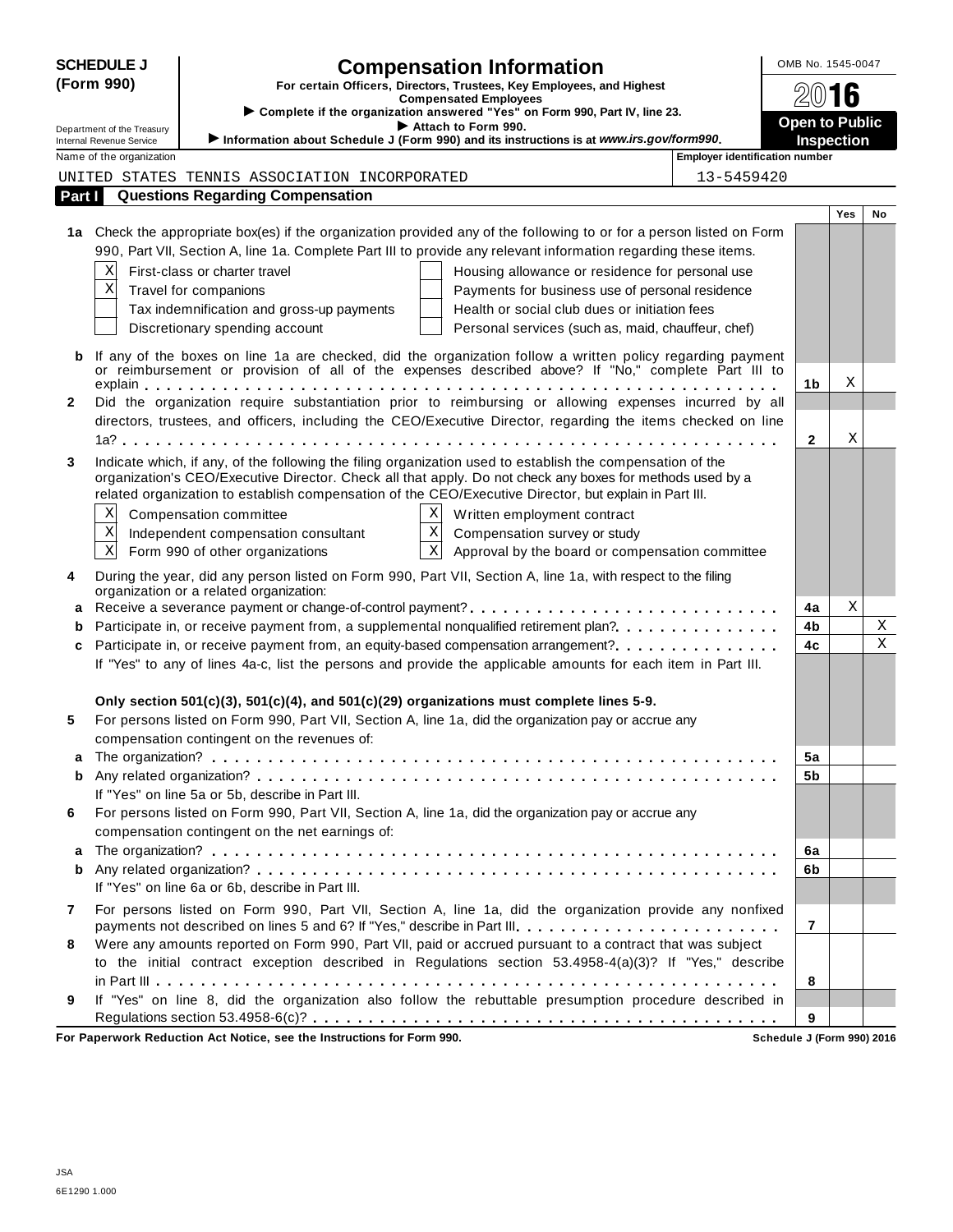Schedule <sup>J</sup> (Form 990) <sup>2016</sup> Page **2**

# **Part II Officers, Directors, Trustees, Key Employees, and Highest Compensated Employees.** Use duplicate copies ifadditional space is needed.

For each individual whose compensation must be reported on Schedule J, report compensation from the organization on row (i) and from related organizations, described in the instructions, on row (ii). Do not list any individuals that aren't listed on Form 990, Part VII.

Note: The sum of columns (B)(i)-(iii) for each listed individual must equal the total amount of Form 990, Part VII, Section A, line 1a, applicable column (D) and (E) amounts for that individual.

| (A) Name and Title                           |      |                          | (B) Breakdown of W-2 and/or 1099-MISC compensation |                                           | (C) Retirement and             | (D) Nontaxable | (E) Total of columns | (F) Compensation                                           |  |  |
|----------------------------------------------|------|--------------------------|----------------------------------------------------|-------------------------------------------|--------------------------------|----------------|----------------------|------------------------------------------------------------|--|--|
|                                              |      | (i) Base<br>compensation | (ii) Bonus & incentive<br>compensation             | (iii) Other<br>reportable<br>compensation | other deferred<br>compensation | benefits       | $(B)(i)-(D)$         | in column (B) reported<br>as deferred on prior<br>Form 990 |  |  |
| GORDON SMITH                                 | (i)  | 791,378                  | 362, 217.                                          | 15,294.                                   | 117,005                        | 23, 119.       | 1,309,013.           | 103,561.                                                   |  |  |
| EXECUTIVE DIRECTOR, COO                      | (ii) | $\Omega$                 | $\Omega$                                           | $\Omega$ .                                | $\Omega$ .                     | $\Omega$ .     | $\Omega$ .           | $0$ .                                                      |  |  |
| ANDREA HIRSCH                                | (i)  | 541,240                  | 258,412.                                           | 11,170                                    | 18,503.                        | 11,371.        | 840,696.             |                                                            |  |  |
| OCHIEF ADMINISTRATIVE OFFICER                | (ii) | 0                        | $\Omega$                                           | $\Omega$                                  |                                |                |                      |                                                            |  |  |
| ED NEPPL                                     | (i)  | 408,042                  | 213,056.                                           | 311                                       | 18,503.                        | 23,345.        | 663,257.             |                                                            |  |  |
| <b>QCHIEF FINANCIAL OFFICER</b>              | (ii) | $\Omega$                 | $\Omega$ .                                         | $\Omega$                                  |                                |                |                      |                                                            |  |  |
| LEW SHERR                                    | (i)  | 413,398                  | 555,625.                                           | 11,871                                    | 18,503                         | 28,427.        | 1,027,824.           |                                                            |  |  |
| CHIEF REVENUE OFFICER                        | (i)  | 0                        | $\Omega$ .                                         | $\mathbf{0}$ .                            |                                |                |                      |                                                            |  |  |
| KURT KAMPERMAN                               | (i)  | 561,079                  | 225,932.                                           | 9,074.                                    | 18,503                         | 28,427.        | 843,015.             |                                                            |  |  |
| <b>GCEO, COMMUNITY TENNIS</b>                | (ii) | $\mathbf{0}$ .           | $\Omega$ .                                         | $\mathbf 0$ .                             |                                |                |                      |                                                            |  |  |
| DAVID BREWER                                 | (i)  | 388,683                  | 128,751                                            | 1,371.                                    | 18,503                         | 28, 427.       | 565,735.             |                                                            |  |  |
| <b>GCHIEF PROF. TENNIS OFFICER</b>           | (i)  | 0                        | 0                                                  | 0                                         |                                |                |                      |                                                            |  |  |
| MARY S. HUNT                                 | (i)  | 8,608                    | 120,000.                                           | 317,332.                                  |                                | 5,961.         | 451,901.             |                                                            |  |  |
| CHIEF MARKETING OFFICER                      | (ii) | $\Omega$                 | $\Omega$                                           | $\Omega$                                  |                                |                |                      |                                                            |  |  |
| DEANNE POWNALL                               | (i)  | 245,342.                 | 128,711                                            | 280                                       | 17,935.                        | 28,358.        | 420,626.             |                                                            |  |  |
| 8MANAGING DR. PARTNERSHIP MRKTG              | (ii) | $\Omega$                 | $\Omega$                                           | $\overline{0}$                            |                                |                |                      |                                                            |  |  |
| LAWRENCE BONFANTE                            | (i)  | 289,732                  | 88,661                                             | 804                                       | 18,503.                        | 25,722.        | 423, 422.            |                                                            |  |  |
| <b>QCHIEF INFORMATION OFFICER</b>            | (i)  | $\Omega$                 | $\Omega$                                           | $\Omega$                                  |                                |                |                      |                                                            |  |  |
| CHRISTIAN WIDMAIER                           | (i)  | 288,145                  | 94,088.                                            | 804                                       | 18,503.                        | 27,308.        | 428,848.             |                                                            |  |  |
| 10 <sup>MANAGING</sup> DIR. CORP. COMMUNICAT | (i)  | $\Omega$                 | $\Omega$                                           | $\mathbf 0$ .                             |                                |                |                      |                                                            |  |  |
| STACIELLEN MISCHEL                           | (i)  | 265,917                  | 84,619                                             | 430                                       | 18,503.                        | 24,379.        | 393,848.             |                                                            |  |  |
| 11 <sup>ASSOCIATE</sup> GENERAL COUNSEL      | (i)  | $\Omega$                 | 0                                                  | $\Omega$                                  |                                |                |                      |                                                            |  |  |
| STACEY MILKOVICH                             | (i)  | 391,528                  | 0                                                  | 5,913.                                    |                                | 26,310.        | 423,751.             |                                                            |  |  |
| 12 <sup>CHIEF</sup> EXECUTIVE, PRO TENNIS    | (i)  | 0                        | $\mathbf{0}$ .                                     | 0                                         |                                |                |                      |                                                            |  |  |
| DANIEL MALASKY                               | (i)  | 274,706.                 | 97,785.                                            | 180                                       | 18,503                         | 26,853.        | 418,027.             |                                                            |  |  |
| 13 <sup>GENERAL</sup> COUNSEL                | (ii) | $\mathbf{0}$ .           | 0.                                                 | $\mathbf 0$ .                             |                                |                |                      |                                                            |  |  |
|                                              | (i)  |                          |                                                    |                                           |                                |                |                      |                                                            |  |  |
| 14                                           | (ii) |                          |                                                    |                                           |                                |                |                      |                                                            |  |  |
|                                              | (i)  |                          |                                                    |                                           |                                |                |                      |                                                            |  |  |
| 15                                           | (ii) |                          |                                                    |                                           |                                |                |                      |                                                            |  |  |
|                                              | (i)  |                          |                                                    |                                           |                                |                |                      |                                                            |  |  |
| 16                                           | (ii) |                          |                                                    |                                           |                                |                |                      |                                                            |  |  |

**Schedule J (Form 990) 2016**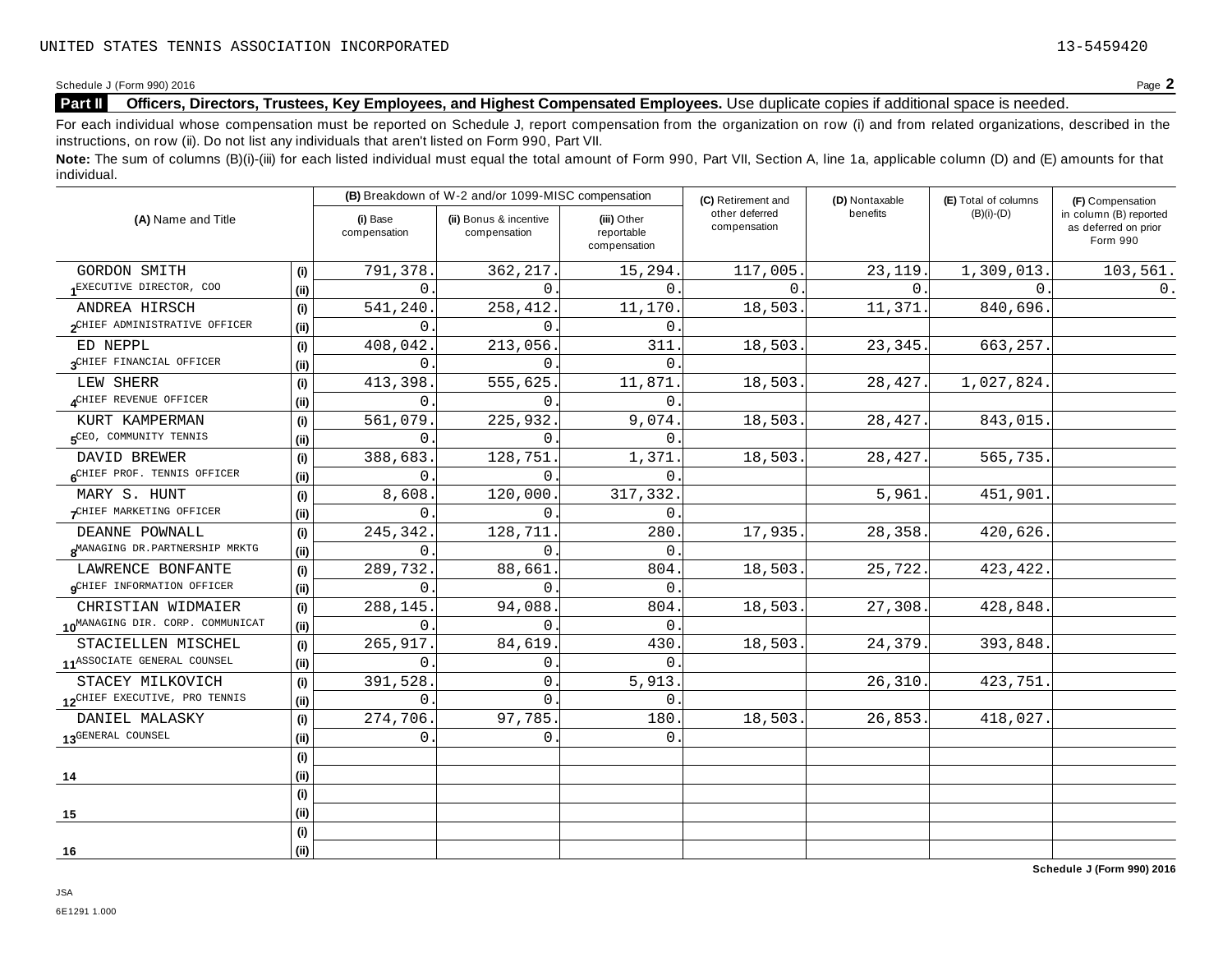### **Part III Supplemental Information**

Provide the information, explanation, or descriptions required for Part I, lines 1a, 1b, 3, 4a, 4b, 4c, 5a, 5b, 6a, 6b, 7, and 8, and for Part II. Also complete this part for any additional information.

EMPLOYEE EXPENSES

FIRST CLASS TRAVEL: IN ACCORDANCE WITH THE TRAVEL POLICY, BOARD MEMBERS

AND EMPLOYEES ABOVE DIRECTOR LEVEL ARE ENTITLED TO BUSINESS CLASS

AIRFARES FOR FLIGHTS GREATER THAN FIVE HOURS. THE PRESIDENT AND FIRST VP

ARE ENTITLED TO BUSINESS CLASS AIRFARES FOR ALL FLIGHTS. IN THE EVENT

BUSINESS CLASS AIRFARE IS NOT AVAILABLE, THE ABOVE INDIVIDUALS ARE

ENTITLED TO FIRST CLASS UNDER THE ASSOCIATION'S ACCOUNTABLE EXPENSE

REIMBURSEMENT PLAN. TRAVEL FOR COMPANIONS: UNDER THE ASSOCIATION'S

ACCOUNTABLE EXPENSE REIMBURSEMENT POLICY, TRAVEL FOR COMPANIONS IS

ALLOWED IN VERY LIMITED CIRCUMSTANCES.

SEVERANCE PAYMENT - MARY SUE HUNT RECEIVED A PAYMENT PURSUANT TO A

CONTRACT \$317,308.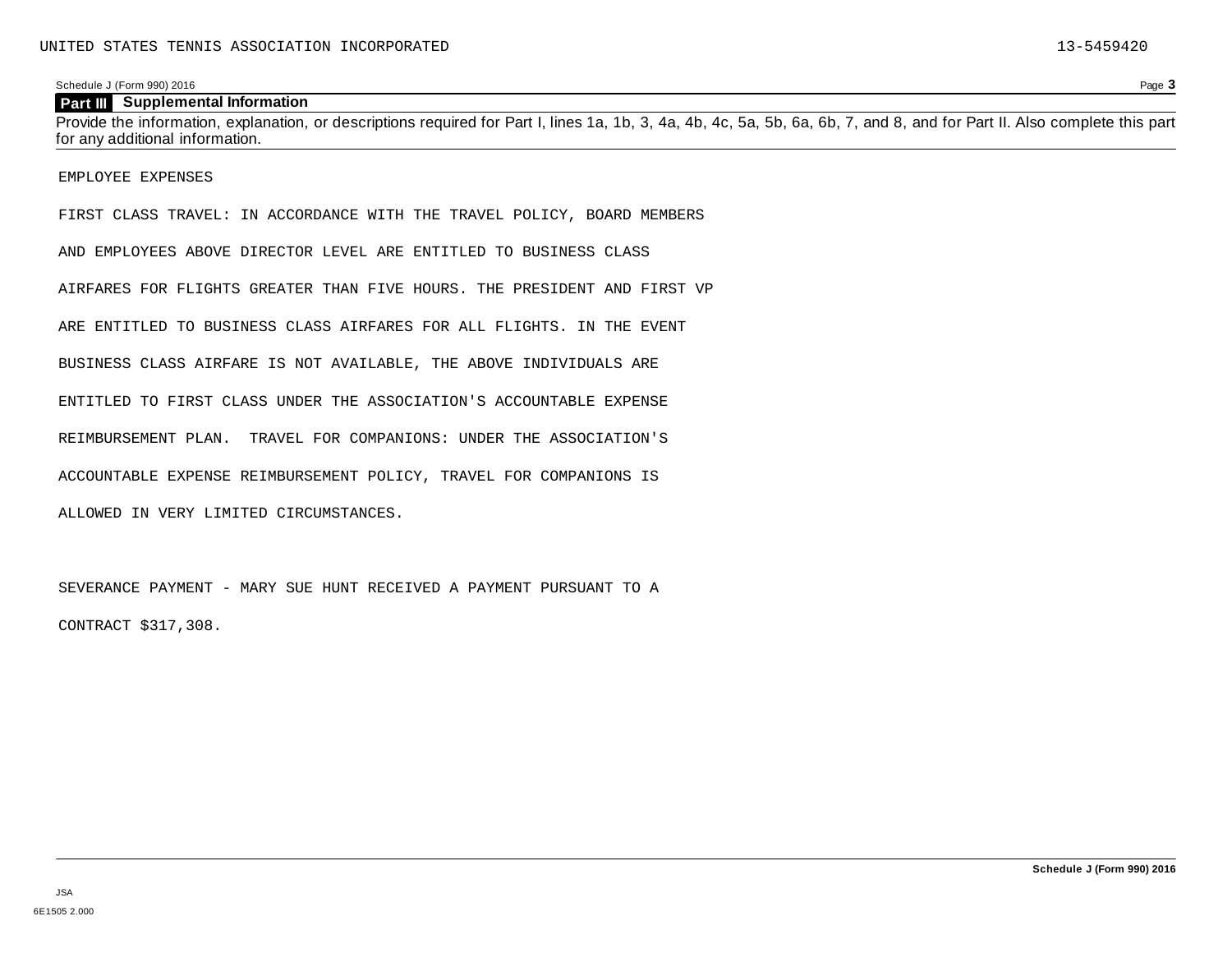|                                        | <b>SCHEDULE L</b><br>(Form 990 or 990-EZ)   ► Complete if the organization answered "Yes" on Form 990, Part IV, line 25a, 25b, 26, 27, 28a, |                   |                             |                | <b>Transactions With Interested Persons</b>                                                                                             |                        |                                       |    |                              | OMB No. 1545-0047                   |             |                |
|----------------------------------------|---------------------------------------------------------------------------------------------------------------------------------------------|-------------------|-----------------------------|----------------|-----------------------------------------------------------------------------------------------------------------------------------------|------------------------|---------------------------------------|----|------------------------------|-------------------------------------|-------------|----------------|
|                                        |                                                                                                                                             |                   |                             |                | 28b, or 28c, or Form 990-EZ, Part V, line 38a or 40b.                                                                                   |                        |                                       |    |                              |                                     | b           |                |
|                                        | Department of the Treasury                                                                                                                  |                   |                             |                | Attach to Form 990 or Form 990-EZ.<br>Information about Schedule L (Form 990 or 990-EZ) and its instructions is at www.irs.gov/form990. |                        |                                       |    |                              | Open To Public<br><b>Inspection</b> |             |                |
|                                        | <b>Internal Revenue Service</b><br>Name of the organization                                                                                 |                   |                             |                |                                                                                                                                         |                        | <b>Employer identification number</b> |    |                              |                                     |             |                |
|                                        | UNITED STATES TENNIS ASSOCIATION INCORPORATED                                                                                               |                   |                             |                |                                                                                                                                         |                        | 13-5459420                            |    |                              |                                     |             |                |
| Part I                                 |                                                                                                                                             |                   |                             |                | Excess Benefit Transactions (section $501(c)(3)$ , section $501(c)(4)$ , and $501(c)(29)$ organizations only).                          |                        |                                       |    |                              |                                     |             |                |
|                                        |                                                                                                                                             |                   |                             |                | Complete if the organization answered "Yes" on Form 990, Part IV, line 25a or 25b, or Form 990-EZ, Part V, line 40b.                    |                        |                                       |    |                              |                                     |             |                |
|                                        |                                                                                                                                             |                   |                             |                | (b) Relationship between disqualified person and                                                                                        |                        |                                       |    |                              |                                     |             | (d) Corrected? |
| 1                                      | (a) Name of disqualified person                                                                                                             |                   |                             | organization   |                                                                                                                                         |                        | (c) Description of transaction        |    |                              |                                     |             | Yes∣ No        |
| (1)                                    |                                                                                                                                             |                   |                             |                |                                                                                                                                         |                        |                                       |    |                              |                                     |             |                |
| (2)                                    |                                                                                                                                             |                   |                             |                |                                                                                                                                         |                        |                                       |    |                              |                                     |             |                |
| (3)                                    |                                                                                                                                             |                   |                             |                |                                                                                                                                         |                        |                                       |    |                              |                                     |             |                |
| (4)                                    |                                                                                                                                             |                   |                             |                |                                                                                                                                         |                        |                                       |    |                              |                                     |             |                |
| (5)<br>(6)                             |                                                                                                                                             |                   |                             |                |                                                                                                                                         |                        |                                       |    |                              |                                     |             |                |
| $\mathbf{2}$                           | Enter the amount of tax incurred by the organization managers or disqualified persons during the year                                       |                   |                             |                |                                                                                                                                         |                        |                                       |    |                              |                                     |             |                |
|                                        |                                                                                                                                             |                   |                             |                |                                                                                                                                         |                        |                                       |    |                              |                                     |             |                |
| 3                                      | Enter the amount of tax, if any, on line 2, above, reimbursed by the organization. $\ldots$ , $\ldots$ , $\ldots$                           |                   |                             |                |                                                                                                                                         |                        |                                       |    |                              |                                     |             |                |
|                                        |                                                                                                                                             |                   |                             |                |                                                                                                                                         |                        |                                       |    |                              |                                     |             |                |
| Part II                                | Loans to and/or From Interested Persons.                                                                                                    |                   |                             |                |                                                                                                                                         |                        |                                       |    |                              |                                     |             |                |
|                                        |                                                                                                                                             |                   |                             |                | Complete if the organization answered "Yes" on Form 990-EZ, Part V, line 38a or Form 990, Part IV, line 26; or if the                   |                        |                                       |    |                              |                                     |             |                |
|                                        | organization reported an amount on Form 990, Part X, line 5, 6, or 22.                                                                      |                   |                             |                |                                                                                                                                         |                        |                                       |    |                              |                                     |             |                |
|                                        | (a) Name of interested person                                                                                                               | (b) Relationship  | (c) Purpose of              | (d) Loan to or | (e) Original                                                                                                                            | (f) Balance due        |                                       |    | (g) In default? (h) Approved |                                     | (i) Written |                |
|                                        |                                                                                                                                             | with organization | loan                        | from the       | principal amount                                                                                                                        |                        |                                       |    | by board or                  |                                     | agreement?  |                |
|                                        |                                                                                                                                             |                   |                             | organization?  |                                                                                                                                         |                        |                                       |    | committee?                   |                                     |             |                |
|                                        |                                                                                                                                             |                   |                             | To<br>From     |                                                                                                                                         |                        | Yes                                   | No | Yes                          | No                                  | <b>Yes</b>  | No             |
| (1)                                    |                                                                                                                                             |                   |                             |                |                                                                                                                                         |                        |                                       |    |                              |                                     |             |                |
| (2)                                    |                                                                                                                                             |                   |                             |                |                                                                                                                                         |                        |                                       |    |                              |                                     |             |                |
| (3)                                    |                                                                                                                                             |                   |                             |                |                                                                                                                                         |                        |                                       |    |                              |                                     |             |                |
| (4)                                    |                                                                                                                                             |                   |                             |                |                                                                                                                                         |                        |                                       |    |                              |                                     |             |                |
| (5)                                    |                                                                                                                                             |                   |                             |                |                                                                                                                                         |                        |                                       |    |                              |                                     |             |                |
| (6)<br>(7)                             |                                                                                                                                             |                   |                             |                |                                                                                                                                         |                        |                                       |    |                              |                                     |             |                |
| (8)                                    |                                                                                                                                             |                   |                             |                |                                                                                                                                         |                        |                                       |    |                              |                                     |             |                |
| (9)                                    |                                                                                                                                             |                   |                             |                |                                                                                                                                         |                        |                                       |    |                              |                                     |             |                |
| (10)                                   |                                                                                                                                             |                   |                             |                |                                                                                                                                         |                        |                                       |    |                              |                                     |             |                |
| Total                                  |                                                                                                                                             |                   |                             |                | ▶∶                                                                                                                                      | -\$                    |                                       |    |                              |                                     |             |                |
| Part III                               | <b>Grants or Assistance Benefiting Interested Persons.</b>                                                                                  |                   |                             |                |                                                                                                                                         |                        |                                       |    |                              |                                     |             |                |
|                                        |                                                                                                                                             |                   |                             |                | Complete if the organization answered "Yes" on Form 990, Part IV, line 27.                                                              |                        |                                       |    |                              |                                     |             |                |
|                                        | (a) Name of interested person                                                                                                               |                   |                             |                | (b) Relationship between interested (c) Amount of assistance                                                                            | (d) Type of assistance |                                       |    | (e) Purpose of assistance    |                                     |             |                |
|                                        |                                                                                                                                             |                   | person and the organization |                |                                                                                                                                         |                        |                                       |    |                              |                                     |             |                |
|                                        |                                                                                                                                             |                   |                             |                |                                                                                                                                         |                        |                                       |    |                              |                                     |             |                |
|                                        |                                                                                                                                             |                   |                             |                |                                                                                                                                         |                        |                                       |    |                              |                                     |             |                |
|                                        |                                                                                                                                             |                   |                             |                |                                                                                                                                         |                        |                                       |    |                              |                                     |             |                |
|                                        |                                                                                                                                             |                   |                             |                |                                                                                                                                         |                        |                                       |    |                              |                                     |             |                |
|                                        |                                                                                                                                             |                   |                             |                |                                                                                                                                         |                        |                                       |    |                              |                                     |             |                |
|                                        |                                                                                                                                             |                   |                             |                |                                                                                                                                         |                        |                                       |    |                              |                                     |             |                |
| (1)<br>(2)<br>(3)<br>(4)<br>(5)<br>(6) |                                                                                                                                             |                   |                             |                |                                                                                                                                         |                        |                                       |    |                              |                                     |             |                |
| (7)                                    |                                                                                                                                             |                   |                             |                |                                                                                                                                         |                        |                                       |    |                              |                                     |             |                |
| (8)                                    |                                                                                                                                             |                   |                             |                |                                                                                                                                         |                        |                                       |    |                              |                                     |             |                |
| (9)<br>(10)                            |                                                                                                                                             |                   |                             |                |                                                                                                                                         |                        |                                       |    |                              |                                     |             |                |

 $\bar{\beta}$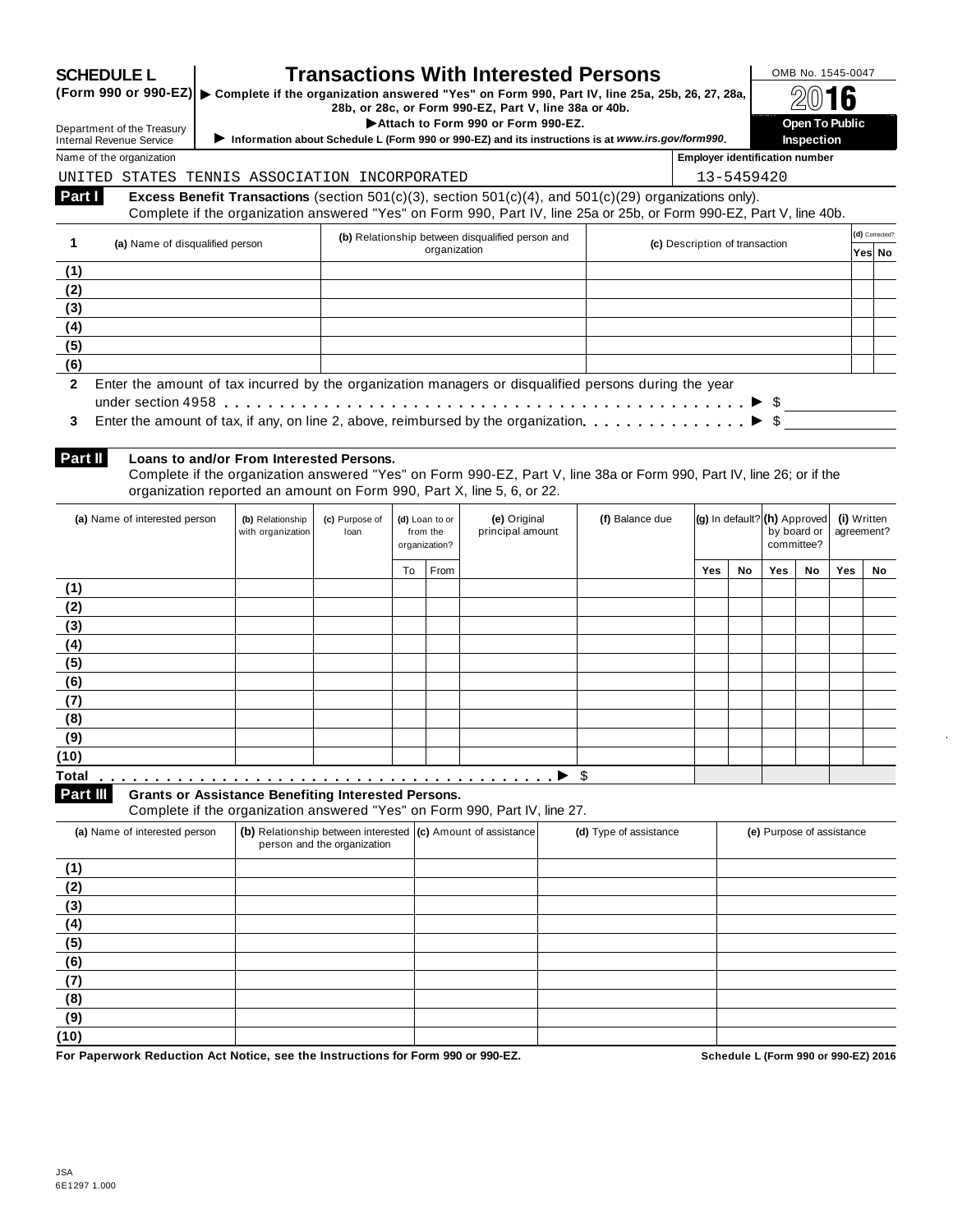Schedule <sup>L</sup> (Form <sup>990</sup> or 990-EZ) <sup>2016</sup> Page **2**

**Business Transactions Involving Interested Persons. Part IV Business Transactions Involving Interested Persons.**<br>Complete if the organization answered "Yes" on Form 990, Part IV, line 28a, 28b, or 28c.

| (a) Name of interested person              | (b) Relationship between<br>interested person and the<br>organization | (c) Amount of<br>transaction | (d) Description of transaction |     | (e) Sharing of<br>organization's<br>revenues? |  |
|--------------------------------------------|-----------------------------------------------------------------------|------------------------------|--------------------------------|-----|-----------------------------------------------|--|
|                                            |                                                                       |                              |                                | Yes | No                                            |  |
| (1)<br>J. WILLIAMS, KEY EMPL, TEN. MEDIA C | FORMER DIRECTOR                                                       |                              | PUBLISH MEMBERSHIP MAGAZINE    |     |                                               |  |
| (2)                                        |                                                                       |                              |                                |     |                                               |  |
| (3)                                        |                                                                       |                              |                                |     |                                               |  |
| (4)                                        |                                                                       |                              |                                |     |                                               |  |
| (5)                                        |                                                                       |                              |                                |     |                                               |  |
| (6)                                        |                                                                       |                              |                                |     |                                               |  |
| (7)                                        |                                                                       |                              |                                |     |                                               |  |
| (8)                                        |                                                                       |                              |                                |     |                                               |  |
| (9)                                        |                                                                       |                              |                                |     |                                               |  |
| (10)                                       |                                                                       |                              |                                |     |                                               |  |
| Part V<br><b>Supplemental Information</b>  |                                                                       |                              |                                |     |                                               |  |

**Part V** Supplemental information<br>Provide additional information for responses to questions on Schedule L (see instructions).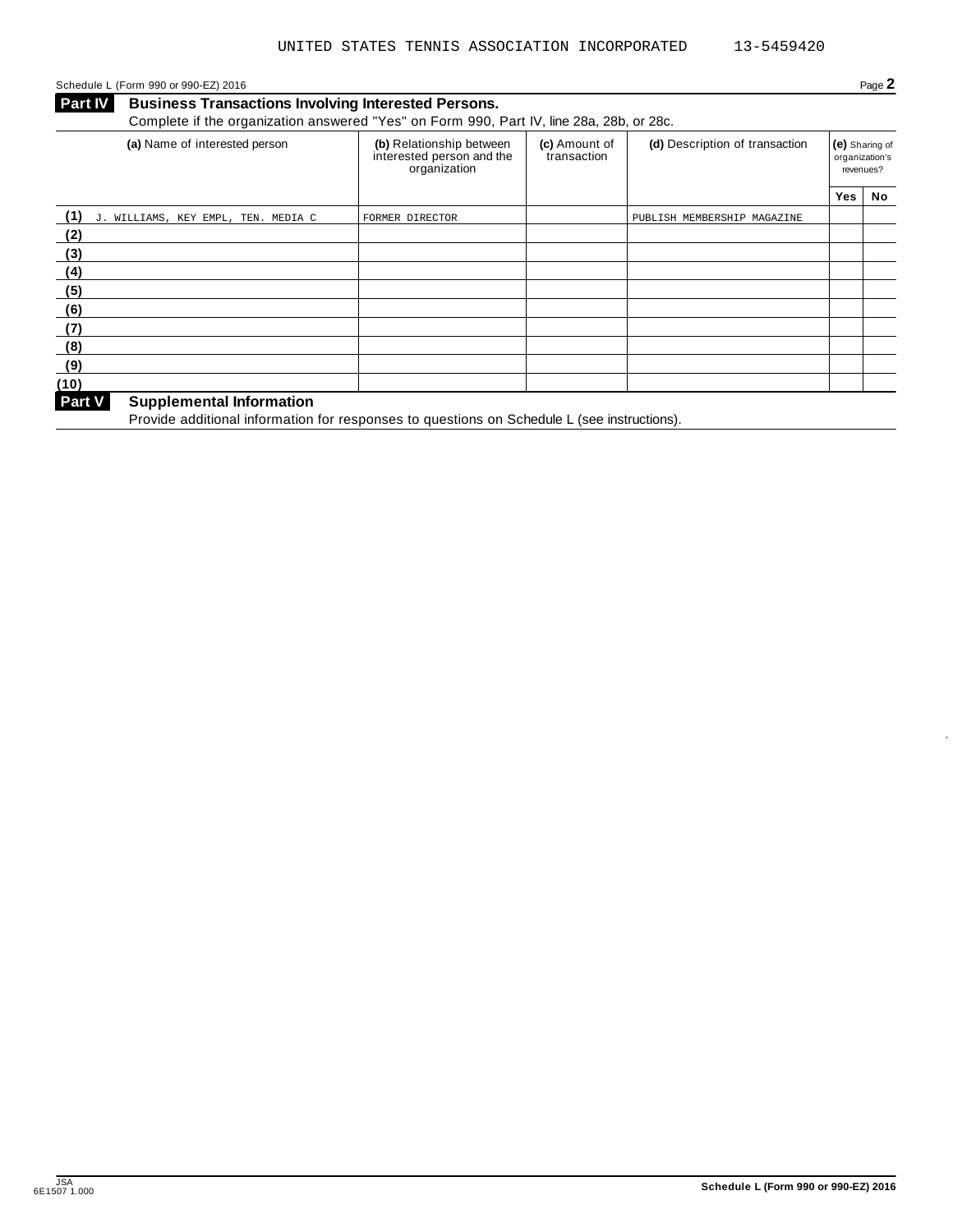# **SCHEDULE O** Supplemental Information to Form 990 or 990-EZ DMB No. 1545-0047

**(Form 990 or 990-EZ) Complete to provide information for responses to specific questions on** plete to provide information for responses to specific questions on  $\mathbb{Z}^{\square}$  **16 EXECUTE:** Attach to Form 990 or 990-EZ.<br>
Attach to Form 990 or 990-EZ.<br> **Company of the Company of the Company of the Company of the Company of the Company of the Company of the Company of the Company of the Company of th** > Attach to Form 990 or 990-EZ.<br>Information about Schedule O (Form 990 or 990-EZ) and its instructions is at www.irs.gov/form990. Inspection

**Inspection**

Department of the Treasury<br>Internal Revenue Service

| Name of the organization                      | <b>Employer identification number</b> |
|-----------------------------------------------|---------------------------------------|
| UNITED STATES TENNIS ASSOCIATION INCORPORATED | $1,3 - 5459420$                       |

PART III, LINES 4A, 4B AND 4C

LINE 4(A) US OPEN. UNITED STATES TENNIS ASSOCIATION INCORPORATED("USTA" OR THE "ASSOCIATION") ORGANIZES AND CONDUCTS THE UNITED STATES OPEN TENNIS CHAMPIONSHIPS--THE US OPEN--WHICH IS THE ONE OF THE WORLD'S HIGHEST-ATTENDED ANNUAL SPORTING EVENTS AND ONE OF ITS PREMIER SPORTING ATTRACTIONS. THE US OPEN IS HELD EACH YEAR AT THE USTA BILLIE JEAN KING NATIONAL TENNIS CENTER. STAGING THE US OPEN REQUIRES THE DEDICATION AND TALENTS OF NUMEROUS USTA VOLUNTEERS, USTA STAFF, AND SEASONAL HELP TO RUN THIS TENNIS TOURNAMENT EFFICIENTLY AND EFFECTIVELY. THE US OPEN HELPS FULFILL SEVERAL OF THE USTA'S MAJOR PURPOSES, INCLUDING: TO PROMOTE THE DEVELOPMENT OF TENNIS AS A MEANS OF HEALTHFUL RECREATION AND PHYSICAL FITNESS; TO ORGANIZE TENNIS TOURNAMENTS AND COMPETITIONS FOR ALL TENNIS ATHLETES WITHOUT REGARD TO GENDER, RACE, CREED, COLOR, OR NATIONAL ORIGIN, AND UNDER THE BEST CONDITIONS POSSIBLE; AND TO PROMOTE THE GAME OF TENNIS TO THE GENERAL PUBLIC. IT IS A MAJOR EXPECTATION OF THE US OPEN THAT THE FANS' ENTHUSIASM AND EXCITEMENT FOR THE EVENT WILL ENCOURAGE THEIR INTEREST IN TENNIS AND DRIVE PARTICIPATION IN THE SPORT. AS THE PREMIER SHOWCASE FOR TENNIS IN THE UNITED STATES, THE US OPEN USES ITS WORLD-WIDE STAGE TO HELP GROW THE GAME. THE 2016 US OPEN KICKED OFF WITH THE 21ST ANNUAL ARTHUR ASHE KIDS' DAY, THE WORLD'S LARGEST SINGLE-DAY, GRASS-ROOTS TENNIS AND ENTERTAINMENT EVENT; HELD IN HONOR OF ARTHUR ASHE, THE EVENT CONTINUES ASHE'S MISSION OF USING TENNIS AS A MEANS TO INSTILL IN CHILDREN THE VALUES OF HUMANITARIANISM, LEADERSHIP, AND EXCELLENCE. THE MORNING GROUNDS FESTIVAL OF THE 2016 ARTHUR ASHE KIDS' DAY FEATURED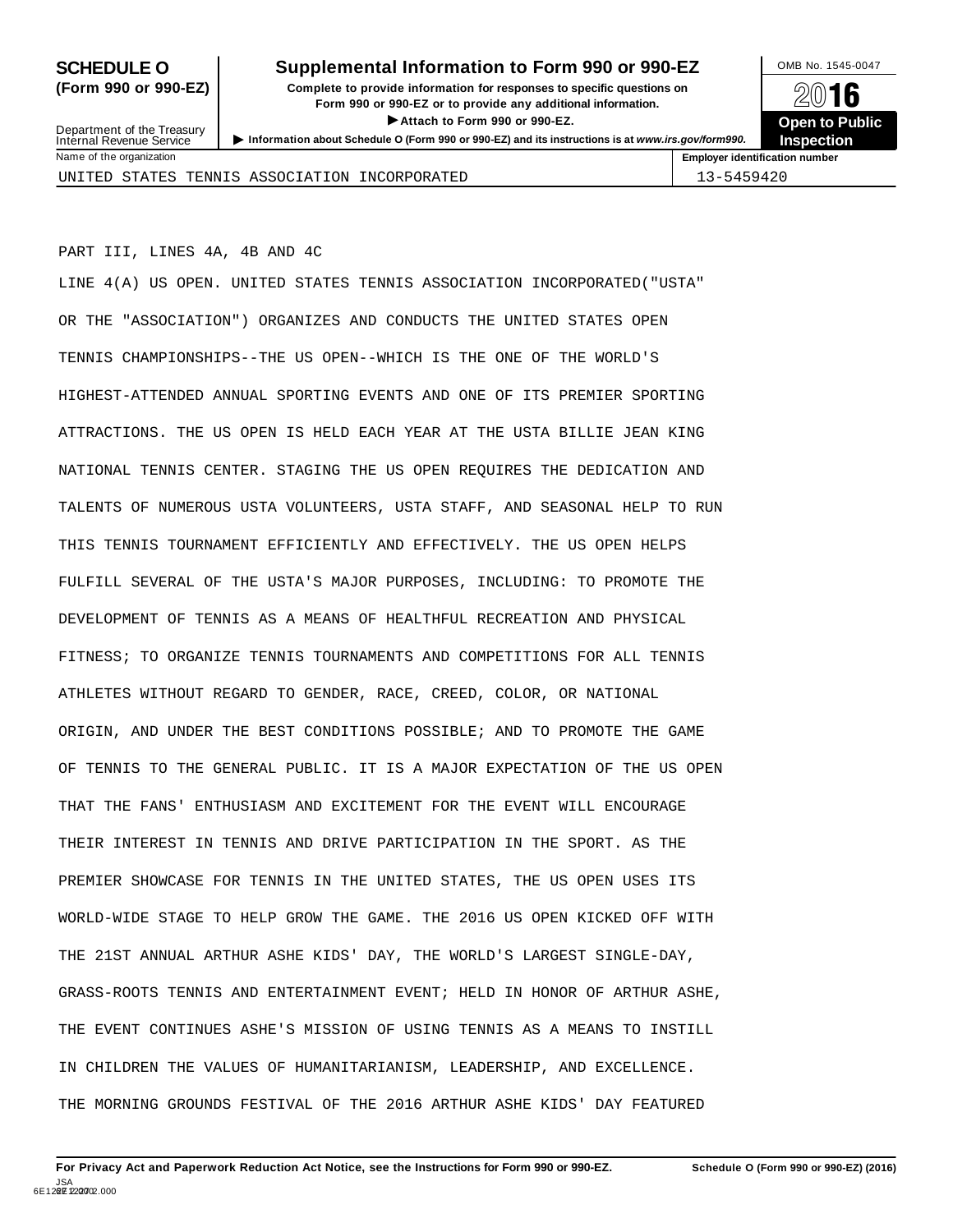| Page $\blacktriangle$<br>Schedule O (Form 990 or 990-EZ) 2016 |                                       |  |  |  |
|---------------------------------------------------------------|---------------------------------------|--|--|--|
| Name of the organization                                      | <b>Employer identification number</b> |  |  |  |
| STATES<br>TENNIS ASSOCIATION INCORPORATED<br>UNITED           | 3-5459420                             |  |  |  |

KID-FRIENDLY TENNIS PROGRAMMING THROUGHOUT THE GROUNDS AND WAS FREE TO THE PUBLIC, AND WAS FOLLOWED BY A STADIUM SHOW FEATURING A LINEUP OF TENNIS GREATS AND MUSICAL GUESTS. A NEW CHAPTER IN TOURNAMENT HISTORY GOT UNDERWAY AS THE 2016 US OPEN UNVEILED A SERIES OF PHYSICAL IMPROVEMENTS AND UPGRADES THROUGHOUT THE GROUNDS OF THE USTA BILLIE JEAN KING NATIONAL TENNIS CENTER, INCLUDING A RETRACTABLE ROOF OPERATIONAL OVER ARTHUR ASHE STADIUM, AN 8,125-SEAT GRANDSTAND STADIUM, AND ENHANCED SOUTHERN FIELD COURT SEATING. THE 2016 US OPEN DREW 688,542 FANS, WITH SINGLE-DAY ATTENDANCE RECORDS ESTABLISHED ON THREE CONSECUTIVE DAYS. ESPN SERVED FOR THE SECOND YEAR AS THE US OPEN'S EXCLUSIVE DOMESTIC MEDIA PARTNER. ESPN/ESPN2 AVERAGED 881,000 MILLION VIEWERS AND ACHIEVED A TOTAL AUDIENCE REACH OF NEARLY 42 MILLION VIEWERS IN THE U.S. THE MEN'S SINGLES FINAL AFTERNOON WINDOW RANKED AS THE HIGHEST-RATED AND MOST-VIEWED TENNIS TELECAST FROM THE 2016 US OPEN, DRAWING 1.6 MILLION VIEWERS. WORLDWIDE, THE TOURNAMENT WAS BROADCAST IN 201 COUNTRIES AND TERRITORIES, GENERATING 75,227 HOURS OF COVERAGE, INCLUDING 61,906 LIVE HOURS. FOR THE SEVENTH CONSECUTIVE SEASON, THE US OPEN NATIONAL PLAYOFFS HELPED MAKE THE US OPEN TRULY "OPEN" BY PROVIDING THE OPPORTUNITY FOR ALL PLAYERS 14 YEARS OF AGE AND OLDER TO EARN A BERTH INTO THE US OPEN. THE 2016 US OPEN ALSO EXPANDED ON THE TOURNAMENT'S COMPREHENSIVE "GREEN" INITIATIVES AND CONTINUED TO MAKE THE US OPEN ONE OF THE EASIEST PLACES TO BE ECO-FRIENDLY AND ENVIRONMENTALLY SENSITIVE, FROM RECYCLING TO ENERGY MANAGEMENT. LINE (4B) COMMUNITY TENNIS DEVELOPMENT. COMMUNITY TENNIS STRIVES TO GROW TENNIS AT EVERY LEVEL WITH A GOAL OF MAKING THE GAME ACCESSIBLE TO EVERYONE. IT SUPPORTS A WIDE RANGE OF TENNIS PROGRAMS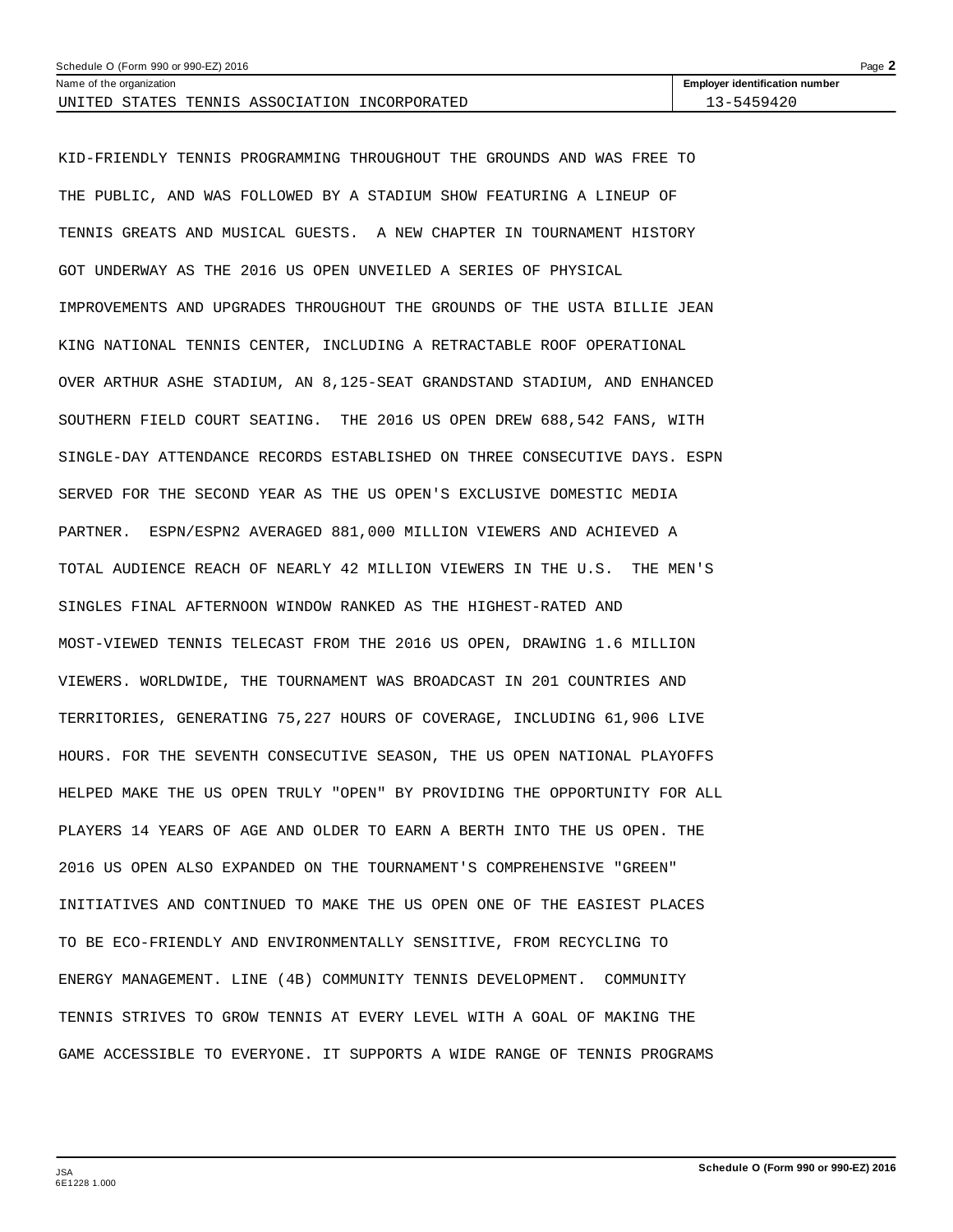| Page $\blacktriangle$<br>Schedule O (Form 990 or 990-EZ) 2016 |                                       |  |  |  |
|---------------------------------------------------------------|---------------------------------------|--|--|--|
| Name of the organization                                      | <b>Employer identification number</b> |  |  |  |
| STATES TENNIS ASSOCIATION INCORPORATED<br>UNITED              | 13-5459420                            |  |  |  |

DESIGNED TO HELP PEOPLE LEARN THE GAME, PLAY THE GAME, AND TAKE ADVANTAGE OF ITS MANY HEALTH, FITNESS, AND SOCIAL BENEFITS. YOUTH TENNIS, JUNIOR TENNIS, AND ADULT TENNIS ARE ALL MANAGED WITHIN COMMUNITY TENNIS, WHICH COVERS EVERY STEP ALONG THE PLAY PATHWAY--FROM STARTING OUT WITH YOUTH TENNIS, NO-CUT HIGH SCHOOL PROGRAMS, LOCAL JUNIOR TOURNAMENTS AND JUNIOR COMPETITION, COLLEGE TENNIS (COLLEGIATE VARSITY TENNIS AND USTA TENNIS ON CAMPUS), USTA LEAGUE, AND USTA SANCTIONED TOURNAMENTS FOR ALL AGES UP TO 90 AND OVER. COMMUNITY TENNIS WORKS WITH THE USTA'S 17 INDEPENDENTLY GOVERNED GEOGRAPHICAL SECTIONS ACROSS THE U.S., ALONG WITH MORE THAN TWO DOZEN NATIONAL USTA COMMITTEES(MADE UP OF LEADING VOLUNTEERS AND STAFF) AS WELL AS WITH THOUSANDS OF LOCAL VOLUNTEERS NATIONWIDE AND WITH TENNIS INDUSTRY PARTNERS ON NUMEROUS GRASS-ROOTS EFFORTS TO GROW THE GAME. THIS INCLUDES THE LARGEST INITIATIVE EVER TO STRENGTHEN THE TENNIS INFRASTRUCTURE IN PUBLIC PARKS AND SCHOOLS, INCLUDING THE BUILDING AND/OR RENOVATION OF MORE THAN 30,000 PUBLIC TENNIS COURTS. OTHER INITIATIVES INCLUDE DEVELOPING, STRENGTHENING, AND GROWING A NATIONWIDE NETWORK OF SELF-SUFFICIENT COMMUNITY TENNIS ASSOCIATIONS TO INCREASE TENNIS PARTICIPATION AT THE LOCAL LEVEL; PROMOTING AND PROVIDING DEVELOPMENT AND PLAY OPPORTUNITIES FOR PEOPLE IN WHEELCHAIRS TO BE INVOLVED IN THE SPORT OF TENNIS AS BOTH PLAYERS AND VOLUNTEERS; INTRODUCING TENNIS TO YOUTH THROUGH IN SCHOOL PHYSICAL EDUCATION CLASSES AND AFTER-SCHOOL TENNIS PROGRAMS; AND PROMOTING AND PROVIDING RECREATIONAL AND COMPETITIVE LEAGUE TEAM OPPORTUNITIES FOR PLAYERS AGE 18 TO 90+ IN THE COUNTRY'S LARGEST RECREATIONAL TENNIS LEAGUE, USTA LEAGUE. IN 2016 THE USTA COMPLETED THE BUILDING OF A NEW HOME FOR AMERICAN TENNIS--THE USTA NATIONAL CAMPUS AT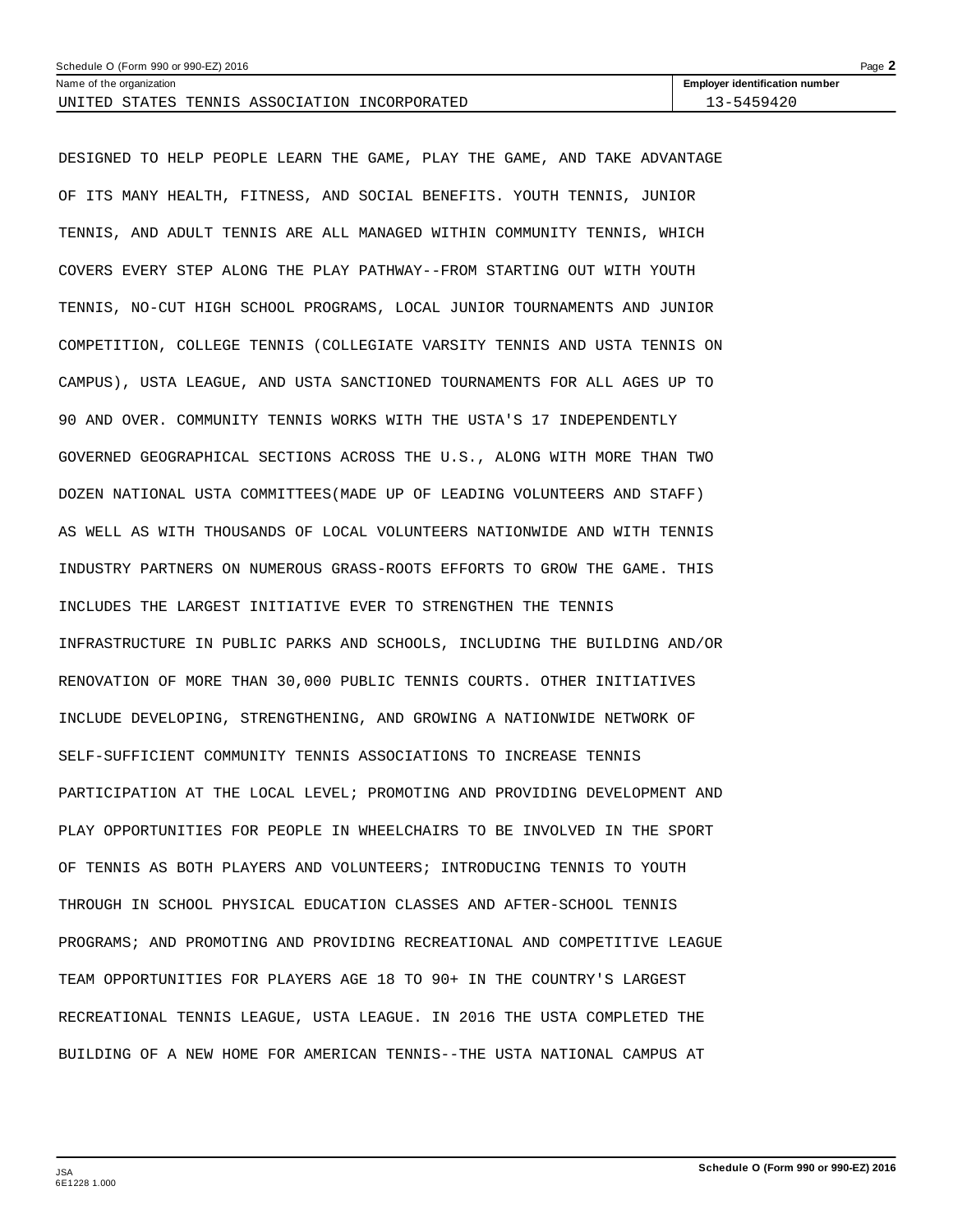| Schedule O (Form 990 or 990-EZ) 2016<br>Page $\blacktriangle$ |                                       |  |  |  |  |
|---------------------------------------------------------------|---------------------------------------|--|--|--|--|
| Name of the organization                                      | <b>Employer identification number</b> |  |  |  |  |
| UNITED STATES TENNIS ASSOCIATION INCORPORATED                 | 13–5459420                            |  |  |  |  |

LAKE NONA IN ORLANDO, FLA.--TO SERVE THE SPORT AT EVERY LEVEL OF PLAY AND TO DELIVER AN UNPARALLELED TENNIS EXPERIENCE FOR PLAYERS OF ALL AGES AND ABILITY LEVELS. THE FACILITY HAS 100 TENNIS COURTS AND IS DIVIDED INTO DEDICATED AREAS THAT FOCUS ON THE COMPLETE TENNIS PATHWAY. WITH MORE THAN 100,000 PEOPLE EXPECTED TO MAKE USE OF THE FACILITY EACH YEAR, THE USTA NATIONAL CAMPUS PROVIDES PLAYERS, COACHES, TENNIS OFFICIALS, TENNIS PROVIDERS, AND SPECTATORS WITH AN UNPRECEDENTED PLAYING, TRAINING, AND EDUCATIONAL EXPERIENCE BY INCORPORATING THE LATEST TECHNOLOGY AND SERVING AS AN EPICENTER OF TENNIS INNOVATION. COMMUNITY TENNIS IS HOUSED ON THE SITE, ALONG WITH USTA PLAYER DEVELOPMENT AND USTA PRO CIRCUIT AND OFFICIATING DEPARTMENTS. THIS PROXIMITY HELPS MAXIMIZE THE STAFF'S ABILITY TO COLLABORATE AND INNOVATE, WHICH ENABLES THE USTA TO HAVE A GREATER IMPACT ON PROGRAMMING FOR THE SPORT AND GROWING THE GAME AT ALL LEVELS.

PART III, LINES 4A, 4B AND 4C CONT'D.

LINE (4C) PROFESSIONAL TENNIS OPERATIONS DIVISION. THE USTA PROFESSIONAL TENNIS OPERATIONS DIVISION CONSISTS OF THE US OPEN SERIES, PRO TOURNAMENTS, AND TEAM EVENTS AND INCLUDES THE OLYMPICS, DAVIS CUP AND FED CUP, PROFESSIONAL COMPETITIONS, THE USTA PRO CIRCUIT, AND THE OFFICIATING DEPARTMENT. TOGETHER, THEY MANAGE THE GAME AT THE HIGHEST LEVELS IN THE UNITED STATES, WITH AN EYE TOWARD PROVIDING A MANAGEABLE PATHWAY TO THE ELITE LEVELS OF TENNIS COMPETITION FOR ASPIRING PRO TENNIS PLAYERS AND OFFICIALS. THE ACTIVITIES MANAGED BY THE PROFESSIONAL TENNIS OPERATIONS DIVISION REPRESENT TENNIS COMPETITION FOR ATHLETES AT ITS ULTIMATE LEVEL. THE EVENTS STAGED BY THE DIVISION ARE LEVERAGED TO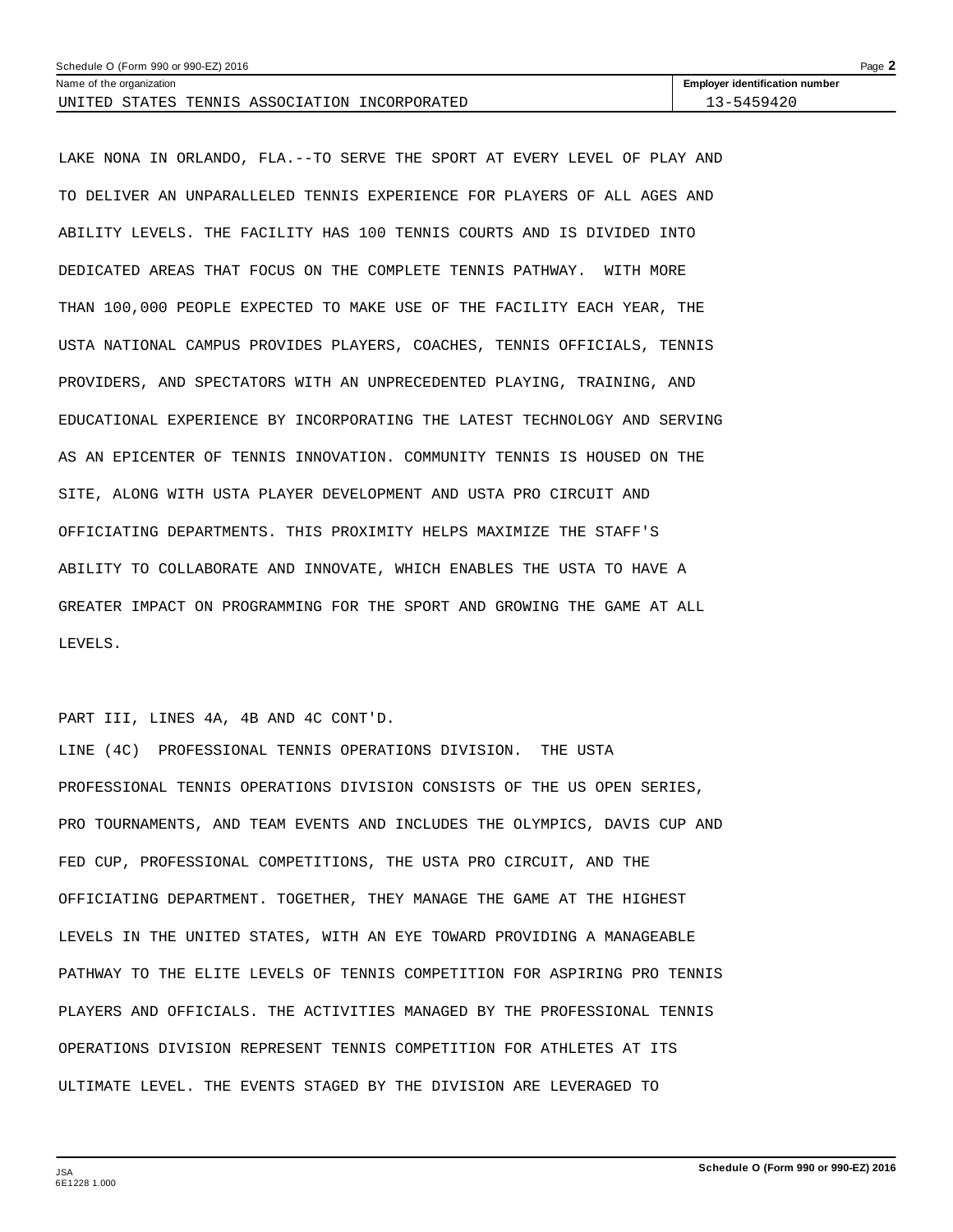| Schedule O (Form 990 or 990-EZ) 2016                   |                                       |  |  |  |
|--------------------------------------------------------|---------------------------------------|--|--|--|
| Name of the organization                               | <b>Employer identification number</b> |  |  |  |
| STATES<br>INCORPORATED<br>UNITED<br>TENNIS ASSOCIATION | 3-5459420                             |  |  |  |

SHOWCASE THE FUN, EXCITEMENT, AND ATHLETIC EXCELLENCE OF THE SPORT AND TO ENCOURAGE PARTICIPATION AT ALL LEVELS. AS THE RECOGNIZED NATIONAL GOVERNING BODY OF THE SPORT OF TENNIS, THE USTA IS A MEMBER OF THE U.S. OLYMPIC COMMITTEE. THE USTA COORDINATES THE UNITED STATES' TENNIS PARTICIPATION IN THE OLYMPIC GAMES AND THE PARALYMPIC GAMES, AS WELL AS THE PAN-AMERICAN GAMES. IN THE 2016 SUMMER OLYMPICS IN RIO, THE UNITED STATES WON THREE MEDALS IN TENNIS, LED BY JACK SOCK, WHO WAS THE ONLY PLAYER TO CAPTURE MORE THAN ONE MEDAL AT THE 2016 OLYMPICS. --BRINGING THE UNITED STATES' TOTAL OF OLYMPIC MEDALS IN TENNIS TO 23, INCLUDING 14 GOLD, SINCE THE SPORT WAS REINSTATED IN THE OLYMPICS IN 1988. THIS IS THE HIGHEST TOTAL OF ANY NATION. THE UNITED STATES ALSO POSTED A SOLID SHOWING IN 2016 AT THE PARALYMPIC GAMES, CAPTURING TWO MEDALS. THE UNITED STATES HAS NOW WON 17 MEDALS (SIX GOLD) SINCE THE PARALYMPIC GAMES BEGAN IN 1992. DAVIS CUP AND FED CUP ARE THE ELITE INTERNATIONAL TEAM COMPETITIONS IN PROFESSIONAL TENNIS FOR MEN AND WOMEN, RESPECTIVELY, WITH MORE THAN 130 NATIONS COMPETING IN THESE EVENTS ANNUALLY. THE UNITED STATES HAS WON THE DAVIS CUP CHAMPIONSHIP ON 32 OCCASIONS, MORE THAN ANY OTHER NATION, WHILE THE UNITED STATES FED CUP TEAM HAS WON THE FED CUP TITLE MORE THAN ANY OTHER NATION, A RECORD 17 TIMES. THE US OPEN SERIES LINKS SEVEN ATP WORLD TOUR AND WTA HARD-COURT TOURNAMENTS IN NORTH AMERICA TO THE US OPEN. THE SERIES WAS LAUNCHED IN 2004 AND MAKES IT EASIER FOR FANS TO CONNECT WITH THE GAME BY FORMING A TRUE REGULAR SEASON OF HARD-COURT TENNIS, WITH ESPN OFFERING MORE THAN 70 HOURS OF LIVE NATIONAL SERIES COVERAGE IN 2016. MEANWHILE, THE USTA PROVIDED SUPPORT IN 2016 (VIA PRIZE MONEY, GRANTS, AND OTHER MEANS) TO THE APPROXIMATELY 90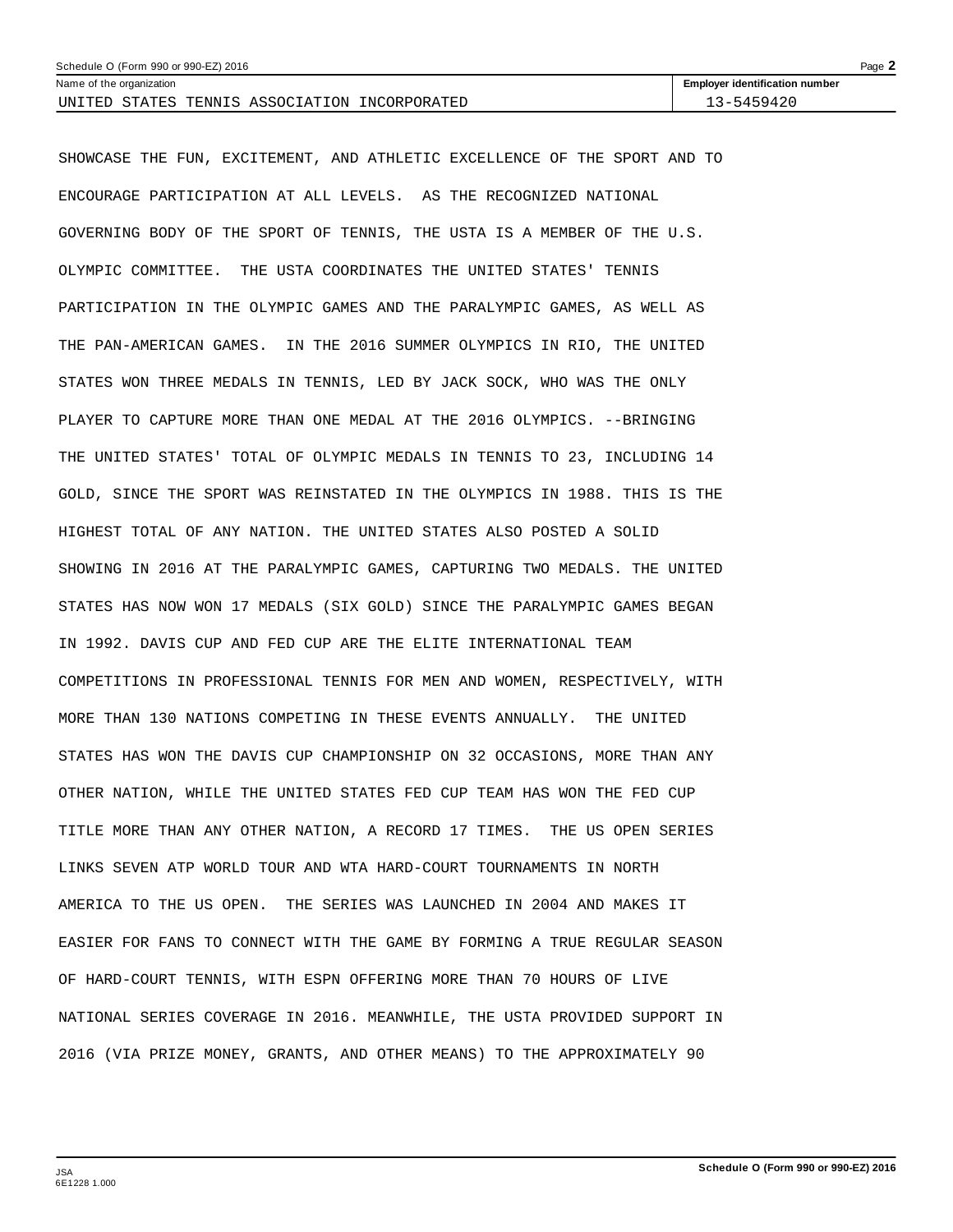| Schedule O (Form 990 or 990-EZ) 2016 |                          |  |  |                                        |                                       | Page $\blacktriangle$ |
|--------------------------------------|--------------------------|--|--|----------------------------------------|---------------------------------------|-----------------------|
|                                      | Name of the organization |  |  |                                        | <b>Employer identification number</b> |                       |
| UNITED                               |                          |  |  | STATES TENNIS ASSOCIATION INCORPORATED | -3-5459420                            |                       |

SANCTIONED PROFESSIONAL TOURNAMENTS THAT COMPRISE THE USTA PRO CIRCUIT, THE WORLD'S LARGEST PROFESSIONAL TOUR FOR TENNIS DEVELOPMENT. THE USTA PRO CIRCUIT PROVIDES THE NEXT GENERATION OF AMERICAN CHAMPIONS WITH YEAR-ROUND OPPORTUNITIES TO DEVELOP THEIR GAME AND PLAY AGAINST WORLD-CLASS COMPETITION WITHOUT HAVING TO TRAVEL ABROAD. THE USTA'S OFFICIATING DEPARTMENT OVERSEES THE RECRUITMENT, CERTIFICATION, AND EVALUATION OF TENNIS OFFICIALS AT ALL LEVELS OF THE SPORT IN THE UNITED STATES, FROM GRASS-ROOTS TOURNAMENTS TO THE UPPER ECHELONS OF PROFESSIONAL TENNIS. BY TRAINING AND CERTIFYING QUALITY OFFICIALS WHO KNOW THE RULES AND REGULATIONS FOR THEIR ON-COURT AND OFF-COURT TOURNAMENT RESPONSIBILITIES, THE USTA SEEKS TO ENSURE SMOOTH-RUNNING TOURNAMENTS WHICH ARE ESSENTIAL TO GROWING THE GAME. EACH YEAR, THE USTA CERTIFIES APPROXIMATELY 3,500 TENNIS OFFICIALS, WITH THE MAJORITY OF THEM SERVING IN A VOLUNTEER CAPACITY.

### PART VI, LINES 6, 7A & 7B

THE VOTING MEMBERS OF THE ASSOCIATION ARE THE SECTIONAL ASSOCIATIONS AND DIRECT MEMBER CLUBS & ORGANIZATIONS WHO HAVE A WEIGHTED VOTE BASED ON ACTUAL MEMBERS IN THEIR GEOGRAPHIC AREA. THE VOTING MEMBERS APPROVE THE SLATE OF OFFICERS AND BOARD MEMBERS AS SUBMITTED BY THE NOMINATING COMMITTEE. IN ADDITION, THEIR RIGHTS INCLUDE APPROVING AMENDMENTS TO THE BY-LAWS AND OTHER VOTING RIGHTS PURSUANT TO NEW YORK STATE NOT-FOR-PROFIT CORPORATION LAW.

PART VI, SECTION A, LINE 11 UPON COMPLETION BY THE STAFF, THE FORM 990 IS REVIEWED BY INTERNAL AND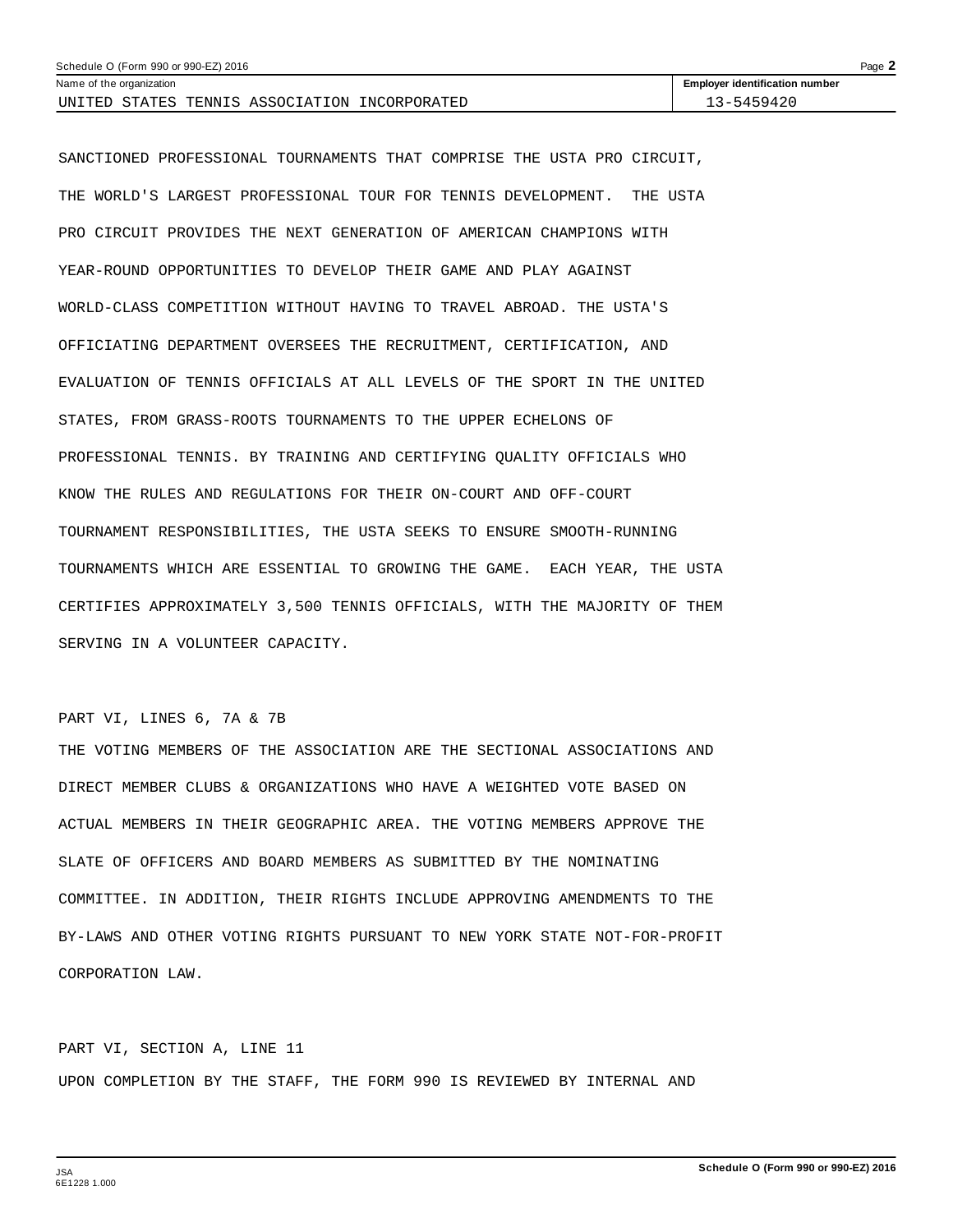| Schedule O (Form 990 or 990-EZ) 2016<br>Page $\blacktriangle$ |                                       |  |  |  |  |
|---------------------------------------------------------------|---------------------------------------|--|--|--|--|
| Name of the organization                                      | <b>Employer identification number</b> |  |  |  |  |
| STATES TENNIS ASSOCIATION INCORPORATED<br>UNITED              | 13-5459420                            |  |  |  |  |

EXTERNAL COUNSEL. THE FORM 990 IS REVIEWED BY USTA'S AUDIT COMMITTEE. THE FORM 990 IS ALSO DISTRIBUTED TO THE FULL BOARD OF DIRECTORS IN ADVANCE OF FILING.

### PART VI, SECTION B, LINE 12C

USTA HAS A CONFLICT OF INTEREST AND DISCLOSURE POLICY THAT APPLIES TO ALL EMPLOYEES, NATIONAL VOLUNTEERS AND BOARD MEMBERS. THE CONFLICT OF INTEREST AND DISCLOSURE POLICY REQUIRES AN EMPLOYEE, NATIONAL VOLUNTEER AND BOARD MEMBER TO REPORT INTERESTS OR RELATIONSHIPS THAT COULD PRESENT A POTENTIAL CONFLICT OF INTEREST. THE USTA OBTAINS ANNUAL CERTIFICATIONS FROM EMPLOYEES, NATIONAL VOLUNTEERS AND BOARD MEMBERS. THE ETHICS OFFICER REVIEWS THE COMPLETED DISCLOSURE STATEMENTS FOR EMPLOYEES AND THE AUDIT COMMITTEE REVIEWS THE COMPLETED DISCLOSURE STATEMENTS FOR THE VOLUNTEERS AT THE NATIONAL GOVERNING BODY LEVEL AND BOARD MEMBERS. THE ETHICS OFFICER AND THE CHAIR OF THE AUDIT COMMITTEE HAVE THE DISCRETION TO SHARE THE DISCLOSURE STATEMENTS WITH THE BOARD OF DIRECTORS AND/OR THE EXECUTIVE DIRECTOR & CHIEF OPERATING OFFICER. THE ETHICS OFFICER AND THE AUDIT COMMITTEE DETERMINE WHETHER A CONFLICT EXISTS AND SO MARK THEIR DECISION ON THE DISCLOSURE STATEMENT, ALSO INDICATING THE REQUIRED CORRECTIVE ACTION SHOULD THEY DETERMINE THAT A CONFLICT EXISTS (WHICH MAY INCLUDE, BUT IS NOT LIMITED TO, PROHIBITION IN PARTICIPATING, DELIBERATING AND DECIDING ISSUES AND/OR IN TRANSACTIONS).

# PART VI, SECTION B, LINE 15

THE COMPENSATION COMMITTEE HAS RESPONSIBILITY FOR ESTABLISHING A COMPENSATION STRATEGY AND SETTING THE COMPENSATION OF THE EXECUTIVE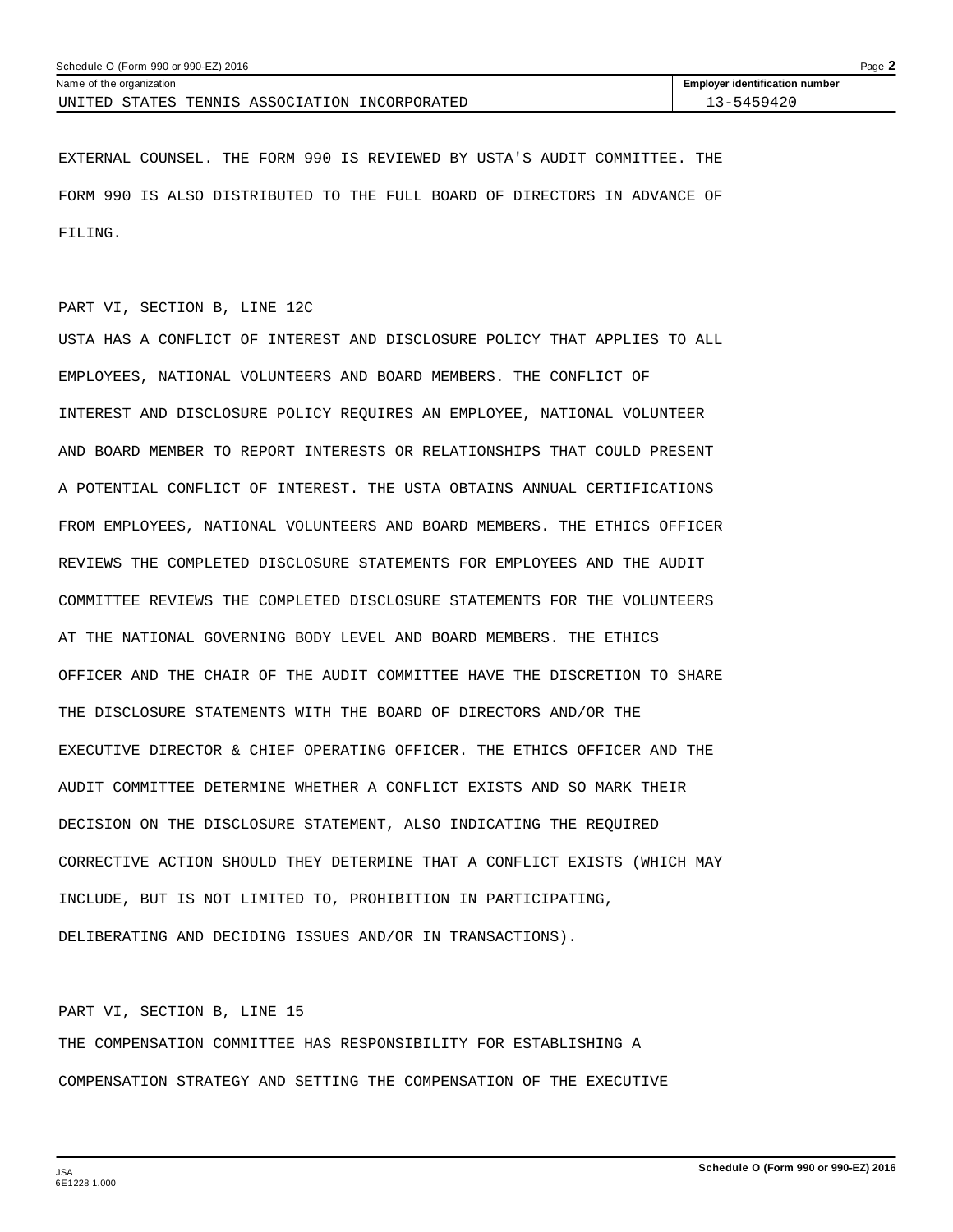| Page $\angle$<br>Schedule O (Form 990 or 990-EZ) 2016 |                                       |  |  |  |
|-------------------------------------------------------|---------------------------------------|--|--|--|
| Name of the organization                              | <b>Employer identification number</b> |  |  |  |
| UNITED STATES TENNIS ASSOCIATION INCORPORATED         | 13-5459420                            |  |  |  |

DIRECTOR, HIS/HER DIRECT REPORTS, AND ANY OTHER HIGHLY COMPENSATED INDIVIDUALS DESIGNATED BY THE COMPENSATION COMMITTEE, PART OF WHICH INCLUDES THE EXECUTIVE DIRECTOR AND CHIEF OPERATING OFFICER; CHIEF ADMINISTRATIVE OFFICER AND GENERAL COUNSEL; THE CHIEF FINANCIAL OFFICER; CHIEF OFFICER OF PRO TENIS; THE CHIEF EXECUTIVE OFFICER, COMMUNITY TENNIS & USTA NATIONAL CAMPUS; THE CHIEF REVENUE OFFICER; THE CHIEF MARKETING OFFICER; THE CHIEF PROFESSIONAL TENNIS OFFICER, US OPEN TOURNAMENT DIRECTOR; AND THE CHIEF DIVERSITY AND INCLUSION OFFICER. THE COMPENSATION COMMITTEE MEETS A MINIMUM OF FOUR TIMES PER YEAR AND CONTEMPORANEOUSLY MAINTAINS MINUTES OF ITS MEETINGS. COMPENSATION AND INCENTIVE PLAN LEVELS ARE SET BY THE COMMITTEE FOLLOWING REVIEW OF APPROPRIATE COMPARABILITY DATA. APPROPRIATE COMPARABILITY DATA INCLUDES, BUT IS NOT LIMITED TO, (I) INFORMATION REGARDING COMPENSATION PAID BY SIMILAR ORGANIZATIONS FOR SIMILAR SERVICES, (II) THE AVAILABILITY OF SIMILAR SERVICES IN THE ORGANIZATION'S GEOGRAPHIC AREA, AND (III) COMPENSATION SURVEYS COMPILED BY INDEPENDENT FIRMS. THE REVIEW DESCRIBED ABOVE WAS CONDUCTED, WITH RESPECT TO COMPENSATION FOR THE ABOVE-NOTED INDIVIDUALS, IN 2016.

# PART VI, SECTION C, LINE 19

THE ASSOCIATION'S BYLAWS ARE LOCATED ON ITS WEBSITE (USTA.COM). UPON REQUEST THE PUBLIC IS PROVIDED COPIES OF THE ASSOCIATION'S INFORMATION RETURN ON FORM 990. LASTLY, THE CONFLICT OF INTEREST POLICY CAN BE FOUND AT WWW.ETHICSPOINT.COM UNDER THE WEBSITE DESIGNED FOR THE ASSOCIATION AND IS ALSO AVAILABLE UPON REQUEST FROM THE ASSOCIATION'S LEGAL DEPARTMENT.

# PART XI, LINES 5 AND 9

THE AMOUNT ON LINE 5 REPRESENTS THE NET CHANGE IN UNREALIZED LOSS ON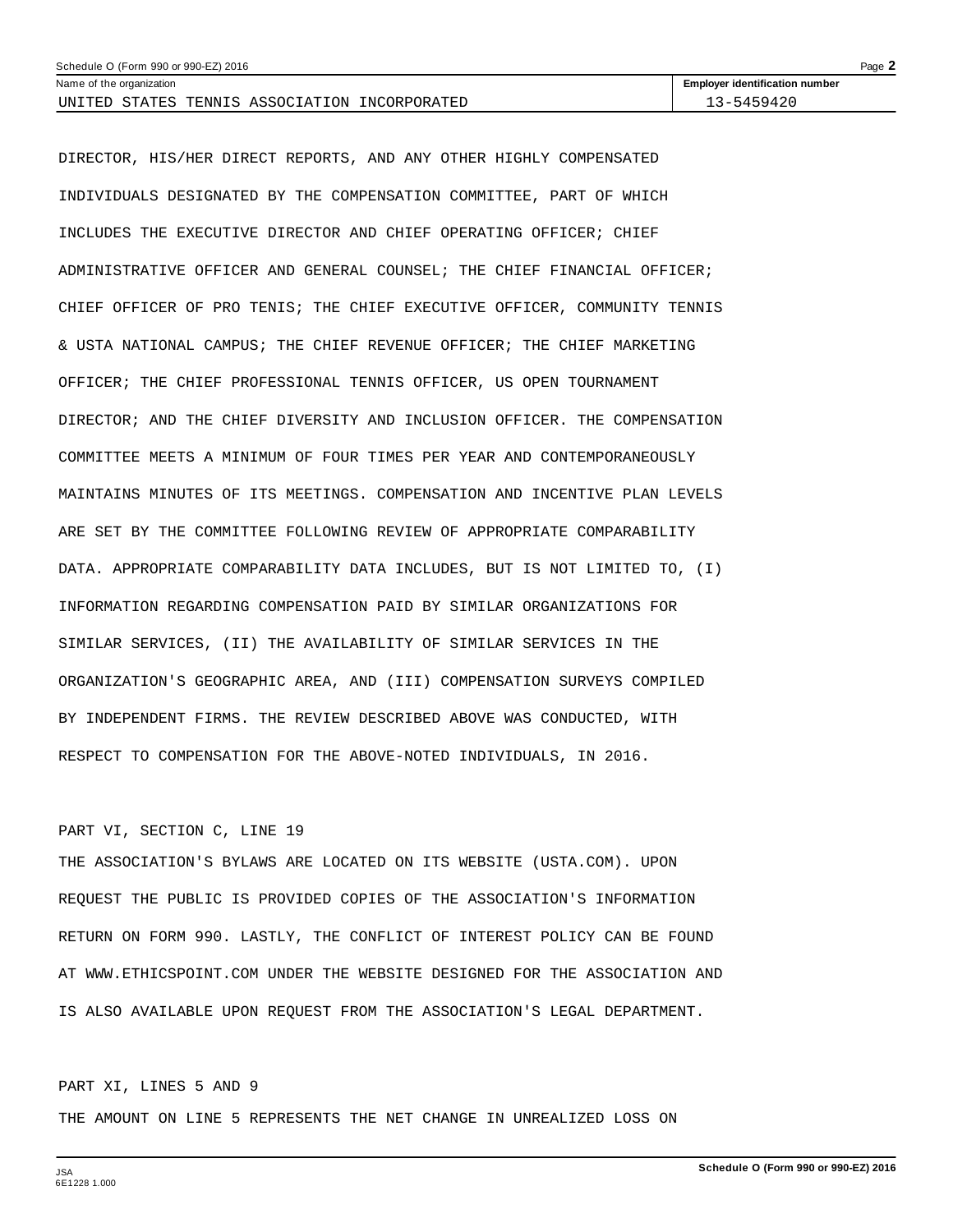<span id="page-51-0"></span>

| $P$ aqe $\blacktriangle$<br>Schedule O (Form 990 or 990-EZ) 2016 |                                       |  |  |  |  |
|------------------------------------------------------------------|---------------------------------------|--|--|--|--|
| Name of the organization                                         | <b>Employer identification number</b> |  |  |  |  |
| STATES TENNIS ASSOCIATION INCORPORATED<br>UNITED                 | 3-5459420                             |  |  |  |  |

INVESTMENTS WHICH IS INCLUDED IN THE ASSOCIATION'S AUDITED CONSOLIDATED FINANCIAL STATMENTS BUT NOT IN THE FORM 990. THE AMOUNT ON LINE 9 REPRESENTS THE USTA'S NONCONTROLLING INTEREST IN A TENNIS TOURNAMENT THAT WAS SOLD IN 2015.

## FORM 990, PART III, LINE 1 - ORGANIZATION'S MISSION

USTA IS THE NATIONAL GOVERNING BODY FOR THE SPORT OF TENNIS AND THE RECOGNIZED LEADER IN PROMOTING AND DEVELOPING THE SPORT'S GROWTH ON EVERY LEVEL IN THE UNITED STATES, FROM LOCAL COMMUNITIES TO THE CROWN JEWEL OF THE PROFESSIONAL GAME, THE US OPEN. THE USTA IS A PROGRESSIVE AND DIVERSE NOT-FOR-PROFIT ORGANIZATION WHOSE VOLUNTEERS, PROFESSIONAL STAFF AND FINANCIAL RESOURCES SUPPORT A SINGLE MISSION: TO PROMOTE AND DEVELOP THE GROWTH OF TENNIS. THE USTA HAS OVER 693,000 INDIVIDUAL MEMBERS, 8,600 ORGANIZATIONAL MEMBERS AND A PROFESSIONAL STAFF AND VOLUNTEERS DEDICATED TO GROWING THE GAME.

ATTACHMENT 2

ATTACHMENT 1

### 990, PART VII- COMPENSATION OF THE FIVE HIGHEST PAID IND. CONTRACTORS

| NAME AND ADDRESS                                                      | DESCRIPTION OF SERVICES | COMPENSATION |
|-----------------------------------------------------------------------|-------------------------|--------------|
| THE TENNIS MEDIA COMPANY<br>PO BOX 220<br>PACIFIC PALISADES, CA 90272 | PUBLISHING              | 2,090,590.   |
| ALORICA INC.<br>8151 PETERS ROAD<br>PLANTATION, FL 33324              | MEMBER CALL CENTER      | 1,487,275.   |
| DELOITTE CONSULTING LLP<br>4022 SELLS DRIVE<br>HERMITAGE, TN 37076    | DIGITAL CONSULTING      | 4,979,812.   |
| WUNDERMAN LLC<br>3 COLUMBUS CIRCLE<br>NEW YORK, NY 10019              | MARKETING               | 2,800,517.   |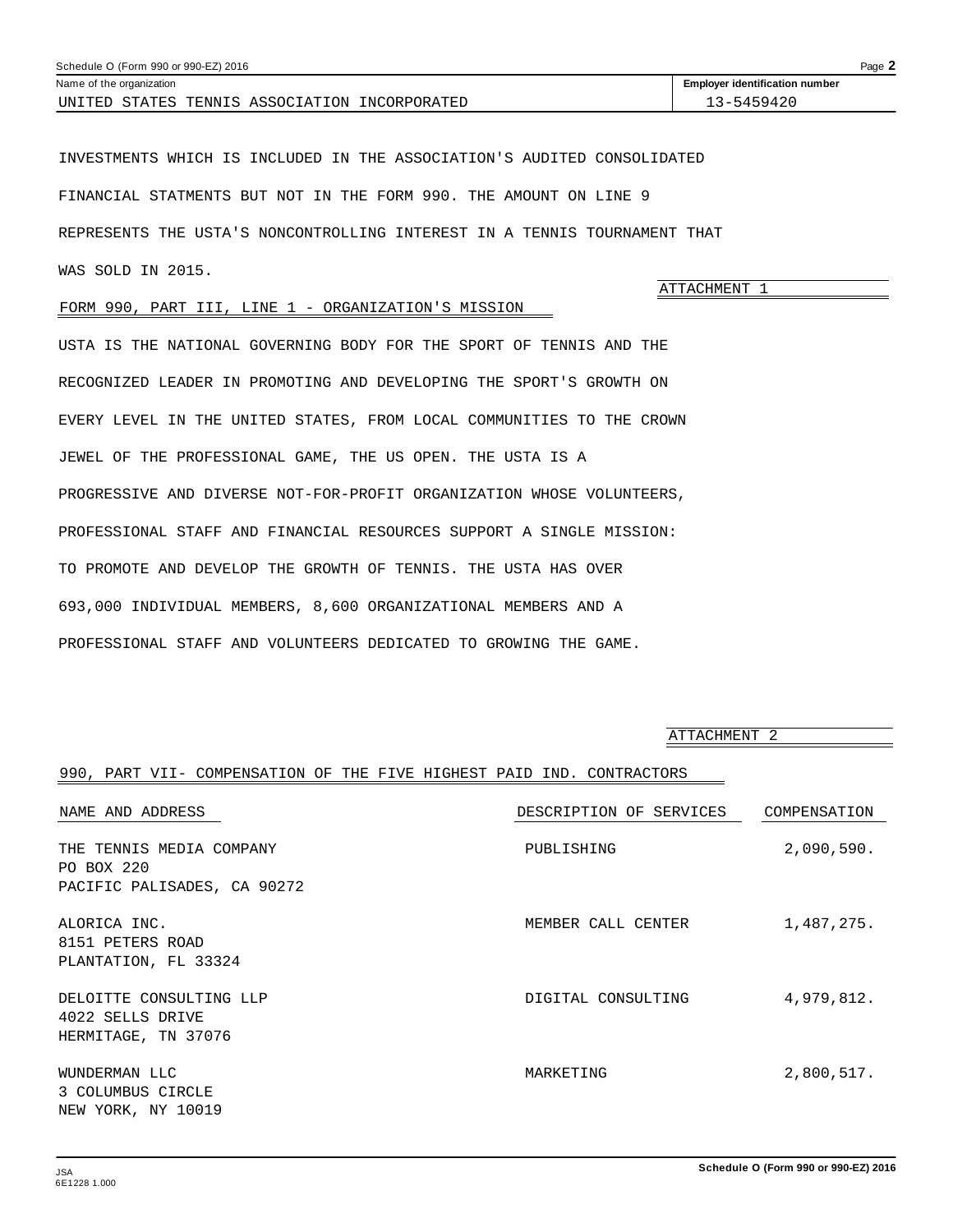<span id="page-52-0"></span>

| Schedule O (Form 990 or 990-EZ) 2016             |                                       | Page $\blacktriangle$ |
|--------------------------------------------------|---------------------------------------|-----------------------|
| Name of the organization                         | <b>Employer identification number</b> |                       |
| UNITED<br>STATES TENNIS ASSOCIATION INCORPORATED | 13-5459420                            |                       |
|                                                  |                                       |                       |

# ATTACHMENT 2 (CONT'D)

# 990, PART VII- COMPENSATION OF THE FIVE HIGHEST PAID IND. CONTRACTORS

| NAME AND ADDRESS                      | DESCRIPTION OF SERVICES | COMPENSATION |
|---------------------------------------|-------------------------|--------------|
| HORIZON MEDIA INC<br>75 VARICK STREET | DIGITAL MEDIA           | 1,366,595.   |
| NEW YORK, NY 10013                    |                         |              |

|                                         |            |                       | ATTACHMENT 3  |                 |
|-----------------------------------------|------------|-----------------------|---------------|-----------------|
| FORM 990, PART VIII - INVESTMENT INCOME |            |                       |               |                 |
|                                         | (A)        | $\Box$                | (C)           | (D)             |
|                                         | TOTAL      | RELATED OR            | UNRELATED     | <b>EXCLUDED</b> |
| DESCRIPTION                             | REVENUE    | EXEMPT REVENUE        | BUSINESS REV. | REVENUE         |
| INTEREST AND DIVIDENDS, NET             |            | 1,506,481. 1,506,481. |               |                 |
| TOTALS                                  | 1,506,481. | 1,506,481.            |               |                 |

| ATTACHMENT |  |
|------------|--|
|            |  |

# FORM 990, PART X - INVESTMENTS - PUBLICLY TRADED SECURITIES

| DESCRIPTION               | ENDING<br>BOOK VALUE | COST<br>OR FMV |
|---------------------------|----------------------|----------------|
| SECURITIES - MUTUAL FUNDS | 52,791,984.          | FMV            |
| TOTALS                    | 52,791,984.          |                |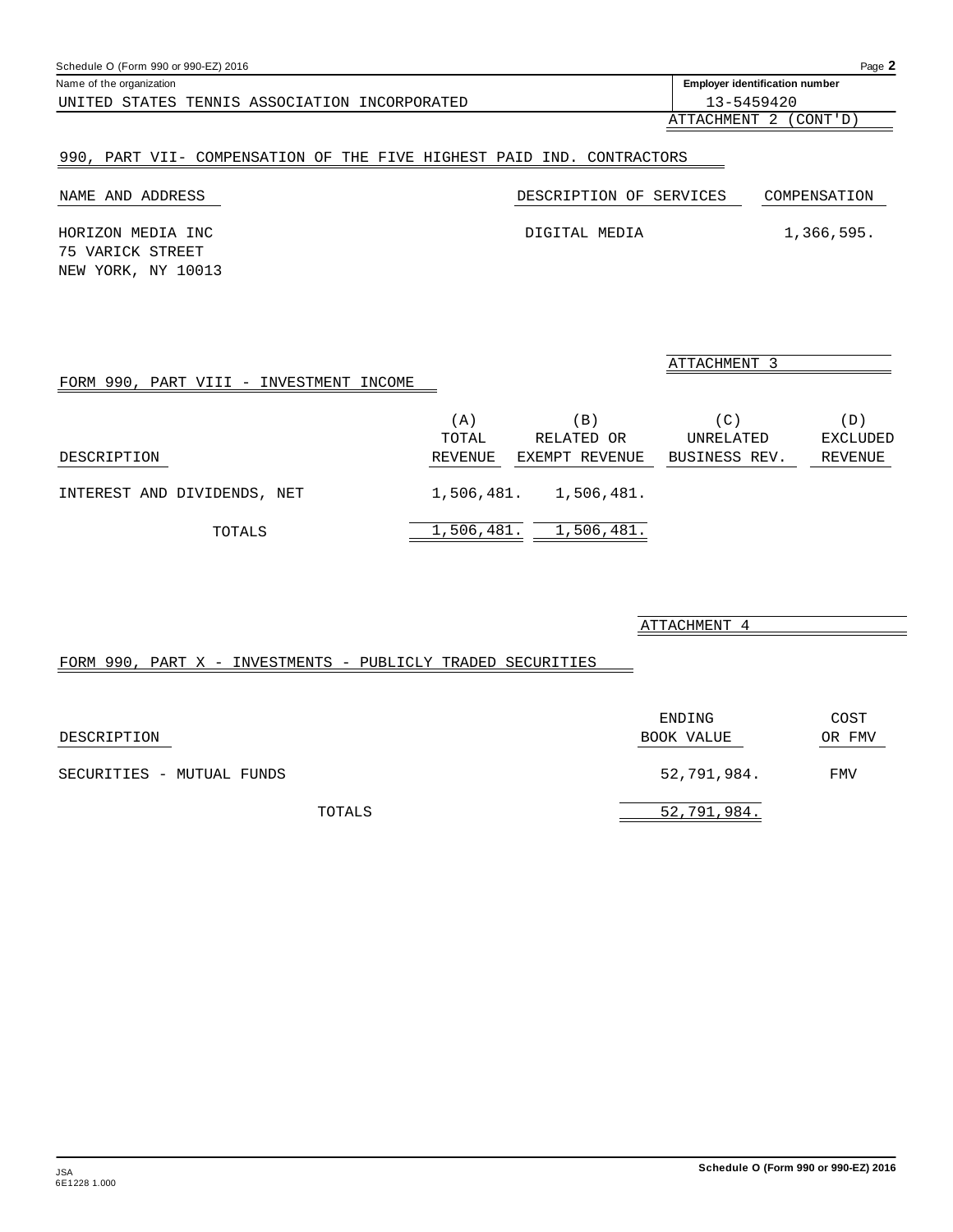# OMB No. 1545-0047 **SCHEDULE R (Form 990) Related Organizations and Unrelated Partnerships**

 $\triangleright$  Complete if the organization answered "Yes" on Form 990, Part IV, line 33, 34, 35b, 36, or 37.

Department of the Treasury<br>
Department of the Treasury Depart to Fublic<br>
Inspection<br>
Name of the organization<br>
Name of the organization

Department of the Treasury

UNITED STATES TENNIS ASSOCIATION INCORPORATED 13-5459420

# **Part I Identification of Disregarded Entities.** Complete if the organization answered "Yes" on Form 990, Part IV, line 33.

| (a)<br>Name, address, and EIN (if applicable) of disregarded entity | (b)<br>Primary activity | (c)<br>Legal domicile (state<br>or foreign country) | (d)<br>Total income | (e)<br>End-of-year assets | (f)<br>Direct controlling<br>entity |  |
|---------------------------------------------------------------------|-------------------------|-----------------------------------------------------|---------------------|---------------------------|-------------------------------------|--|
| (1) US OPEN SERIES, LLC                                             | 20-0984914              |                                                     |                     |                           |                                     |  |
| 70 W. RED OAK LANE                                                  | WHITE PLAINS, NY 10604  | TENNIS                                              | DE                  | 3,018,362.                | 186,766. USTA                       |  |
| (2) TENNIS RENDEZVOUS, LLC                                          | 46-5566771              |                                                     |                     |                           |                                     |  |
| 70 W. RED OAK LANE                                                  | WHITE PLAINS, NY 10604  | TENNIS                                              | DE                  | $0$ .                     | 10,290. USTA                        |  |
| (3)                                                                 |                         |                                                     |                     |                           |                                     |  |
|                                                                     |                         |                                                     |                     |                           |                                     |  |
| (4)                                                                 |                         |                                                     |                     |                           |                                     |  |
|                                                                     |                         |                                                     |                     |                           |                                     |  |
| (5)                                                                 |                         |                                                     |                     |                           |                                     |  |
|                                                                     |                         |                                                     |                     |                           |                                     |  |
| (6)                                                                 |                         |                                                     |                     |                           |                                     |  |
|                                                                     |                         |                                                     |                     |                           |                                     |  |

**Identification of Related Tax-Exempt Organizations.** Complete if the organization answered "Yes" on Form 990, Part IV, line 34 because it had **Part II** one or more related tax-exempt organizations during the tax year.

| (a)<br>Name, address, and EIN of related organization |                        | (b)<br>Primary activity | (c)<br>Legal domicile (state<br>or foreign country) | (d)<br>Exempt Code section | (e)<br>Public charity status<br>(if section $501(c)(3)$ ) | (f)<br>Direct controlling<br>entity | (g)<br>Section 512(b)(13)<br>controlled<br>entity? |    |
|-------------------------------------------------------|------------------------|-------------------------|-----------------------------------------------------|----------------------------|-----------------------------------------------------------|-------------------------------------|----------------------------------------------------|----|
|                                                       |                        |                         |                                                     |                            |                                                           |                                     | Yes                                                | No |
| (1) USTA NATIONAL TENNIS CENTER, INC.                 | 13-2946690             |                         |                                                     |                            |                                                           |                                     |                                                    |    |
| 70 W. RED OAK LANE                                    | WHITE PLAINS, NY 10604 | TENNIS                  | ΝY                                                  | 501(C)(3)                  | 10                                                        | <b>USTA</b>                         |                                                    | Χ  |
| (2) USTA FOUNDATION, INC                              | 13-3782331             |                         |                                                     |                            |                                                           |                                     |                                                    |    |
| 70 W. RED OAK LANE                                    | WHITE PLAINS, NY 10604 | GRANT GIVING            | NY                                                  | 501(C)(3)                  |                                                           | <b>USTA</b>                         |                                                    | Χ  |
| (3) USTA PLAYER DEVELOPMENT INCORPORATED              | 27-1368195             |                         |                                                     |                            |                                                           |                                     |                                                    |    |
| 70 W. RED OAK LANE                                    | WHITE PLAINS, NY 10604 | YOUTH DEVELOP           | NY                                                  | 501(C)(3)                  | 12A                                                       | USTA                                |                                                    | Χ  |
| (4)                                                   |                        |                         |                                                     |                            |                                                           |                                     |                                                    |    |
|                                                       |                        |                         |                                                     |                            |                                                           |                                     |                                                    |    |
| (5)                                                   |                        |                         |                                                     |                            |                                                           |                                     |                                                    |    |
|                                                       |                        |                         |                                                     |                            |                                                           |                                     |                                                    |    |
| (6)                                                   |                        |                         |                                                     |                            |                                                           |                                     |                                                    |    |
|                                                       |                        |                         |                                                     |                            |                                                           |                                     |                                                    |    |
| (7)                                                   |                        |                         |                                                     |                            |                                                           |                                     |                                                    |    |
|                                                       |                        |                         |                                                     |                            |                                                           |                                     |                                                    |    |

**For Paperwork Reduction Act Notice, see the Instructions for Form 990. Schedule R (Form 990) 2016**

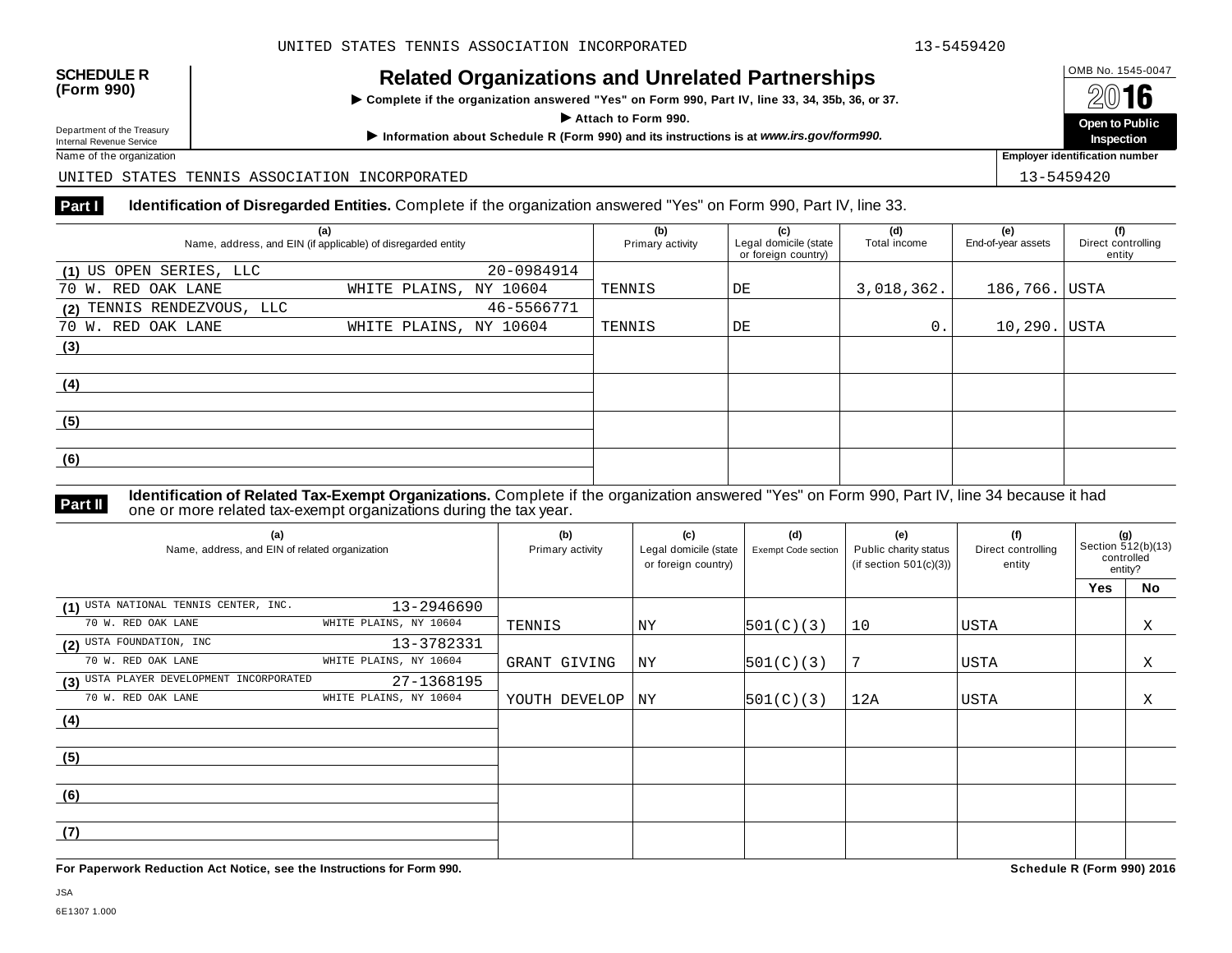Schedule <sup>R</sup> (Form 990) <sup>2016</sup> Page **2**

**Identification of Related Organizations Taxable as a Partnership** Complete if the organization answered "Yes" on Form 990, Part IV, line 34 **because it had one or more related organizations Taxable as a Partnership** Complete it the organization of Related organizations treated as a partnership during the tax year.

| (a)<br>Name, address, and EIN of<br>related organization | (b)<br>Primary activity | (c)<br>Legal<br>domicile<br>(state or<br>foreign<br>country) | (d)<br>Direct controlling<br>entity | (e)<br>Predominant<br>income (related,<br>unrelated,<br>excluded from<br>tax under<br>sections 512-514) | (f)<br>Share of total<br>income | (g)<br>Share of end-of-<br>year assets | Disproportionate<br>allocations? | (h) | (i)<br>Code V - UBI<br>amount in box 20<br>of Schedule K-1<br>(Form 1065) | (i)<br>General or<br>managing<br>partner? | (k)<br>Percentage<br>ownership |
|----------------------------------------------------------|-------------------------|--------------------------------------------------------------|-------------------------------------|---------------------------------------------------------------------------------------------------------|---------------------------------|----------------------------------------|----------------------------------|-----|---------------------------------------------------------------------------|-------------------------------------------|--------------------------------|
|                                                          |                         |                                                              |                                     |                                                                                                         |                                 |                                        | Yes No                           |     |                                                                           | Yes No                                    |                                |
| (1) CINCINNATI TENNIS, LLC 26-4273                       |                         |                                                              |                                     |                                                                                                         |                                 |                                        |                                  |     |                                                                           |                                           |                                |
| 70 W. RED OAK LANE WHITE PLAIN TENNIS TOURNA             |                         | DE                                                           | USTA                                |                                                                                                         | 80.                             | 80.                                    |                                  | X   |                                                                           |                                           | 80.0000                        |
| (2)                                                      |                         |                                                              |                                     |                                                                                                         |                                 |                                        |                                  |     |                                                                           |                                           |                                |
| (3)                                                      |                         |                                                              |                                     |                                                                                                         |                                 |                                        |                                  |     |                                                                           |                                           |                                |
| (4)                                                      |                         |                                                              |                                     |                                                                                                         |                                 |                                        |                                  |     |                                                                           |                                           |                                |
| (5)                                                      |                         |                                                              |                                     |                                                                                                         |                                 |                                        |                                  |     |                                                                           |                                           |                                |
| (6)                                                      |                         |                                                              |                                     |                                                                                                         |                                 |                                        |                                  |     |                                                                           |                                           |                                |
| (7)                                                      |                         |                                                              |                                     |                                                                                                         |                                 |                                        |                                  |     |                                                                           |                                           |                                |

# **Part IV** Identification of Related Organizations Taxable as a Corporation or Trust. Complete if the organization answered "Yes" on Form 990, Part IV,<br>line 34 because it had one or more related organizations treated as a c

| (a)<br>Name, address, and EIN of related organization | (b)<br>Primary activity | (c)<br>Legal domicile<br>(state or foreign<br>country) | (d)<br>Direct controlling<br>entity | (e)<br>Type of entity<br>(C corp, S corp, or<br>trust) | (f)<br>Share of total<br>income | (g) $\left\{\n\begin{array}{ccc}\n\text{(g)} & \text{(h)} & \text{(i)} \\ \text{Share of } & \text{Percentage} & \text{Section} \\ \text{end-of-year assets} & \text{ ownership} & \text{controlled} \\ \text{contribution} & \text{entity?} \\ \end{array}\n\right.$ |        |
|-------------------------------------------------------|-------------------------|--------------------------------------------------------|-------------------------------------|--------------------------------------------------------|---------------------------------|-----------------------------------------------------------------------------------------------------------------------------------------------------------------------------------------------------------------------------------------------------------------------|--------|
| (1)                                                   |                         |                                                        |                                     |                                                        |                                 |                                                                                                                                                                                                                                                                       | Yes No |
| (2)                                                   |                         |                                                        |                                     |                                                        |                                 |                                                                                                                                                                                                                                                                       |        |
| (3)                                                   |                         |                                                        |                                     |                                                        |                                 |                                                                                                                                                                                                                                                                       |        |
| (4)                                                   |                         |                                                        |                                     |                                                        |                                 |                                                                                                                                                                                                                                                                       |        |
| (5)                                                   |                         |                                                        |                                     |                                                        |                                 |                                                                                                                                                                                                                                                                       |        |
| (6)                                                   |                         |                                                        |                                     |                                                        |                                 |                                                                                                                                                                                                                                                                       |        |
| (7)                                                   |                         |                                                        |                                     |                                                        |                                 |                                                                                                                                                                                                                                                                       |        |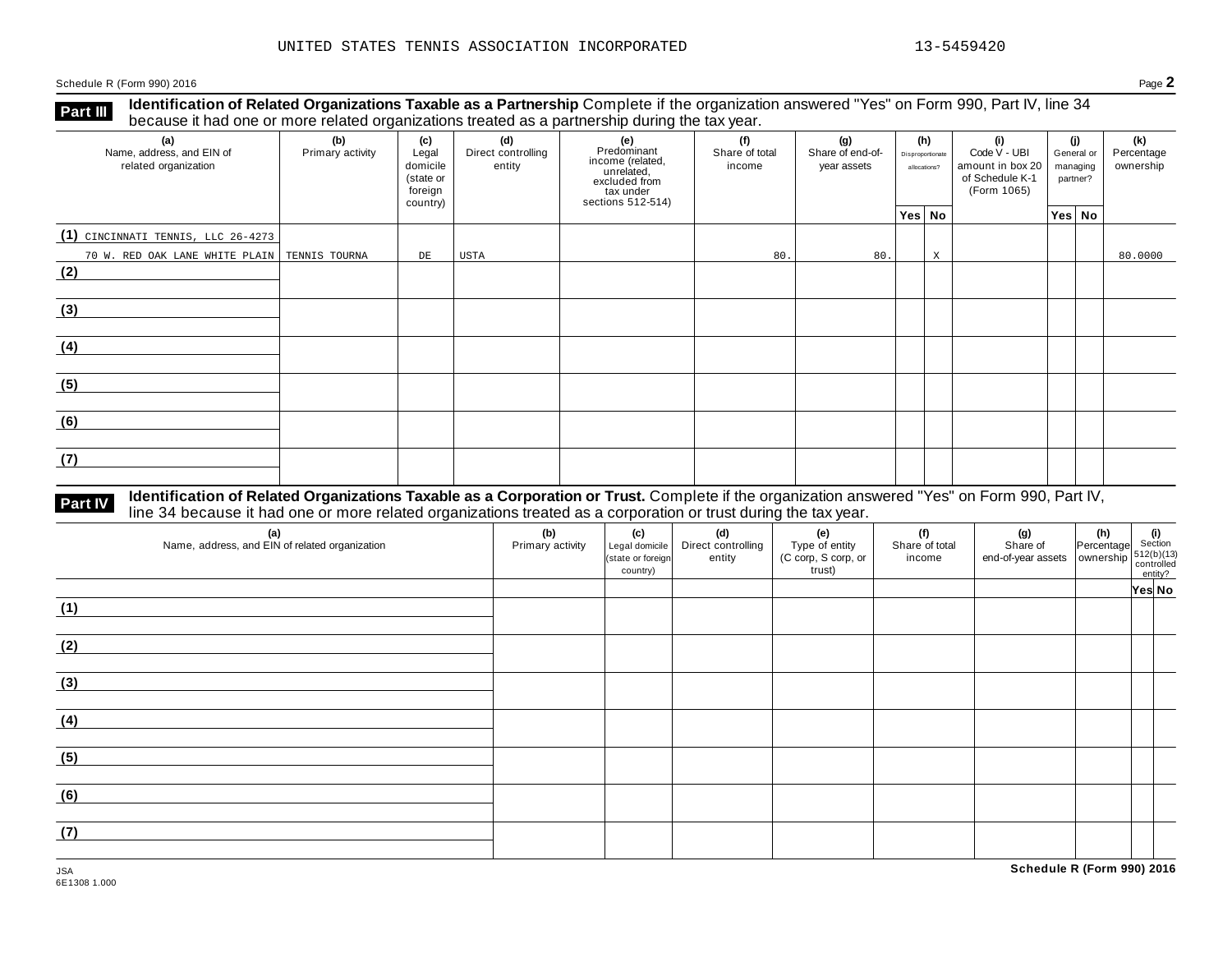UNITED STATES TENNIS ASSOCIATION INCORPORATED 13-5459420

Schedule R (Form 990) 2016  $\overline{\textbf{S}}$  Page  $\overline{\textbf{3}}$ 

| <b>Part V</b>  | Transactions With Related Organizations. Complete if the organization answered "Yes" on Form 990, Part IV, line 34, 35b, or 36.                                                                                                   |                    |                        |                       |                |              |              |
|----------------|-----------------------------------------------------------------------------------------------------------------------------------------------------------------------------------------------------------------------------------|--------------------|------------------------|-----------------------|----------------|--------------|--------------|
|                | Note: Complete line 1 if any entity is listed in Parts II, III, or IV of this schedule.                                                                                                                                           |                    |                        |                       |                | Yes No       |              |
|                | During the tax year, did the organization engage in any of the following transactions with one or more related organizations listed in Parts II-IV?                                                                               |                    |                        |                       |                |              |              |
| a              |                                                                                                                                                                                                                                   |                    |                        |                       | 1a             |              | X            |
| b              |                                                                                                                                                                                                                                   |                    |                        |                       | 1b             | $\mathbf x$  |              |
|                |                                                                                                                                                                                                                                   |                    |                        |                       | 1 <sub>c</sub> |              | $\mathbf{x}$ |
|                |                                                                                                                                                                                                                                   |                    |                        |                       | 1d             | $\mathbf{x}$ |              |
|                |                                                                                                                                                                                                                                   |                    |                        |                       | 1e             |              | $\mathbf X$  |
|                |                                                                                                                                                                                                                                   |                    |                        |                       |                |              |              |
| f              |                                                                                                                                                                                                                                   |                    |                        |                       | 1f             |              |              |
|                |                                                                                                                                                                                                                                   |                    |                        |                       | 1 <sub>g</sub> |              | $\mathbf X$  |
| h              |                                                                                                                                                                                                                                   |                    |                        |                       | 1 <sub>h</sub> |              | $\mathbf{x}$ |
|                | Exchange of assets with related organization(s) enterpreened and according to the content of the content of the content of the content of the content of the content of the content of the content of the content of the conte    |                    |                        |                       | 1i             |              | $\mathbf x$  |
|                |                                                                                                                                                                                                                                   |                    |                        |                       | 1j             |              | X            |
|                |                                                                                                                                                                                                                                   |                    |                        |                       |                |              |              |
|                |                                                                                                                                                                                                                                   |                    |                        |                       | 1k             | X            |              |
|                | Performance of services or membership or fundraising solicitations for related organization(s)<br>examination, and announced and announced and announced or the contractor or the tender is solicitations for relations of the co |                    |                        |                       | 11             |              | X            |
|                |                                                                                                                                                                                                                                   |                    |                        |                       | 1 <sub>m</sub> |              | $\mathbf{X}$ |
|                |                                                                                                                                                                                                                                   |                    |                        |                       | 1n             | $\mathbf X$  |              |
|                |                                                                                                                                                                                                                                   |                    |                        |                       | 1 <sub>o</sub> | X            |              |
|                |                                                                                                                                                                                                                                   |                    |                        |                       |                |              |              |
| p              |                                                                                                                                                                                                                                   |                    |                        |                       | 1 <sub>p</sub> |              | X            |
|                |                                                                                                                                                                                                                                   |                    |                        |                       | 1 <sub>q</sub> | $\mathbf x$  |              |
|                |                                                                                                                                                                                                                                   |                    |                        |                       |                |              |              |
|                |                                                                                                                                                                                                                                   |                    |                        |                       | 1r             |              | X            |
|                |                                                                                                                                                                                                                                   |                    |                        |                       | 1s             |              | $\,$ X       |
| $\overline{2}$ | If the answer to any of the above is "Yes," see the instructions for information on who must complete this line, including covered relationships and transaction thresholds.                                                      |                    |                        |                       |                |              |              |
|                | (a)<br>Name of related organization                                                                                                                                                                                               | (b)<br>Transaction | (c)<br>Amount involved | Method of determining | (d)            |              |              |
|                |                                                                                                                                                                                                                                   | $type(a-s)$        |                        | amount involved       |                |              |              |
|                |                                                                                                                                                                                                                                   |                    |                        |                       |                |              |              |
| (1)            | USTA PLAYER DEVELOPMENT INCORPORATED (PD)                                                                                                                                                                                         | $\mathbf{B}$       | 20, 248, 021.          | CASH                  |                |              |              |
|                | CINCINNATI TENNIS LLC                                                                                                                                                                                                             | $\mathcal{D}$      | 6,677,046.             | CASH                  |                |              |              |
| (2)            |                                                                                                                                                                                                                                   |                    |                        |                       |                |              |              |
| (3)            | USTA NATIONAL TENNIS CENTER INC (NTC)                                                                                                                                                                                             | K                  | 1,854,816.             | CASH                  |                |              |              |
|                |                                                                                                                                                                                                                                   |                    |                        |                       |                |              |              |
| (4)            | USTA FOUNDATION INCORPORATED "FOUNDATION"                                                                                                                                                                                         | N                  | 452,118.               | CASH                  |                |              |              |
|                |                                                                                                                                                                                                                                   |                    |                        |                       |                |              |              |
| (5)            | FOUNDATION                                                                                                                                                                                                                        | $\circ$            | 1,629,252.             | ${\tt CASH}$          |                |              |              |
| (6)            | FOUNDATION                                                                                                                                                                                                                        | B                  | 535,443.               | CASH                  |                |              |              |
|                |                                                                                                                                                                                                                                   |                    |                        |                       |                |              |              |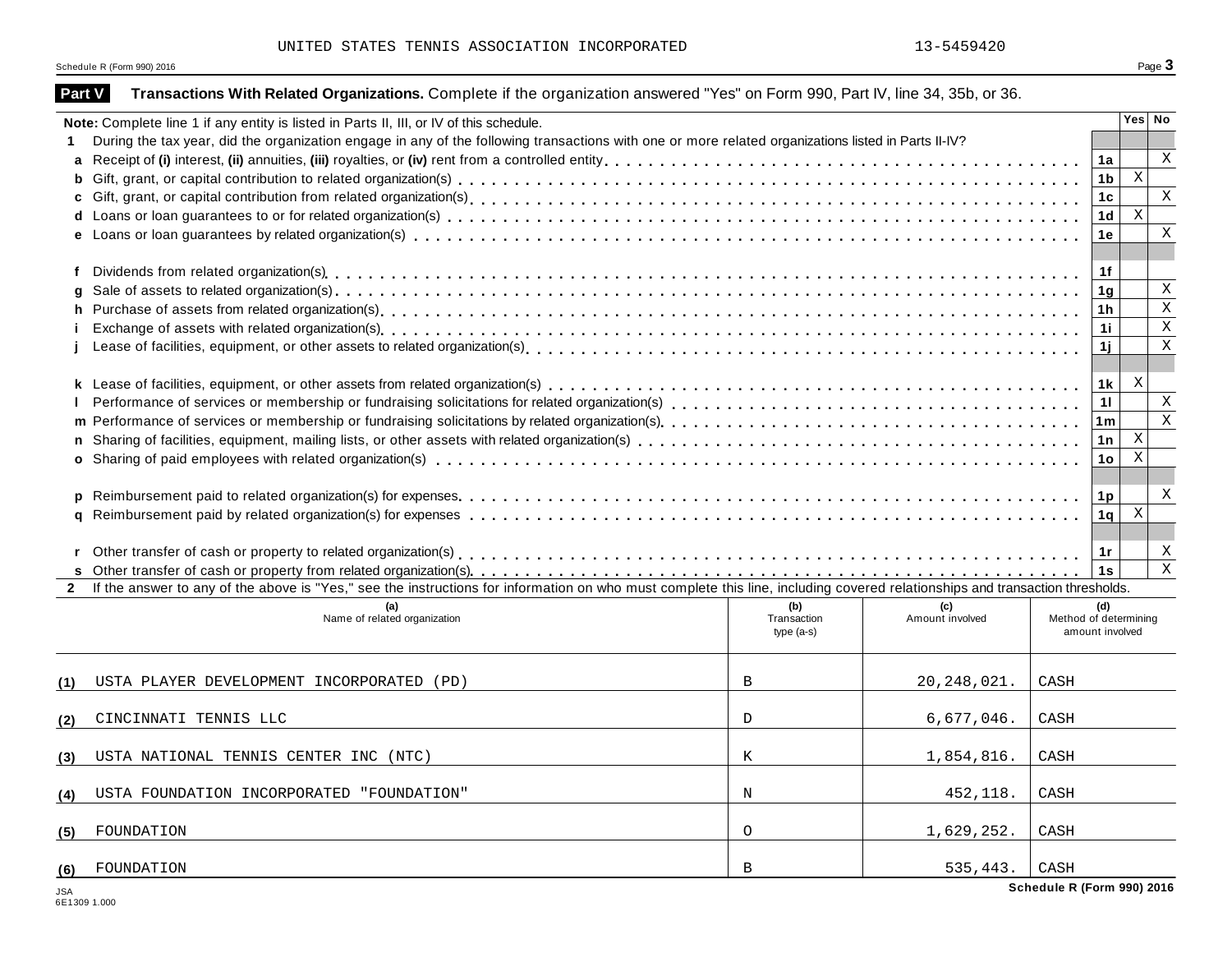UNITED STATES TENNIS ASSOCIATION INCORPORATED 13-5459420

Schedule R (Form 990) 2016  $\overline{\textbf{S}}$  Page  $\overline{\textbf{3}}$ 

| Part V         | Transactions With Related Organizations. Complete if the organization answered "Yes" on Form 990, Part IV, line 34, 35b, or 36.                                              |                            |                 |                                          |                |        |
|----------------|------------------------------------------------------------------------------------------------------------------------------------------------------------------------------|----------------------------|-----------------|------------------------------------------|----------------|--------|
|                | Note: Complete line 1 if any entity is listed in Parts II, III, or IV of this schedule.                                                                                      |                            |                 |                                          |                | Yes No |
|                | During the tax year, did the organization engage in any of the following transactions with one or more related organizations listed in Parts II-IV?                          |                            |                 |                                          |                |        |
|                |                                                                                                                                                                              |                            |                 |                                          | 1a             |        |
| b              |                                                                                                                                                                              |                            |                 |                                          | 1 <sub>b</sub> |        |
|                |                                                                                                                                                                              |                            |                 |                                          | 1c             |        |
|                |                                                                                                                                                                              |                            |                 |                                          | 1 <sub>d</sub> |        |
|                |                                                                                                                                                                              |                            |                 |                                          | 1e             |        |
|                |                                                                                                                                                                              |                            |                 |                                          |                |        |
| f              |                                                                                                                                                                              |                            |                 |                                          | 1f             |        |
|                |                                                                                                                                                                              |                            |                 |                                          | 1 <sub>g</sub> |        |
| h.             |                                                                                                                                                                              |                            |                 |                                          | 1 h            |        |
|                |                                                                                                                                                                              |                            |                 |                                          | 1i             |        |
|                |                                                                                                                                                                              |                            |                 |                                          | 1j             |        |
|                |                                                                                                                                                                              |                            |                 |                                          | 1 <sub>k</sub> |        |
|                |                                                                                                                                                                              |                            |                 |                                          | 11             |        |
|                |                                                                                                                                                                              |                            |                 |                                          | 1 <sub>m</sub> |        |
|                |                                                                                                                                                                              |                            |                 |                                          | 1n             |        |
|                |                                                                                                                                                                              |                            |                 |                                          | 1 <sub>o</sub> |        |
|                |                                                                                                                                                                              |                            |                 |                                          |                |        |
|                |                                                                                                                                                                              |                            |                 |                                          | 1p             |        |
|                |                                                                                                                                                                              |                            |                 |                                          | 1α             |        |
|                |                                                                                                                                                                              |                            |                 |                                          |                |        |
|                |                                                                                                                                                                              |                            |                 |                                          | 1r             |        |
|                |                                                                                                                                                                              |                            |                 |                                          | 1s             |        |
| $\overline{2}$ | If the answer to any of the above is "Yes," see the instructions for information on who must complete this line, including covered relationships and transaction thresholds. |                            |                 |                                          |                |        |
|                | (a)                                                                                                                                                                          | (b)                        | (c)             | (d)                                      |                |        |
|                | Name of related organization                                                                                                                                                 | Transaction<br>$type(a-s)$ | Amount involved | Method of determining<br>amount involved |                |        |
|                |                                                                                                                                                                              |                            |                 |                                          |                |        |
|                |                                                                                                                                                                              |                            |                 |                                          |                |        |
| (1)            | FOUNDATION                                                                                                                                                                   | Q                          | 593,780.        | CASH                                     |                |        |
| (2)            | NTC - SEE SCHEDULE R - PART VII                                                                                                                                              | N/O                        |                 |                                          |                |        |
|                |                                                                                                                                                                              |                            |                 |                                          |                |        |
| (3)            | PD - SEE SCHEDULE R - PART VII                                                                                                                                               | $\circ$                    |                 |                                          |                |        |
|                |                                                                                                                                                                              |                            |                 |                                          |                |        |
| (4)            |                                                                                                                                                                              |                            |                 |                                          |                |        |
|                |                                                                                                                                                                              |                            |                 |                                          |                |        |
| (5)            |                                                                                                                                                                              |                            |                 |                                          |                |        |
|                |                                                                                                                                                                              |                            |                 |                                          |                |        |
| (6)            |                                                                                                                                                                              |                            |                 | Schodule D (Form 000) 2016               |                |        |

**Schedule R (Form 990) 2016**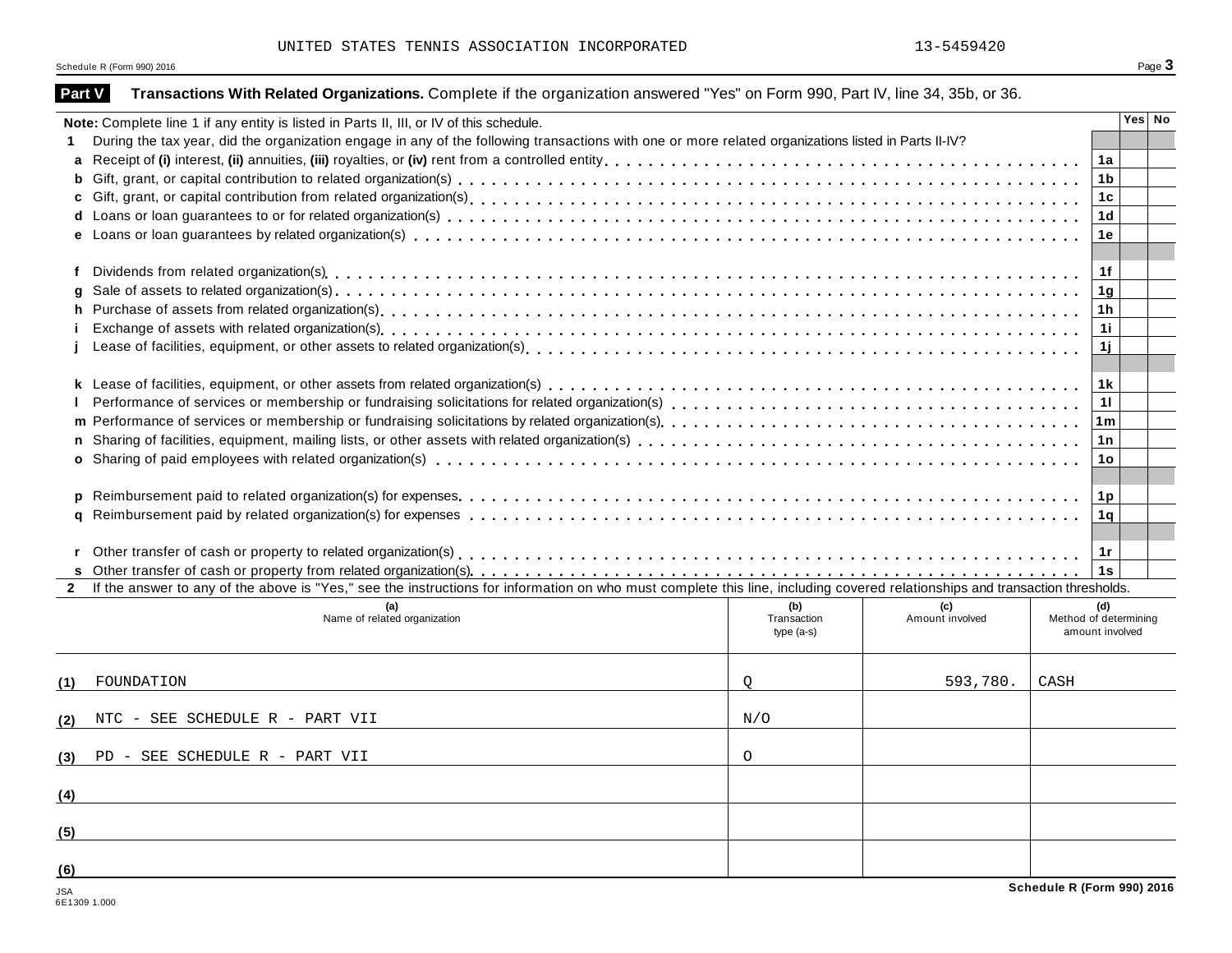# **Part VI Unrelated Organizations Taxable as a Partnership.** Complete if the organization answered "Yes" on Form 990, Part IV, line 37.

Provide the following information for each entity taxed as a partnership through which the organization conducted more than five percent of its activities (measured by total assets or gross revenue) that was not a related organization. See instructions regarding exclusion for certain investment partnerships.

|      | $\sim$<br>$\overline{\phantom{a}}$<br>ັ<br>(a)<br>Name, address, and EIN of entity |  | . ت<br>$\overline{(c)}$<br>Legal domicile<br>(state or foreign<br>country) | . ت<br>(d)<br>Predominant<br>income (related,<br>unrelated, excluded<br>from tax under | (e)<br>Are all partners<br>section<br>$501(c)(3)$<br>organizations? |  | .<br>(f)<br>Share of<br>total income | (g)<br>Share of<br>end-of-year<br>assets | (h)<br>Disproportionate<br>allocations? |           | $(i)$<br>Code $\vee$ - UBI<br>amount in box 20<br>of Schedule K-1<br>(Form 1065) | (j)<br>General or<br>managing<br>partner? |    | $(k)$<br>Percentage<br>ownership |
|------|------------------------------------------------------------------------------------|--|----------------------------------------------------------------------------|----------------------------------------------------------------------------------------|---------------------------------------------------------------------|--|--------------------------------------|------------------------------------------|-----------------------------------------|-----------|----------------------------------------------------------------------------------|-------------------------------------------|----|----------------------------------|
|      |                                                                                    |  |                                                                            | sections 512-514)                                                                      | Yes No                                                              |  |                                      |                                          | Yes                                     | <b>No</b> |                                                                                  | Yes                                       | No |                                  |
| (1)  |                                                                                    |  |                                                                            |                                                                                        |                                                                     |  |                                      |                                          |                                         |           |                                                                                  |                                           |    |                                  |
| (2)  |                                                                                    |  |                                                                            |                                                                                        |                                                                     |  |                                      |                                          |                                         |           |                                                                                  |                                           |    |                                  |
| (3)  |                                                                                    |  |                                                                            |                                                                                        |                                                                     |  |                                      |                                          |                                         |           |                                                                                  |                                           |    |                                  |
| (4)  |                                                                                    |  |                                                                            |                                                                                        |                                                                     |  |                                      |                                          |                                         |           |                                                                                  |                                           |    |                                  |
| (5)  |                                                                                    |  |                                                                            |                                                                                        |                                                                     |  |                                      |                                          |                                         |           |                                                                                  |                                           |    |                                  |
| (6)  |                                                                                    |  |                                                                            |                                                                                        |                                                                     |  |                                      |                                          |                                         |           |                                                                                  |                                           |    |                                  |
| (7)  |                                                                                    |  |                                                                            |                                                                                        |                                                                     |  |                                      |                                          |                                         |           |                                                                                  |                                           |    |                                  |
| (8)  |                                                                                    |  |                                                                            |                                                                                        |                                                                     |  |                                      |                                          |                                         |           |                                                                                  |                                           |    |                                  |
| (9)  |                                                                                    |  |                                                                            |                                                                                        |                                                                     |  |                                      |                                          |                                         |           |                                                                                  |                                           |    |                                  |
| (10) |                                                                                    |  |                                                                            |                                                                                        |                                                                     |  |                                      |                                          |                                         |           |                                                                                  |                                           |    |                                  |
| (11) |                                                                                    |  |                                                                            |                                                                                        |                                                                     |  |                                      |                                          |                                         |           |                                                                                  |                                           |    |                                  |
| (12) |                                                                                    |  |                                                                            |                                                                                        |                                                                     |  |                                      |                                          |                                         |           |                                                                                  |                                           |    |                                  |
| (13) |                                                                                    |  |                                                                            |                                                                                        |                                                                     |  |                                      |                                          |                                         |           |                                                                                  |                                           |    |                                  |
| (14) |                                                                                    |  |                                                                            |                                                                                        |                                                                     |  |                                      |                                          |                                         |           |                                                                                  |                                           |    |                                  |
| (15) |                                                                                    |  |                                                                            |                                                                                        |                                                                     |  |                                      |                                          |                                         |           |                                                                                  |                                           |    |                                  |
| (16) |                                                                                    |  |                                                                            |                                                                                        |                                                                     |  |                                      |                                          |                                         |           |                                                                                  |                                           |    |                                  |

JSA **Schedule R (Form 990) 2016**